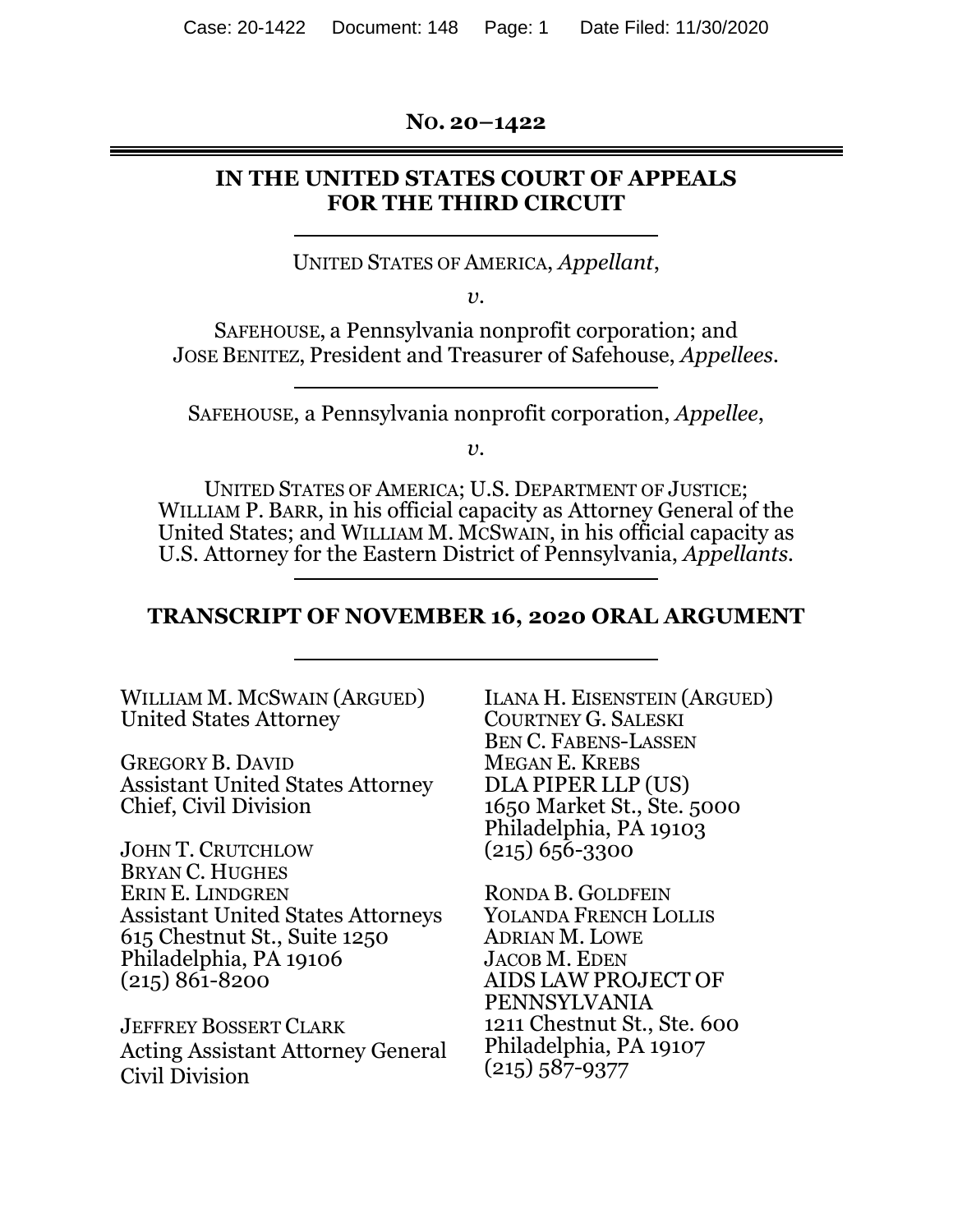GUSTAV W. EYLER Branch Director Consumer Protection Branch

ALEXANDER K. HAAS Director Federal Programs Branch

*Counsel for Appellants* 

PETER GOLDBERGER LAW OFFICE OF PETER GOLDBERGER 50 Rittenhouse Place Ardmore, PA 19003  $(610) 649 - 8200$ 

SETH F. KREIMER 3501 Sansom St. Philadelphia, PA 19104  $(215) 898 - 7447$ 

*Counsel for Appellees* 

November 30, 2020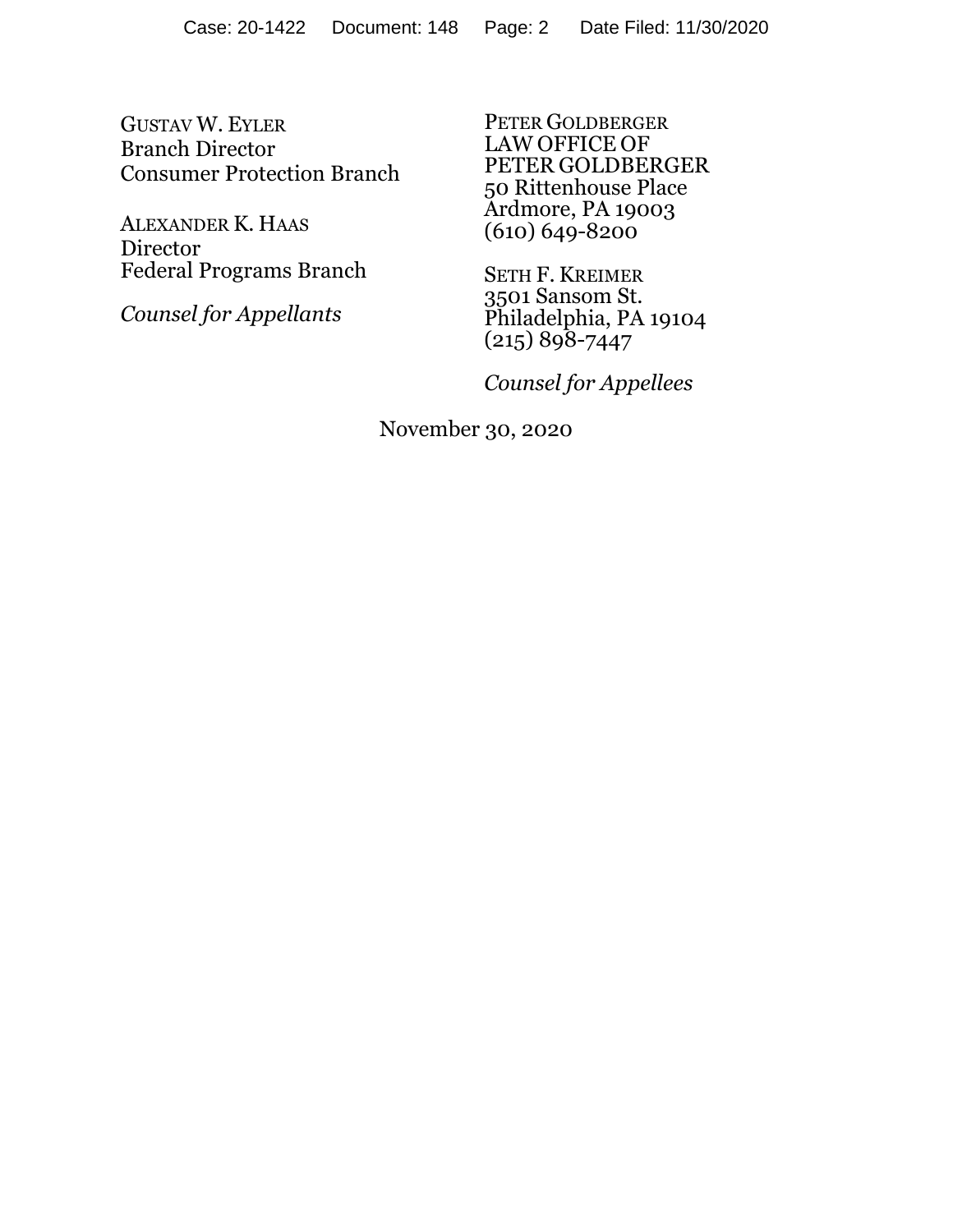NO. 20-1422 UNITED STATES OF AMERICA, v. SAFEHOUSE, a Pennsylvania nonprofit corporation, et al. \*\*\*\*\*\*\*\*\*\*\*\*\*\*\*\*\*\*\*\*\*\*\*\* SAFEHOUSE, a Pennsylvania nonprofit corporation, v. UNITED STATES DEPARTMENT OF JUSTICE, ET AL. UNITED STATES OF AMERICA, UNITED STATES DEPARTMENT OF JUSTICE, UNITED STATES ATTORNEY GENERAL WILLIAM P. BARR, and the UNITED STATES ATTORNEY for the EASTERN DISTRICT OF PENNSYLVANIA WILLIAM M. MCSWAIN, APPELLANTS. TRANSCRIPT OF HEARING NOVEMBER 16, 2020 HELD BEFORE: JUDGE THOMAS AMBRO JUDGE JANE RICHARDS ROTH JUDGE STEPHANOS BIBAS SUMMIT COURT REPORTING, INC Certified Court Reporters and Videographers 1500 Walnut Street, Suite 1610 Philadelphia, Pennsylvania 19102 (215) 985-2400 \* (609) 567-3315 \* (800) 447-8648 www.summitreporting.com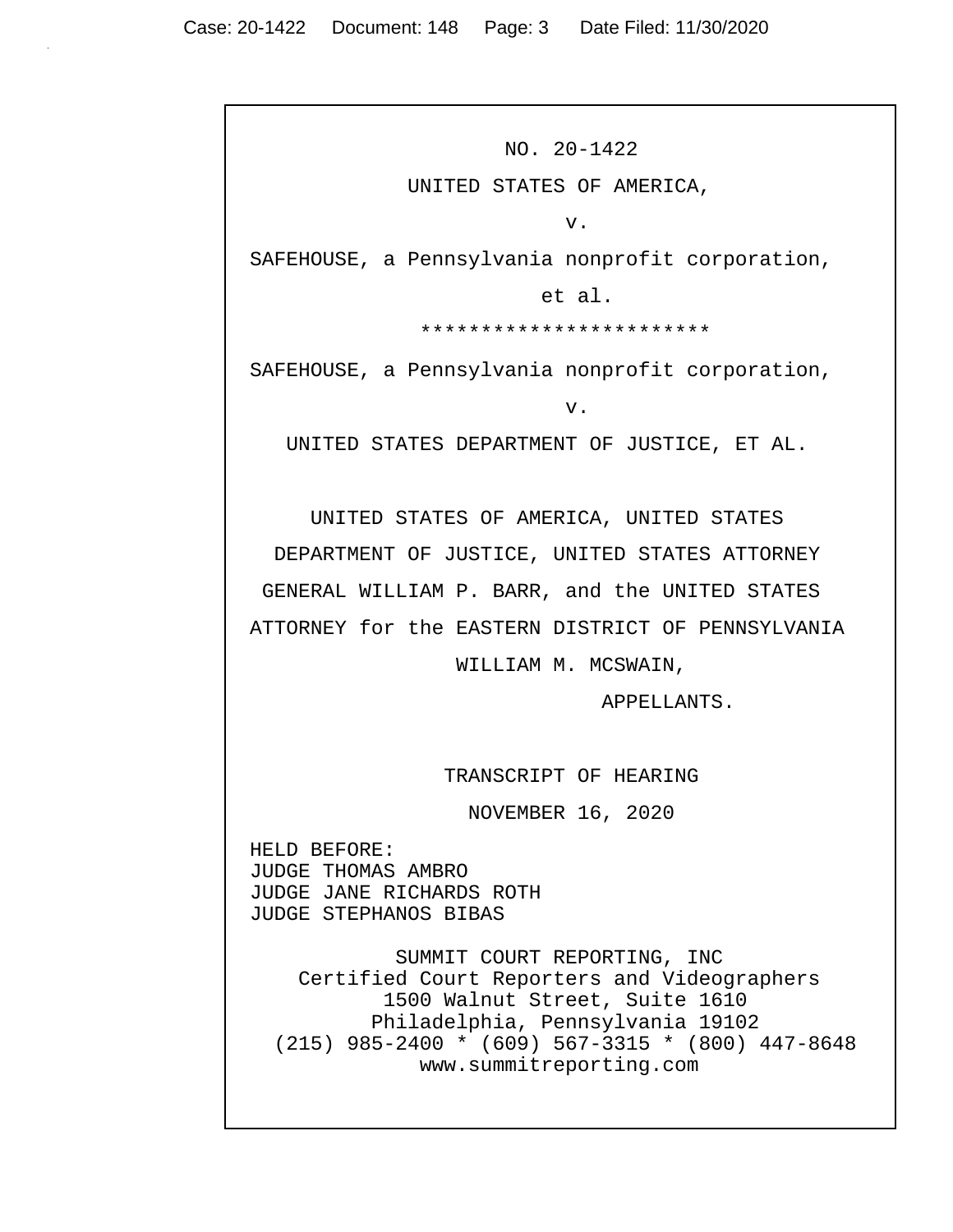$\mathsf{r}$ 

| $\mathbf{1}$   | APPEARANCES:                         |
|----------------|--------------------------------------|
| $\overline{2}$ |                                      |
| 3              | Appearing for the Appellants:        |
| 4              | WILLIAM M. MCSWAIN, ESQUIRE          |
| 5              | OFFICE OF THE UNITED STATES ATTORNEY |
| 6              | 615 Chestnut Street, Suite 1250      |
| $\overline{7}$ | Philadelphia, PA 19106               |
| 8              | $(215) 861 - 8200$                   |
| 9              |                                      |
| 10             | Appearing for the Appellees:         |
| 11             | ILANA H. EISENSTEIN, ESQUIRE         |
| 12             | DLA PIPER                            |
| 13             | 1650 Market Street, Suite 5000       |
| 14             | Philadelphia, PA 19103               |
| 15             | $(215) 656 - 3351$                   |
| 16             |                                      |
| 17             |                                      |
| 18             |                                      |
| 19             |                                      |
| 20             |                                      |
| 21             |                                      |
| 22             |                                      |
| 23             |                                      |
| 24             |                                      |
| 25             |                                      |
|                |                                      |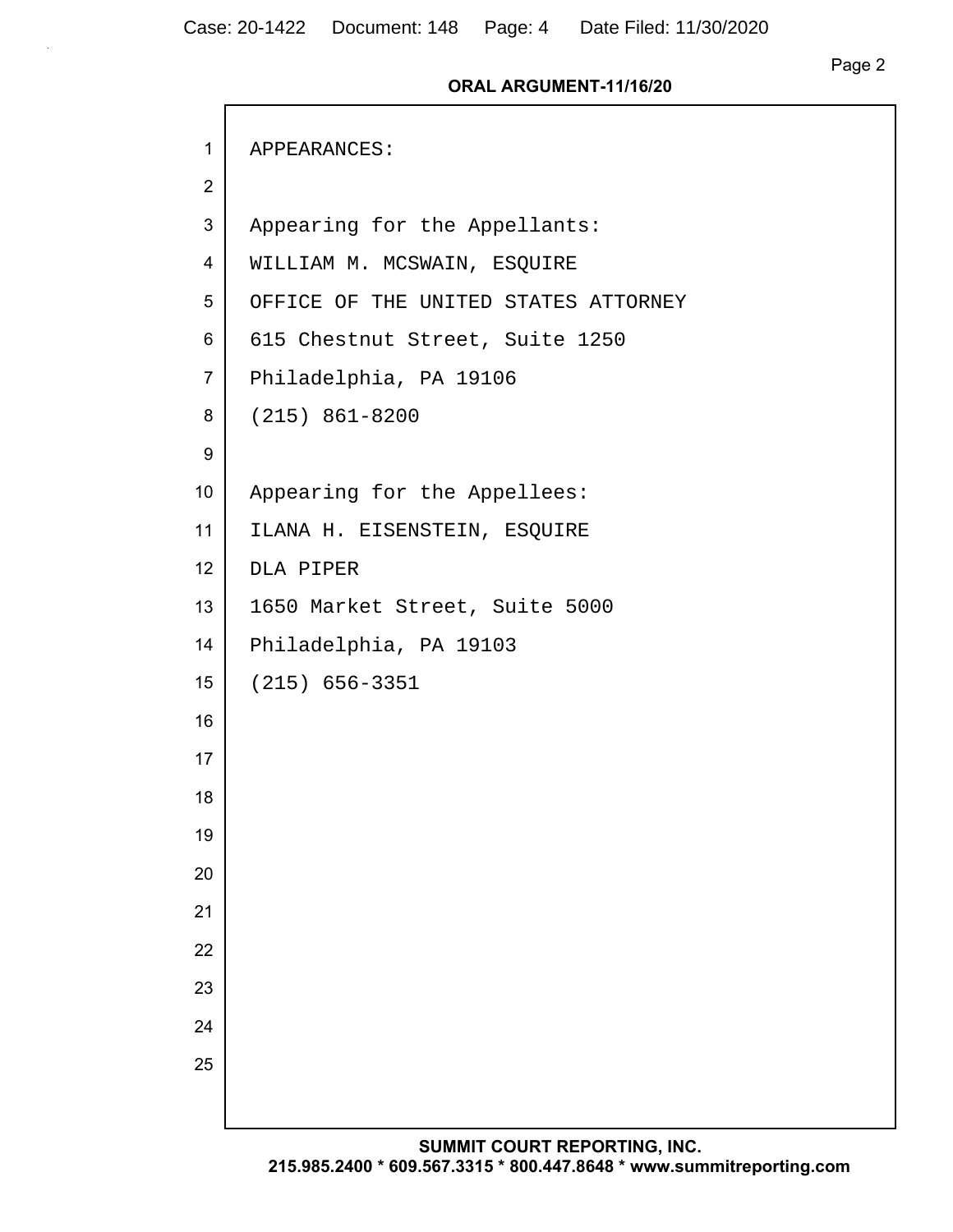Case: 20-1422 Document: 148 Page: 5 Date Filed: 11/30/2020

Г

#### **ORAL ARGUMENT-11/16/20**

| $\mathbf{1}$     | MONDAY, NOVEMBER 16, 2020                         |
|------------------|---------------------------------------------------|
| $\overline{2}$   | JUDGE AMBRO: We're hearing oral                   |
| 3                | argument in Number 20-1422, United States v.      |
| 4                | Safehouse. And we have Mr. McSwain and            |
| 5                | Ms. Eisenstein.                                   |
| 6                | Mr. McSwain, whenever you're ready.               |
| $\overline{7}$   | MR. MCSWAIN: Good morning. Thank you,             |
| 8                | Judge. May it please the Court and Counsel. I'm   |
| 9                | Bill McSwain for the United States, and with the  |
| 10 <sup>°</sup>  | Court's permission, I would like to reserve five  |
| 11               | minutes for rebuttal.                             |
| 12 <sup>2</sup>  | JUDGE AMBRO: That's fine. We'll                   |
| 13               | probably -- time probably won't be much here in   |
| 14               | this case anyway.                                 |
| 15 <sub>15</sub> | MR. MCSWAIN: Well, I want to start with           |
| 16               | what I'll call the district court's big idea, and |
| 17 <sub>2</sub>  | of course, I'm asking you to reverse the district |
| 18               | court opinion. Safehouse is asking for you to     |
| 19               | uphold it.                                        |
| 20               | So I think it's important to talk about           |
| 21               | the real underpinnings of the decision, and this  |
| 22               | is what the district court also called its        |
| 23               | baseline reality. And that baseline reality and   |
| 24               | that big idea, as I'm referring to it, is the     |
| 25               | idea that because Congress, at the time that it   |
|                  |                                                   |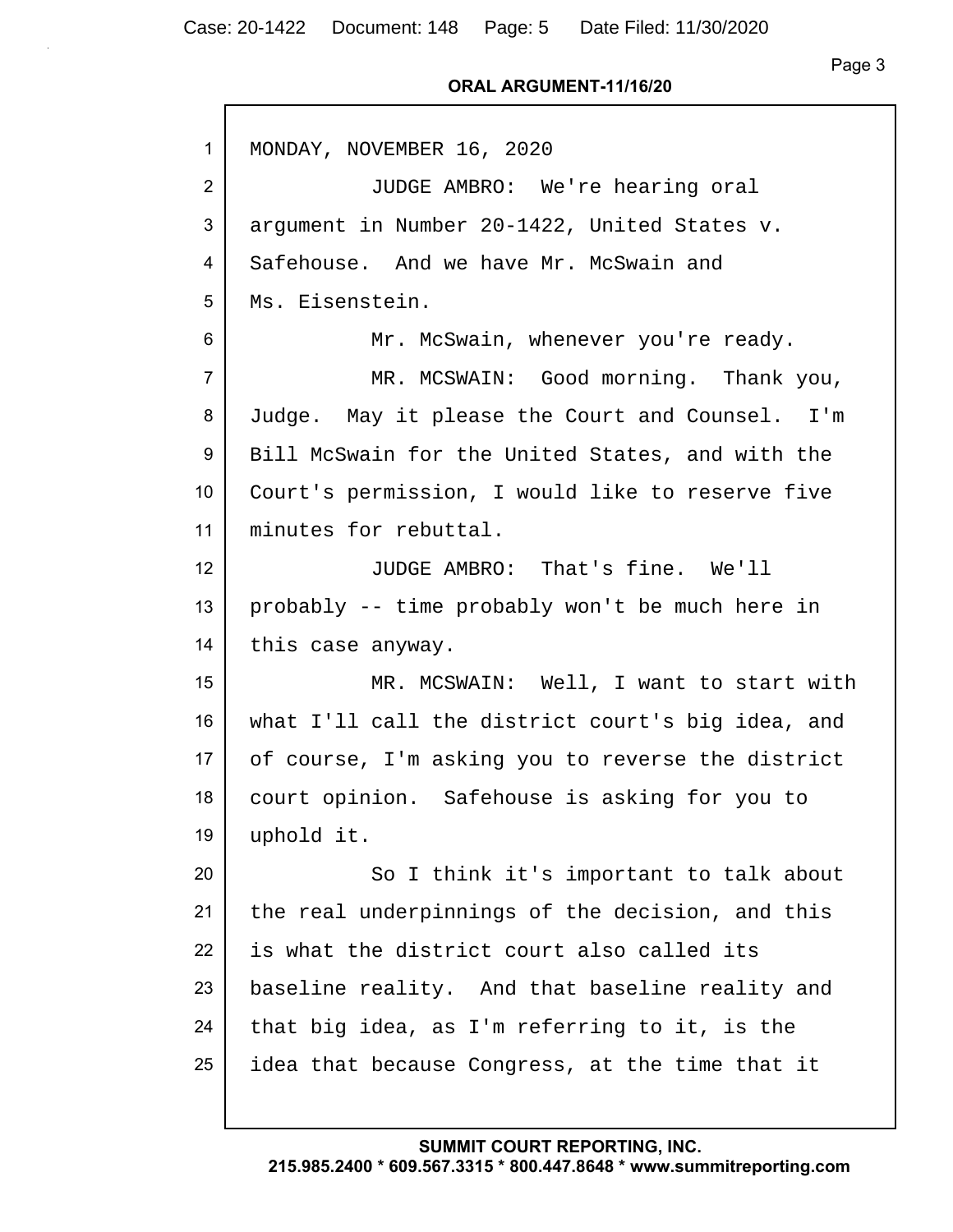## **ORAL ARGUMENT-11/16/20**

| passed the relevant section of the CSA, was not   |
|---------------------------------------------------|
| specifically thinking about injection sites, that |
| that idea had significance. That idea was really  |
| important. And in fact, because of that idea,     |
| the district court believed that it couldn't      |
| enforce the broad, literal language of the        |
| statute.                                          |
| And something very significant happened           |
| after we filed our brief, but before Safehouse    |
| filed their brief, and that was the Supreme       |
| Court's decision in Bostock versus Clayton        |
| County.                                           |
| Now, Bostock did not announce a new rule          |
| of law. It was essentially reinforcing            |
| principles that already existed, but it's a very  |
| important case because it's from the Supreme      |
| Court. And even though it is interpreting a       |
| different statute than the statute we have here,  |
| the logic of Bostock, I think, is extremely       |
| important to this case. And the logic of Bostock  |
| essentially says this --                          |
| JUDGE AMBRO: Look at the words of the             |
| statute.                                          |
| MR. MCSWAIN: Look at the words of the             |
| statute. And furthermore, the big idea that the   |
|                                                   |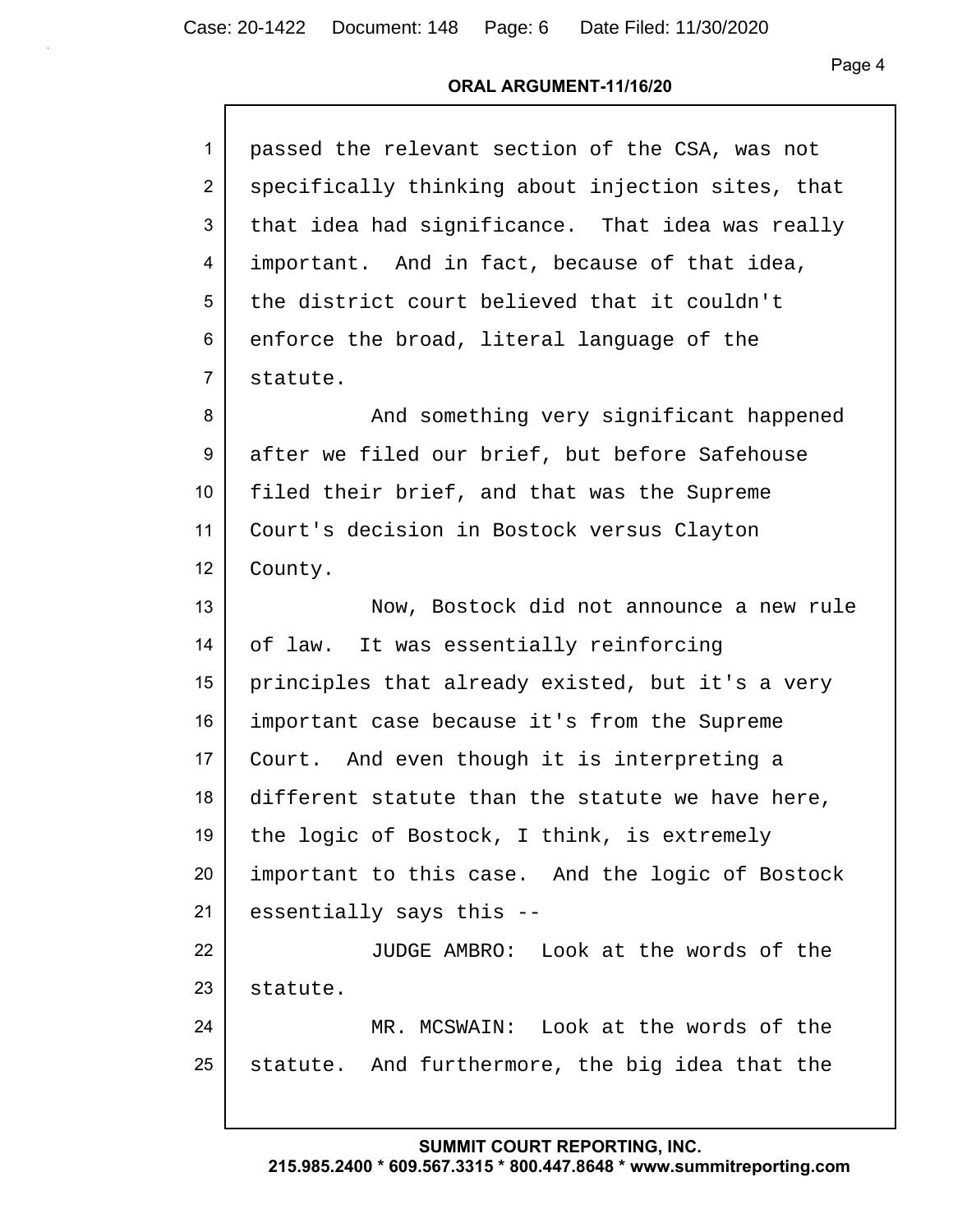## **ORAL ARGUMENT-11/16/20**

| 1                | district court had that sort of caused it to go  |
|------------------|--------------------------------------------------|
| $\overline{2}$   | down this long tangent, that big idea is         |
| 3                | absolutely irrelevant.                           |
| 4                | JUDGE BIBAS: Mr. McSwain, Bostock                |
| 5                | involved a civil law. This is a criminal law     |
| 6                | that has very substantial penalties of up to 20  |
| $\overline{7}$   | years' imprisonment. Shouldn't we be pretty sure |
| 8                | the law is clear? That's a consideration that    |
| 9                | wasn't at stake in Bostock.                      |
| 10 <sup>°</sup>  | MR. MCSWAIN: Your Honor, I think that's          |
| 11               | correct. I think we should make sure that the    |
| 12 <sup>°</sup>  | law is clear. And we would submit that it is.    |
| 13               | And for example, the rule of lenity we don't     |
| 14               | think applies here because that rule would       |
| 15 <sub>15</sub> | require grievous ambiguity. I think those are    |
| 16               | the exact words that the Circuit's law has       |
| 17               | pointed to, that it has to have grievous         |
| 18               | ambiguity. And in fact, it has to be something   |
| 19               | that is really the -- it's almost as if it's the |
| 20               | last resort. That's a rule you only go to if     |
| 21               | there's -- you just can't make sense of the      |
| 22               | statute at all. And I don't think that's the     |
| 23               | case here.                                       |
| 24               | JUDGE BIBAS: Could we talk about how             |
| 25               | far you -- your construction goes? Let's say a   |
|                  |                                                  |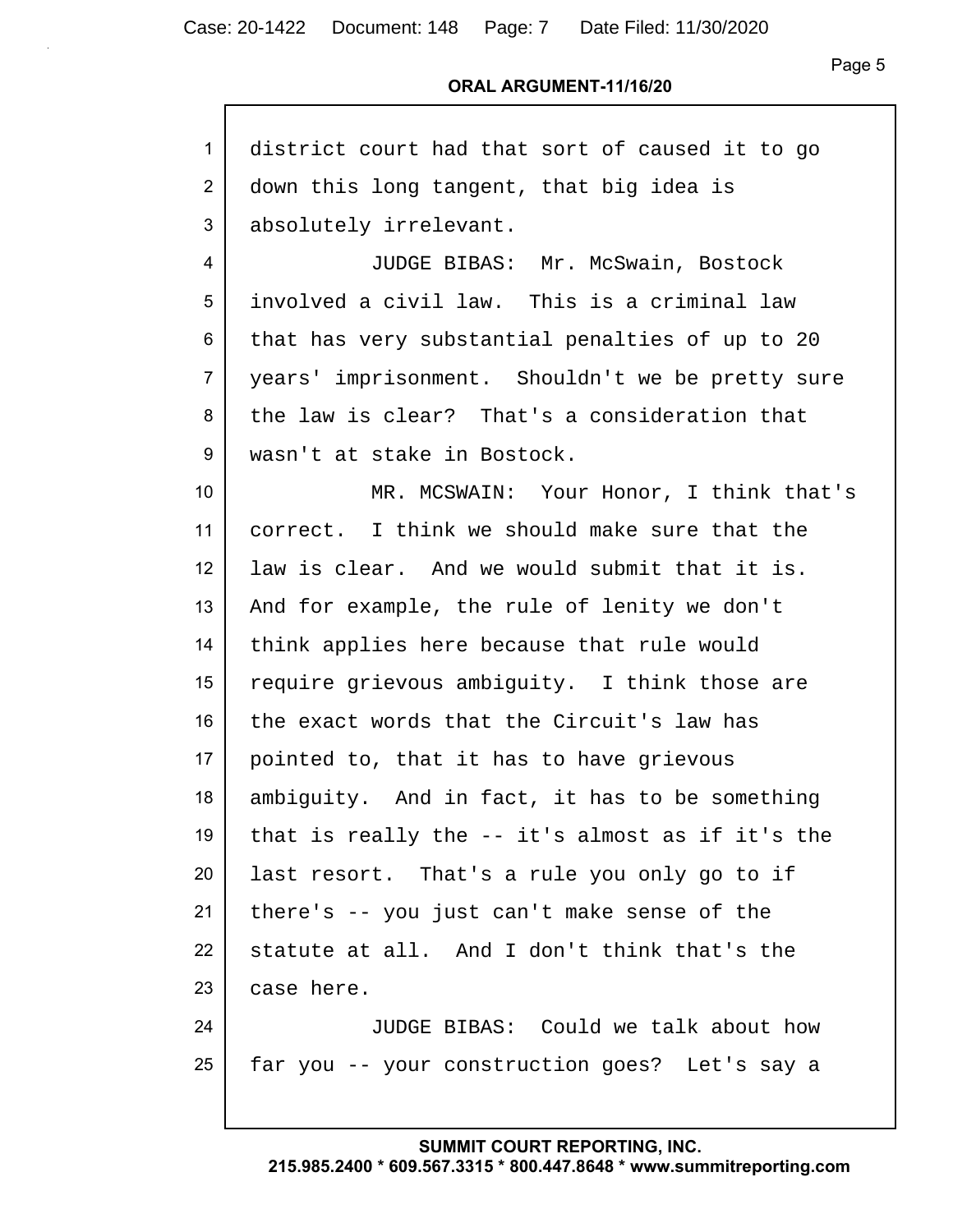Page 6

#### **ORAL ARGUMENT-11/16/20**

| 1               | -- I'm going to give you some hypos, and want to  |
|-----------------|---------------------------------------------------|
| $\overline{2}$  | know how you read $856(a)(2)$ .                   |
| 3               | Let's say a landlord knows his tenant is          |
| 4               | regularly doing drugs in -- in his house, in the  |
| 5               | basement apartment or something like that. Is     |
| 6               | $856(a)(2)$ going to cover that? He's -- he knows |
| $\overline{7}$  | it's going on. He's collecting rent as a result   |
| 8               | of it. The -- the tenant is using the basement    |
| 9               | apartment in order to shoot up. Is that           |
| 10 <sup>°</sup> | criminalized by this provision?                   |
| 11              | MR. MCSWAIN: Your Honor, I don't think            |
| 12              | it is. And as we explain in some of our           |
| 13              | briefing, that -- that is incidental use. You     |
| 14              | could think of it as incidental use. You could    |
| 15              | also think of it as personal use. Not the kind    |
| 16              | of concentrated drug activity that the statute    |
| 17              | was intended to reach.                            |
| 18              | JUDGE BIBAS: Okay. Let's say a                    |
| 19              | landlord of one of those self-storage units rents |
| 20              | out one of those small units. And the person      |
| 21              | goes from his house to there just to go to shoot  |
| 22              | up. And the landlord's been in there enough       |
| 23              | times, seen enough syringes and things. The       |
| 24              | person goes into the small self-storage unit,     |
| 25              | shoots up, and leaves. Is that -- is that going   |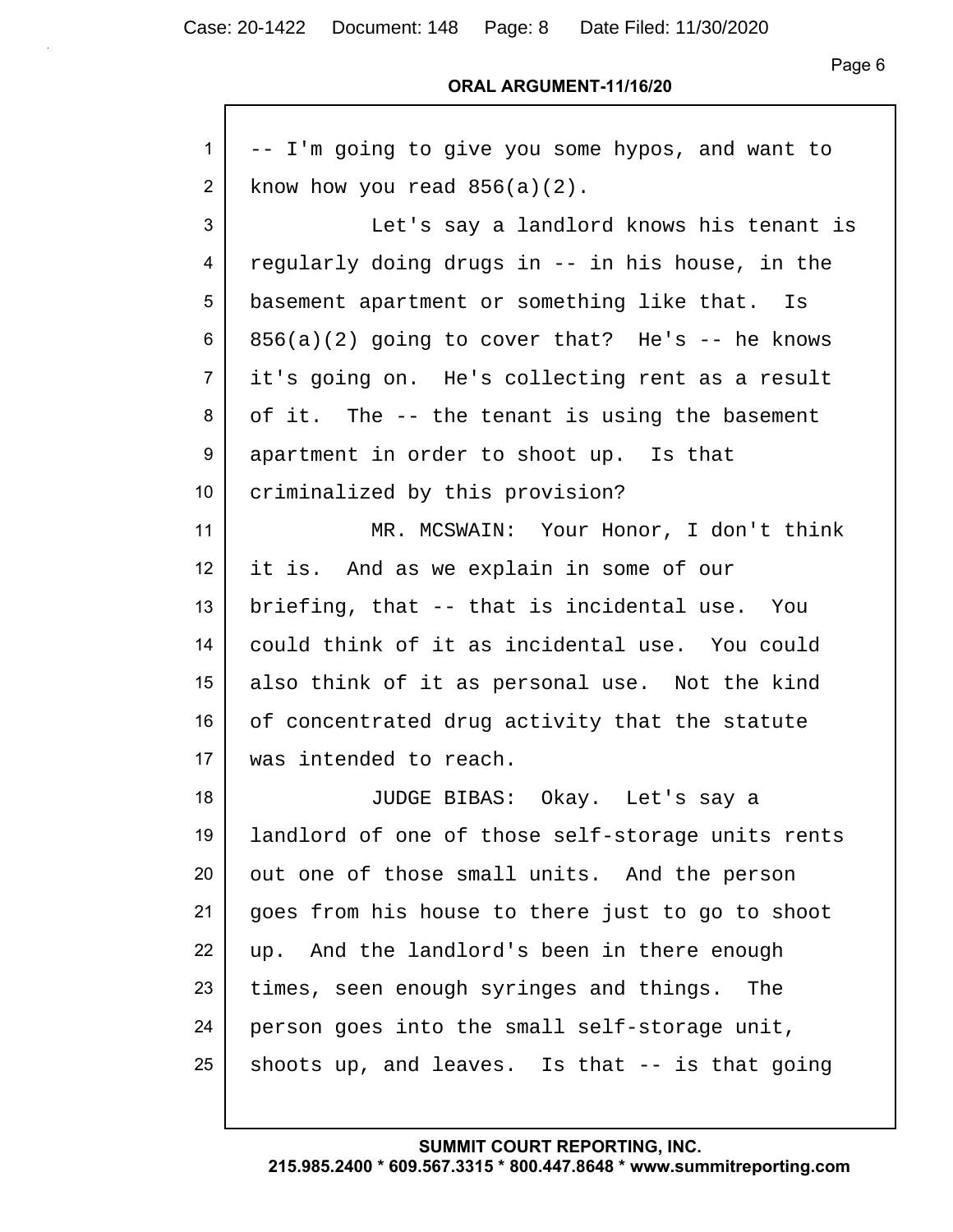| $\mathbf{1}$    | to be covered?                                        |
|-----------------|-------------------------------------------------------|
| $\overline{2}$  | MR. MCSWAIN: These are all a matter of                |
| 3               | degree. And as you push harder and harder on the      |
| 4               | hypo, I think we get closer and closer to             |
| 5               | criminality. In that exact example, certainly         |
| 6               | the $--$ if $--$ if the person is renting the storage |
| $\overline{7}$  | locker for another purpose, that also I think         |
| 8               | would move us towards the line away from              |
| 9               | criminality. But again, I would say, your hypo        |
| 10 <sup>°</sup> | has to do with one person --                          |
| 11              | JUDGE ROTH: Okay. Let me --                           |
| 12 <sup>°</sup> | MR. MCSWAIN: -- shooting up.                          |
| 13              | JUDGE ROTH: -- let me ask you another                 |
| 14              | question then. You brought the action for             |
| 15 <sub>2</sub> | declaratory judgment against Safehouse. You           |
| 16              | didn't bring it against, "the consumption room."      |
| 17 <sub>2</sub> | Therefore, in looking at the activity, in looking     |
| 18              | at the purpose of the activity, do we look at         |
| 19              | Safehouse, the whole establishment there, or          |
| 20              | simply at the consumption room?                       |
| 21              | MR. MCSWAIN: Judge Roth, I think you --               |
| 22              | you have to look at Safehouse, and Safehouse is       |
| 23              | who we brought the action against. But the            |
| 24              | defining characteristic of Safehouse, in our          |
| 25              | view, is the consumption of drugs, is the             |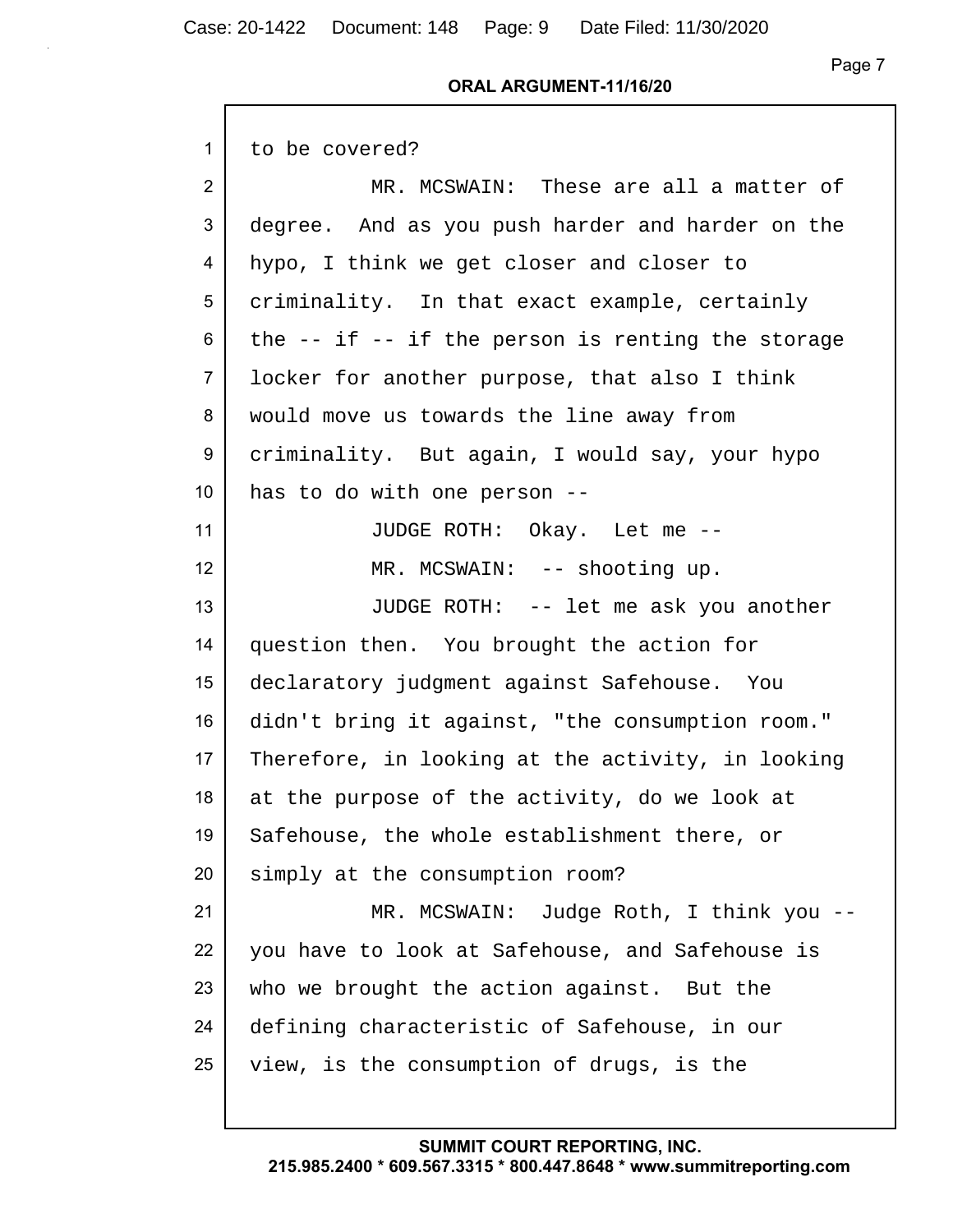## **ORAL ARGUMENT-11/16/20**

| 1               | consumption room, because if you look at --       |
|-----------------|---------------------------------------------------|
| 2               | JUDGE ROTH: In spite of all -- in spite           |
| 3               | of all the other activities and services that are |
| 4               | provided there?                                   |
| 5               | MR. MCSWAIN: Yes. And I would point               |
| 6               | you towards the activities and services that are  |
| $\overline{7}$  | provided at, for example, Prevention Point, which |
| 8               | $is$ $-$                                          |
| 9               | JUDGE ROTH: Right --                              |
| 10 <sup>°</sup> | MR. MCSWAIN: -- the sister                        |
| 11              | organization.                                     |
| 12 <sup>2</sup> | JUDGE ROTH: -- without a consumption              |
| 13              | room. But Safehouse does have a consumption       |
| 14              | room. But it also has all the other services.     |
| 15              | And since you brought the declaratory judgment    |
| 16              | against Safehouse, don't we have to look at       |
| 17              | Safehouse as a whole?                             |
| 18              | MR. MCSWAIN: I think yes, you do.                 |
| 19              | JUDGE ROTH: Okay.                                 |
| 20              | MR. MCSWAIN: And we $-$ I don't think             |
| 21              | we've said anything in our -- in our briefing or  |
| 22              | our arguments previously that says that Safehouse |
| 23              | can't be looked at as a whole. But the defining   |
| 24              | characteristic of Safehouse that makes it         |
| 25              | different from Prevention Point or any other      |
|                 |                                                   |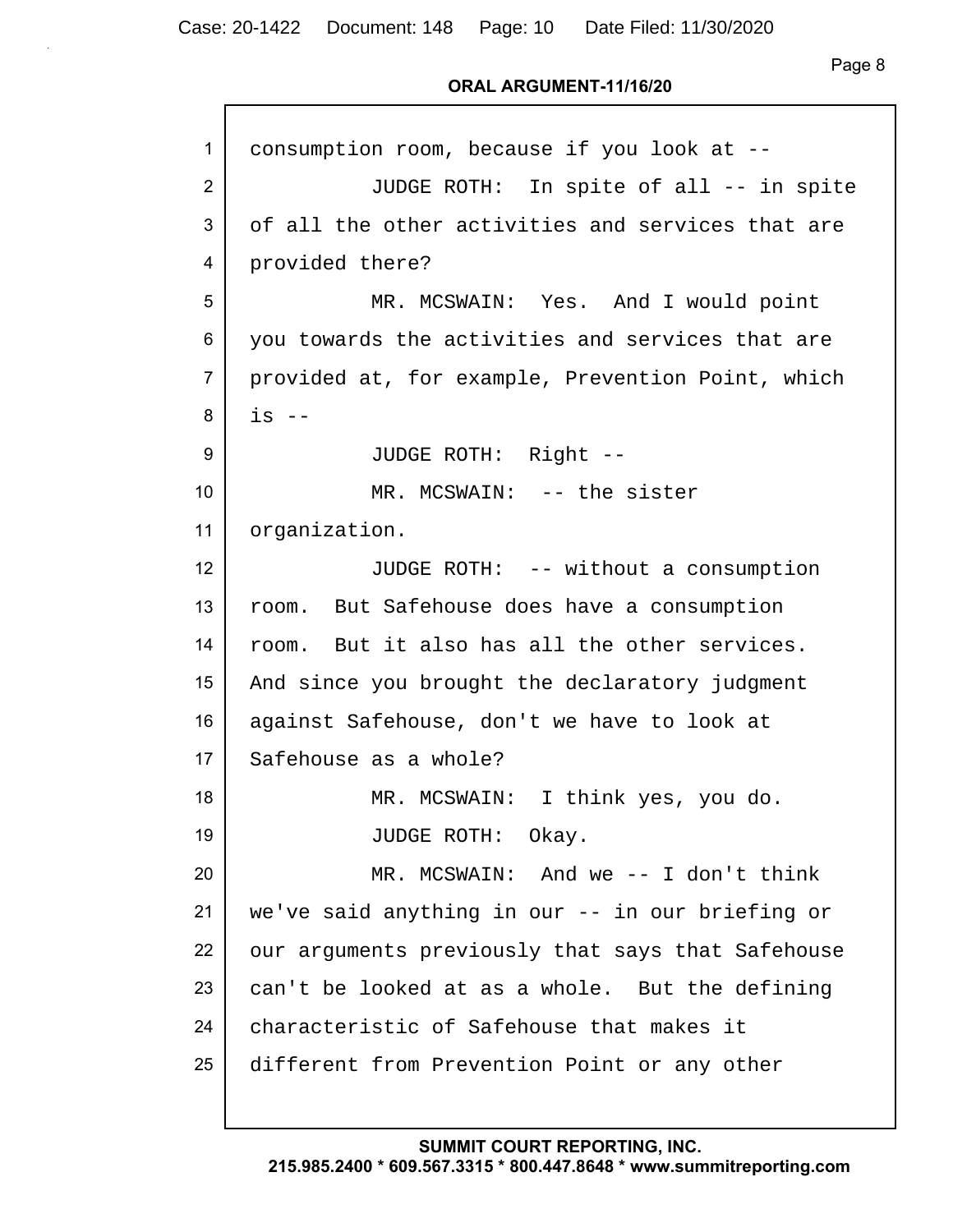## **ORAL ARGUMENT-11/16/20**

| $\mathbf{1}$     | similar organization is the consumption room.<br>So |
|------------------|-----------------------------------------------------|
| $\overline{2}$   | I think that's --                                   |
| 3                | JUDGE BIBAS: Mr. McSwain, I think what              |
| 4                | Judge Roth is getting at -- the statute talks       |
| 5                | about the purpose, not a purpose. They have a       |
| 6                | number of purposes at this site, and you are        |
| $\overline{7}$   | suggesting in response to my hypos, that well, if   |
| 8                | the person is storing things there maybe it's       |
| 9                | different. But don't you have to read "the          |
| 10               | purpose" to mean it can include a number of         |
| 11               | purposes? The district court talked about "a        |
| 12 <sub>2</sub>  | significant purpose."                               |
| 13               | I mean, you have to be able to include              |
| 14               | multiple purposes, otherwise they've got some       |
| 15 <sub>15</sub> | other purposes here like providing services and     |
| 16               | treatment and shelter, and some other things. So    |
| 17               | you -- you can't satisfy a strict sole purpose      |
| 18               | requirement. So you've got to read "the purpose"    |
| 19               | more broadly than that.                             |
| 20               | MR. MCSWAIN: I think that's right.<br>And           |
| 21               | I think that the -- the cases do talk about a       |
| 22               | significant purpose. They talk about a              |
| 23               | significant purpose as opposed to the one and       |
| 24               | only purpose. The cases you --                      |
| 25               | JUDGE BIBAS: How does that fit with the             |
|                  |                                                     |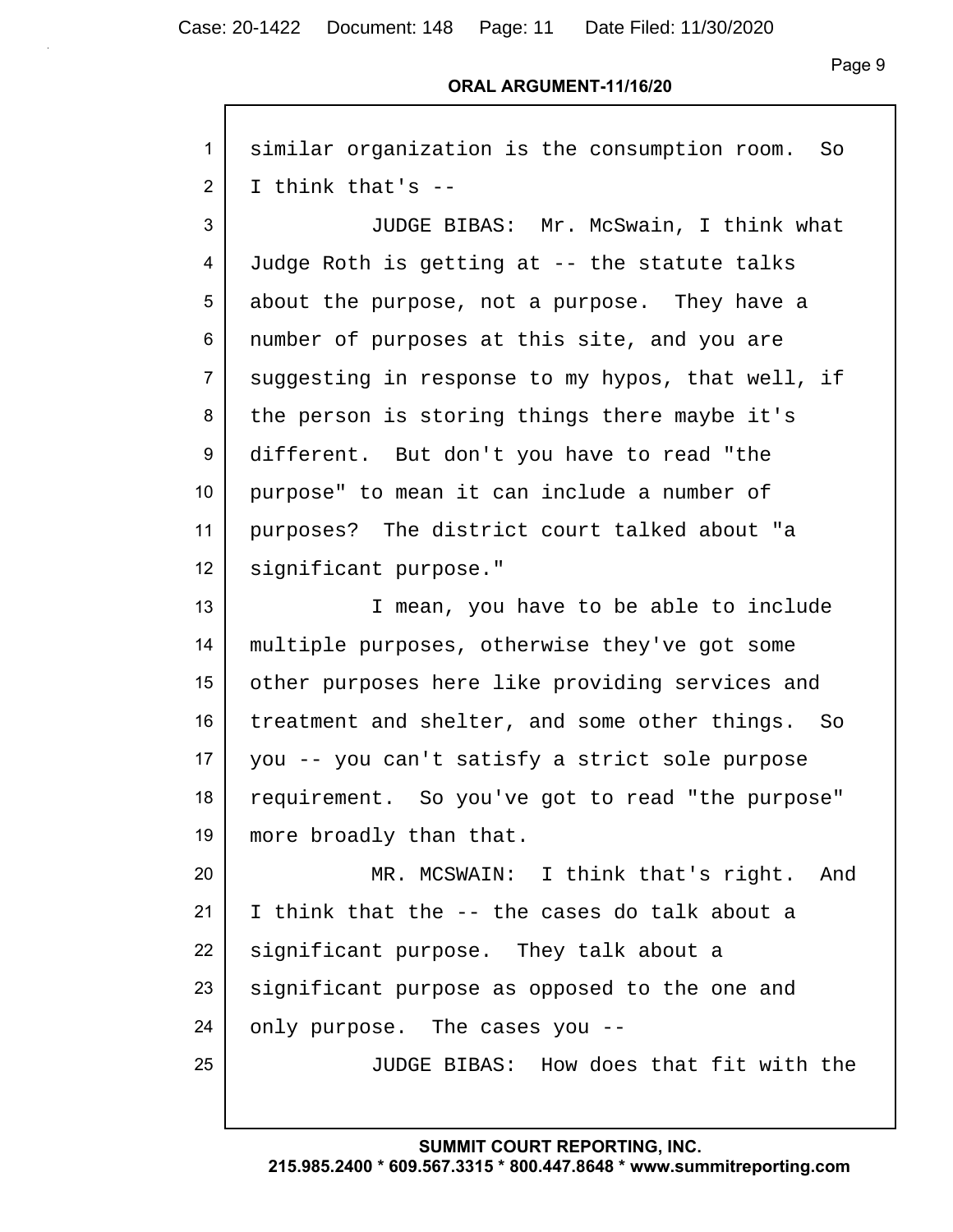Case: 20-1422 Document: 148 Page: 12 Date Filed: 11/30/2020

 $\mathsf{r}$ 

Page 10

#### **ORAL ARGUMENT-11/16/20**

| $\mathbf{1}$    | -- the "the," in the text?                           |
|-----------------|------------------------------------------------------|
| $\overline{2}$  | MR. MCSWAIN: Well, it's interesting.                 |
| 3               | Because that is an area where the case law has       |
| 4               | said that it's not interpreted as the one and        |
| 5               | only purpose, but maybe one of the purposes. But     |
| 6               | it has to be a significant purpose. But your --      |
| $\overline{7}$  | your question raises another interesting point       |
| 8               | because at the end of $(a)(2)$ , which is what we're |
| 9               | talking about here, which is "the purpose of         |
| 10 <sup>°</sup> | unlawfully manufacturing, storing, distributing      |
| 11              | or using controlled substance," we're talking        |
| 12              | about the purpose of the third party.                |
| 13              | That's the way five different Circuit                |
| 14              | Courts have interpreted --                           |
| 15              | JUDGE ROTH: Okay. You say that. I                    |
| 16              | don't necessarily agree with you on that. I          |
| 17              | think that -- I think Chen is wrong. I think if      |
| 18              | you use classic statutory interpretation rules,      |
| 19              | that "for the purpose of" in "two contiguous         |
| 20              | sections" is -- should be interpreted in the same    |
| 21              | way. So when you -- when you're -- when you are      |
| 22              | assuming that we agree with you on "purpose of,"     |
| 23              | let me just forewarn you that I don't agree with     |
| 24              | you at all.                                          |
| 25              | MR. MCSWAIN: I would respond to that in              |
|                 |                                                      |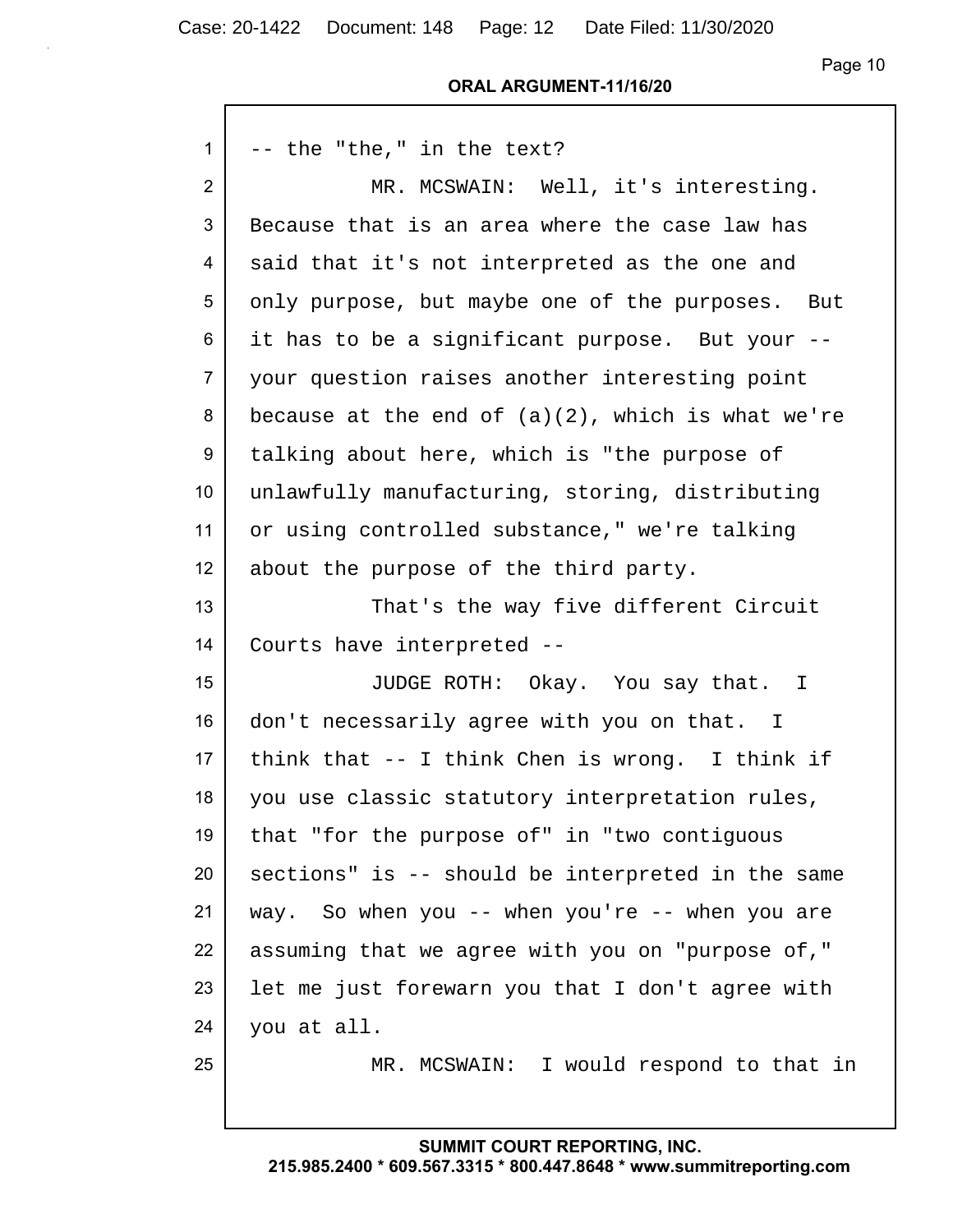Page 11

| $\mathbf{1}$    | two ways, Judge Roth. First of all, we have to      |
|-----------------|-----------------------------------------------------|
| $\overline{2}$  | read $(a)(1)$ and $(a)(2)$ to make sense together.  |
| 3               | JUDGE ROTH: And I -- I do do -- I                   |
| 4               | realize that, and I do do that. And I still say     |
| 5               | that they're different. Different, but that "for    |
| 6               | the purpose of" is the same.                        |
| $\overline{7}$  | MR. MCSWAIN: If I could respond to that             |
| 8               | in two ways, first of all, I think that if you      |
| 9               | read $(a)(1)$ and $(a)(2)$ without looking at the   |
| 10 <sup>°</sup> | purpose of the third party in $(a)(2)$ , you set up |
| 11              | a situation that leads to absurd results.           |
| 12 <sup>2</sup> | JUDGE ROTH: No.                                     |
| 13              | MR. MCSWAIN: For example, you -- you                |
| 14              | could be a crack dealer. What would you say then    |
| 15              | about the situation where you have a crack dealer   |
| 16              | who says, "My purpose is making money. My           |
| 17 <sub>2</sub> | purpose is not to -- to sell drugs, or have drugs   |
| 18              | to use on the property. My ultimate object, my      |
| 19              | ultimate aim, is to -- is to make money."           |
| 20              | If $-$ if you interpret $(a)(1)$ and $(a)(2)$       |
| 21              | in the way that you're suggesting, I don't think    |
| 22              | that there's any way for there to $-$ - for         |
| 23              | liability to attach under this statute for a        |
| 24              | stone cold crack dealer.                            |
| 25              | JUDGE ROTH: Well, if -- if you are                  |
|                 |                                                     |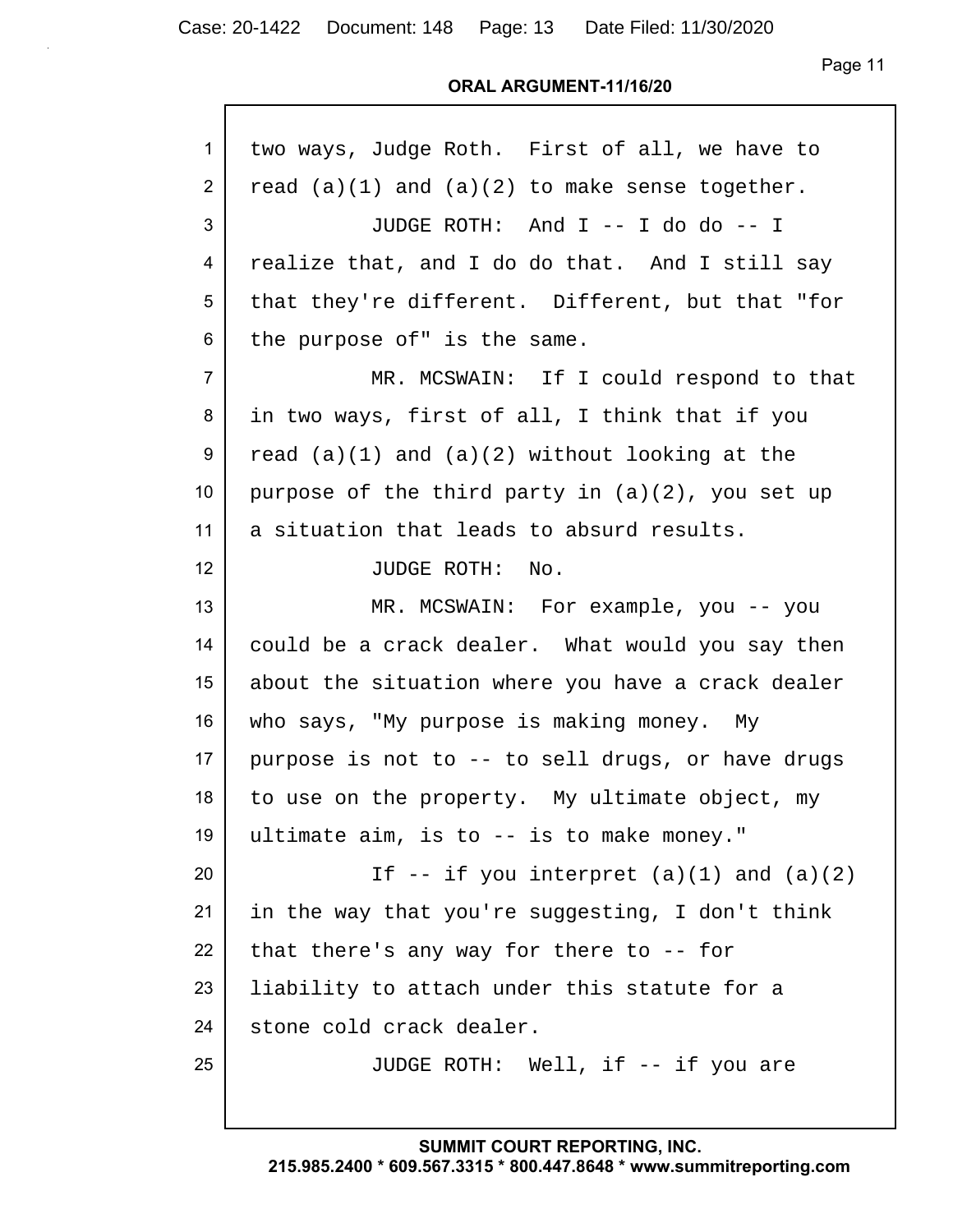#### **ORAL ARGUMENT-11/16/20**

| $\mathbf{1}$   | limiting yourself to "the main purpose," but if  |
|----------------|--------------------------------------------------|
| 2              | you are considering a variety of purposes, I     |
| 3              | think that your argument doesn't make it.        |
| 4              | Let me ask you, since we're talking              |
| 5              | about this language, where in the Controlled     |
| 6              | Substances Act is it illegal to use a controlled |
| $\overline{7}$ | substance?                                       |
| 8              | MR. MCSWAIN: Well, the language, I               |
| 9              | think, of $(a)(1)$ and $(a)(2)$ talk about --    |
| 10             | JUDGE ROTH: Illegally use --                     |
| 11             | MR. MCSWAIN: -- using and control --             |
| 12             | they talk about using --                         |
| 13             | JUDGE ROTH: They talk about unlawfully           |
| 14             | using. Where is it unlawful to use?              |
| 15             | MR. MCSWAIN: The statute and the                 |
| 16             | legislative history do talk about possessing     |
| 17             | $sometimes --$                                   |
| 18             | JUDGE ROTH: Okay.                                |
| 19             | MR. MCSWAIN: -- and not necessarily              |
| 20             | talking about using. But our position is --      |
| 21             | JUDGE ROTH: But -- but Safehouse never           |
| 22             | possesses any drugs, right?                      |
| 23             | MR. MCSWAIN: Safehouse doesn't. But the          |
| 24             | people who -- the third party, obviously, does   |
| 25             | possess. And our position is, you can't possess  |
|                |                                                  |

**SUMMIT COURT REPORTING, INC.**

# **215.985.2400 \* 609.567.3315 \* 800.447.8648 \* www.summitreporting.com**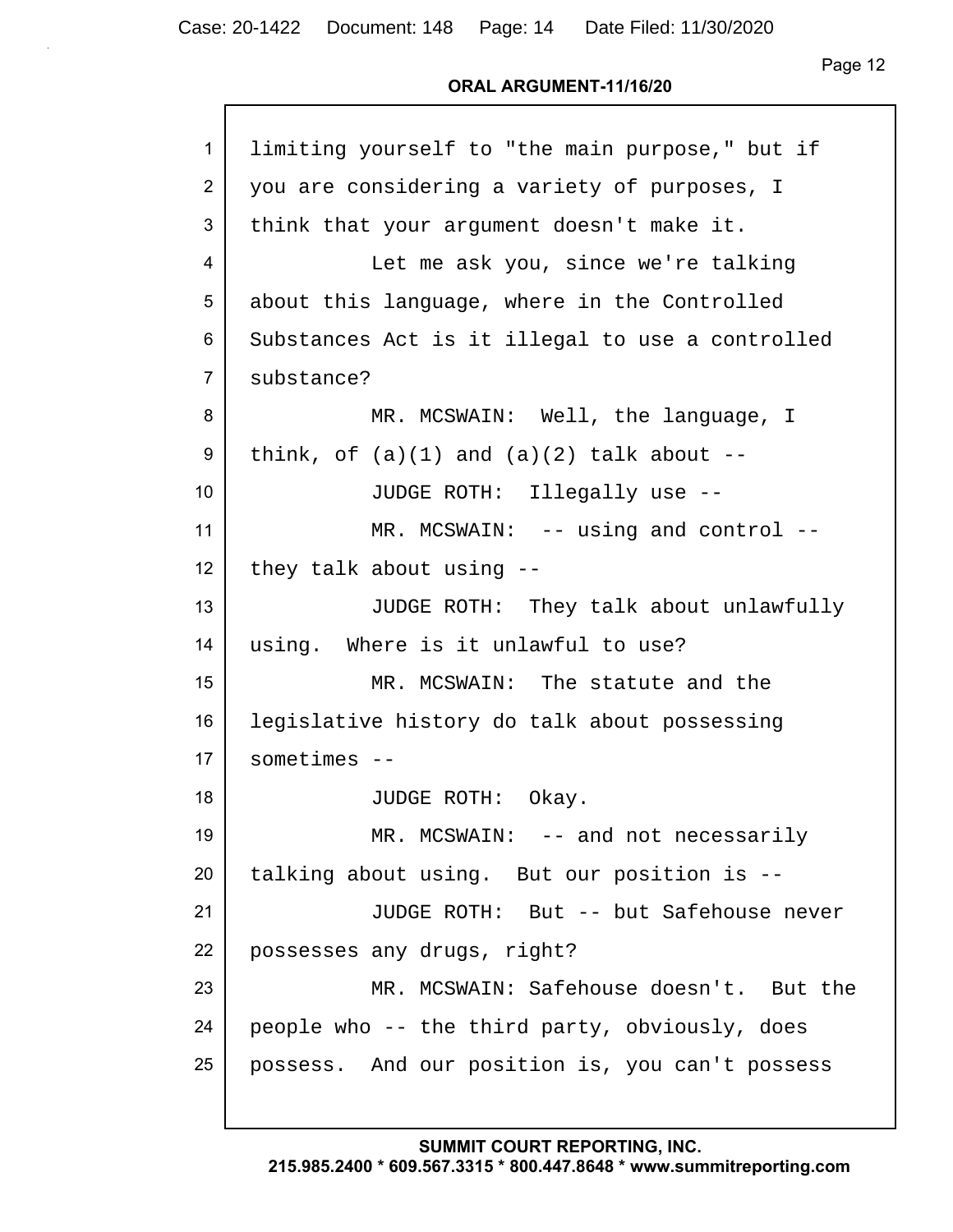#### **ORAL ARGUMENT-11/16/20**

| 1               | -- or I'm sorry, you can't use without              |
|-----------------|-----------------------------------------------------|
| 2               | possessing. One follows the other --                |
| 3               | JUDGE ROTH: Okay --                                 |
| 4               | MR. MCSWAIN: -- invariably.                         |
| 5               | JUDGE ROTH: But -- but that is                      |
| 6               | interpreting -- that you've got to admit that       |
| $\overline{7}$  | under the statute there is no unlawful use. In -    |
| 8               |                                                     |
| 9               | MR. MCSWAIN: I don't -- I don't concede             |
| 10 <sup>°</sup> | that there's no unlawful use. I think that use      |
| 11              | and possession --                                   |
| 12              | JUDGE ROTH: Okay. Where -- where is                 |
| 13              | it? What -- what -- cite me a -- a section.         |
| 14              | MR. MCSWAIN: I think you can look at                |
| 15              | $(a)(1)$ and $(a)(2)$ for example, and say that it  |
| 16              | says, "unlawfully using a controlled substance."    |
| 17              | It's putting --                                     |
| 18              | JUDGE ROTH: So how it's been -- how is              |
| 19              | it -- how are you unlawfully using if it's not      |
| 20              | unlawful to use?                                    |
| 21              | MR. MCSWAIN: The -- the statute does                |
| 22              | make clear -- we're talking about heroin, for       |
| 23              | example -- that there is no accepted use of         |
| 24              | heroin. There is no lawful use of heroin.           |
| 25              | Doctors, for example, can't prescribe heroin.<br>So |
|                 |                                                     |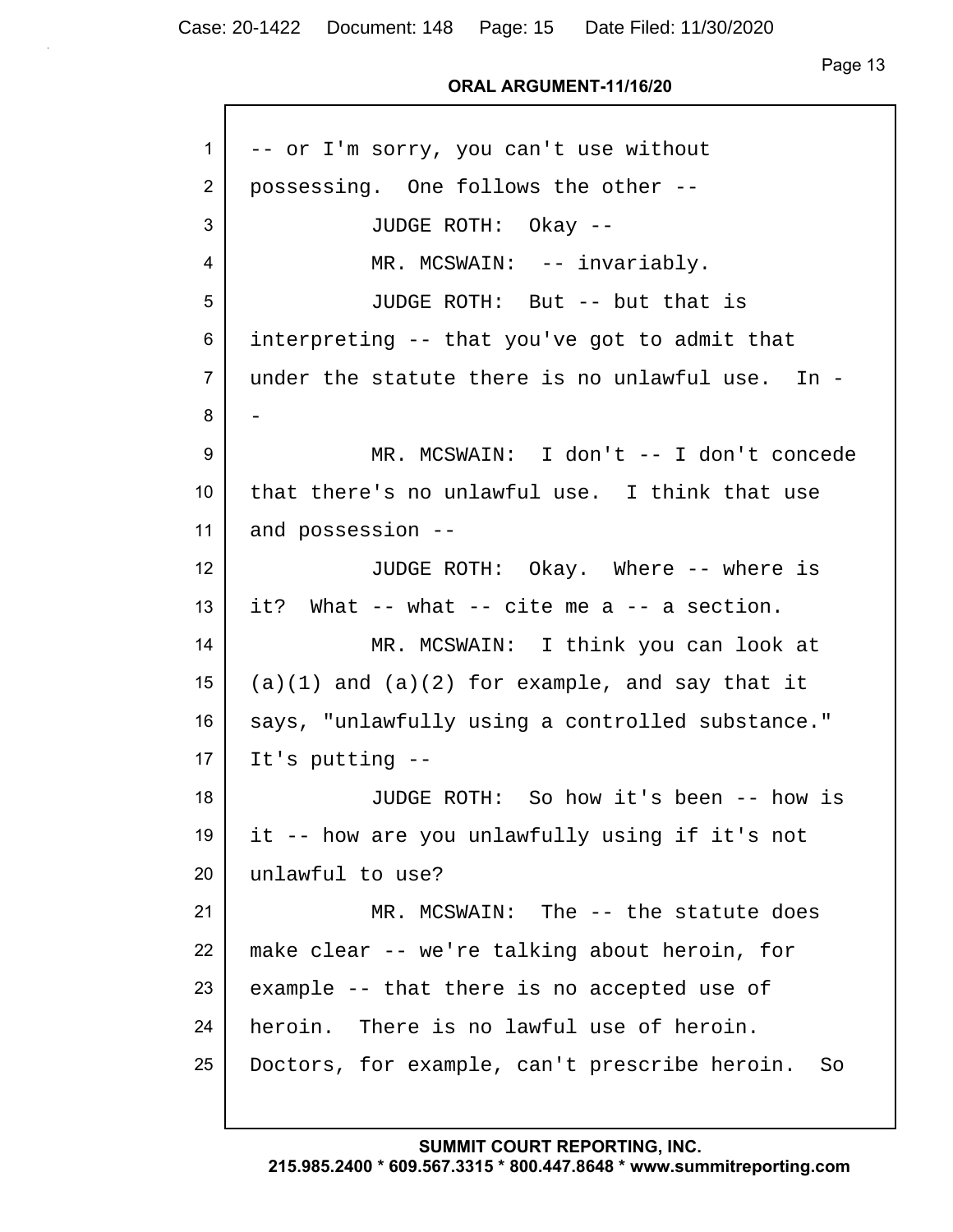Page 14

## **ORAL ARGUMENT-11/16/20**

| 1              | if you're talking about using or possessing or    |
|----------------|---------------------------------------------------|
| $\overline{2}$ | anything having to do with heroin, it is          |
| 3              | automatically illegal.                            |
| 4              | JUDGE BIBAS: Mr. McSwain, a couple                |
| 5              | questions. First of all, does the word,           |
| 6              | "unlawfully," extend all the way down all four of |
| $\overline{7}$ | those participles?                                |
| 8              | MR. MCSWAIN: In (a)(2) are you                    |
| 9              | referring to?                                     |
| 10             | JUDGE BIBAS: In $(a)(2)$ , does                   |
| 11             | "unlawfully" modify manufacturing, and storing,   |
| 12             | and distributing, and using?                      |
| 13             | MR. MCSWAIN: Yes. I think I -- I am --            |
| 14             | JUDGE BIBAS: Okay.                                |
| 15             | MR. MCSWAIN: -- I would concede that.             |
| 16             | JUDGE BIBAS: Does -- does "unlawfully"            |
| 17             | include violations of state law?                  |
| 18             | MR. MCSWAIN: Here, it -- we are talking           |
| 19             | about, here, a question of -- of federal law. We  |
| 20             | are $--$ we are $--$                              |
| 21             | JUDGE BIBAS: Why couldn't it piggyback            |
| 22             | on a violation of state law, that at least        |
| 23             | wherever it violates state law that's sufficient? |
| 24             | JUDGE AMBRO: Like in Raich.                       |
| 25             | JUDGE BIBAS: Uh-huh (affirmative).<br>Not         |
|                |                                                   |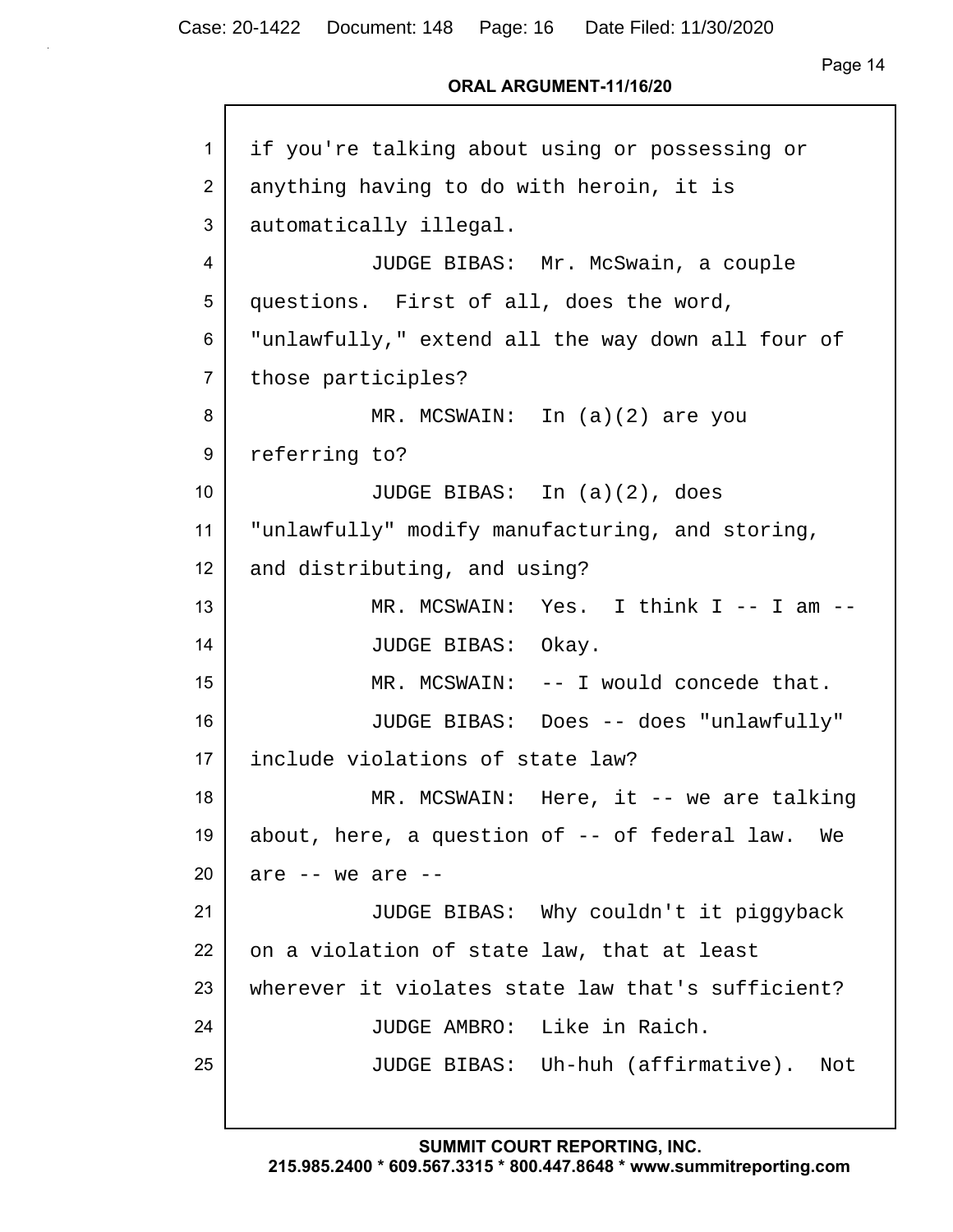Case: 20-1422 Document: 148 Page: 17 Date Filed: 11/30/2020

Page 15

#### **ORAL ARGUMENT-11/16/20**

| 1               | necessary, but sufficient.                        |
|-----------------|---------------------------------------------------|
| $\overline{2}$  | MR. MCSWAIN: It's $a$ -- it's a path that         |
| 3               | we didn't go down in our briefs. I guess I would  |
| 4               | not foreclose it, if it's something that the      |
| 5               | Court thinks is an important consideration. I     |
| 6               | certainly wouldn't foreclose that possibility.    |
| $\overline{7}$  | But I don't think it's necessary.                 |
| 8               | I think that federal law is being                 |
| 9               | violated here. And if I could, if I could go      |
| 10 <sup>°</sup> | back quickly to Judge Roth's question about the   |
| 11              | use of the word, "purpose." I understand that     |
| 12              | one of the things that I think she's concerned    |
| 13              | about is that you have the word "purpose" in      |
| 14              | $(a)(1)$ and you also have the word "purpose" in  |
| 15              | $(a)(2)$ . Why would they be different?           |
| 16              | My $-$ - my response is that we're not            |
| 17              | treating them differently. The definition of      |
| 18              | "purpose" is still the same in both. But what --  |
| 19              | but by looking at the context of all the words in |
| 20              | the statute, we think that it's clear that when   |
| 21              | you're talking about "purpose" in (a)(1), you're  |
| 22              | talking about the defendant. When you're talking  |
| 23              | about the "purpose" in $(a)(2)$ , you're talking  |
| 24              | about the third party. And again, the reason to   |
| 25              | do that is because the statute becomes self-      |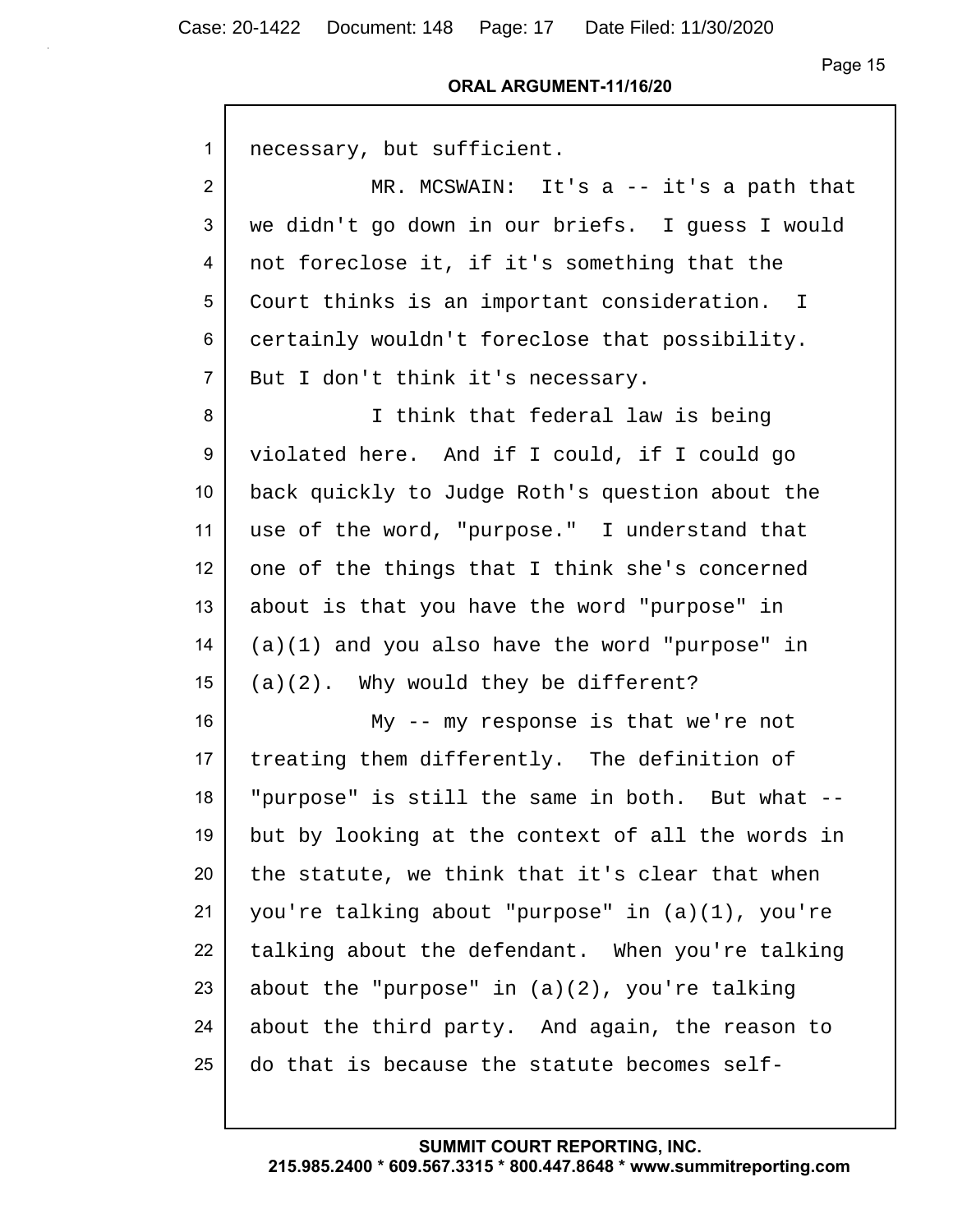Page 16

## **ORAL ARGUMENT-11/16/20**

| $\mathbf{1}$   | defeating if $(a)(1)$ and $(a)(2)$ refer to just     |
|----------------|------------------------------------------------------|
| 2              | Safehouse's purpose, just like it would refer to     |
| 3              | just the purpose of a crack dealer who could say     |
| 4              | that, "My purpose is to make money."                 |
| 5              | Safehouse doesn't deal with that hypo in             |
| 6              | their briefs, and that's something I've been         |
| $\overline{7}$ | talking about throughout this case. They have no     |
| 8              | good answer for that. There's no way that (a)(1)     |
| 9              | and $(a)(2)$ fit together under their reading.       |
| 10             | JUDGE BIBAS: Mr. McSwain, let's assume               |
| 11             | that Judge Roth's skepticism is -- is warranted      |
| 12             | and you need to prove the first party's purpose,     |
| 13             | not the third party's purpose. Can you do that       |
| 14             | here?                                                |
| 15             | MR. MCSWAIN: Absolutely.                             |
| 16             | JUDGE BIBAS: Explain.                                |
| 17             | MR. MCSWAIN: And we went -- we went and              |
| 18             | we went into that in some detail in our              |
| 19             | briefing about how even if $(a)(1)$ and $(a)(2)$ are |
| 20             | referring to Safehouse's purpose, that clearly       |
| 21             | Safehouse has a purpose of -- of seeing that         |
| 22             | drugs are used at the place because it is a          |
| 23             | necessary precondition to anything else that is      |
| 24             | happening at Safehouse. Okay, people are not         |
| 25             | coming into Safehouse for any -- there's a           |
|                |                                                      |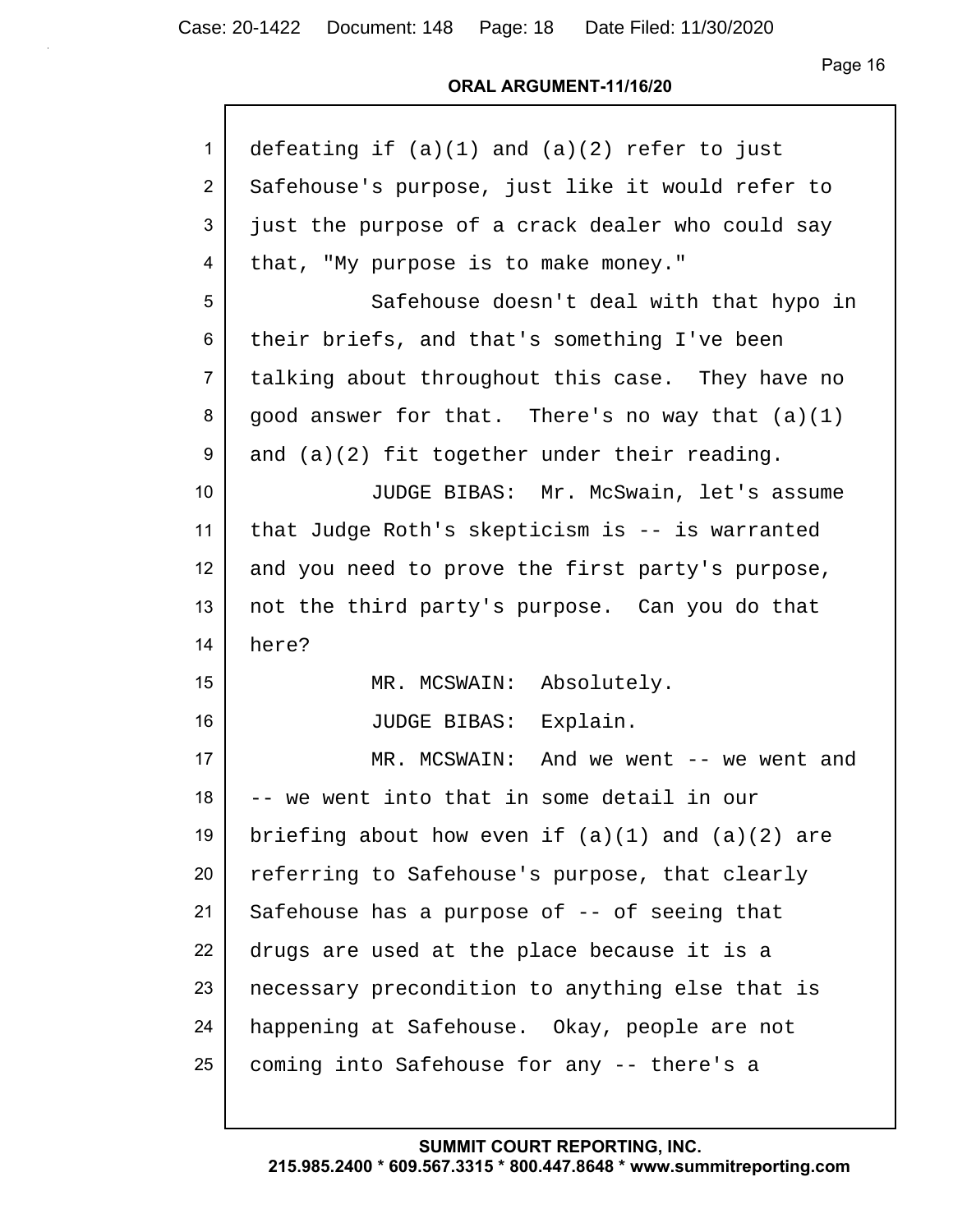## **ORAL ARGUMENT-11/16/20**

| $\mathbf{1}$   | necessary precondition of using drugs. There are  |
|----------------|---------------------------------------------------|
| 2              | -- although it's true that there are other        |
| 3              | services that are provided, other things that are |
| 4              | going on in Safehouse just like in Prevention     |
| 5              | Point. But it is a necessary precondition to use  |
| 6              | drugs.                                            |
| $\overline{7}$ | And because of that, as we laid in our -          |
| 8              | - I laid out in our briefing, we think that we    |
| 9              | win on their -- under either scenario.            |
| 10             | JUDGE BIBAS: I think the word "clearly"           |
| 11             | maybe slides over this. I wonder whether          |
| 12             | Ms. Eisenstein would dispute that it's necessary. |
| 13             | I mean, it might be one draw for people to come   |
| 14             | in. But you kind of just noted and hesitated      |
| 15             | that people -- people might come in for           |
| 16             | treatment. They might come in for other reasons.  |
| 17             | They might even come in for -- for clean syringes |
| 18             | not to use at that location.                      |
| 19             | So I don't know that it's a                       |
| 20             | precondition. It might be an inducement, but if   |
| 21             | there are other reasons why some people might     |
| 22             | come in -- and it's not a necessary precondition  |
| 23             | -- do you -- do you still win? Or can you still   |
| 24             | win?                                              |
| 25             | MR. MCSWAIN: I think -- I think the               |
|                |                                                   |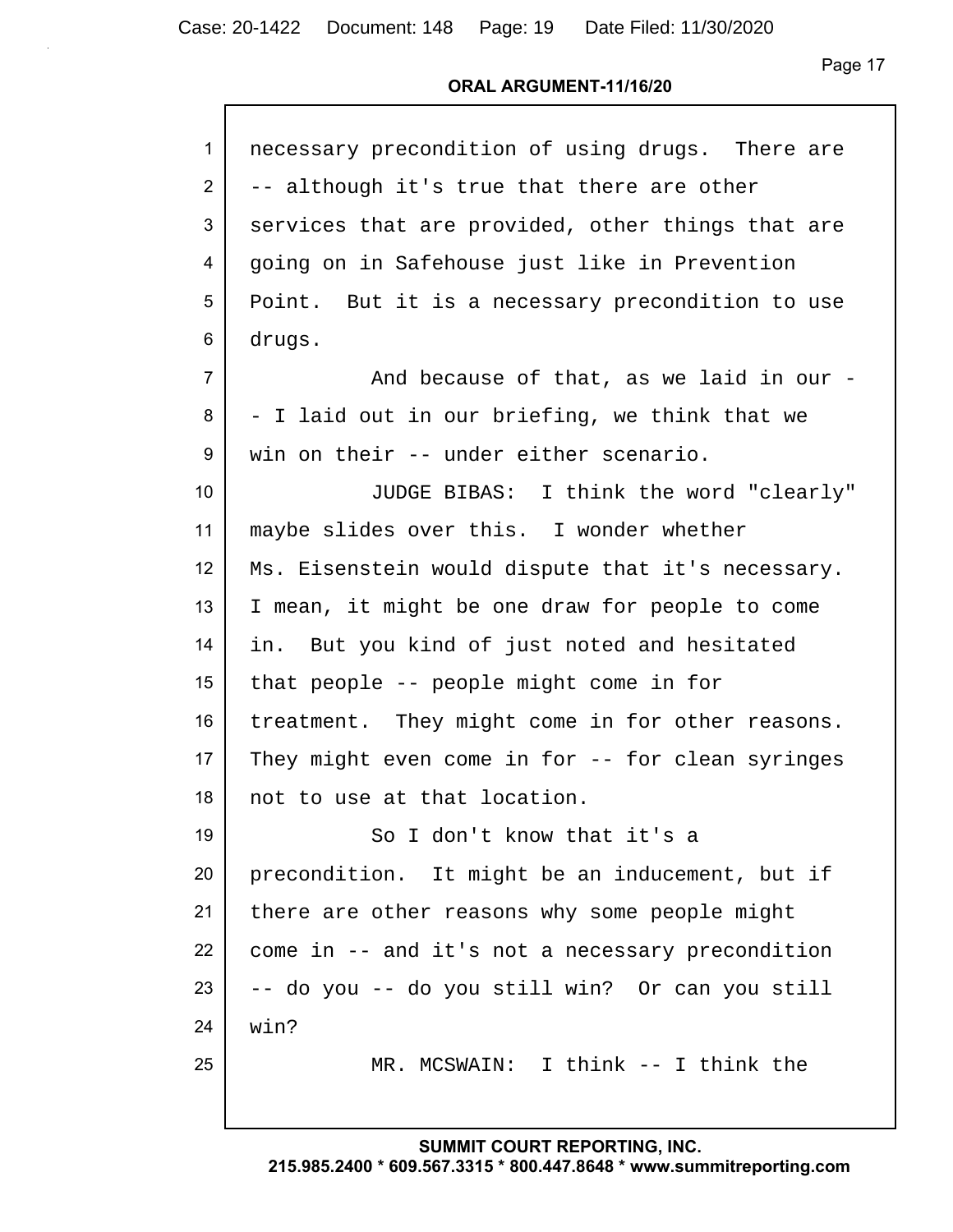| $\mathbf{1}$    | best way to describe that -- and maybe it's that  |
|-----------------|---------------------------------------------------|
| $\overline{2}$  | I'm not being as precise in my language as I      |
| 3               | should -- it's a necessary precondition for       |
| 4               | Safehouse to exist. Because there wouldn't be     |
| 5               | any reason for Safehouse to exist absent the      |
| 6               | consumption room. Because again, you would have   |
| $\overline{7}$  | Prevention Point. You would have other places     |
| 8               | that you could go. And so literally the only      |
| 9               | reason for it to exist is the consumption room.   |
| 10 <sup>°</sup> | Even if, hypothetically, somebody could           |
| 11              | come into Safehouse and not be there to -- to     |
| 12              | ingest drugs, I think that is very unlikely. And  |
| 13              | if you look at the factual stipulations in the    |
| 14              | case that both parties agreed to, this is not a   |
| 15              | place that's set up, people to come in to just    |
| 16              | get treatment. It's a place that's set up for     |
| 17              | people to ingest drugs. And in fact, even those   |
| 18              | who were there to get treatment, one thing that   |
| 19              | Safehouse has said is that treatment, they think, |
| 20              | is more effective if people are actually using    |
| 21              | the drugs.                                        |
| 22              | JUDGE BIBAS: Could I ask you about a              |
| 23              | couple more hypos? What if a strip mall owner     |
| 24              | leases a storefront to a medical marijuana        |
| 25              | dispensary? Is that going to be covered by this   |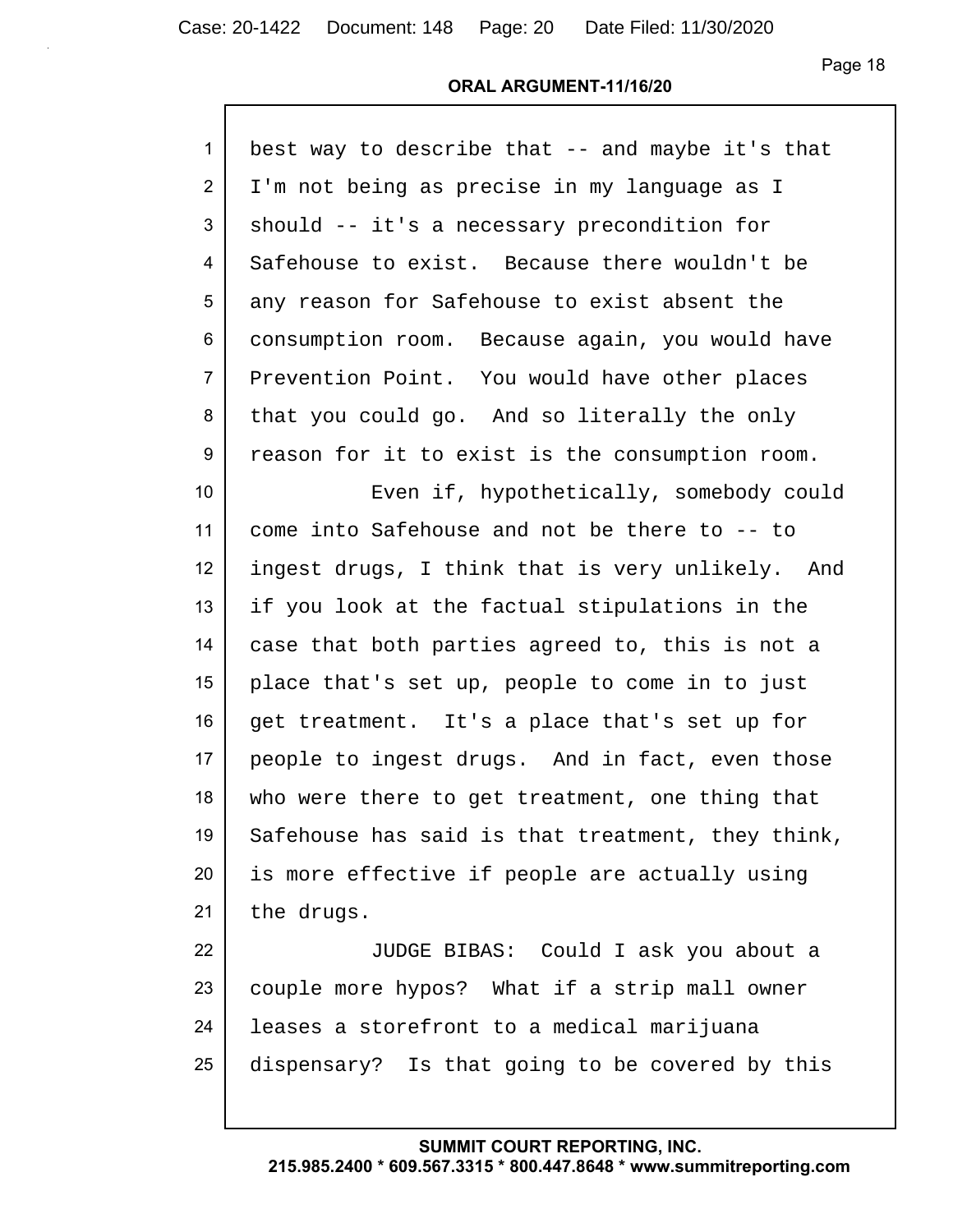Case: 20-1422 Document: 148 Page: 21 Date Filed: 11/30/2020

Page 19

## **ORAL ARGUMENT-11/16/20**

| $\mathbf{1}$   | law?                                               |
|----------------|----------------------------------------------------|
| $\overline{2}$ | MR. MCSWAIN: That's getting into state             |
| 3              | law issues. It's my understanding that Congress    |
| 4              | has made certain appropriations where if you're    |
| 5              | in a state that has legalized medical marijuana,   |
| 6              | the Department of Justice cannot prosecute those   |
| $\overline{7}$ | sort of violations.                                |
| 8              | JUDGE BIBAS: But it's still illegal.               |
| 9              | It's -- they may not prosecute it, but it's still  |
| 10             | against the law. Could they prosecute -- could     |
| 11             | the Feds prosecute in that situation? I mean,      |
| 12             | maybe -- maybe what you're saying is they'd be $-$ |
| 13             | they'd be barred. But could you have a civil       |
| 14             | RICO case or something else that would be brought  |
| 15             | predicated on that?                                |
| 16             | MR. MCSWAIN: As a practical matter,                |
| 17             | Your Honor, I don't think that we can prosecute    |
| 18             | that because of the way that Congress has done     |
| 19             | its appropriations.                                |
| 20             | JUDGE BIBAS: All right. Let's set                  |
| 21             | aside marijuana. Bank owns a mortgage on a         |
| 22             | cocaine dealer's house, so we don't have the       |
| 23             | marijuana issue in there. Or a marijuana           |
| 24             | dealer's house in a state that has no -- no law    |
| 25             | that complicates that non-prosecution rule. Can    |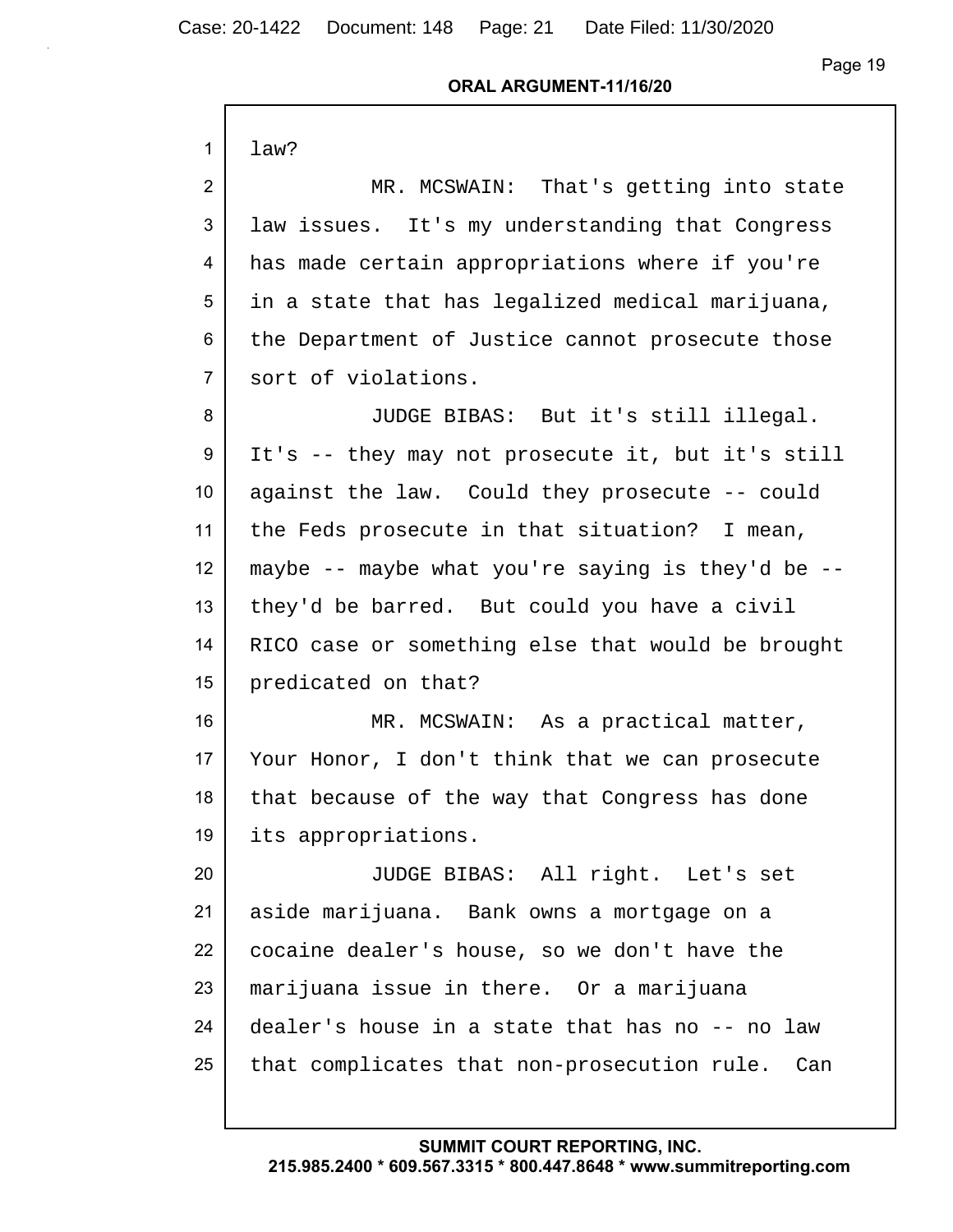Page 20

| $\mathbf{1}$    | you go after the bank under this?                 |
|-----------------|---------------------------------------------------|
| $\overline{2}$  | MR. MCSWAIN: I'm sorry, I got a little            |
| 3               | bit confused between the two hypos. You're        |
| 4               | talking about a bank that --                      |
| 5               | JUDGE BIBAS: A bank -- a bank has a               |
| 6               | mortgage. It's the mortgagee. It lends money to   |
| $\overline{7}$  | a drug dealer, and the drug dealer uses the house |
| 8               | not -- not as his principal residence, just as a  |
| 9               | place to deal drugs out of. Can the bank be       |
| 10 <sup>°</sup> | prosecuted for making that loan, assuming it      |
| 11              | knows at the time it makes the loan that the guy  |
| 12 <sup>2</sup> | is a drug dealer and going to be using it for     |
| 13              | drug dealing?                                     |
| 14              | MR. MCSWAIN: And again, I think the               |
| 15 <sub>1</sub> | first part is to -- the first step is to look at  |
| 16              | the statutory language. And if they had the       |
| 17              | knowledge, so knowingly, and if they had the      |
| 18              | intention to make the loan knowing that this was  |
| 19              | going to occur, then theoretically, yes. They     |
| 20              | could be prosecuted under the statute.            |
| 21              | JUDGE AMBRO: Can I just run through               |
| 22              | with you a series of questions, just almost       |
| 23              | starting back at the beginning in terms of the    |
| 24              | interpretation.                                   |
| 25              | What does $(a)(1)$ apply to? What does            |
|                 |                                                   |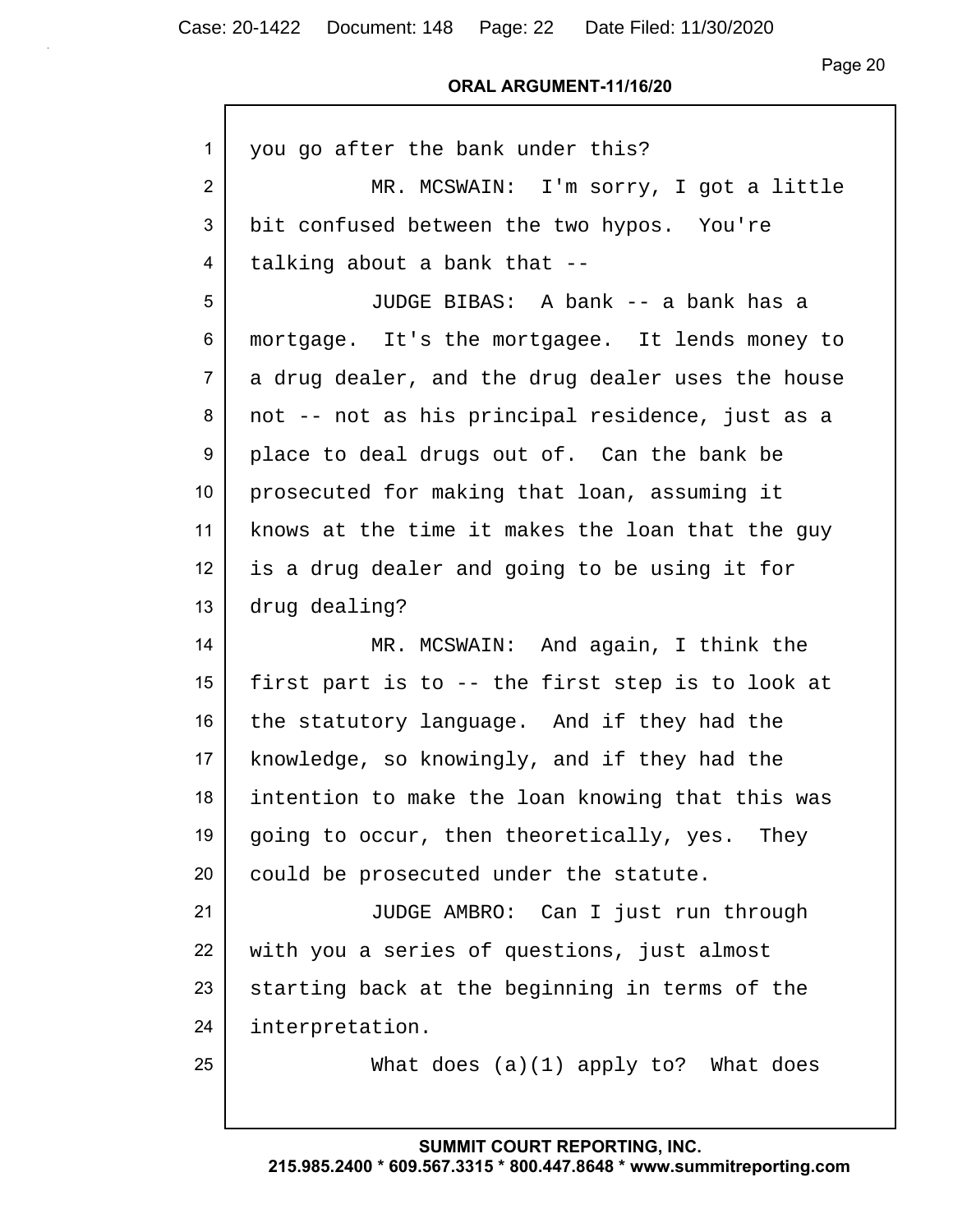#### **ORAL ARGUMENT-11/16/20**

| 1              | $(a)(2)$ apply to? And what is covered by $(a)(2)$ |
|----------------|----------------------------------------------------|
| $\overline{2}$ | that's not covered by $(a)(1)$ ? That's the        |
| 3              | starting point for me.                             |
| 4              | MR. MCSWAIN: Under our reading, Your               |
| 5              | Honor, $(a)(1)$ -- if you can think of it as sort  |
| 6              | of -- you're not allowed to directly set up a      |
| $\overline{7}$ | drug house. You, as the owner, or as the person    |
| 8              | who is leasing it, or renting it out or            |
| 9              | maintaining it, you can't directly set up a drug   |
| 10             | house by having your purpose, being the            |
| 11             | manufacture, distribution or using of the          |
| 12             | controlled substance.                              |
| 13             | Whereas $(a)(2)$ says you can't do the             |
| 14             | same thing, you can't set up a drug house          |
| 15             | indirectly by controlling it or managing it and    |
| 16             | knowing that a third party has that purpose of     |
| 17             | using it $-$                                       |
| 18             | JUDGE BIBAS: But there's no mention of             |
| 19             | a third party in the statute. Why didn't           |
| 20             | Congress spell it out?                             |
| 21             | MR. MCSWAIN: Well, the statutory                   |
| 22             | drafting, Your Honor, it could have been better,   |
| 23             | I would say. And it's never --                     |
| 24             | JUDGE AMBRO: Really? Really.                       |
| 25             | MR. MCSWAIN: It's never -- I would say             |
|                |                                                    |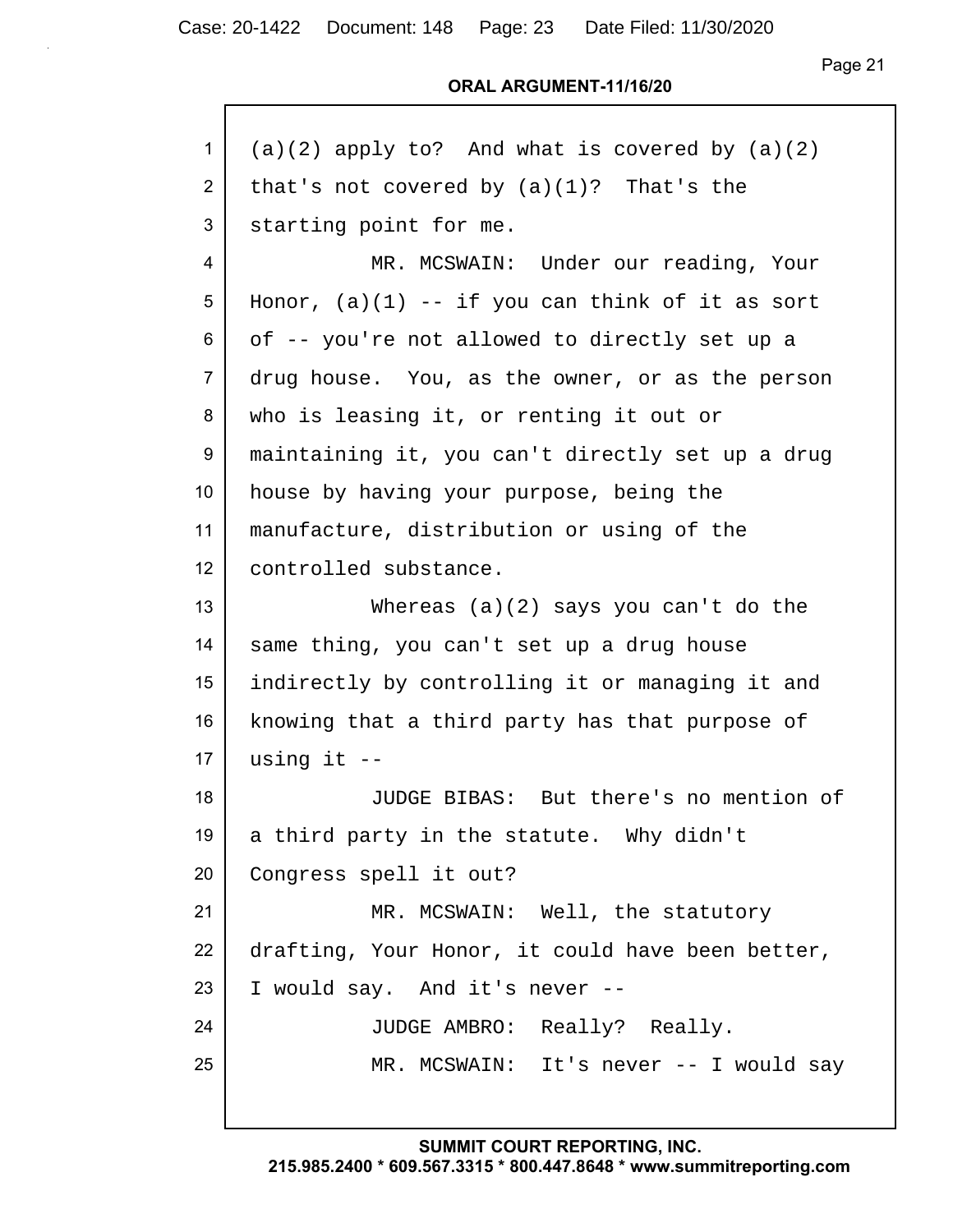Case: 20-1422 Document: 148 Page: 24 Date Filed: 11/30/2020

Г

Page 22

#### **ORAL ARGUMENT-11/16/20**

| 1              | that -- this version is not --                    |
|----------------|---------------------------------------------------|
| $\overline{2}$ | JUDGE ROTH: (Indiscernible)                       |
| 3              | MR. MCSWAIN: -- this version is not               |
| 4              | perfect. But I would say that the government's -  |
| 5              | - I would submit that the government's            |
| 6              | interpretation is a better interpretation because |
| $\overline{7}$ | it is still -- it is faithful, I think, to the    |
| 8              | plain language. It doesn't talk about             |
| 9              | specifically a third person there. You're         |
| 10             | absolutely right, Judge Bibas. But when you look  |
| 11             | at the statute as a whole, again, it's the only   |
| 12             | one that makes sense.                             |
| 13             | And I come back to my hypo about how you          |
| 14             | could have bad actors escaping liability here if  |
| 15             | it's not a third party's purpose that matters in  |
| 16             | $(a)(2)$ .                                        |
| 17             | JUDGE AMBRO: If the -- I guess I'll               |
| 18             | come -- I'll come to it in this way. It seems to  |
| 19             | me, if we were pre-COVID sitting around just all  |
| 20             | talking about this, you would have five attorneys |
| 21             | in a room and you'd probably have five different  |
| 22             | opinions. And some would say the text is not      |
| 23             | ambiguous. Some would say it's ambiguous and      |
| 24             | here's what it means. Somebody else would say,    |
| 25             | well, maybe it's ambiguous, but here's what I     |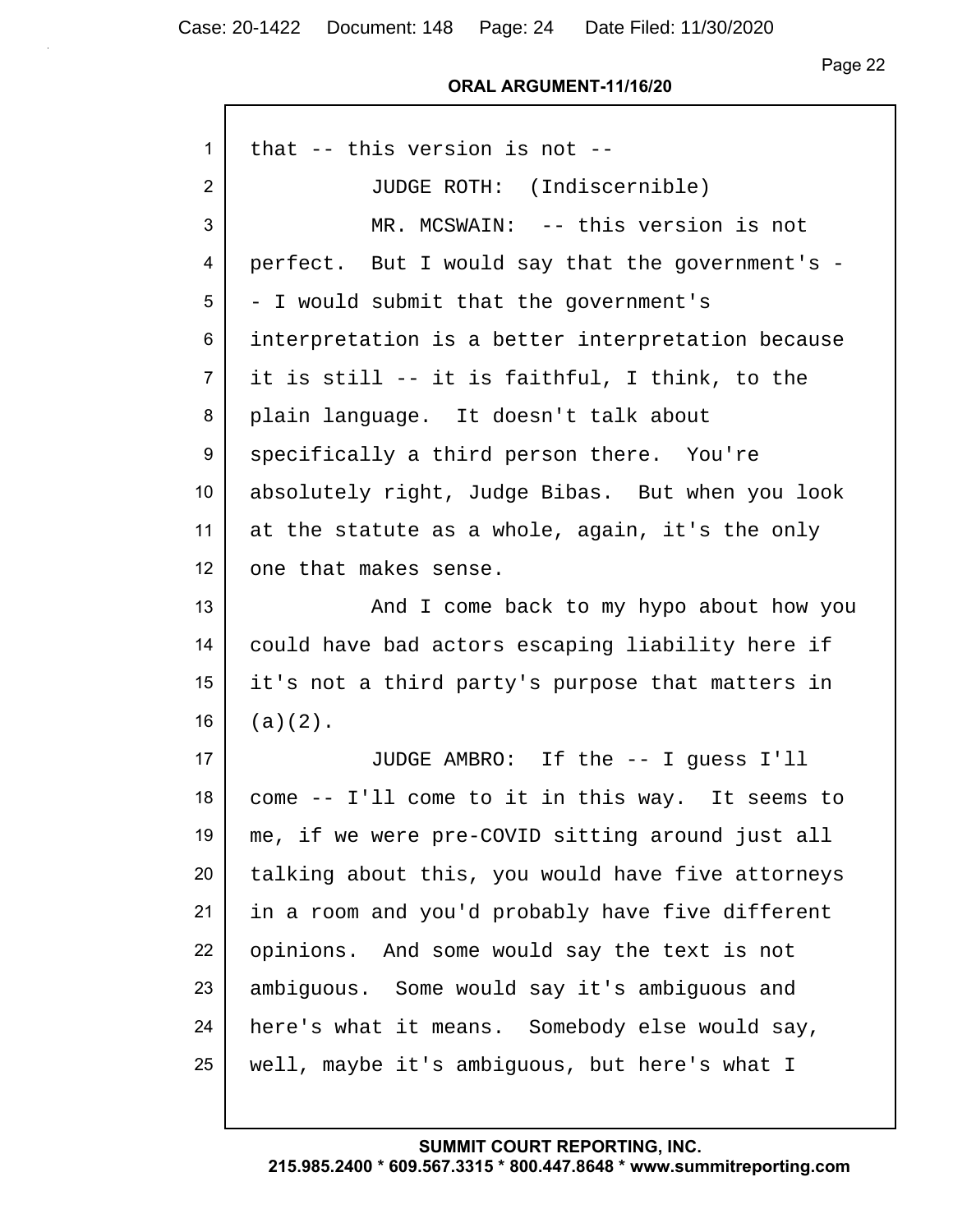## Page 23

#### **ORAL ARGUMENT-11/16/20**

| $\mathbf{1}$    | think it means.                                  |
|-----------------|--------------------------------------------------|
| 2               | Doesn't that, in effect, tell us -- you          |
| 3               | know, normally we try to shy away from           |
| 4               | legislative history. But doesn't that tell us    |
| 5               | that we ought to at least take a look and see    |
| 6               | what the legislative history is here?            |
| $\overline{7}$  | MR. MCSWAIN: For purpose of -- purposes          |
| 8               | of argument, Your Honor, let me -- let me just   |
| 9               | say, yes. Let's go into that world. And I think  |
| 10 <sup>°</sup> | that if we were to go into that world, what we   |
| 11              | find is that Congress was very concerned about   |
| 12              | concentrated drug activity. And one of our --    |
| 13              | Amici, who represent 20 different neighborhood   |
| 14              | associations as well as the FOP, Fraternal Order |
| 15              | of Police, go into this in some detail in their  |
| 16              | brief about how that was the primary concern of  |
| 17              | Congress here: the concentrated drug activity    |
| 18              | and the attendant crime and blight and           |
| 19              | destruction of neighborhoods that comes with it. |
| 20              | And so this is exactly the type of thing         |
| 21              | that Congress was concerned about, even though   |
| 22              | they didn't specifically know about injection    |
| 23              | sites. And I think that what happened, when      |
| 24              | Safehouse tried to open up, the disastrous       |
| 25              | aborted attempt at the beginning of the year to  |
|                 |                                                  |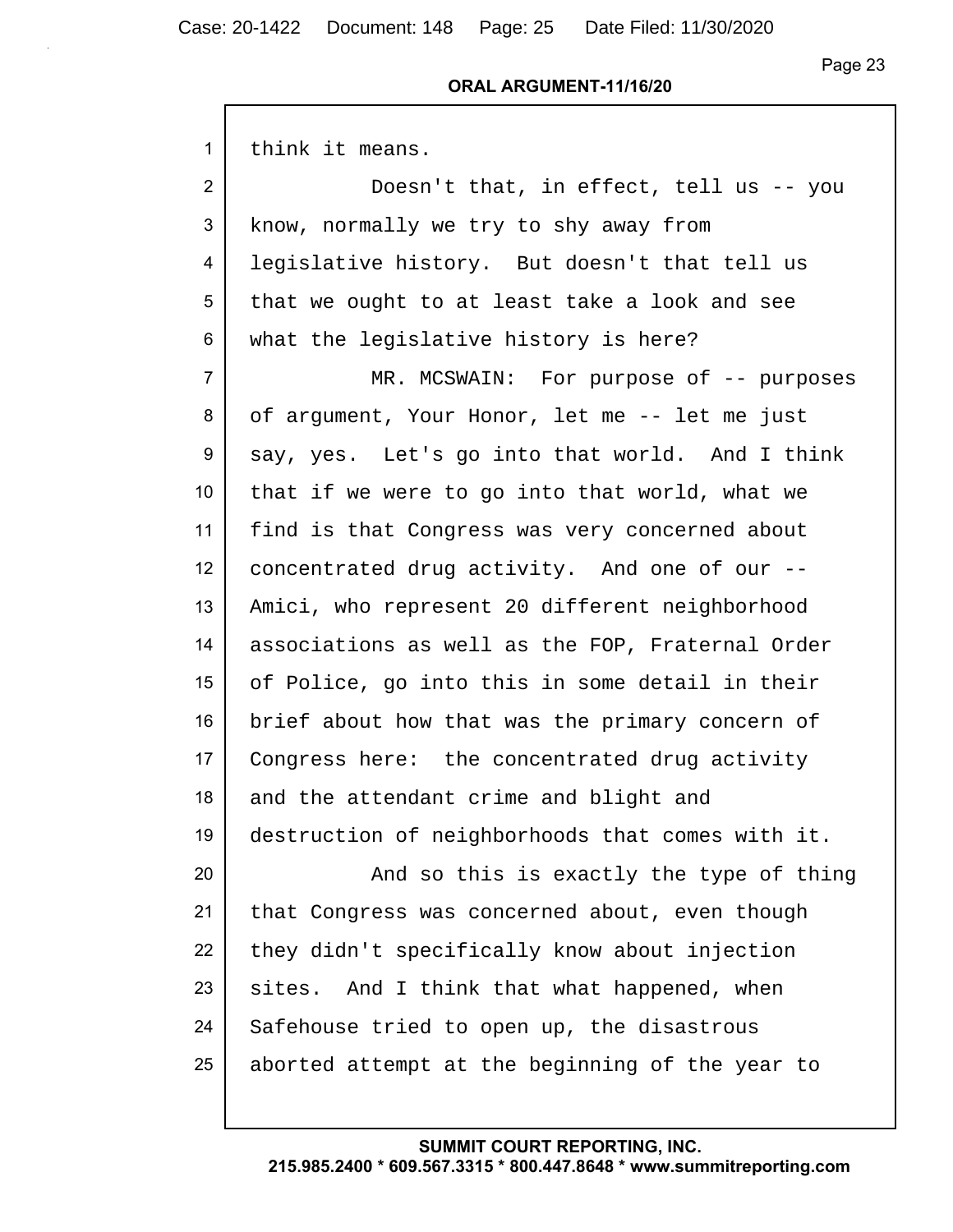## **ORAL ARGUMENT-11/16/20**

| $\mathbf{1}$   | open up shows exactly the concern here. Because   |
|----------------|---------------------------------------------------|
| 2              | the city, essentially, revolted. Certainly,       |
| 3              | South Philly revolted, when -- when Safehouse     |
| 4              | tried to basically sneak this into a neighborhood |
| 5              | without giving them the input into whether they   |
| 6              | wanted it or not. There's not a single            |
| $\overline{7}$ | neighborhood in the entire city who is ever going |
| 8              | to want this in their neighborhood, okay. And     |
| 9              | that's why you saw such an uproar, and you saw    |
| 10             | almost the entire Philadelphia City Council also  |
| 11             | come to the neighborhood's defense. And they      |
| 12             | were in the process of drafting legislation to    |
| 13             | say, as a local matter, these sites are illegal,  |
| 14             | when the pandemic hit and everything got sort of  |
| 15             | derailed at that point. And then we also got the  |
| 16             | stay of the decision from the district court.     |
| 17             | But to answer your question directly,             |
| 18             | Congress was concerned about the concentrated     |
| 19             | drug activity, and all the negatives that come    |
| 20             | with it. And so even if you look at the           |
| 21             | legislative history, it counsels, I think,        |
| 22             | strongly in favor of finding Safehouse's proposed |
| 23             | activity to be illegal.                           |
| 24             | JUDGE BIBAS: Mr. McSwain -- I -- I                |
| 25             | don't know -- if my colleagues want to stay on    |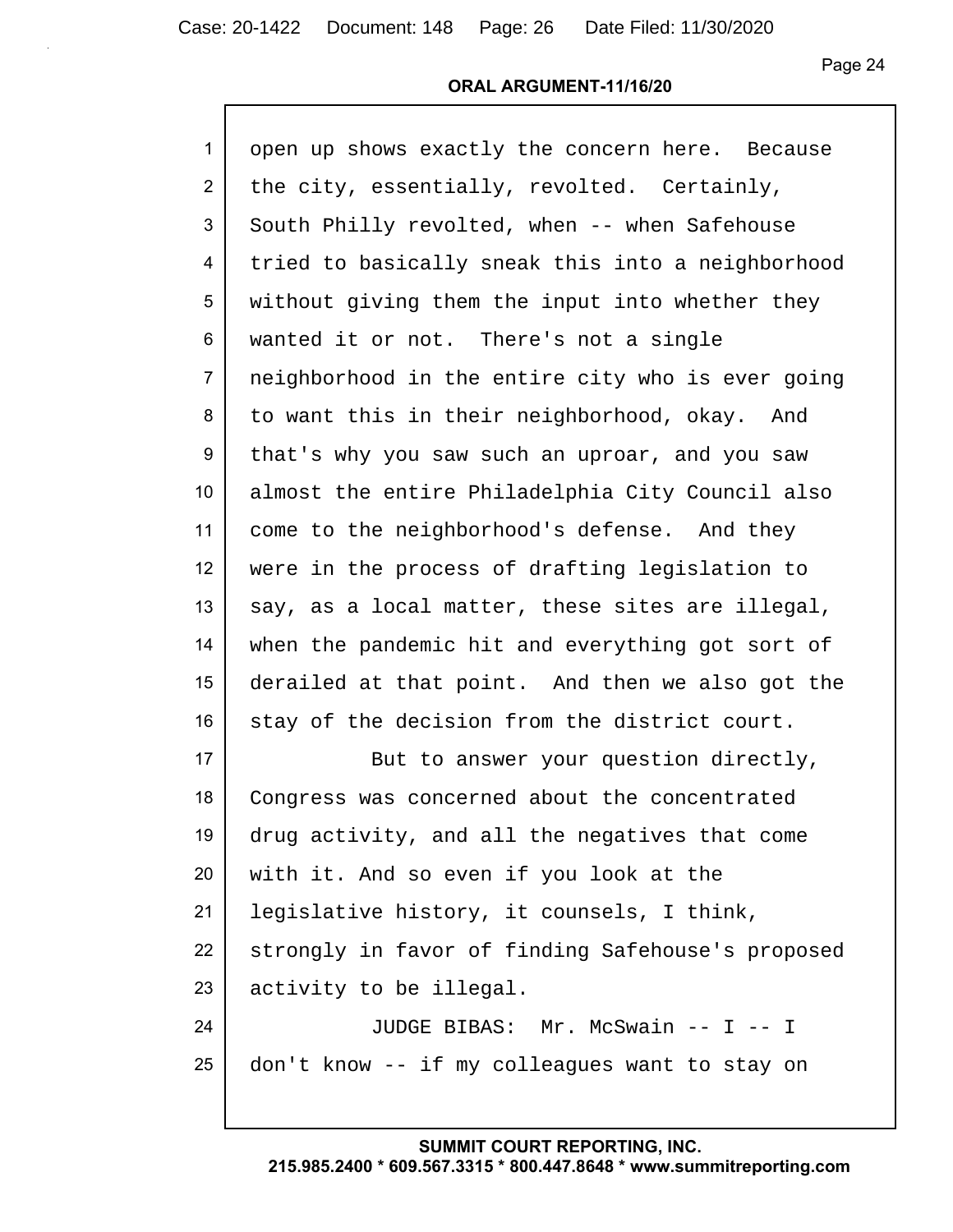#### **ORAL ARGUMENT-11/16/20**

| 1               | the statute, I don't want to jump ahead. But I      |
|-----------------|-----------------------------------------------------|
| $\overline{2}$  | do want to get to the Constitutional issues.        |
| 3               | JUDGE AMBRO: Yeah. I do too. I -- but               |
| 4               | I do want to stay on the statute for a bit.         |
| 5               | If $(a)(2)$ -- if "knowingly,                       |
| 6               | intentionally, and for the purpose of," apply to    |
| $\overline{7}$  | Safehouse as opposed to anyone else, do you still   |
| 8               | win?                                                |
| 9               | MR. MCSWAIN: Absolutely. And I think                |
| 10 <sup>°</sup> | we've laid that out in some detail in our brief.    |
| 11              | We talk about how, you know, a significant          |
| 12              | purpose is clearly something that the use of        |
| 13              | drugs here is a significant purpose. Again, I       |
| 14              | would come back to what I've said before about      |
| 15              | how it's a necessary precondition for the           |
| 16              | existence, the literal existence, of this -- of     |
| 17              | this operation. There would be no need for it       |
| 18              | and there would be no push for it. There would      |
| 19              | be no call for it, if it didn't have a              |
| 20              | consumption room.                                   |
| 21              | Prevention Point already exists. So we              |
| 22              | win under either reading, whether $(a)(1)$ and      |
| 23              | $(a)(2)$ are both talking about the purpose of      |
| 24              | Safehouse, or I think a better reading is if        |
| 25              | $(a)(1)$ is talking about the purpose of Safehouse, |
|                 |                                                     |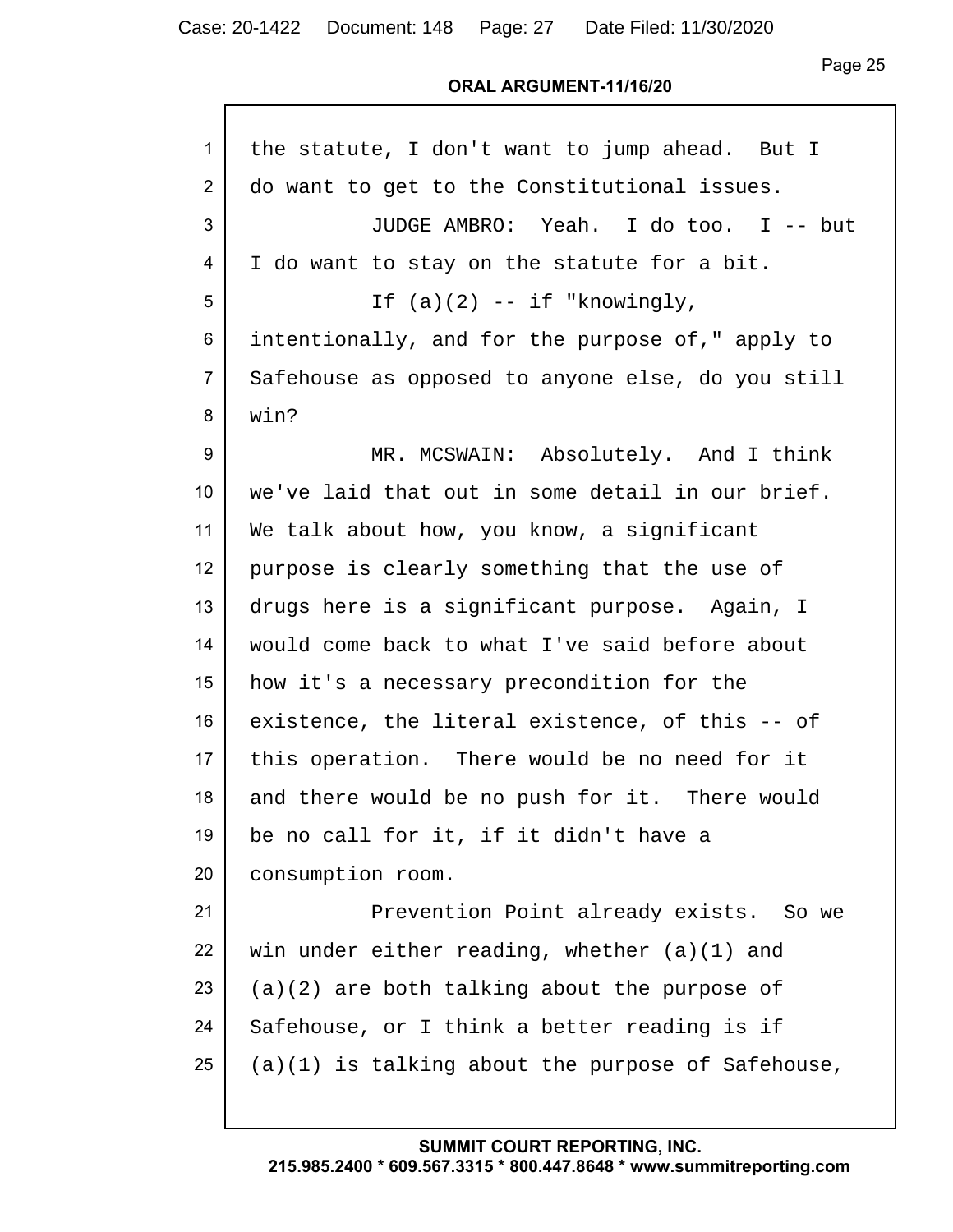Page 26

| 1               | and $(a)(2)$ is talking about the purpose of the  |
|-----------------|---------------------------------------------------|
| $\overline{2}$  | third party.                                      |
| 3               | JUDGE AMBRO: Let me ask -- let me ask             |
| 4               | you, in terms of hypotheticals, let's say this is |
| 5               | not South Philly. Let's say the neighbors were    |
| 6               | not uptight about it. Let's say it's an adjunct   |
| $\overline{7}$  | to -- pick a hospital -- Penn. And you have a     |
| 8               | rehab drug facility right there, right outside    |
| 9               | Penn. Is that rehab drug facility in violation    |
| 10 <sup>°</sup> | -- and they allow people, as part of the weaning  |
| 11              | process, to use drugs that are unlawful before    |
| 12              | they go into methadone or something like that.    |
| 13              | Would you prosecute that?                         |
| 14              | MR. MCSWAIN: I would say that that is             |
| 15              | illegal, Your Honor, and that's why it doesn't    |
| 16              | exist and never has existed. There's no medical   |
| 17              | use, accepted medical use of heroin. And we are   |
| 18              | talking about drug treatment centers. They do     |
| 19              | not inject people with heroin. Never have,        |
| 20              | there's no place in the country that does that.   |
| 21              | This is trying to be the first place in the       |
| 22              | country anywhere that does this sort of thing.    |
| 23              | So I don't have any cases that I can              |
| 24              | point to that say, we prosecuted that in the      |
| 25              | past. But the only reason is because the medical  |
|                 |                                                   |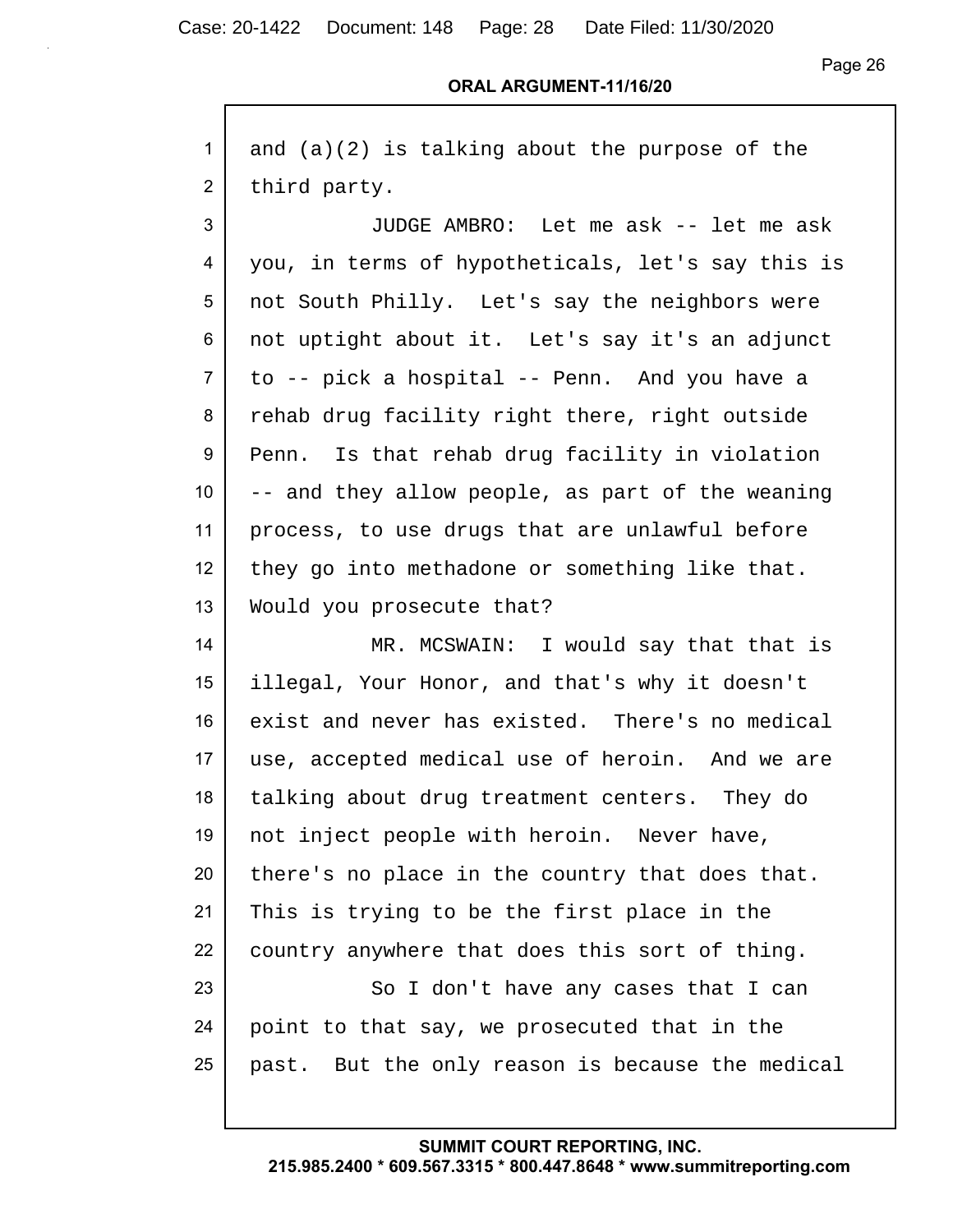| 1               | facilities haven't done that. And if they were    |
|-----------------|---------------------------------------------------|
| $\overline{2}$  | to do that, yes. They would be exposing           |
| 3               | themselves to risk under the statute, which is    |
| 4               | why they don't do it.                             |
| 5               | JUDGE AMBRO: All right.                           |
| 6               | JUDGE ROTH: You said they -- let me               |
| $\overline{7}$  | say, you -- there was -- you misspoke there. You  |
| 8               | said where -- where they inject. Safehouse does   |
| 9               | not inject anything, right?                       |
| 10 <sup>°</sup> | MR. MCSWAIN: $I$ -- the "they" that I was         |
| 11              | referring to was the -- the rehab facility that   |
| 12 <sub>2</sub> | Judge Ambro was -- was describing in his hypo --  |
| 13              | JUDGE AMBRO: Yeah. Let's say they --              |
| 14              | there is a room where --                          |
| 15              | JUDGE ROTH: Safehouse employees do not            |
| 16              | inject drugs.                                     |
| 17 <sup>2</sup> | JUDGE AMBRO: Yeah. Not the rehab                  |
| 18              | facility. But rather, they let the -- the person  |
| 19              | coming in, who's being treated, inject.           |
| 20              | MR. MCSWAIN: Yes. And Judge Roth, to              |
| 21              | be responsive to what you're asking, yes.<br>It's |
| 22              | not Safehouse that's doing the injecting. That's  |
| 23              | -- I agree with you on that. But that doesn't     |
| 24              | mean that there's not liability under the statute |
| 25              | under our view.                                   |
|                 |                                                   |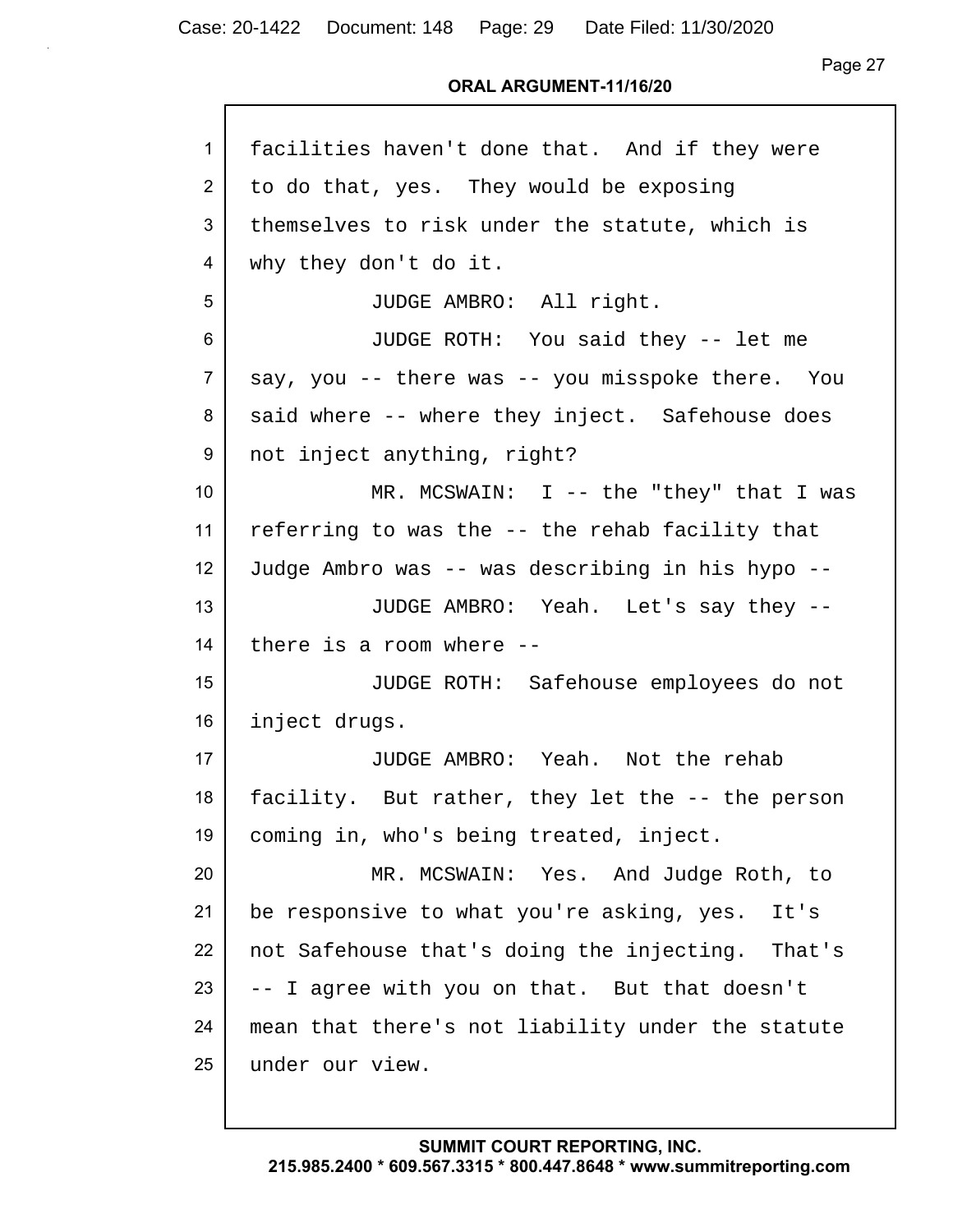Page 28

## **ORAL ARGUMENT-11/16/20**

| 1              | JUDGE AMBRO: All right. Let me ask you            |
|----------------|---------------------------------------------------|
| $\overline{2}$ | -- so now -- let's go to a law firm over on --    |
| 3              | let's go to JFK Boulevard, and a big law firm has |
| 4              | one of its partners who is on drugs. Firm knows   |
| 5              | that the partner is on drugs. He's become a coke  |
| 6              | addict. And they're supplying him space, and      |
| $\overline{7}$ | they -- they don't know what to do. But they      |
| 8              | give him the space. They know he's using cocaine  |
| 9              | in his office. Are they -- is the firm liable     |
| 10             | under $(a)(2)?$                                   |
| 11             | MR. MCSWAIN: I think that's similar to            |
| 12             | the hypo where you have parents, for example, in  |
| 13             | their house and they have their son or their      |
| 14             | daughter who's using drugs, where we would say,   |
| 15             | that's not something that would trigger liability |
| 16             | in the statute. Again, --                         |
| 17             | JUDGE AMBRO: Because -- because?                  |
| 18             | MR. MCSWAIN:<br>Because -- because two            |
| 19             | reasons. One, it's incidental. That law partner   |
| 20             | presumably is still there to be a law partner, is |
| 21             | still there to be an attorney who's using that    |
| 22             | space for its original purpose, which is to       |
| 23             | practice law.                                     |
| 24             | And secondly, it's not concentrated drug          |
| 25             | activity. But if that law partner were to invite  |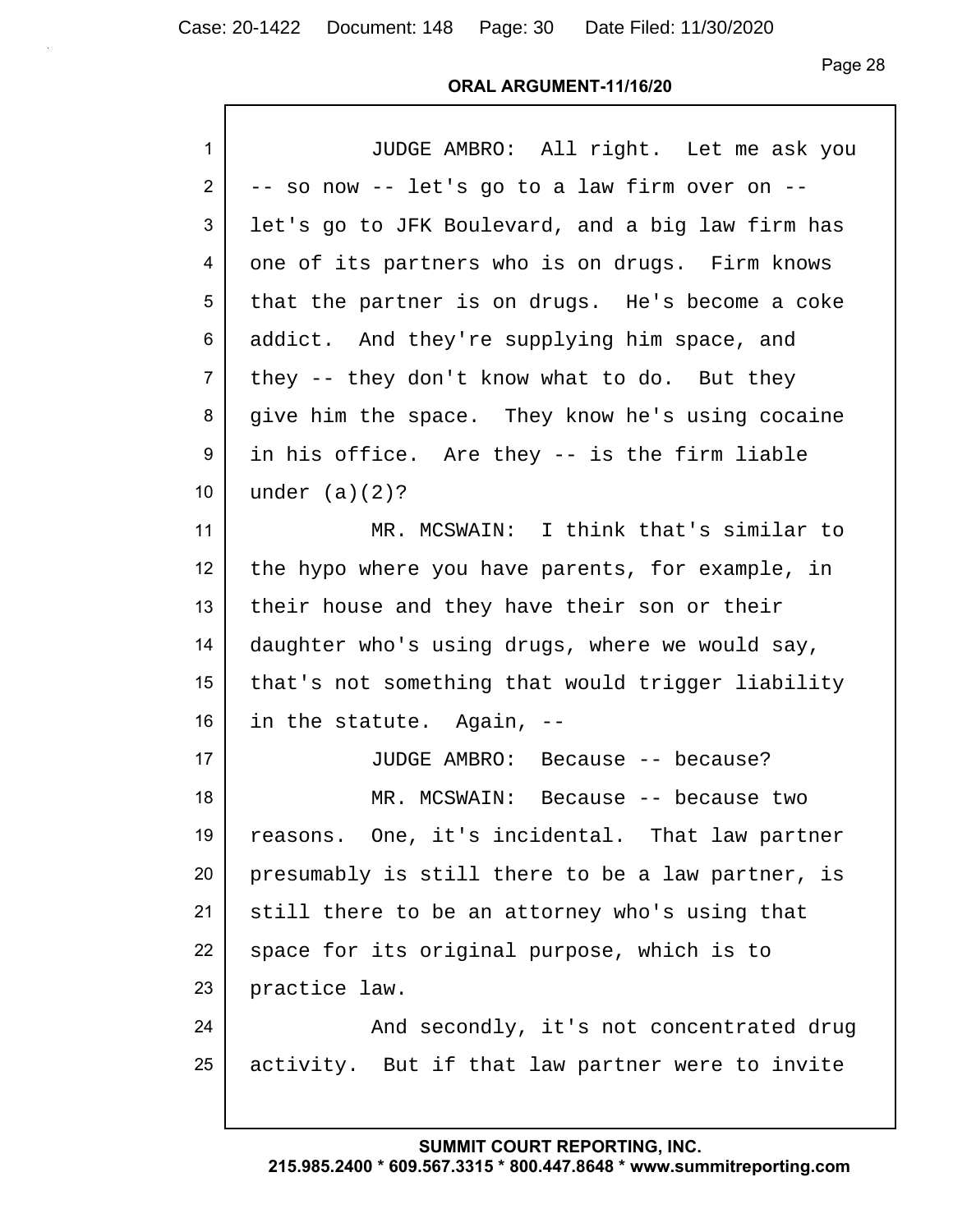## **ORAL ARGUMENT-11/16/20**

| 1               | fellow addicts into his office, or fellow addicts |
|-----------------|---------------------------------------------------|
| $\overline{2}$  | into the firm and suddenly you had the            |
| 3               | concentrated drug activity, absolutely. That law  |
| 4               | firm could stand by to be charged.                |
| 5               | JUDGE BIBAS: Let me -- let me tweak the           |
| 6               | hypo, then, okay. So you've said the parent       |
| $\overline{7}$  | whose kid lives at home, who happens also to do   |
| 8               | drugs, has this -- the main purpose is to have    |
| 9               | the kid live here. Let's imagine the kid is --    |
| 10 <sup>°</sup> | chooses to be out on the streets, homeless,       |
| 11              | right. And the parents say, "We're worried about  |
| 12              | you overdosing; you overdosed once before. At     |
| 13              | least come over here when you shoot up, okay, so  |
| 14              | we can watch you and give you Narcan if we need   |
| 15              | to."                                              |
| 16              | Is that going to be covered? He comes             |
| 17              | over, just for when he's going to shoot up, and   |
| 18              | then leaves.                                      |
| 19              | MR. MCSWAIN: So he doesn't live there?            |
| 20              | He doesn't sleep there?                           |
| 21              | JUDGE BIBAS: Doesn't live there. He               |
| 22              | comes over just to shoot up because the parents   |
| 23              | want to keep an eye on him.                       |
| 24              | MR. MCSWAIN: That's getting closer to             |
| 25              | the line. I think that probably would not         |
|                 |                                                   |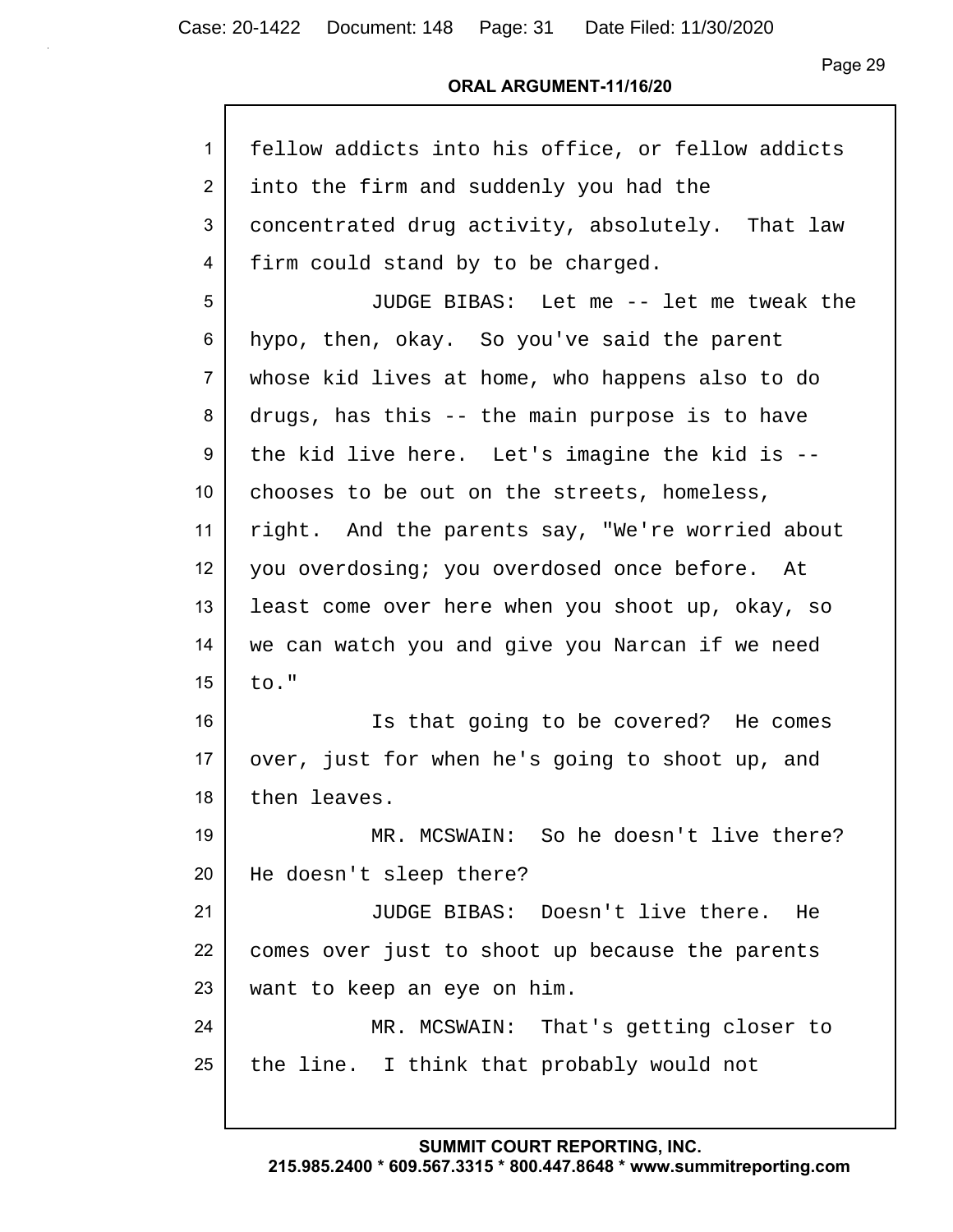Case: 20-1422 Document: 148 Page: 32 Date Filed: 11/30/2020

Г

Page 30

#### **ORAL ARGUMENT-11/16/20**

| 1              | trigger liability. Again --                       |
|----------------|---------------------------------------------------|
| $\overline{2}$ | JUDGE BIBAS: Why not?                             |
| 3              | MR. MCSWAIN: Because -- because it's              |
| 4              | one person.                                       |
| 5              | JUDGE BIBAS: Let's say he and a friend.           |
| 6              | He invites a friend over, and they're going to do |
| $\overline{7}$ | it together. He says, "I'll only do it if I can   |
| 8              | do it with my girlfriend."                        |
| 9              | MR. MCSWAIN: As you add more people to            |
| 10             | the equation, it becomes closer and closer to the |
| 11             | line of criminality. And I'm not trying to be     |
| 12             | cute here because I think it's a matter of        |
| 13             | degree, but absolutely, your hypo could lead to   |
| 14             | liability under the statute, if you get a group   |
| 15             | of people who are coming to that parents' house   |
| 16             | and doing that.                                   |
| 17             | And I would tweak the hypo myself a               |
| 18             | little bit and say, how about this: how about if  |
| 19             | the parents know that the son or daughter is      |
| 20             | using drugs in the home, and they know that they  |
| 21             | have lots of friends who use drugs. And the       |
| 22             | parents say, you know what, we're going on        |
| 23             | vacation for 30 days. We're going to be gone,     |
| 24             | and they know what's going to happen when they're |
| 25             | gone. And their son or daughter is going to       |
|                |                                                   |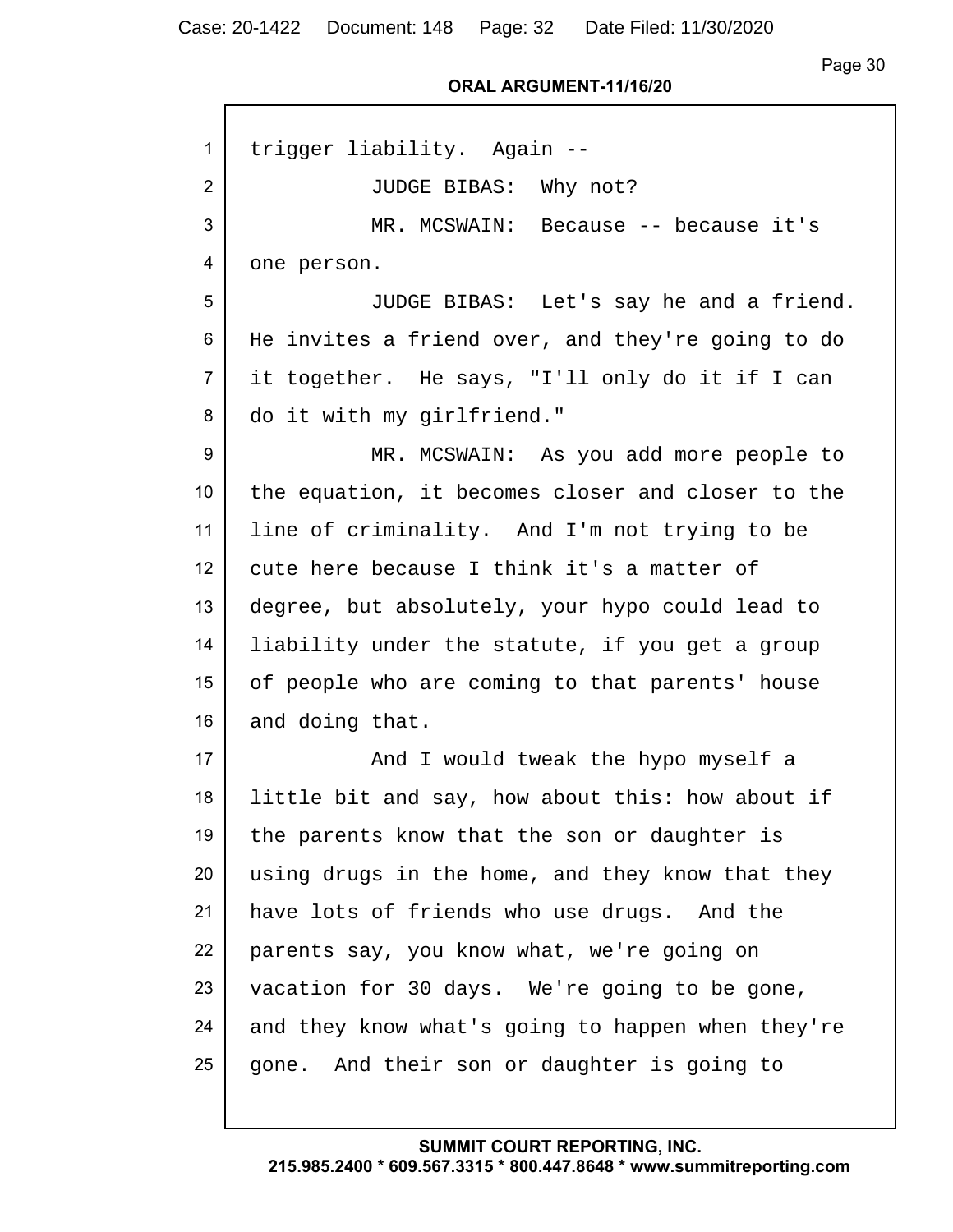| invite lots of people over to the house, and it's |
|---------------------------------------------------|
| going to turn into a drug den. Those parents      |
| could be prosecuted. That's a little bit --       |
| that's slightly different from your hypo, but I   |
| think it shows the point that these things are a  |
| matter of degree.                                 |
| JUDGE BIBAS: All right. Airbnb. There             |
| have been some press reports out there. I can't   |
| vouch whether they're true or not. Let's just     |
| assume that some Airbnbs are being rented for     |
| wild parties where things get trashed.            |
| Let's assume some Airbnb customers,               |
| known to have had drug-filled parties, had made   |
| it into the news in the last few weeks. Is -- I   |
| mean, Airbnb is a platform. Assume it comes to    |
| their attention, and assume they continue to rent |
| to this person. Those are big ifs, and I'm not    |
| saying Airbnb actually does this. But if they     |
| did that, would they be liable? Would the host    |
| be liable if the host sees this in the person's   |
| reviews or ratings and still rents to the person? |
| MR. MCSWAIN: I think, again, we always            |
| have to return to the words of the statute, and   |
| if, under the statute, if the Airbnb renter knew  |
| what was going on and intentionally --            |
|                                                   |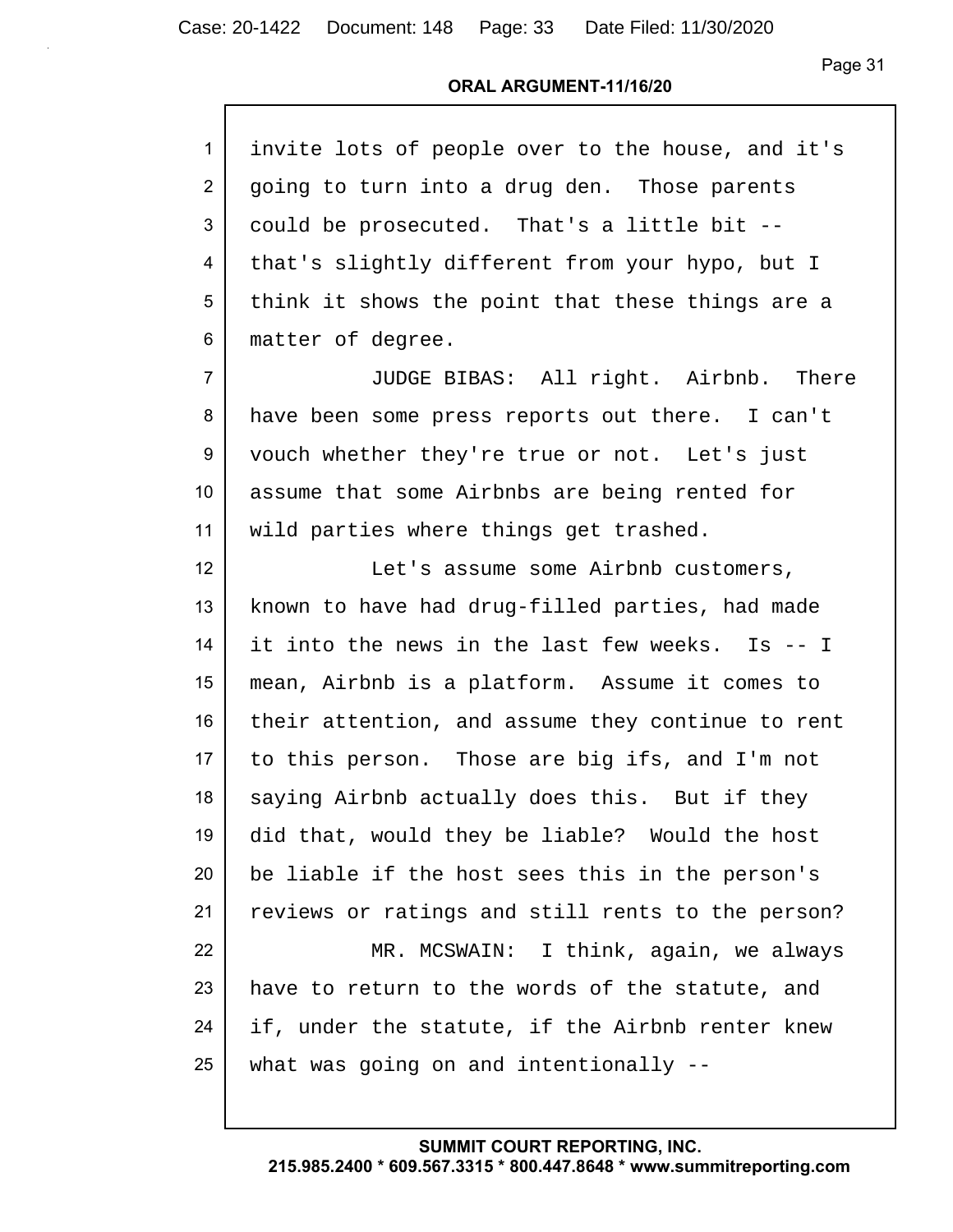#### **ORAL ARGUMENT-11/16/20**

| $\mathbf{1}$    | intentionally rented the space knowing that it    |
|-----------------|---------------------------------------------------|
| $\mathcal{P}$   | was going on, then, yes. I mean, that's very      |
| 3               | similar to -- since we've opened up the Pandora's |
| 4               | box of legislative history here, that's sort of   |
| 5               | similar to what Congress was talking about with   |
| 6               | rave parties and other similar gatherings where   |
| $\overline{7}$  | -- it was one of the reasons why they passed the  |
| 8               | statute.                                          |
| 9               | Again, it comes down to the words of the          |
| 10 <sup>°</sup> | statute are most important, and then also what is |
| 11              | Congress trying to prevent here - concentrated    |

 drug activity. In the hypo you described, really all the hypos you've described, once you get to concentrated drug activity, you have triggered 15 the statute, and you could be prosecuted.

 JUDGE BIBAS: What's weird though is your concentrated drug activity only comes from 18 | the legislative history. I don't see any text that limits it to that.

 MR. MCSWAIN: I would prefer not to go into the legislative history. I prefer to limit 22 to the text.

23 | JUDGE BIBAS: If you want to stay with 24 the text, what in the text would make it be just the  $-$  would exclude the one kid whom the parents

## **SUMMIT COURT REPORTING, INC.**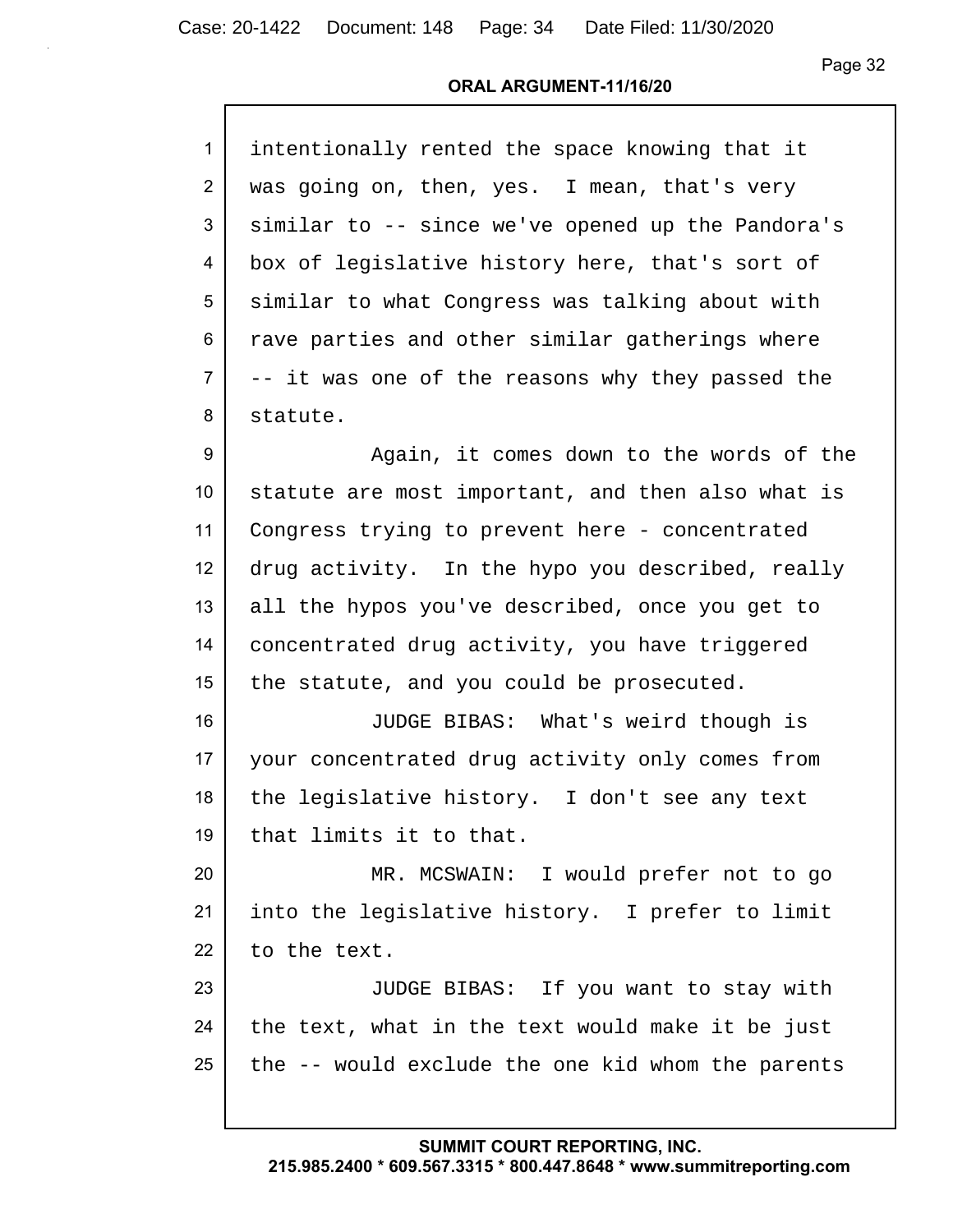Case: 20-1422 Document: 148 Page: 35 Date Filed: 11/30/2020

Г

Page 33

#### **ORAL ARGUMENT-11/16/20**

| 1               | have over for drugs?                              |
|-----------------|---------------------------------------------------|
| $\overline{2}$  | MR. MCSWAIN: I think that's --                    |
| 3               | JUDGE BIBAS: That's what I'm asking.              |
| 4               | MR. MCSWAIN: I think -- we did address            |
| 5               | this in our brief in a footnote about the hypo of |
| 6               | the child in the parent's home. I think the word  |
| $\overline{7}$  | "intentionally" is what is a check on the         |
| 8               | statute, where incidental uses -- incidental uses |
| 9               | that are not the primary use. The child is        |
| 10 <sup>°</sup> | living in the home, and it's incidental that he's |
| 11              | $- -$                                             |
| 12              | JUDGE ROTH: But the parents are saying            |
| 13              | you aren't living here. Come here to do your      |
| 14              | drug injections so we can watch you. Now, that's  |
| 15              | intentional, right?                               |
| 16              | MR. MCSWAIN: I think that you could --            |
| 17              | again, that hypo is getting close to liability.   |
| 18              | But I would say still that it's incidental use    |
| 19              | because it's a parent looking out for the child,  |
| 20              | and there are also things -- I think --           |
| 21              | I don't think we can make it quite as             |
| 22              | clean as the child just comes in the door,        |
| 23              | injects drugs, and leave. I think you're talking  |
| 24              | about the family situation. It's more             |
| 25              | complicated than that. There are other purposes   |
|                 |                                                   |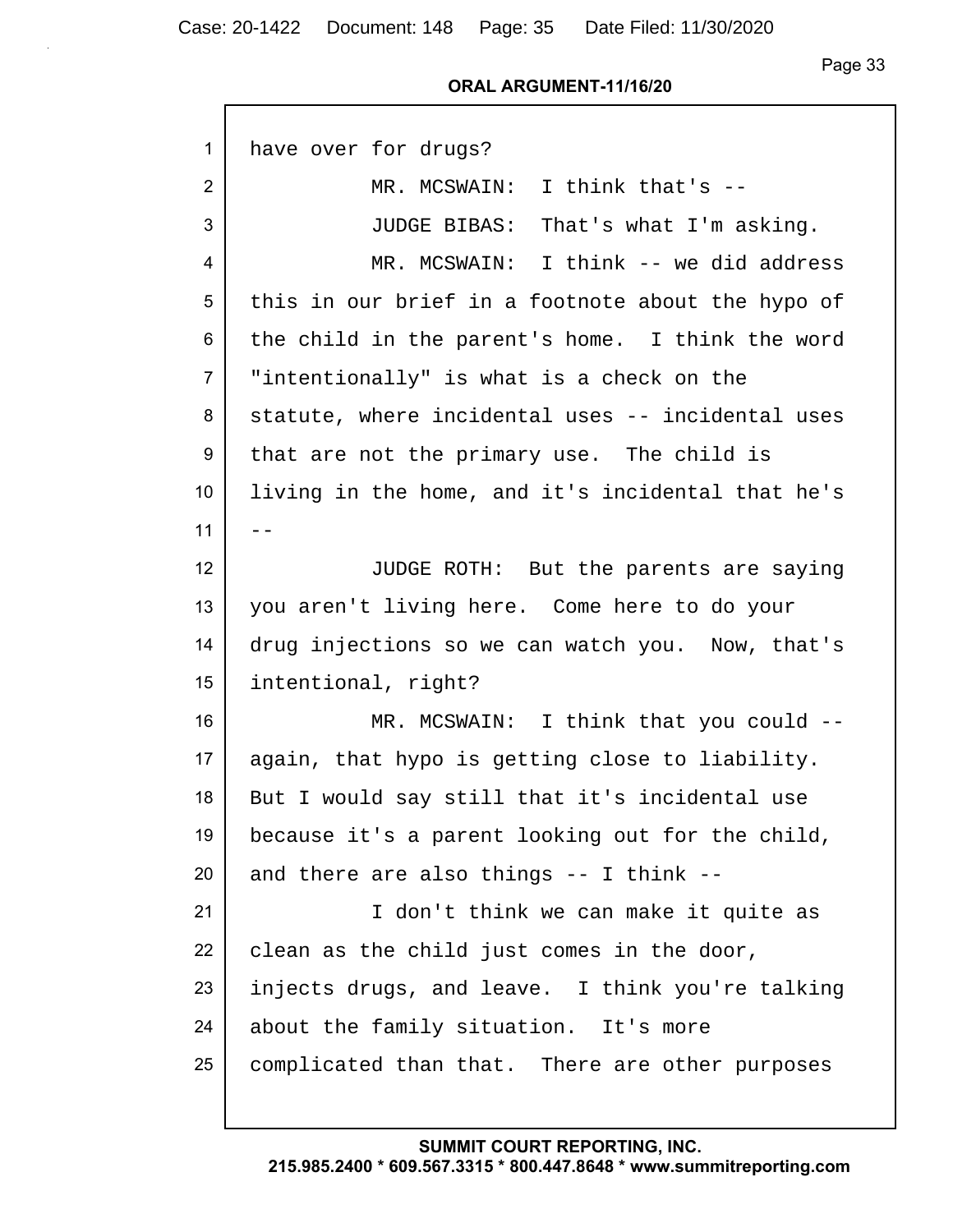## **ORAL ARGUMENT-11/16/20**

| 1               | other than just that purpose of sticking a needle |
|-----------------|---------------------------------------------------|
| $\overline{2}$  | in the child's arm, just trying to --             |
| 3               | (Cross talk)                                      |
| 4               | JUDGE ROTH: Let me give you another               |
| 5               | hypothetical. Instead of doing this in a          |
| 6               | building, you get a recreational vehicle and park |
| $\overline{7}$  | it in front of the building. Now my               |
| 8               | understanding is the government has said that     |
| 9               | that would not violate the statute. You parked    |
| 10 <sup>°</sup> | the vehicle in front of the building for          |
| 11              | injection and supervision while the drug use is   |
| 12              | in check. Does that violate the statute?          |
| 13              | MR. MCSWAIN: Again, I would return to             |
| 14              | the words of the statute, and, Your Honor,        |
| 15              | frankly, the words of the statute are talking     |
| 16              | about real estate. A vehicle is not real estate,  |
| 17              | and so if you're being true to the words of the   |
| 18              | statute, I would say it doesn't reach that        |
| 19              | conduct. But that's because Congress has passed   |
| 20              | what Congress has passed, and we need to be       |
| 21              | faithful to the words of the statute.             |
| 22              | So that example --                                |
| 23              | JUDGE ROTH: Well, we can be more                  |
| 24              | faithful to certain words than I am and vice      |
| 25              | versa. So it seems to me we are selectively       |
|                 |                                                   |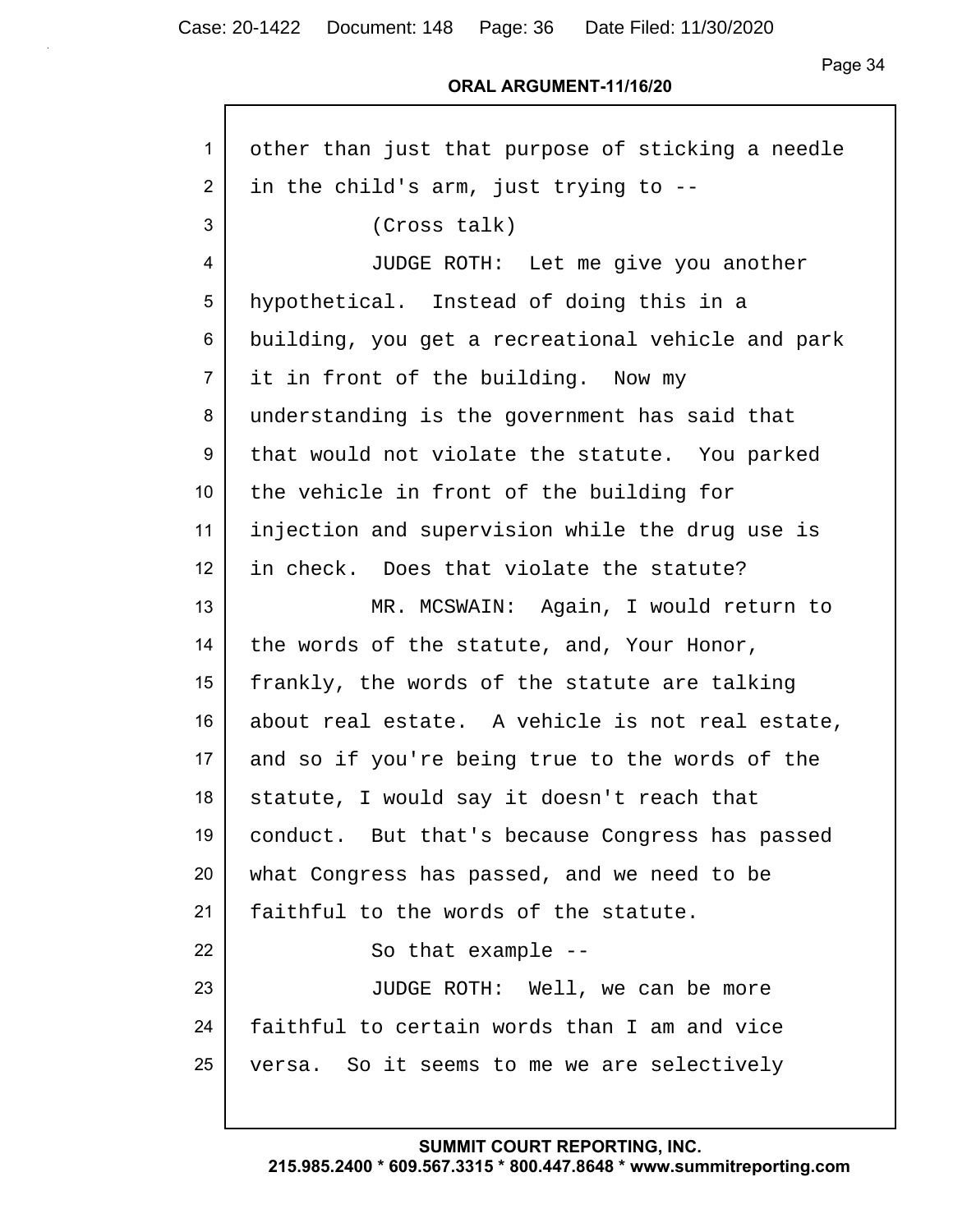Page 35

#### **ORAL ARGUMENT-11/16/20**

| 1              | picking the words that we're faithful to.        |
|----------------|--------------------------------------------------|
| $\overline{2}$ | MR. MCSWAIN: Well, I'm not trying to be          |
| 3              | selective about what I'm being faithful to. I'm  |
| 4              | looking at the statute and seeing words like     |
| 5              | lease, rent, place --                            |
| 6              | JUDGE ROTH: You can lease an RV. You             |
| $\overline{7}$ | can rent an RV. You can own an RV.               |
| 8              | JUDGE BIBAS: Is it your position that            |
| 9              | "place" does not include moveable vehicles; it's |
| 10             | just physical locations like real estate?        |
| 11             | MR. MCSWAIN: Yes. I think -- we also             |
| 12             | talked about an example of a mobile van in the   |
| 13             | district court a little bit, and we --           |
| 14             | JUDGE ROTH: Yeah.                                |
| 15             | MR. MCSWAIN: -- in our briefs.                   |
| 16             | JUDGE ROTH: And you conceded that it --          |
| 17             | it did not fall under the statute.               |
| 18             | MR. MCSWAIN: I don't think -- I don't            |
| 19             | think that, if we're being true to the words of  |
| 20             | the statute, that mobile van applies, and        |
| 21             | Congress would have to deal with that situation. |
| 22             | But also, if it's a mobile van, it's also moving |
| 23             | around. So you're not talking about the          |
| 24             | concentrated drug activity in one place.         |
| 25             | Presumably that van is going to be going to      |
|                |                                                  |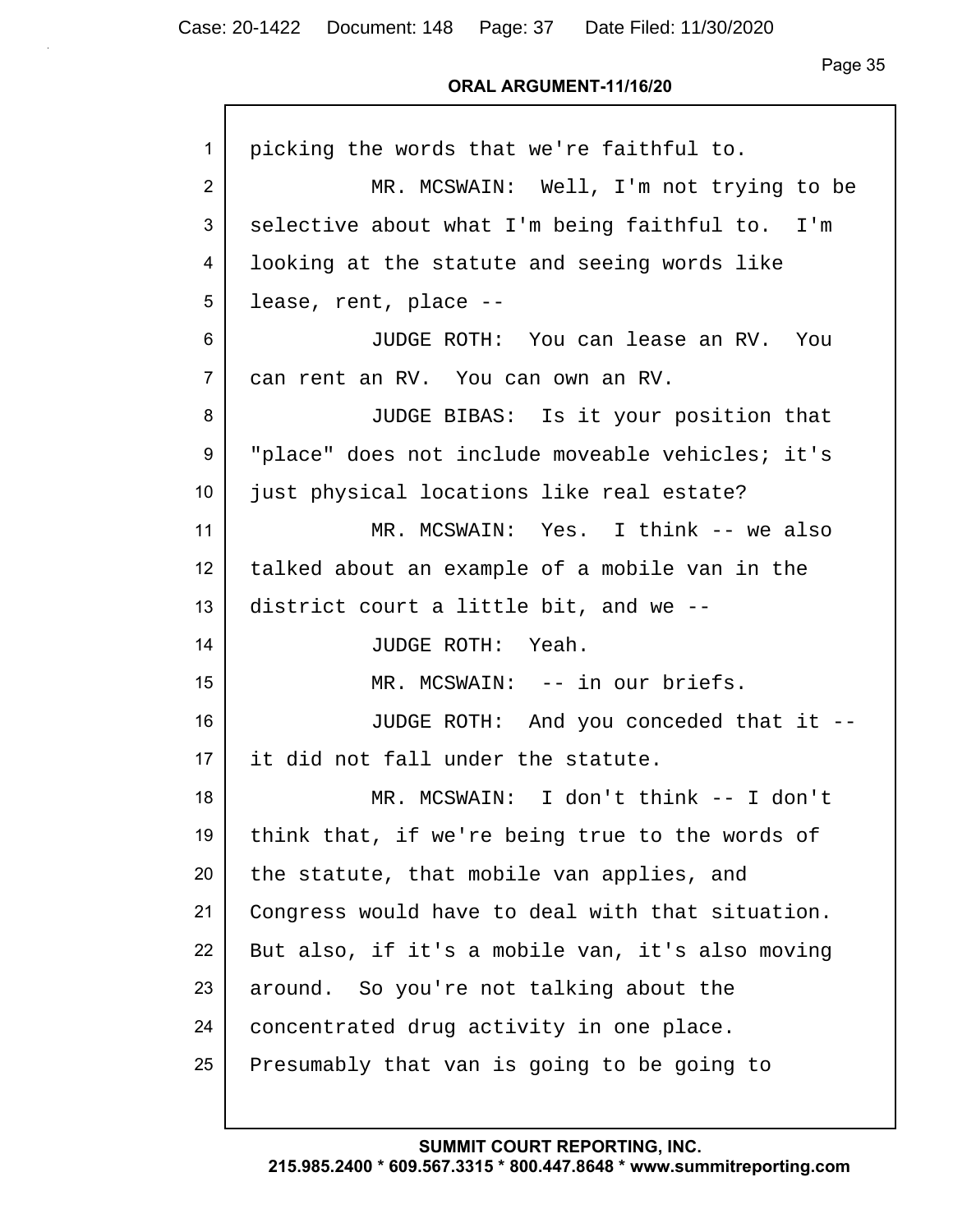#### **ORAL ARGUMENT-11/16/20**

1 different places.

 JUDGE AMBRO: Just a dumb question, but if you manage or control a place inside a motor vehicle or an RV as an owner and knowingly and intentionally make it available for use for people to come into that RV for the purpose of drug activity, why -- why is that different than what we have here, if you just look at the words 9 of the statute?

10 MR. MCSWAIN: Well, I -- if I followed 11 that correctly, are you adding an explanation?

12 JUDGE BIBAS: I'm looking at the exact 13 text. They manage  $-$  they control a place, the 14 inside of an RV as an owner, and they knowingly 15 and intentionally make it available for use for 16 the purpose of allowing persons who are doing 17 drugs to have drug activity inside that 18 particular place.

19 MR. MCSWAIN: First of all, it's not a  $20$  dumb question. But I don't  $-$  the government  $-$ 21 I would say our position is that we interpret the 22 plain language of  $(a)(1)$  and  $(a)(2)$  to be talking 23 about real estate in the sense of places, not a 24 car.

25 I guess, theoretically, it's possible to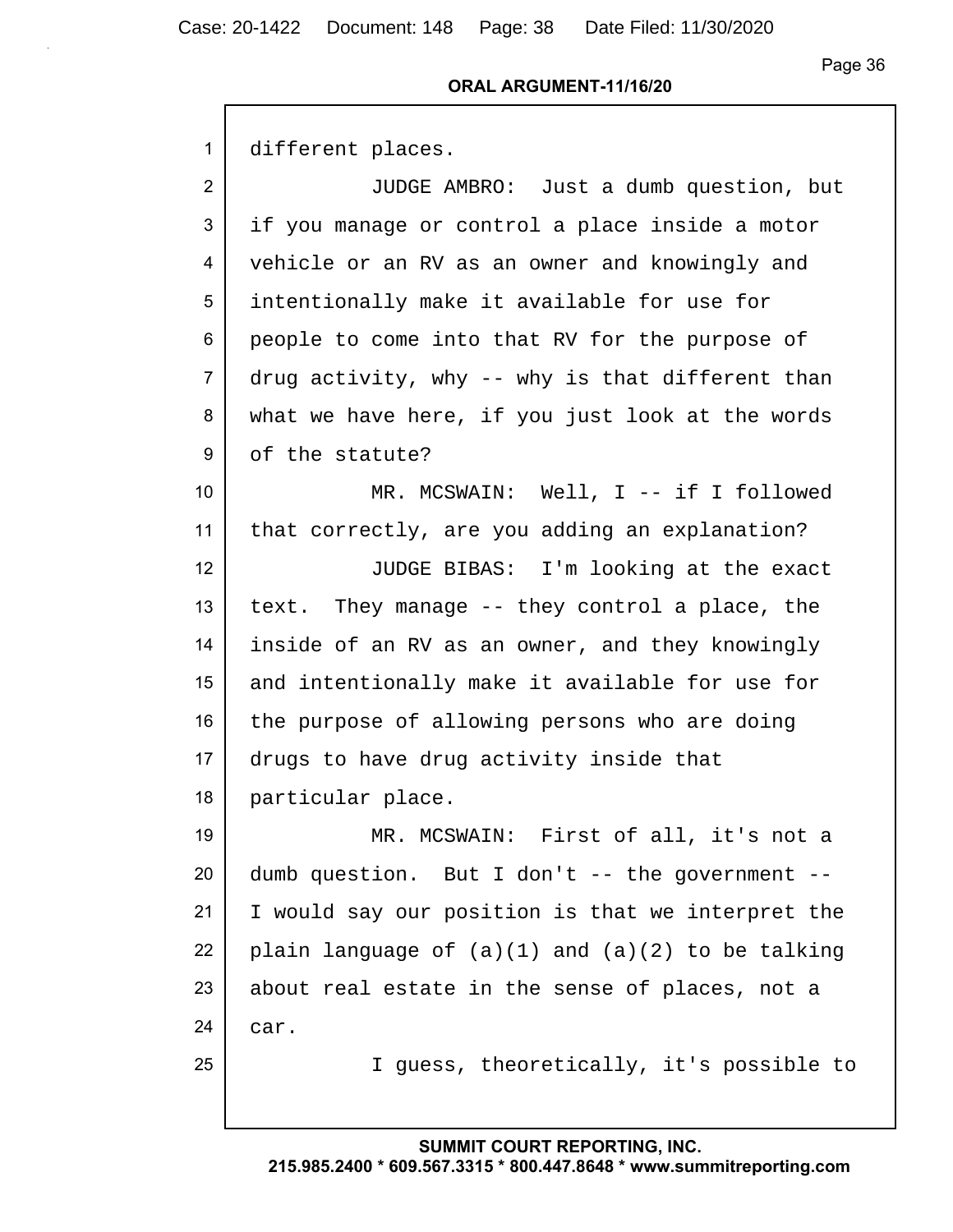Page 37

#### **ORAL ARGUMENT-11/16/20**

| 1                | say there's a place inside of a car or a place    |
|------------------|---------------------------------------------------|
| $\overline{2}$   | inside something that's mobile that the language  |
| 3                | could reach. But I think when you talk about --   |
| 4                | when you look at the words as whole and you also  |
| 5                | -- if we're going to talk about legislative       |
| 6                | history, we're going to talk about real estate -- |
| $\overline{7}$   | JUDGE AMBRO: I'm not talking about                |
| 8                | legislative history. I'm just looking at the      |
| 9                | words here. I mean $-$ I mean, what pops in my    |
| 10 <sup>°</sup>  | mind is, when you're in really rural America,     |
| 11               | there are no doctors' office, and you have        |
| 12 <sup>2</sup>  | physician assistants that go around in RVs        |
| 13               | helping people who have medical issues.           |
| 14               | And so I don't know why the text you're           |
| 15 <sub>15</sub> | saying has to be a real estate but doesn't have   |
| 16               | to be -- or is not the inside of an RV.           |
| 17               | MR. MCSWAIN: Well, maybe it's something           |
| 18               | that I just haven't -- honestly haven't thought   |
| 19               | about enough because it's not a part of this case |
| 20               | and not something that we've seen in other cities |
| 21               | who have contemplated this sort of thing. But I   |
| 22               | guess, theoretically, if you had a mobile unit or |
| 23               | something like that, that kept putting itself     |
| 24               | down in one spot, then it would be much closer, I |
| 25               | think, to the kind of thing that we're talking    |
|                  |                                                   |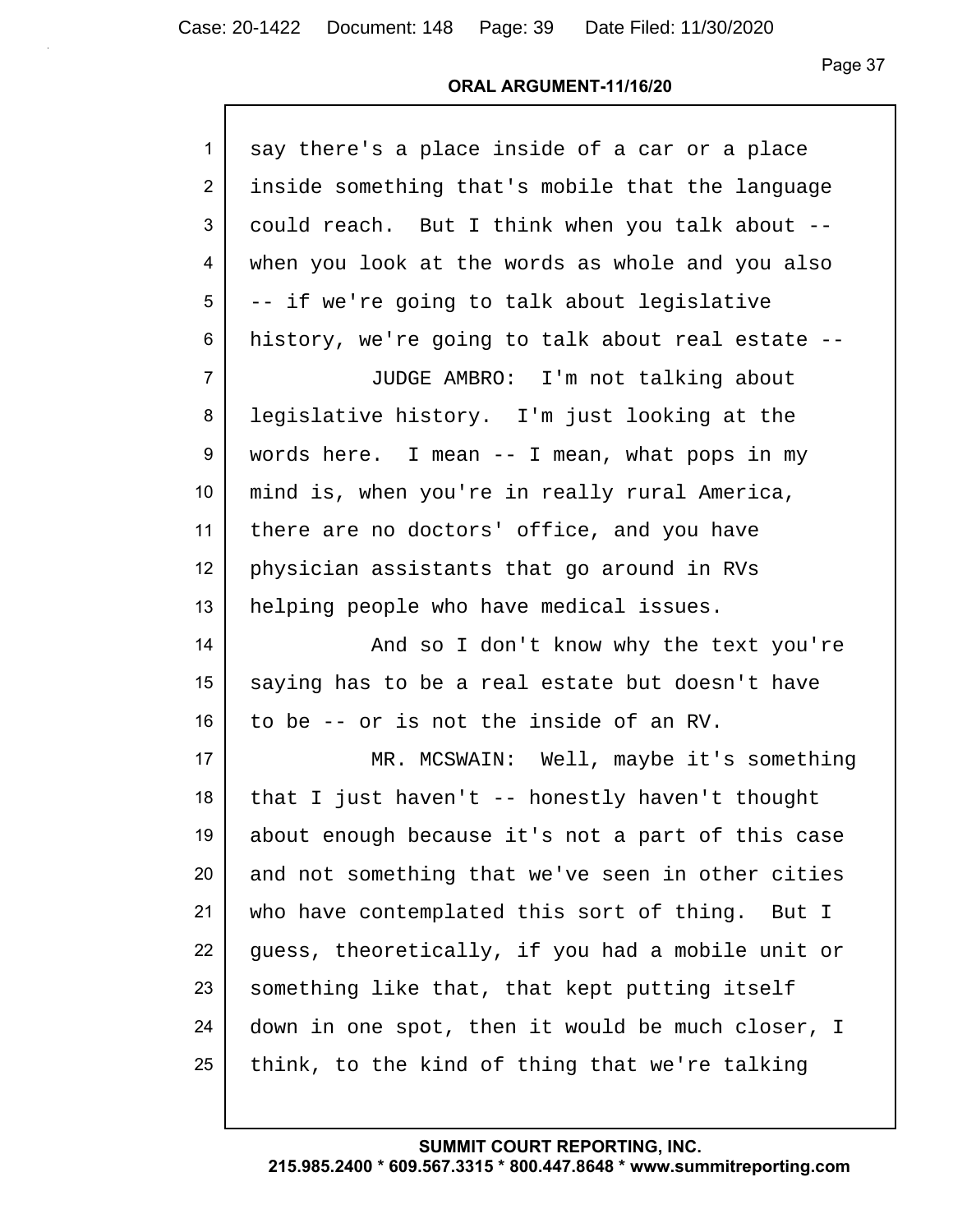| about here because then it would be a place.     |
|--------------------------------------------------|
| You can't -- I don't think you can be            |
| cute and get around the statute by loading your  |
| RV up with heroin and then parking it outside -- |
| or parking in one particular place and having    |
| concentrated drug activity around it.            |
| Theoretically, that might -- that might violate  |
| the words of the statute, but I think that that  |
| would be a very different case than this is the  |
| point that I want to make.                       |
| Safehouse is a place, or Safehouse wants         |
| to be a place. And it's going to be in one spot. |
| That's $-$ that's part of the $-$                |
| JUDGE AMBRO: So essentially what you're          |
| -- what I'm hearing you say is, look, this is    |
| part of the -- part of your job, my -- you're    |
| saying part of my job as one who prosecutes.     |
| This is either prosecutorial discretion or our   |
| interpretation for purposes of how we are going  |
| to implement this particular statute.            |
| MR. MCSWAIN: Well, maybe I would put it          |
| slightly differently, and I would say that I, as |
| a U.S. Attorney, am only reacting to a set of    |
| facts in front of me. And the set of facts here  |
| in this case, we have Safehouse, which clearly   |
|                                                  |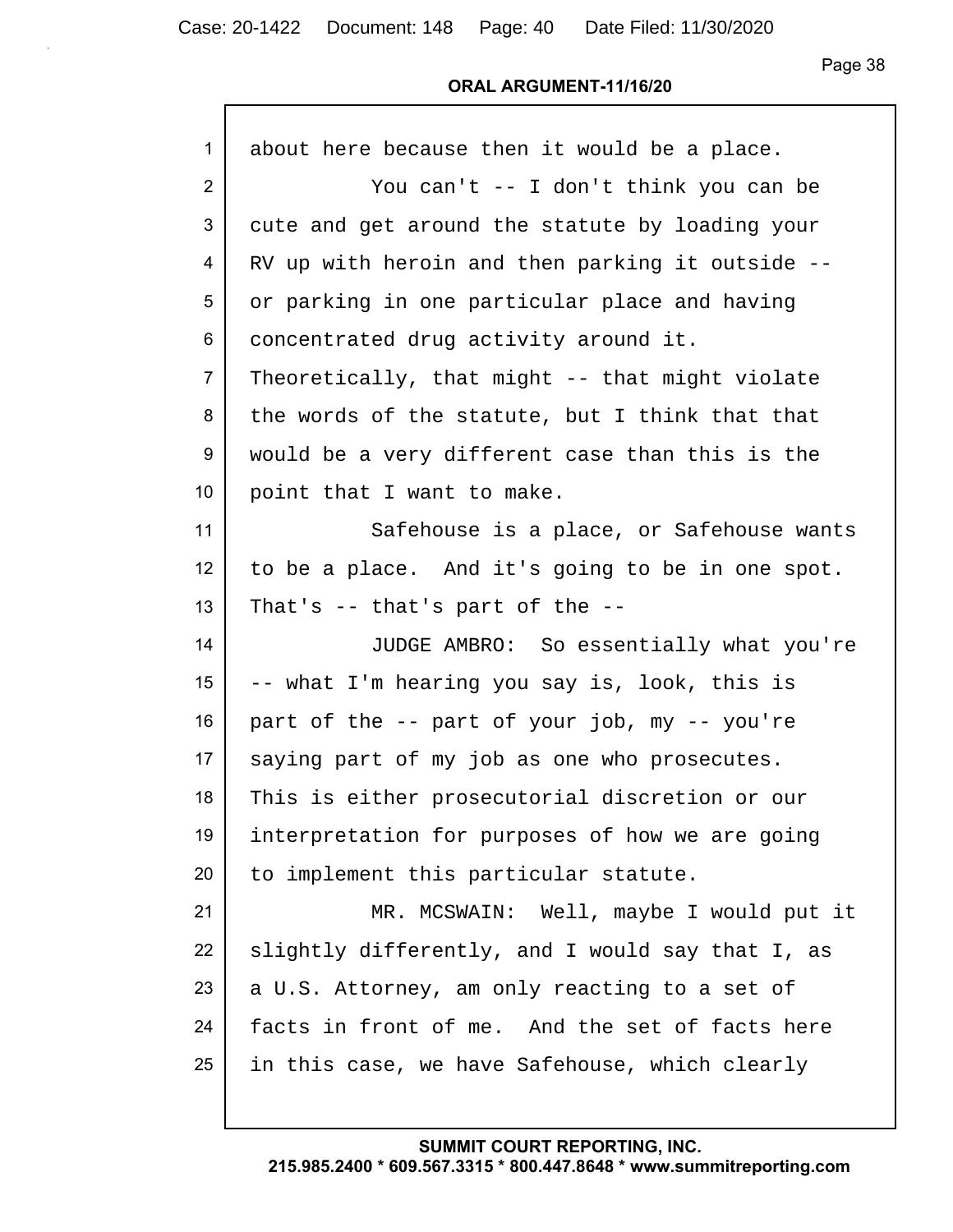| $\mathbf{1}$   | wants to be a place. These hypotheticals are      |
|----------------|---------------------------------------------------|
| 2              | important to think about, and there needs to be   |
| 3              | limiting principles to whatever decision that you |
| 4              | come up with. But what we're describing in        |
| 5              | hypotheticals is very different from this case,   |
| 6              | very different from what Safehouse wants to do.   |
| $\overline{7}$ | JUDGE AMBRO: Yeah. We were giving you             |
| 8              | so many hypotheticals just because we're trying   |
| 9              | to see what are the consequences of whatever      |
| 10             | decision we write here.                           |
| 11             | MR. MCSWAIN: Well, again, wanting to be           |
| 12             | just completely candid and straightforward. It's  |
| 13             | not a perfect statute, and if there's, you know,  |
| 14             | a problem where there might be a way that -- that |
| 15             | mobile vans start popping up all over the place,  |
| 16             | we'd have to decide whether that's something to   |
| 17             | prosecute. It might have to be something that     |
| 18             | Congress would have to address, if Congress       |
| 19             | thinks it's a problem.                            |
| 20             | But I think they've clearly already               |
| 21             | addressed the situation where we're talking about |
| 22             | a piece of real estate, Safehouse opening up,     |
| 23             | having a consumption room that is a defining      |
| 24             | characteristic of the place.                      |
| 25             | JUDGE AMBRO: Yeah. Go ahead. I think              |
|                |                                                   |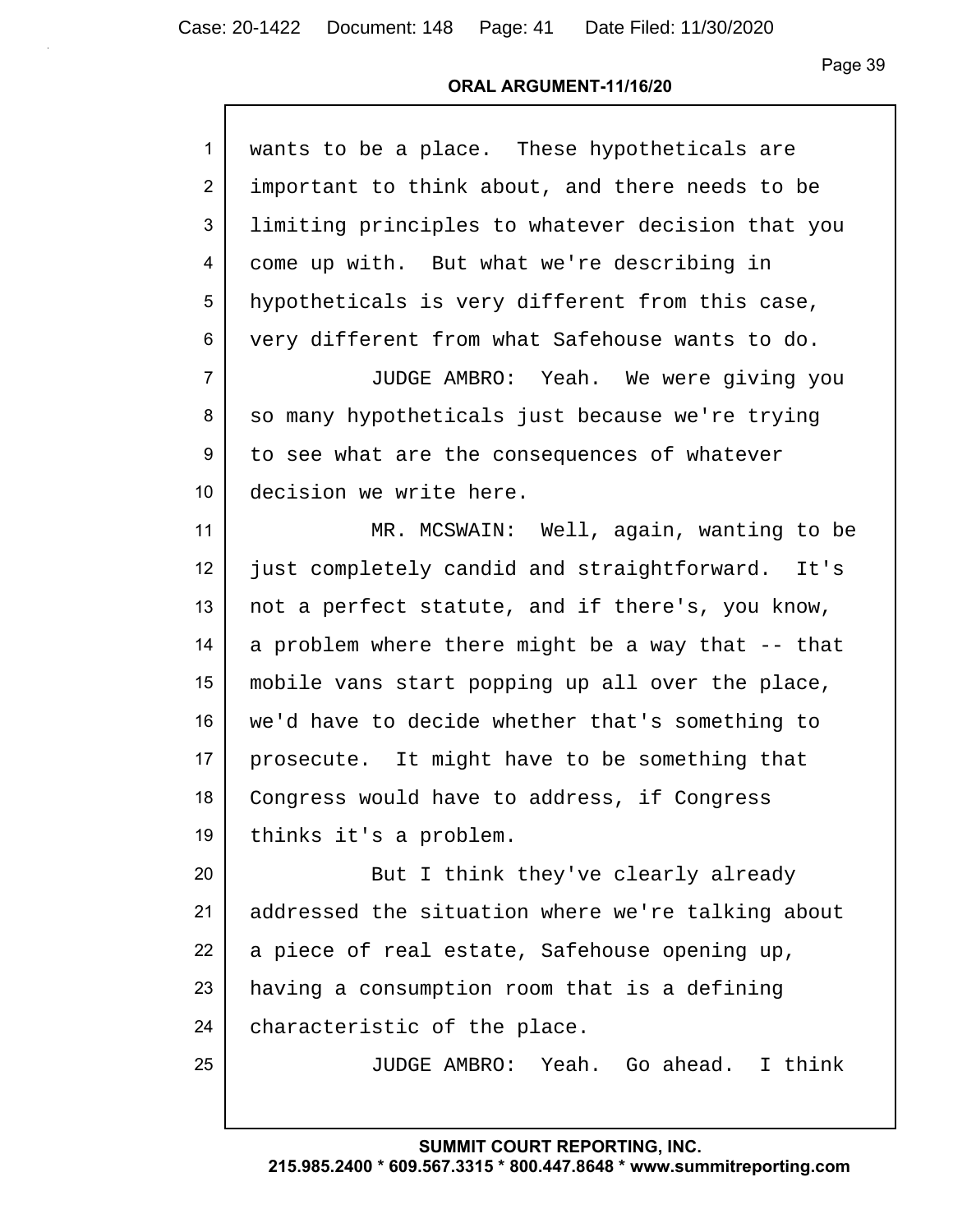Page 40

| $\mathbf{1}$   | Judge Roth had a question.                        |
|----------------|---------------------------------------------------|
| 2              | JUDGE BIBAS: Finish this line. Finish             |
| 3              | this line. Go ahead.                              |
| 4              | JUDGE AMBRO: I think Judge Roth had a             |
| 5              | question. Then I'll come back to --               |
| 6              | JUDGE ROTH: No, no. I'm fine.                     |
| $\overline{7}$ | JUDGE AMBRO: Okay. Judge Bibas, go                |
| 8              | ahead.                                            |
| 9              | JUDGE BIBAS: Yeah. If my colleagues               |
| 10             | are done with the statutory issues, I do want to  |
| 11             | spend some time talking about the Commerce Clause |
| 12             | here.                                             |
| 13             | First one is, you know, Safehouse is              |
| 14             | making this site available for drug use without   |
| 15             | compensation. Is that economic or noneconomic,    |
| 16             | and does the word economic or noneconomic mean    |
| 17             | the same thing as commercial or noncommercial     |
| 18             | here?                                             |
| 19             | MR. MCSWAIN: I think -- I think what              |
| 20             | Congress has said is that the drug trade has an   |
| 21             | effect on interstate commerce. They've said that  |
| 22             | broadly, and there isn't any exception for what   |
| 23             | Safehouse describes as local use or noncommercial |
| 24             | use or the like.                                  |
| 25             | They've said broadly that use of illegal          |
|                |                                                   |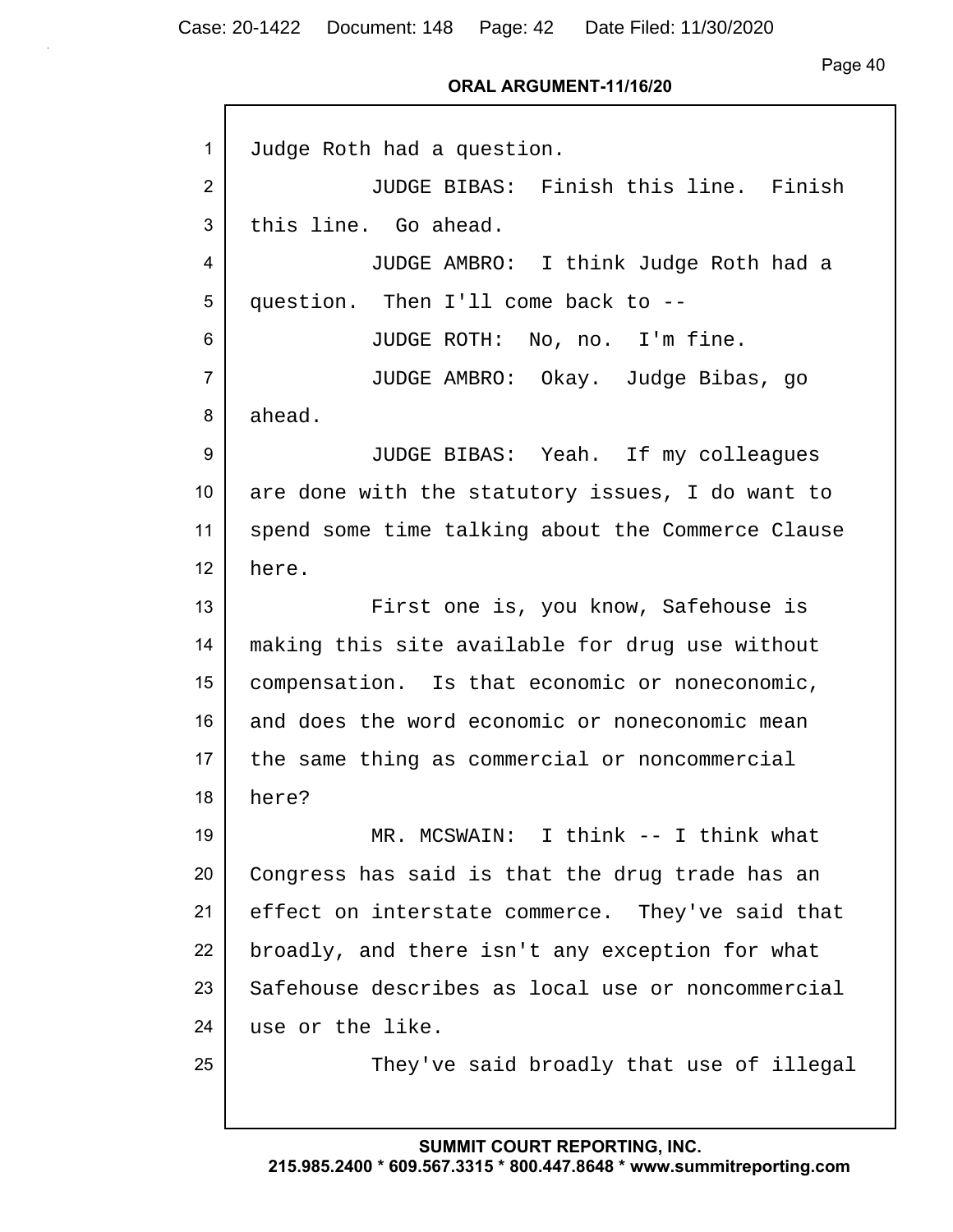### **ORAL ARGUMENT-11/16/20**

| $\mathbf{1}$   | drugs is something that impacts interstate        |
|----------------|---------------------------------------------------|
| $\overline{2}$ | commerce. And there's not some canon of doughnut  |
| 3              | holes to borrow the language from Bostock where   |
| 4              | you can say, well, if this specific thing is not  |
| 5              | -- you know, if this jurisdictional element       |
| 6              | hasn't been pulled out, then it doesn't -- you    |
| $\overline{7}$ | know, it doesn't violate the Commerce Clause.     |
| 8              | JUDGE BIBAS: But I think your                     |
| 9              | adversary's argument is Lopez and Morrison        |
| 10             | treated differently activity that was             |
| 11             | noneconomic.                                      |
| 12             | So why, in your view, is this on the              |
| 13             | other side of the line from Lopez and Morrison?   |
| 14             | I mean, you know, there's -- there's a connection |
| 15             | between gun violence of violence against women    |
| 16             | and the economy, and guns move in interstate      |
| 17             | commerce. Why -- why should we put this one in a  |
| 18             | different basket as -- I mean, should we put it   |
| 19             | in the basket of economic? Are you saying it's    |
| 20             | noneconomic, but we should just aggregate the     |
| 21             | effects? What's your -- what's your argument      |
| 22             | here?                                             |
| 23             | MR. MCSWAIN: I think -- I think you               |
| 24             | could put it in both baskets. Even if you think   |
| 25             | of it as noneconomic, it still has an effect on   |
|                |                                                   |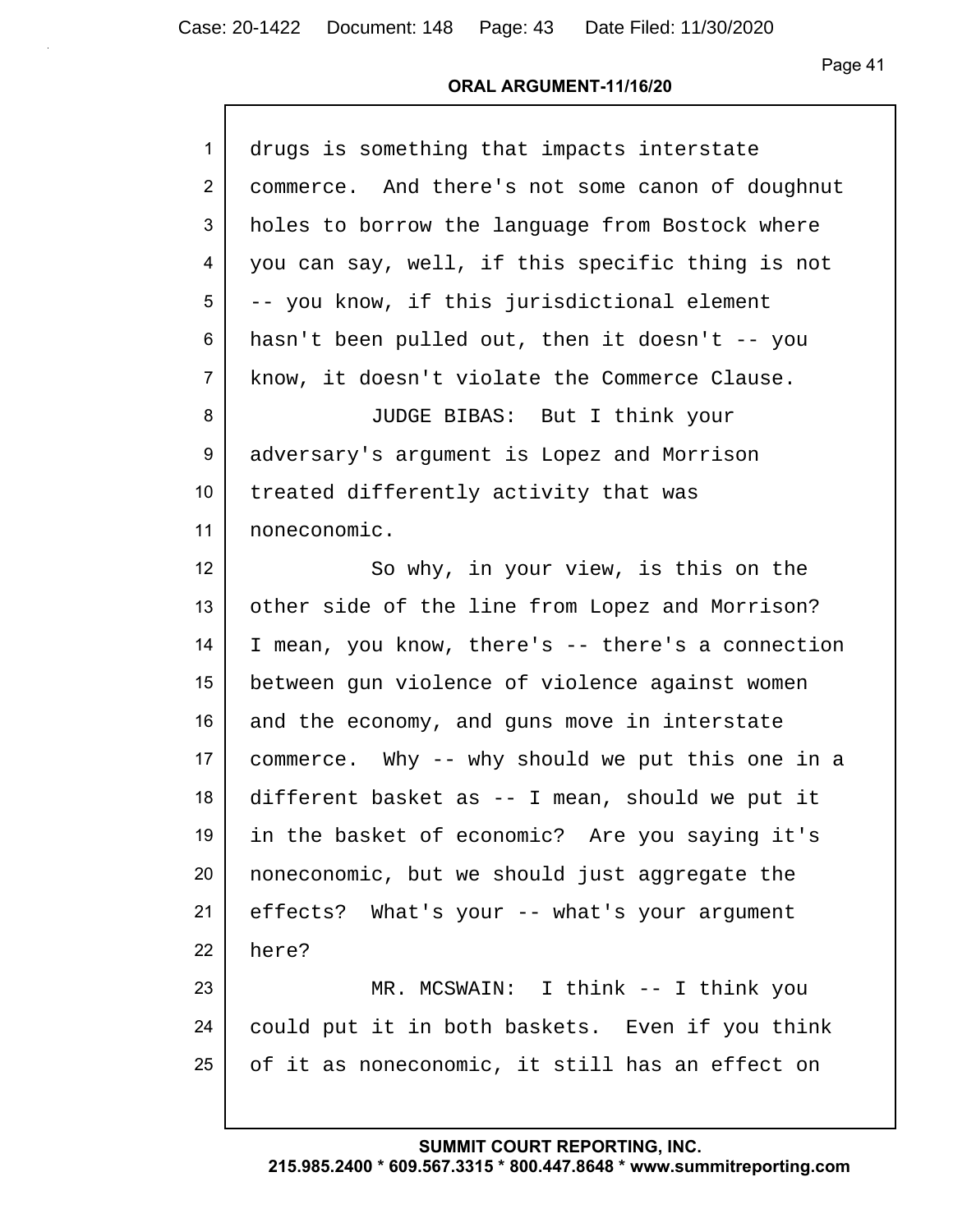Case: 20-1422 Document: 148 Page: 44 Date Filed: 11/30/2020

# Page 42

### **ORAL ARGUMENT-11/16/20**

| $\mathbf{1}$    | the market, but I think in that sense it is       |
|-----------------|---------------------------------------------------|
| $\overline{2}$  | economic, right.                                  |
| 3               | Because think about what Safehouse is             |
| 4               | actually proposing. They're proposing that, you   |
| 5               | know, citywide and even outside the city, that    |
| 6               | people come to this location and use drugs. And   |
| $\overline{7}$  | they're trying to make it as convenient and       |
| 8               | accessible and, frankly, as comfortable as        |
| 9               | possible for people. And that is going to have    |
| 10              | an effect on interstate commerce because that is  |
| 11              | going to have an effect on the drug market. And   |
| 12 <sub>2</sub> |                                                   |
| 13              | JUDGE BIBAS: We're not allowed to use a           |
| 14              | long and speculative chain of inferences. We      |
| $15\,$          | have to find something has a substantial effect,  |
| 16              | and we don't have the benefit of congressional    |
| 17              | findings here. Does it substantially affect       |
| 18              | interstate commerce, and how do you establish     |
| 19              | that without having such findings?                |
| 20              | MR. MCSWAIN: I think if Congress has              |
| 21              | said that the market for marijuana, for example,  |
| 22              | has an effect on interstate commerce, then the    |
| 23              | market for heroin falls under the principle.      |
| 24              | Again, there doesn't need to be specific findings |
| 25              | on the interstate commerce effects of a safe      |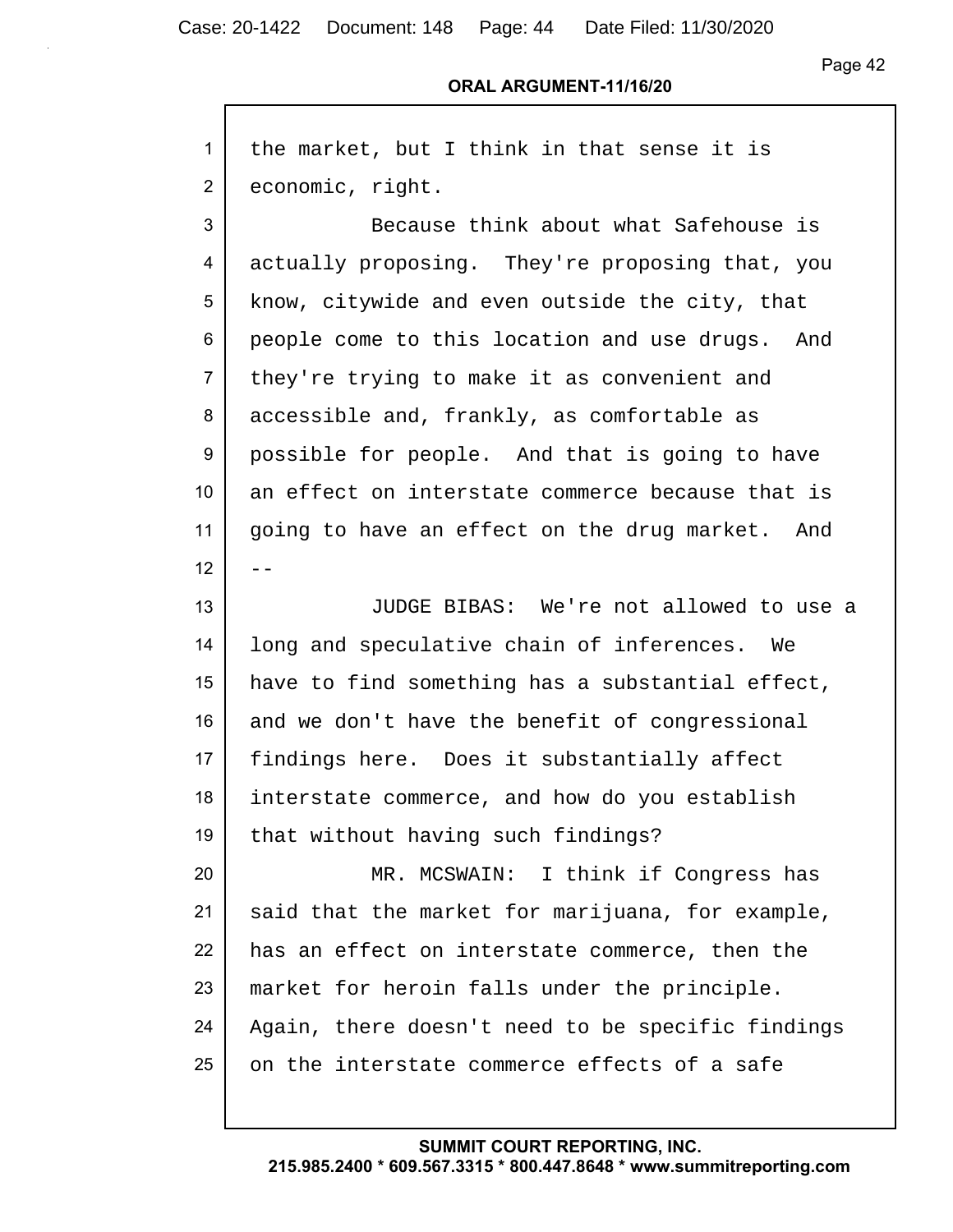Page 43

#### **ORAL ARGUMENT-11/16/20**

| $\mathbf{1}$    | injection site. It falls under the larger rubric  |
|-----------------|---------------------------------------------------|
| $\overline{2}$  | of anything that affects substantially the market |
| 3               | for drugs is going to affect interstate commerce. |
| 4               | Here I think it's --                              |
| 5               | JUDGE ROTH: Isn't that --                         |
| 6               | MR. MCSWAIN: -- part of the broader               |
| $\overline{7}$  | principle.                                        |
| 8               | JUDGE ROTH: Isn't that the                        |
| 9               | justification for the Controlled Substances Act,  |
| 10 <sup>°</sup> | the effect on interstate commerce of drugs?       |
| 11              | MR. MCSWAIN: That's a big part of it,             |
| 12              | Your Honor. I think that's right.                 |
| 13              | JUDGE ROTH: Yeah.                                 |
| 14              | MR. MCSWAIN: I mean, that's --                    |
| 15              | JUDGE ROTH: And look at other cases               |
| 16              | that say, once you have determined that a         |
| 17 <sub>2</sub> | classification has an effect on interstate        |
| 18              | commerce, whether it's trivial or for             |
| 19              | compensation or not for compensation, it falls    |
| 20              | within the determination that there is an effect  |
| 21              | of this class on interstate commerce.             |
| 22              | MR. MCSWAIN: I would agree with that,             |
| 23              | and you articulated it much better than I have.   |
| 24              | I was trying to articulate the broad principle in |
| 25              | saying that you do not need to have specific      |
|                 |                                                   |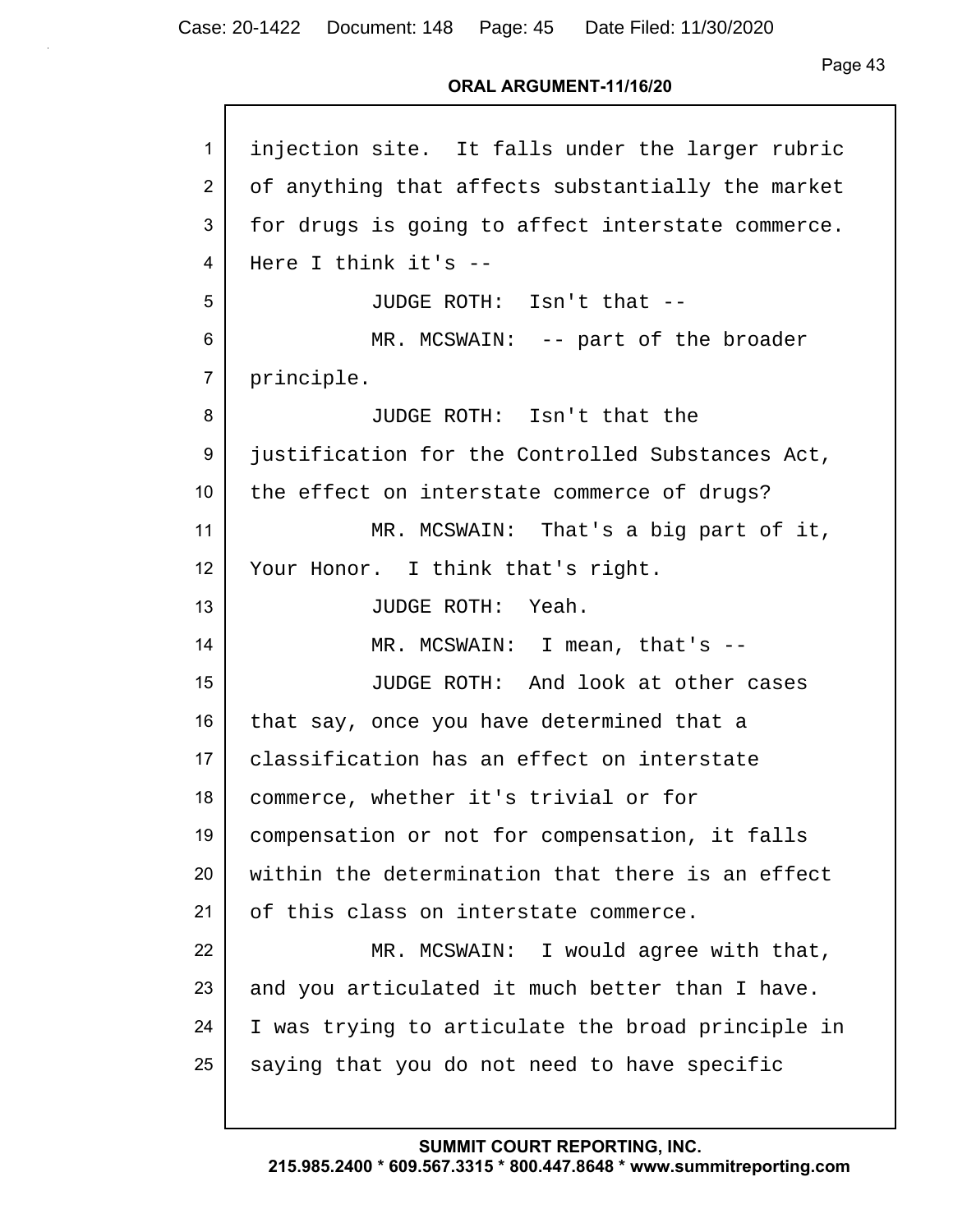Case: 20-1422 Document: 148 Page: 46 Date Filed: 11/30/2020

Page 44

| $\mathbf{1}$   | findings on this when it comes to injection       |
|----------------|---------------------------------------------------|
| $\overline{2}$ | sites.                                            |
| 3              | But, yes, that was one of the primary             |
| 4              | animating reasons behind the CSA, and it would    |
| 5              | apply here.                                       |
| 6              | JUDGE BIBAS: I take it that part of               |
| $\overline{7}$ | your argument is that the CSA is a broader        |
| 8              | regulatory scheme. But you know, how do we find   |
| 9              | that this is essential of the CSA? The CSA        |
| 10             | existed before it. You could have a CSA without   |
| 11             | it. Maybe it wouldn't work quite as well. But     |
| 12             | isn't that test of essential pretty demanding,    |
| 13             | and how -- do you satisfy it? How do you satisfy  |
| 14             | it?                                               |
| 15             | MR. MCSWAIN: I think it's been                    |
| 16             | satisfied when you look at what Congress has said |
| 17             | about marijuana, for example. Heroin is just a    |
| 18             | different -- a different drug. It's a more        |
| 19             | expensive drug, and a more powerful drug, and a   |
| 20             | more dangerous drug. And so anything that         |
| 21             | they've said about the market for marijuana,      |
| 22             | local use affecting interstate commerce, same     |
| 23             | thing I would say applies to heroin or fentanyl   |
| 24             | or any of the substances that Safehouse is        |
| 25             | planning to have within its walls.                |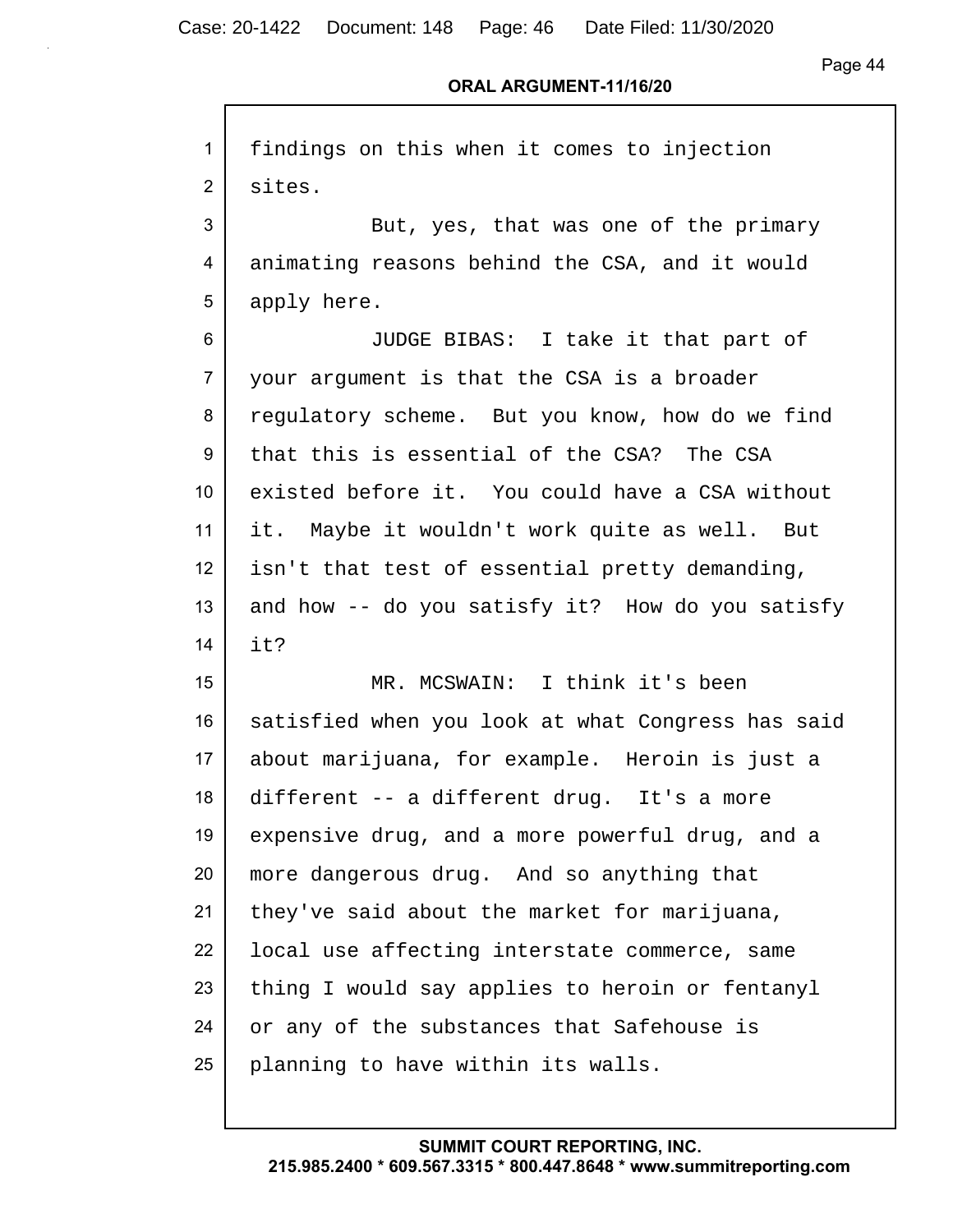Page 45

#### **ORAL ARGUMENT-11/16/20**

| $\mathbf{1}$    | JUDGE BIBAS: Okay. Congress did not               |
|-----------------|---------------------------------------------------|
| $\overline{2}$  | find it essential to have a federal ban on use of |
| 3               | these drugs. There's no federal law that          |
| 4               | prescribes just simple use outside of federal     |
| 5               | enclaves and the like. So then why is use in the  |
| 6               | Safehouse context essential if a ban on use more  |
| $\overline{7}$  | generally isn't?                                  |
| 8               | MR. MCSWAIN: Well, there is a ban on              |
| 9               | use of heroin, unless I'm misunderstanding your   |
| 10 <sup>°</sup> | point.                                            |
| 11              | JUDGE BIBAS: Okay. Which -- which                 |
| 12              | statute? (Indiscernible)                          |
| 13              | MR. MCSWAIN: Well, the CSA says that --           |
| 14              | I mean, heroin is illegal.                        |
| 15              | JUDGE BIBAS: Right.                               |
| 16              | MR. MCSWAIN: And the CSA says that                |
| 17              | there is no medically accepted use of heroin.     |
| 18              | JUDGE BIBAS: But where's the -- which             |
| 19              | statute are you relying on as plugging that hole  |
| 20              | because I think Judge Roth was getting at this,   |
| 21              | that there's not a federal crime of criminalizing |
| 22              | use. You can't prosecute someone for mere use if  |
| 23              | it's not on a federal enclave or something.       |
| 24              | MR. MCSWAIN: You can prosecute people             |
| 25              | for the use of heroin. I mean, that happens --    |
|                 |                                                   |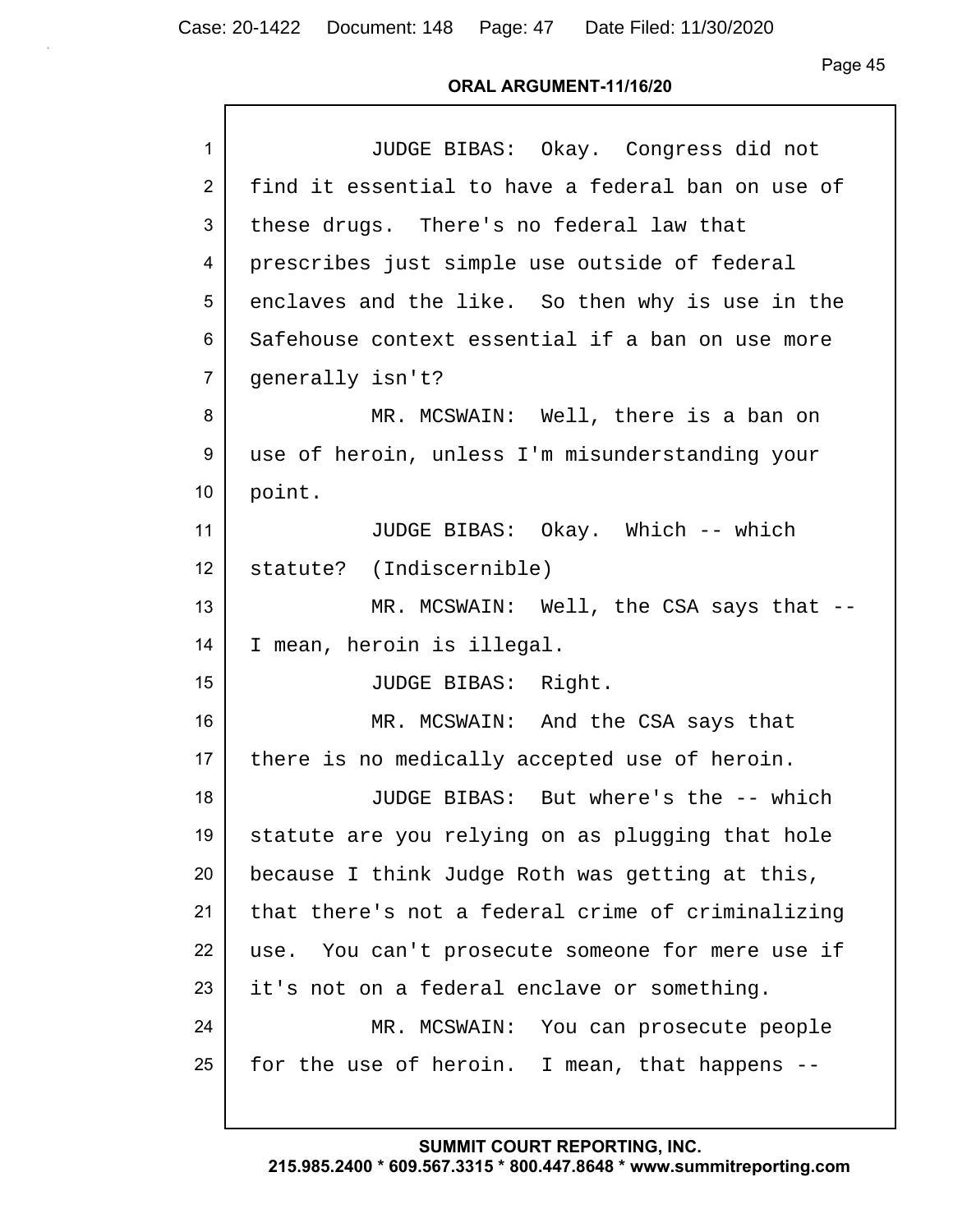## **ORAL ARGUMENT-11/16/20**

| 1               | doesn't happen a lot because we focus on the      |
|-----------------|---------------------------------------------------|
| $\overline{2}$  | federal level, the drug dealing and the more      |
| 3               | serious offenses, but you absolutely could        |
| 4               | prosecute someone for the use of heroin, which is |
| 5               | the reason why $-$                                |
| 6               | JUDGE ROTH: For use as opposed to                 |
| $\overline{7}$  | possession?                                       |
| 8               | MR. MCSWAIN: Again, Your Honor, I think           |
| 9               | the best answer to that is you $-$ - if you're    |
| 10              | using, you, by necessity --                       |
| 11              | JUDGE ROTH: Possess, right.                       |
| 12 <sup>°</sup> | MR. MCSWAIN: -- are possessing. So the            |
| 13              | two -- I don't think you can draw distinction     |
| 14              | between the two.                                  |
| 15 <sub>1</sub> | JUDGE BIBAS: All right. So you're                 |
| 16              | relying on 844 in the simple possession ban then? |
| 17              | MR. MCSWAIN: Yes. I mean, I'm relying             |
| 18              | on the fact that that is illegal for all purposes |
| 19              | and that the CSA specifically says you can't      |
| 20              | prescribe heroin. There's no medical use for it.  |
| 21              | Because it's on Schedule I, not Schedule II. So   |
| 22              | that distinguishes it from the drugs on Schedule  |
| 23              | II that could be possibly prescribed.             |
| 24              | JUDGE AMBRO: Before we have you sit               |
| 25              | down, one thing -- or we go to Ms. Eisenstein,    |
|                 |                                                   |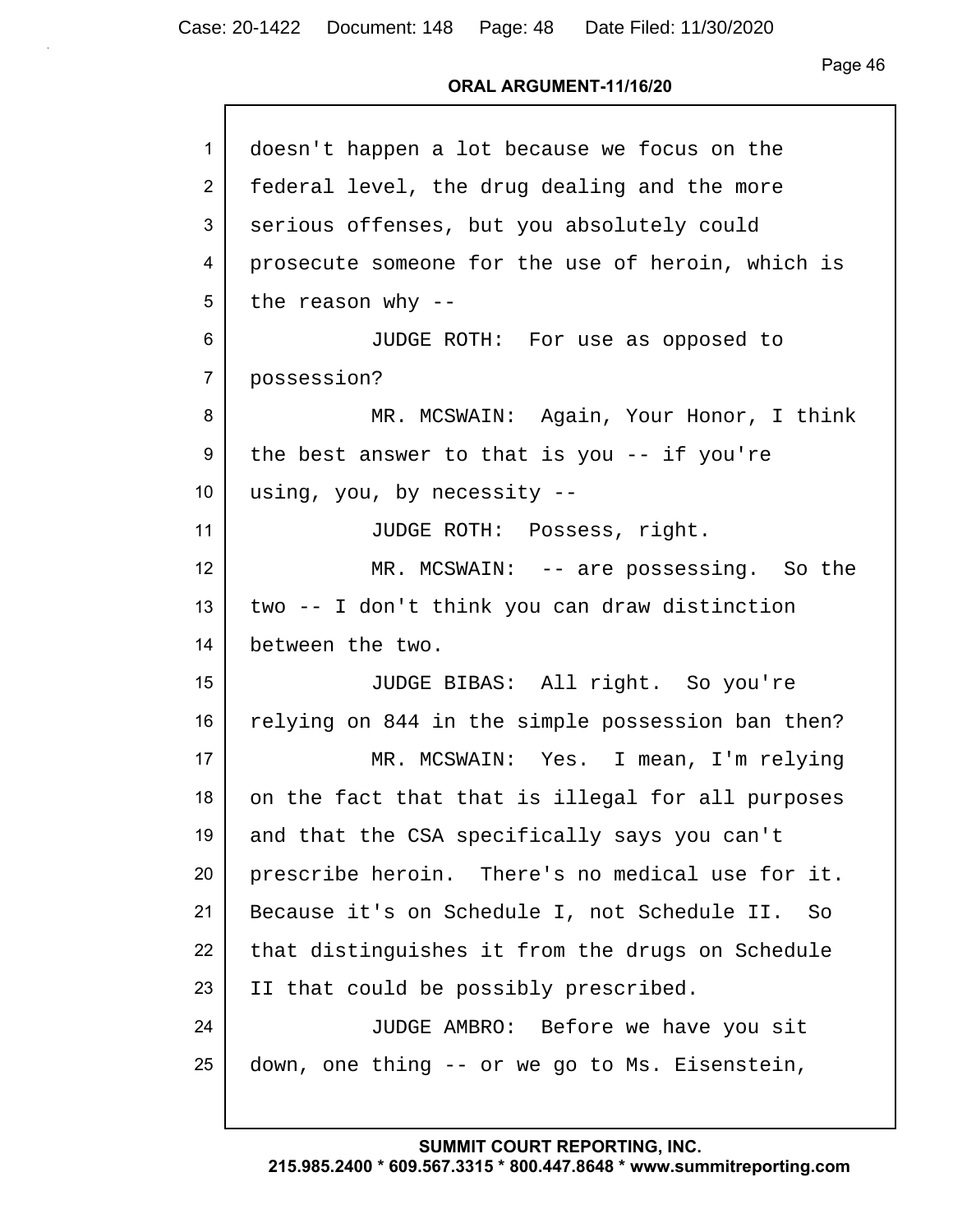Page 47

| 1               | why is -- what does the word "intentionally" do       |
|-----------------|-------------------------------------------------------|
| $\overline{2}$  | in $(a)(2)$ that's different from $(a)(1)$ because    |
| 3               | intentionally is not in $(a)(1)$ ? Why is             |
| 4               | intentionally in $(a)(2)$ -- let's put it that way    |
| 5               | $--$ but not in $(a)(1)?$                             |
| 6               | MR. MCSWAIN: I'm looking at the                       |
| $\overline{7}$  | language of the statute. I think that, again,         |
| 8               | it's -- it's a check on some of the possible          |
| 9               | excesses that we were talking about in the hypos,     |
| 10 <sup>°</sup> | where $--$                                            |
| 11              | JUDGE AMBRO: It would seem if you say                 |
| 12 <sup>2</sup> | that $(a)(1)$ is directly and $(a)(2)$ is indirectly, |
| 13              | it's -- as we used to say in rural Ohio, kind of      |
| 14              | bass ackwards. It would seem that $(a)(2)$ is         |
| 15              | direct and $(a)(1)$ is indirect.                      |
| 16              | MR. MCSWAIN: Well, $(a)(2)$ is indirect,              |
| 17              | the way I was thinking of, Your Honor, because        |
| 18              | you're talking about a third party that's using       |
| 19              | the drugs and has the purpose of using the drugs.     |
| 20              | And I think that (a)(2), when you say                 |
| 21              | "intentionally," it's the intentional act, the        |
| 22              | intentional act of renting the place. And then        |
| 23              | the knowingly is that you know what's going on at     |
| 24              | the place, but the purpose of the drug activity       |
| 25              | is the third party there.                             |
|                 |                                                       |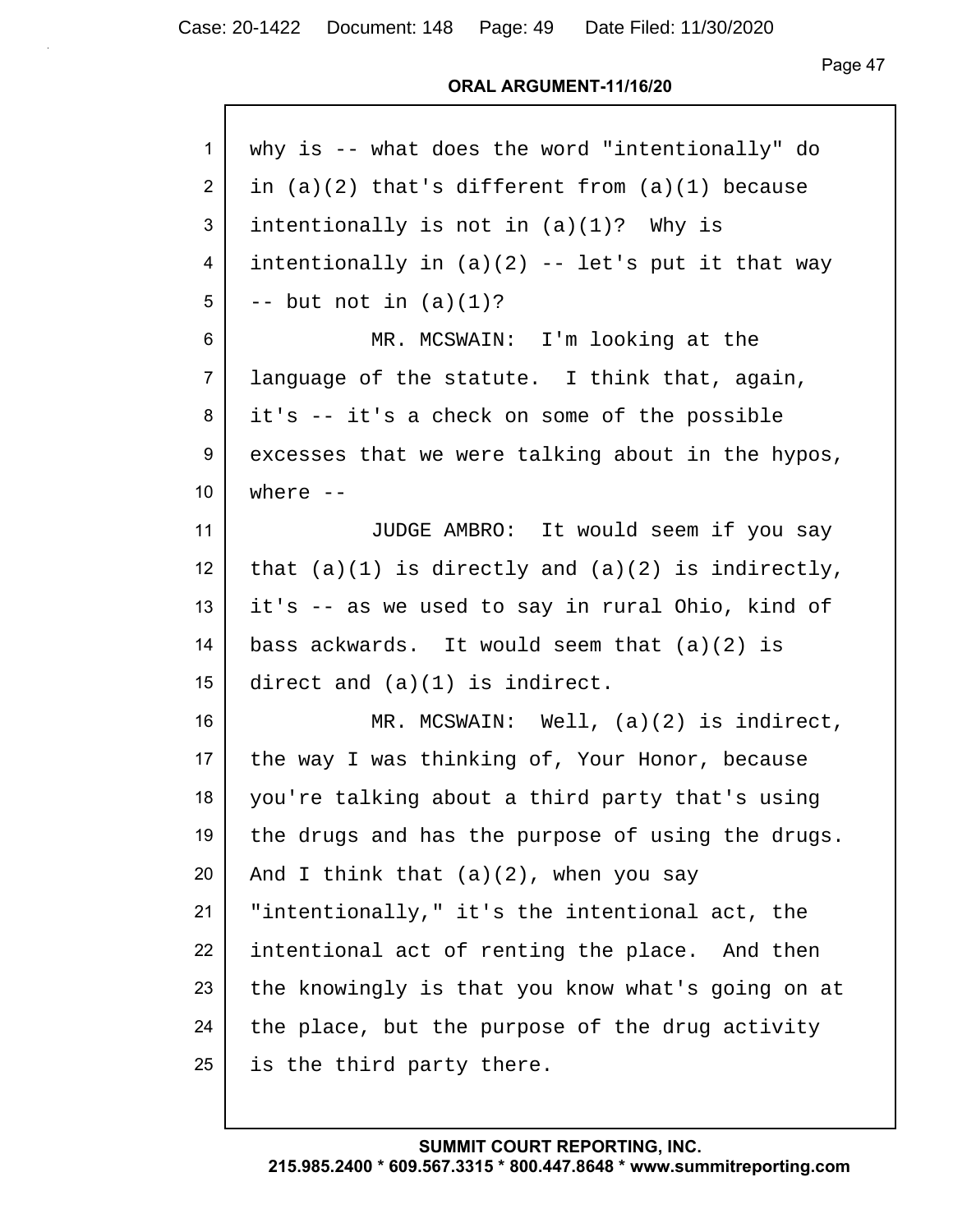Case: 20-1422 Document: 148 Page: 50 Date Filed: 11/30/2020

Page 48

# **ORAL ARGUMENT-11/16/20**

| $\mathbf{1}$   | And there's important words that are in             |
|----------------|-----------------------------------------------------|
| $\overline{2}$ | $(a)(2)$ that aren't in $(a)(1)$ that I'd also like |
| 3              | to focus on, "make available for use." That does    |
| 4              | point towards third party. That's not in (a)(1)     |
| 5              | because, again, we're talking about direct.         |
| 6              | We're talking about the defendant's purpose.        |
| $\overline{7}$ | In (a)(2) you're talking about "make                |
| 8              | available for use." Make available for use to       |
| 9              | whom? Well, to somebody. Make available to use      |
| 10             | a third party who is actually renting and using     |
| 11             | the space and using it for the purpose of using     |
| 12             | illegal drugs.                                      |
| 13             | JUDGE AMBRO: Okay. Thank you. Let's                 |
| 14             | hear from Ms. Eisenstein. We'll get you back on     |
| 15             | rebuttal.                                           |
| 16             | MR. MCSWAIN: Thank you.                             |
| 17             | JUDGE AMBRO: We had you up for 47                   |
| 18             | minutes.                                            |
| 19             | MR. MCSWAIN: It felt like 5 minutes.                |
| 20             | MS. EISENSTEIN: Good morning, Your                  |
| 21             | Honors. May it please the Court.<br>Ilana           |
| 22             | Eisenstein on behalf of defendants, Safehouse and   |
| 23             | Jose Benitez.                                       |
| 24             | Your Honor, Safehouse's purpose is to               |
| 25             | provide overdose death, and its services do not     |
|                |                                                     |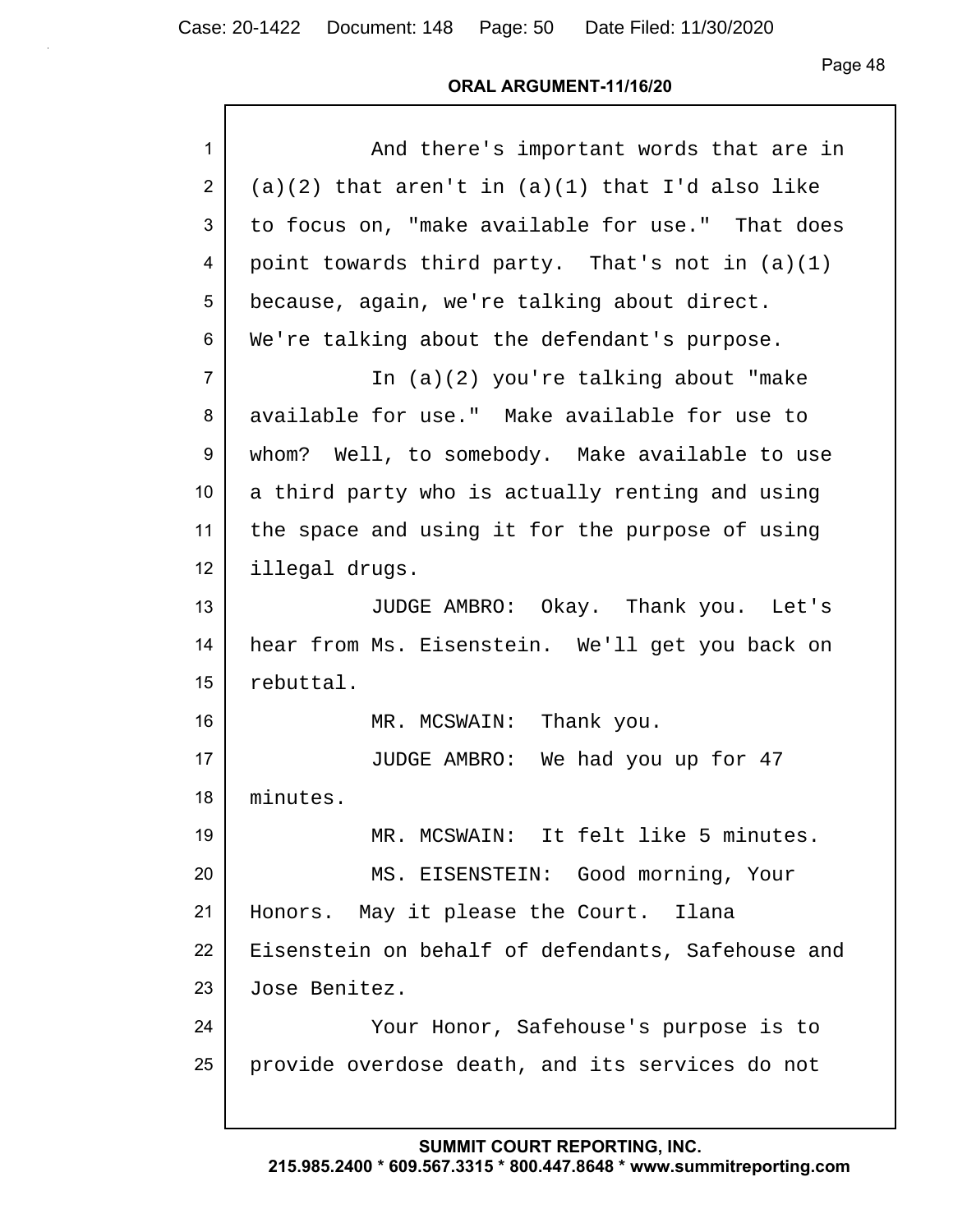| $\mathbf{1}$    | fall within 856 because the purpose that it has,  |
|-----------------|---------------------------------------------------|
| $\overline{2}$  | preventing overdose death as well as providing    |
| 3               | medical treatment and services to those suffering |
| 4               | from addiction, are not the purpose of -- the     |
| 5               | purpose of the facility is not unlawful use or    |
| 6               | unlawful drug trafficking.                        |
| $\overline{7}$  | And one of the key features that I think          |
| 8               | you've been talking about throughout this morning |
| 9               | is that purpose does matter. It is the essential  |
| 10 <sup>°</sup> | element of the offense.                           |
| 11              | JUDGE AMBRO: So you're saying the                 |
| 12              | purpose here is that of Safehouse?                |
| 13              | MS. EISENSTEIN: Yes, yes. Exactly,                |
| 14              | Your Honor.                                       |
| 15              | JUDGE AMBRO: And there's an argument              |
| 16              | that, does it make any difference whether it's    |
| 17              | Safehouse's purpose or a drug user's purpose? In  |
| 18              | other words, if you look at $(a)(2)$ , you would  |
| 19              | manage or control a place or knowingly and        |
| 20              | intentionally make available for us a place for   |
| 21              | Safehouse's purpose of the unlawful use of a      |
| 22              | controlled substance. In other words, they don't  |
| 23              | have -- they're not the one using it, but their   |
| 24              | purpose is to allow someone else to do so. So     |
| 25              | does it really make a difference as to whose      |
|                 |                                                   |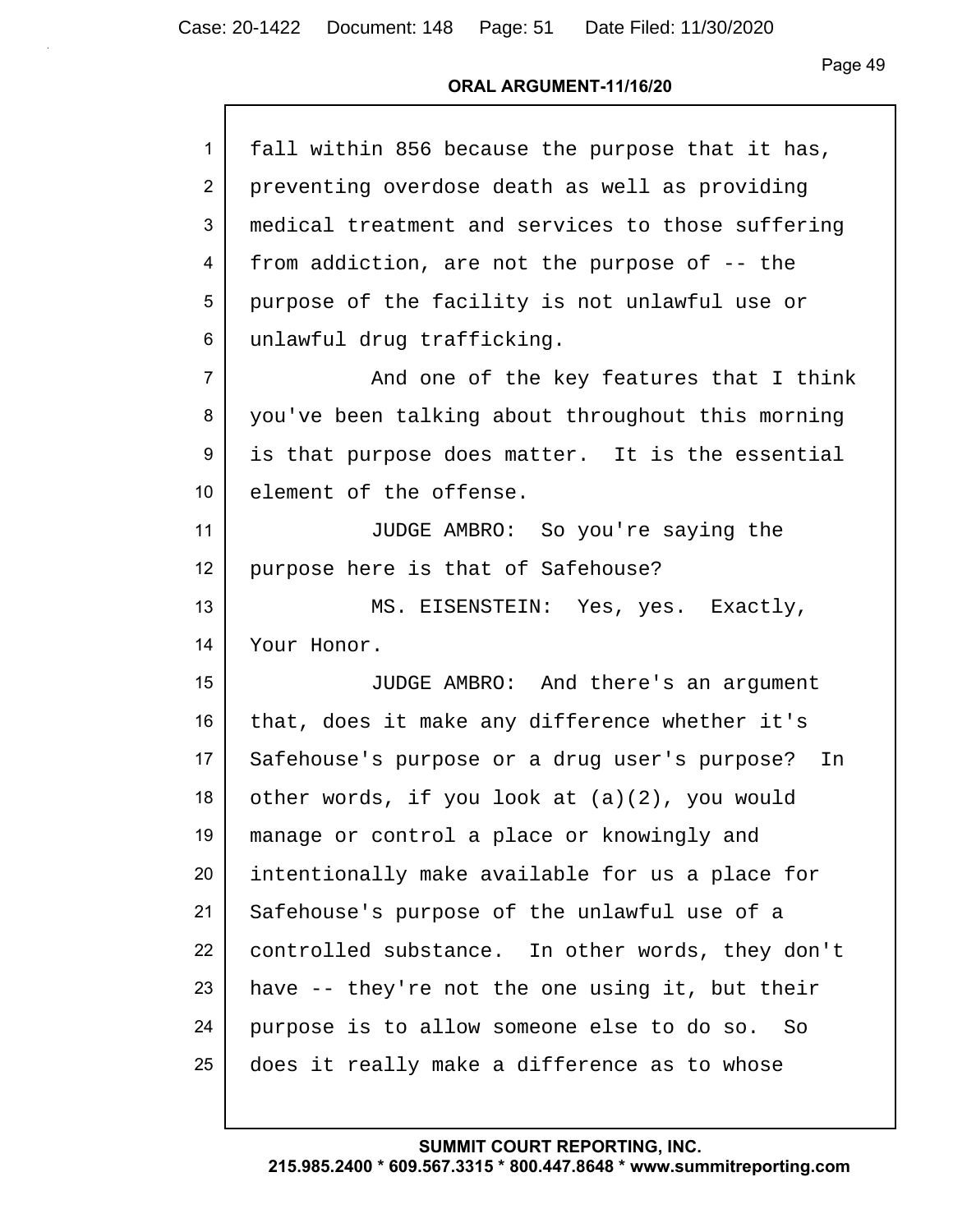#### **ORAL ARGUMENT-11/16/20**

| 1              | purpose it is?                                      |
|----------------|-----------------------------------------------------|
| $\overline{2}$ | MS. EISENSTEIN: Well, Your Honor, I                 |
| 3              | think in either event, we have strong arguments     |
| 4              | that we win, but I think that the operative actor   |
| 5              | in question in each -- whether you're looking       |
| 6              | under $(a)(1)$ or $(a)(2)$ is Safehouse. And so let |
| $\overline{7}$ | me explain why.                                     |
| 8              | And I think this is -- the question of              |
| 9              | whose purpose controls it, I know, has been a       |
| 10             | real question that has plagued the courts because   |
| 11             | of the multi-layered features of the statutes.      |
| 12             | Let me start with $(a)(1)$ ; $(a)(1) - I$           |
| 13             | think we are in agreement with Mr. McSwain that     |
| 14             | $(a)(1)$ , the actor is typically the operator of   |
| 15             | the property. When you think about the classic      |
| 16             | crack house -- crack house scenario, which is the   |
| 17             | prototypical example that 856 was directed at.      |
| 18             | It is the person on-site operating the property,    |
| 19             | and that is the person who had opened, leased, or   |
| 20             | maintained the premises for the purpose of          |
| 21             | unlawful drug activity.                             |
| 22             | But under $(a)(2)$ , the operative -- the           |
| 23             | actor does two things. They manage or control       |
| 24             | the property, and then they rent it out. They       |
| 25             | lease it out. They profit from or make available    |
|                |                                                     |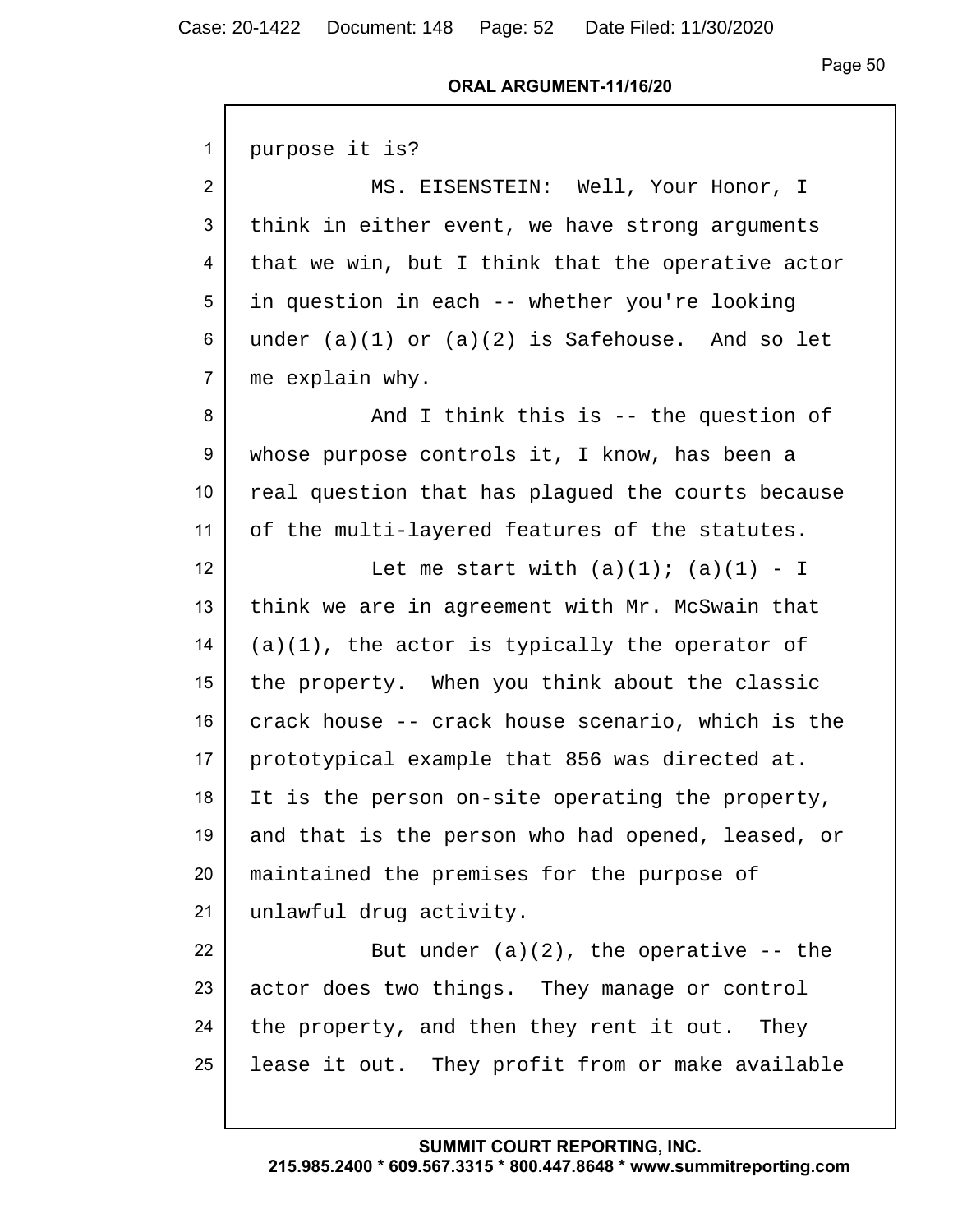# **ORAL ARGUMENT-11/16/20**

| $\mathbf{1}$    | for use to potentially another operator for --      |
|-----------------|-----------------------------------------------------|
| 2               | and then there's a series of gerundive of phrases   |
| 3               | that follow, all of the drug activities that        |
| 4               | follow.                                             |
| 5               | There are potentially three sets of                 |
| 6               | actors in $(a)(2)$ . The statute contemplates that  |
| $\overline{7}$  | there may be any number of third parties who may    |
| 8               | be visitors to the site or to the premises. What    |
| 9               | they're concerned about in each case are the        |
| 10              | people who control and who own property. This is    |
| 11              | a statute about the use of property, not about      |
| 12 <sub>2</sub> | the visitors who may come and go to the property.   |
| 13              | JUDGE BIBAS: Okay. So no dispute,                   |
| 14              | $(a)(1)$ , the verbs in there don't require the     |
| 15              | existence of a third party. A sole person can       |
| 16              | violate $(a)(1)$ , whereas $(a)(2)$ has a number of |
| 17              | terms that envision there are going to be           |
| 18              | multiple people involved.                           |
| 19              | Before we get to parsing $(a)(2)$ and the           |
| 20              | relevance of the third party's intent, let's        |
| 21              | assume we agree with you, and it's -- we're going   |
| 22              | to be focusing on Safehouse's own purpose here.     |
| 23              | I wonder why that isn't satisfied here. I'm         |
| 24              | looking at your stipulation of fact, paragraph      |
| 25              | 22, Appendix 685. "Safehouse believes that          |
|                 |                                                     |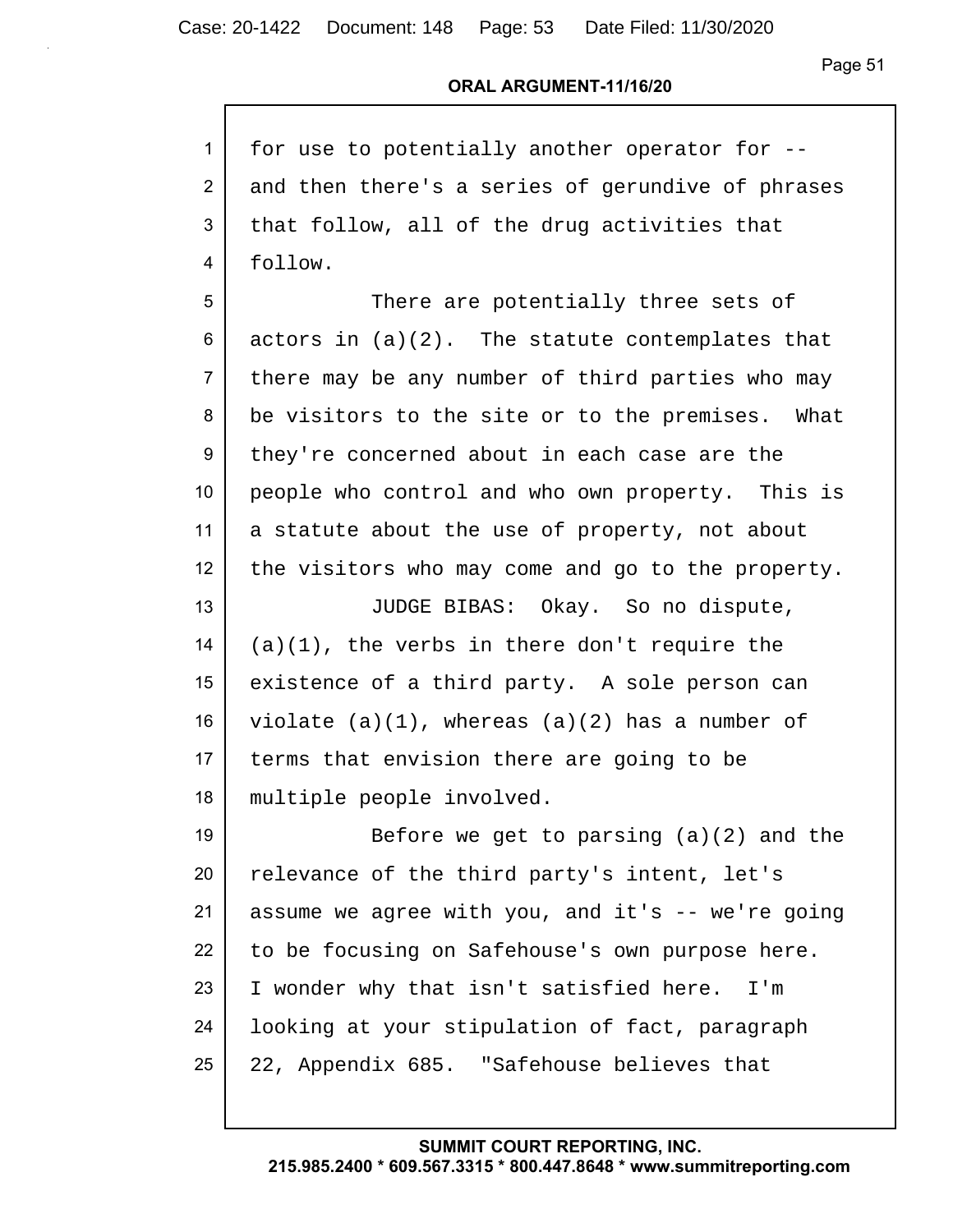### **ORAL ARGUMENT-11/16/20**

| $\mathbf{1}$    | supervised consumption aids potential treatment   |
|-----------------|---------------------------------------------------|
| $\overline{2}$  | in that its participants are more likely to       |
| 3               | engage in counseling and accept offers of medical |
| 4               | care after they've consumed drugs or not          |
| 5               | experiencing withdrawal symptoms."                |
| 6               | Now, your response is, "Our purpose is            |
| $\overline{7}$  | to ultimately lower use of drugs," but maybe in   |
| 8               | the long-term you want that. But the proximate    |
| 9               | means you're going to use is to have a purpose of |
| 10 <sup>°</sup> | drawing people in to use drugs here so the hope   |
| 11              | is they won't repeat it as much.                  |
| 12              | I don't see anything in the law that              |
| 13              | forbids having multiple purposes, and if you -- I |
| 14              | don't think you're arguing you can't have more    |
| 15              | than one significant purpose. So why shouldn't    |
| 16              | we read this as one of your purposes is have      |
| 17              | people use drugs here so that you can then help   |
| 18              | them so they don't do it too many more times?     |
| 19              | (PART A)                                          |
| 20              | MS. EISENSTEIN: Your Honor, I want to             |
| 21              | say two things about that aspect of the           |
| 22              | stipulation of fact. First, I think that is one   |
| 23              | facet, which is the susceptibility or the greater |
| 24              | susceptibility to treatment of people suffering   |
| 25              | from addiction at the time when they're not       |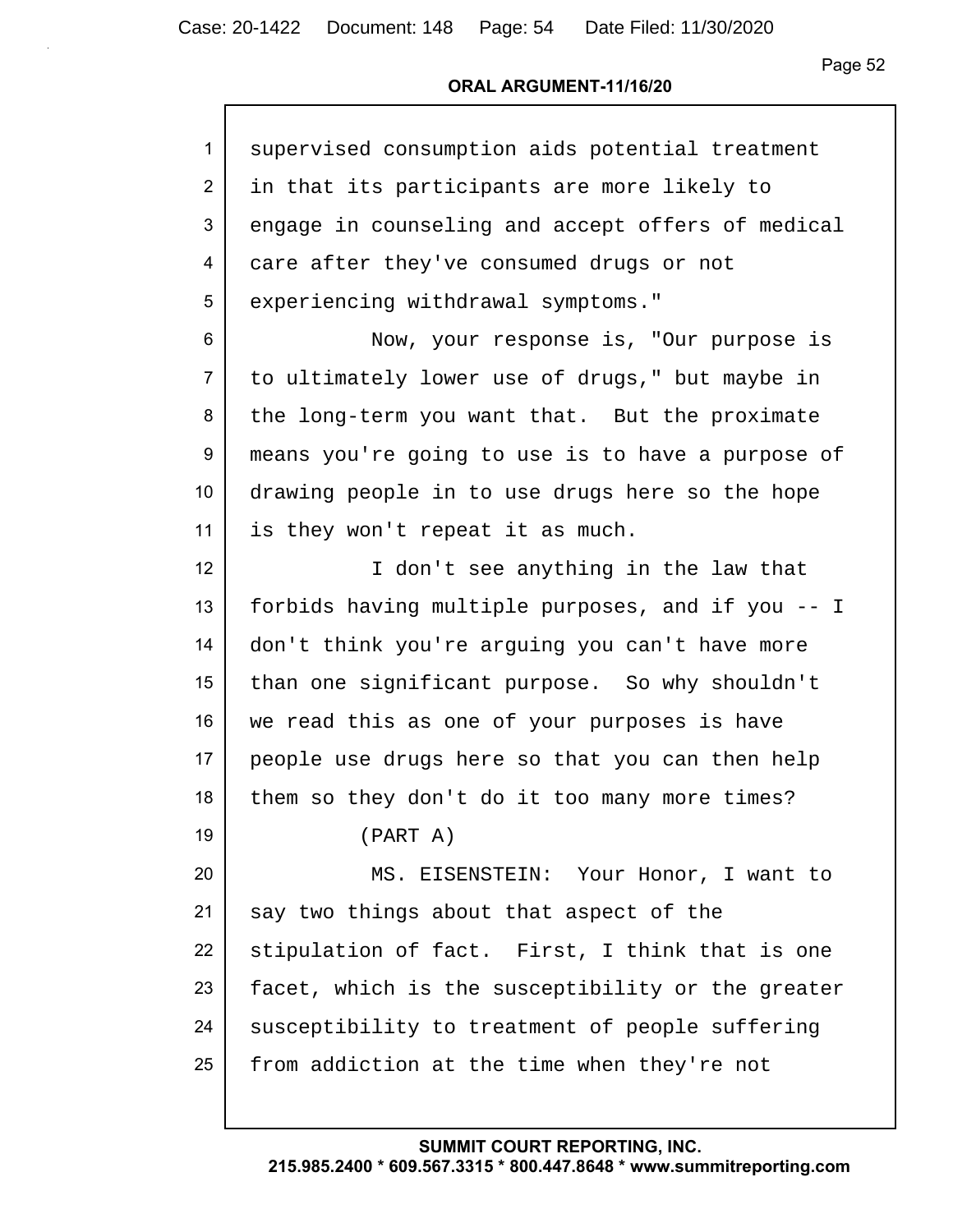#### **ORAL ARGUMENT-11/16/20**

| $\mathbf{1}$   | actively in withdrawal. But that -- that really    |
|----------------|----------------------------------------------------|
| 2              | is a secondary purpose. The urgent need for        |
| 3              | Safehouse is the overdose crisis that we are       |
| 4              | facing.                                            |
| 5              | JUDGE BIBAS: Okay.                                 |
| 6              | MS. EISENSTEIN: It is the imminent and             |
| $\overline{7}$ | -- contrary to Mr. McSwain's argument, the         |
| 8              | necessary precondition of Safehouse's existence is |
| 9              | consumption. The necessary precondition of         |
| 10             | Safehouse's existence is the overdose crisis,      |
| 11             | whereby people are dying $-$ -                     |
| 12             | JUDGE BIBAS: And let me go into that.              |
| 13             | And let me grant you -- maybe it's not a necessary |
| 14             | precondition. He may have over -- overstated it    |
| 15             | or -- but even if he did, you're not disputing     |
| 16             | that you can have multiple purposes. Most          |
| 17             | criminal statutes can be violated by someone who   |
| 18             | has several purposes, at least if they're          |
| 19             | significant purposes. You don't -- you don't take  |
| 20             | issue with the district court on that?             |
| 21             | MS. EISENSTEIN: I don't, Your Honor.<br>I          |
| 22             | think that there can be multiple purposes, but     |
| 23             | particularly when it comes to use cases -- and     |
| 24             | this is just even in a residential context --      |
| 25             | prior to this type of unique medical and public    |
|                |                                                    |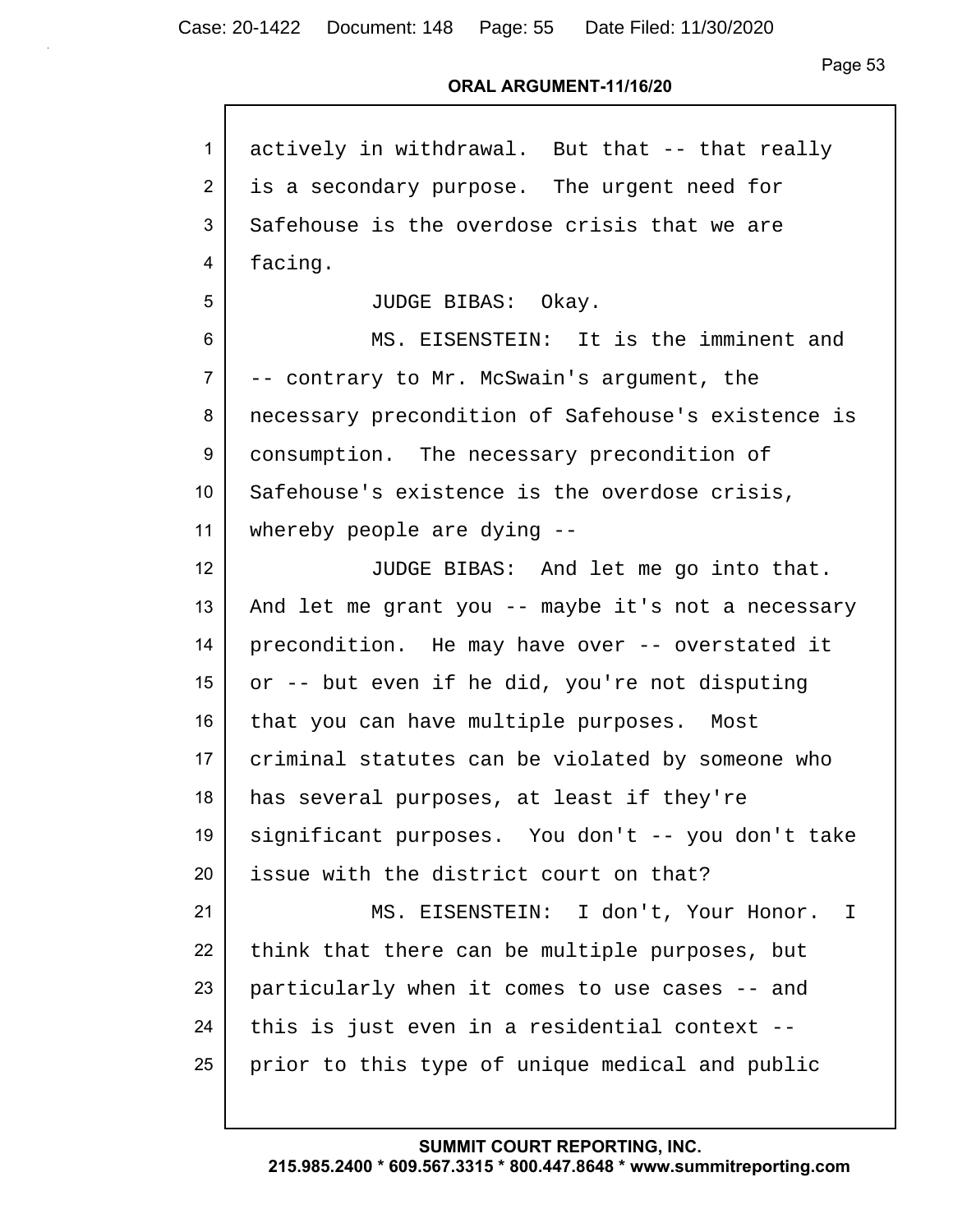#### **ORAL ARGUMENT-11/16/20**

| $\mathbf{1}$    | health crisis that we are in today, whereby        |
|-----------------|----------------------------------------------------|
| $\overline{2}$  | someone can face rapid death by virtue of their    |
| 3               | addiction without close proximity to medical care. |
| 4               | But even before that time, Courts had treated      |
| 5               | unlawful use cases with caution and had required a |
| 6               | primary or significant purpose to be --            |
| $\overline{7}$  | JUDGE BIBAS: Okay.                                 |
| 8               | MS. EISENSTEIN: -- to be the unlawful              |
| 9               | drug activity.                                     |
| 10 <sup>°</sup> | JUDGE BIBAS: What I wonder though is               |
| 11              | whether you are -- you're saying, well, our real   |
| 12              | purpose is to prevent overdose. And that is a      |
| 13              | purpose, but it also seems like you're saying,     |
| 14              | well, that's a benevolent motive. And of course,   |
| 15 <sub>1</sub> | you know, motive is neither here nor there. You    |
| 16              | can have a purpose of drawing someone in to use    |
| 17              | drugs in service of another purpose of preventing  |
| 18              | overdose deaths, and I don't understand why        |
| 19              | they're not both significant purposes of yours.    |
| 20              | MS. EISENSTEIN: Because you have to look           |
| 21              | at the nature of the facility and the type of      |
| 22              | services that Safehouse is providing.              |
| 23              | JUDGE BIBAS: You're providing syringes             |
| 24              | so that people can use them on-site. You're then   |
| 25              | disposing of the syringes afterwards. This is not  |
|                 |                                                    |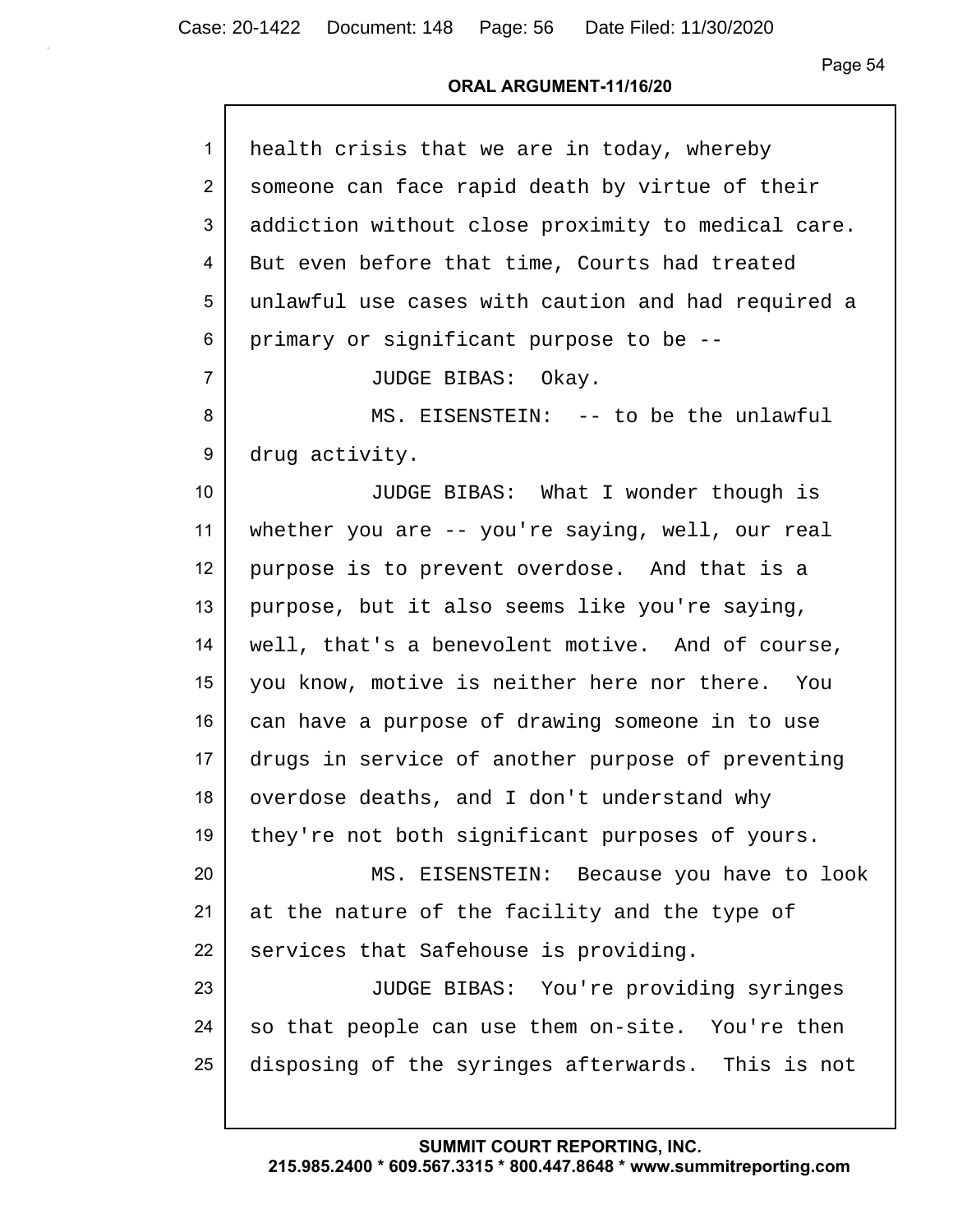| $\mathbf{1}$   | some fluky or accidental thing that's going to    |
|----------------|---------------------------------------------------|
| 2              | happen on Safehouse's premises.                   |
| 3              | MS. EISENSTEIN: Right.                            |
| 4              | JUDGE BIBAS: You're providing the                 |
| 5              | equipment, and this is equipment that's not for   |
| 6              | people, diabetics using insulin. This is for      |
| $\overline{7}$ | people shooting up heroin. How is that a          |
| 8              | tangential or arbitrary or fluky or incidental    |
| 9              | purpose if you're giving them the syringes and    |
| 10             | taking care of them afterwards?                   |
| 11             | MS. EISENSTEIN: So, Judge Bibas, I think          |
| 12             | your example of syringes for diabetics is a very  |
| 13             | good example because Congress recognized when it  |
| 14             | passed CARA and in subsequent legislation; the    |
| 15             | Department of Health and Human Services           |
| 16             | recognized; the CDC has recognized that addiction |
| 17             | is a disease.                                     |
| 18             | And so -- in fact, Congress recognized in         |
| 19             | the 2016 appropriations bill that syringes and    |
| 20             | syringe exchange services could be federally      |
| 21             | funded, precisely because treatment of addiction  |
| 22             | and those who suffer from addiction and its       |
| 23             | consequences is part of medical treatment         |
| 24             | recognized by Congress.                           |
| 25             | And so providing clean syringes,                  |
|                |                                                   |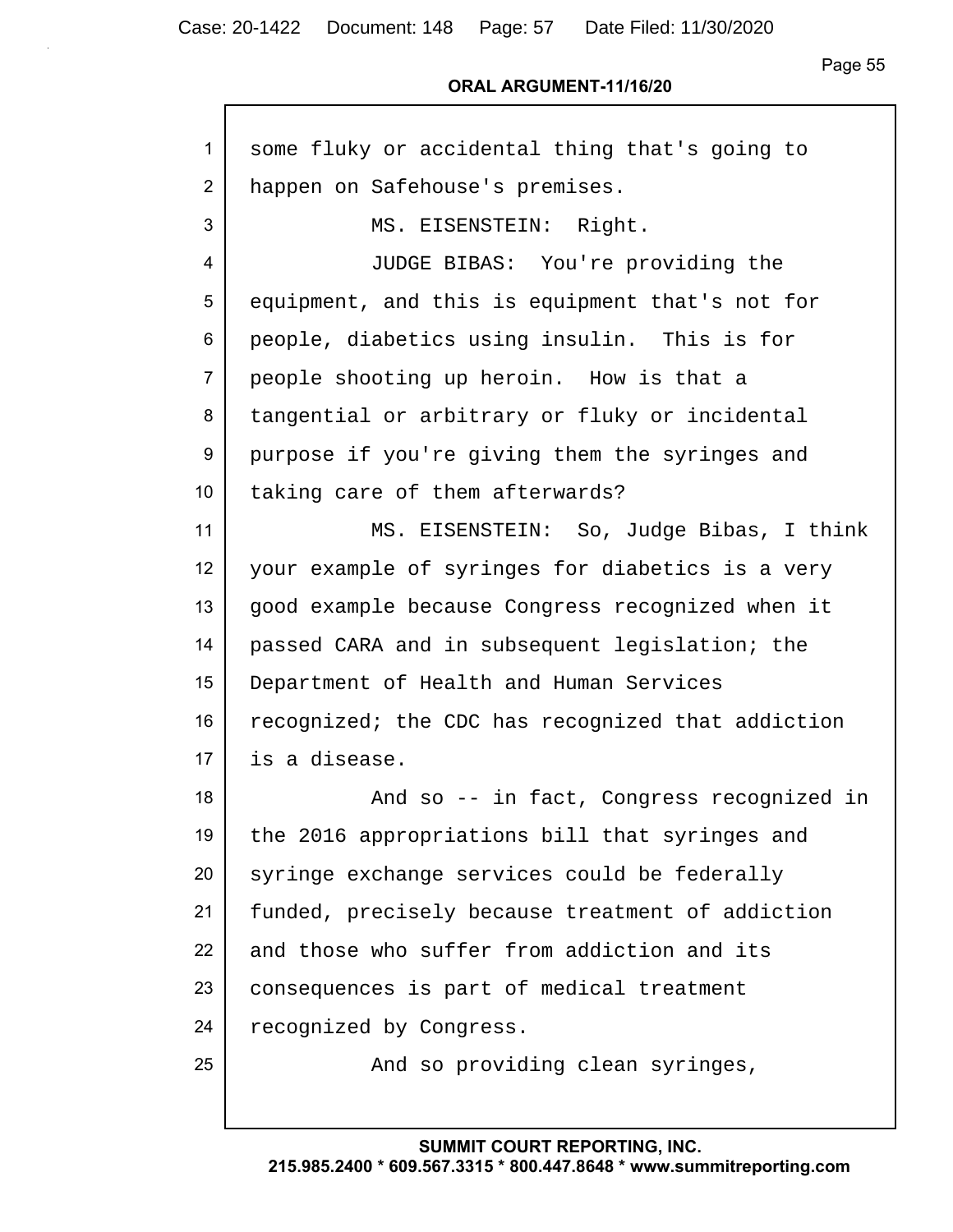#### **ORAL ARGUMENT-11/16/20**

| $\mathbf{1}$   | providing a sterile location where people can     |
|----------------|---------------------------------------------------|
| $\overline{2}$ | receive treatment for the consequences of         |
| $\overline{3}$ | addiction -- so this is, in a sense, your example |
| $\overline{4}$ | of the diabetic who receives clean syringes. You  |
| 5              | wouldn't say that someone gives someone clean     |
| 6              | syringes for the purposes of their diabetes. You  |
| $\overline{7}$ | would say it's to treat the diabetes, and that's  |
| 8              | $exactly --$                                      |

9 The key distinction here for Safehouse compared to some of the other examples that the government has put forth is that the goal of 12 Safehouse is to treat the aftereffects of consumption, which is part and parcel of the disease of addiction that is, in fact, killing unnecessarily our neighbors, our citizens here in Philadelphia.

17 and so rather than under the current 18 model, a person who receives the syringes at a 19 place like Prevention Point is forced to leave. 20 They are cast out at the very moment when they're 21 at greatest risk of overdose death.

22 **And so Safehouse proposes to allow them** 23 to stay in close proximity to Naloxone, to 24 respiratory support, and the kind of medical care  $25$  that can keep them alive with certainty. So that

#### **SUMMIT COURT REPORTING, INC.**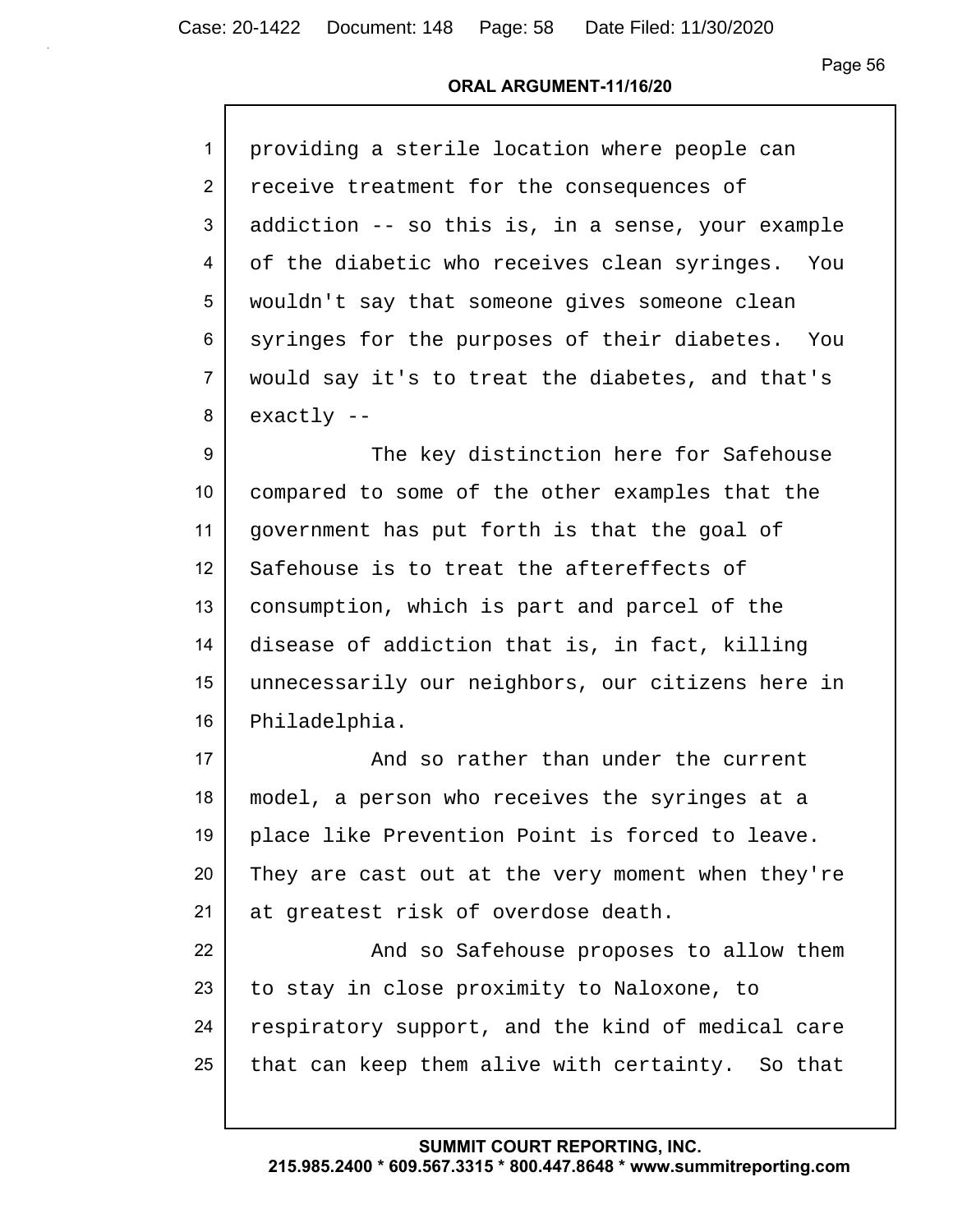Page 57

#### **ORAL ARGUMENT-11/16/20**

| $\mathbf{1}$    | is the core purpose of Safehouse. Yes. Is the      |
|-----------------|----------------------------------------------------|
| $\overline{2}$  | means by which they're able to provide that care   |
| 3               | to allow people to consume in their place in close |
| 4               | proximity? It is.                                  |
| 5               | But I think Mr. McSwain's argument that            |
| 6               | the necessary precondition of Safehouse's          |
| $\overline{7}$  | operations is consumption has it reversed. The     |
| 8               | problem is that the necessary feature of the       |
| 9               | disease of addiction is the inability to stop      |
| 10 <sup>°</sup> | consuming, notwithstanding the grave risk of death |
| 11              | and harm to oneself. And Safehouse tries to        |
| 12              | resolve that problem by keeping the -- allowing    |
| 13              | people to stay in close proximity to the services  |
| 14              | that it's offering, which are access to Naloxone,  |
| 15              | respiratory support, and then indeed, when -- when |
| 16              | or if a person stays within the Safehouse walls,   |
| 17              | to provide the kind of treatment and               |
| 18              | rehabilitation and access to rehabilitation        |
| 19              | services.                                          |
| 20              | JUDGE BIBAS: Ms. Eisenstein, maybe we              |
| 21              | can go to this issue about whether it is a third   |
| 22              | party's purpose. When I look at $(a)(1)$ , you've  |
| 23              | agreed, there's nothing in $(a)(1)$ that really    |
| 24              | involves a third party. So the using looks         |

naturally like it's the person who is opening,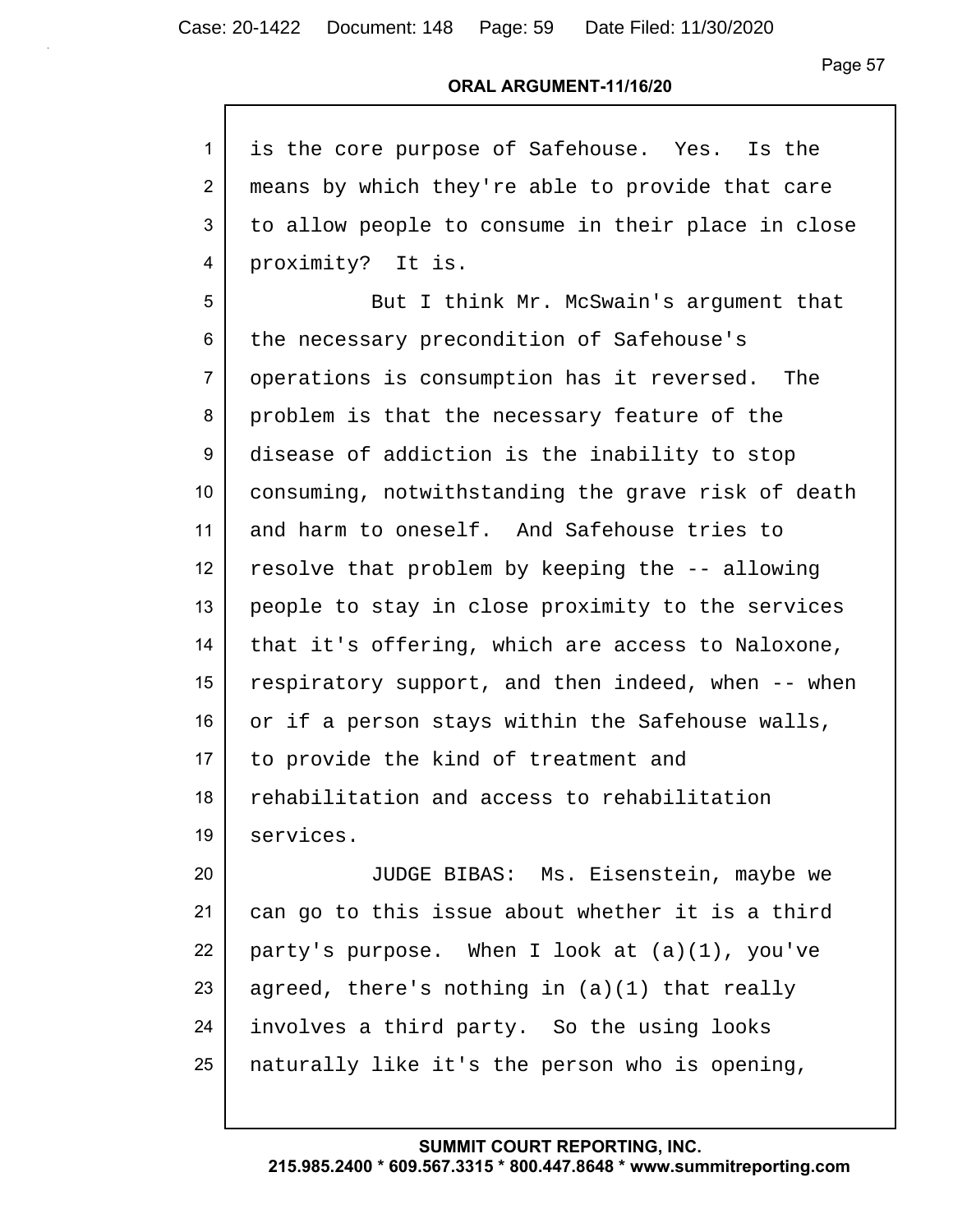Case: 20-1422 Document: 148 Page: 60 Date Filed: 11/30/2020

Г

Page 58

#### **ORAL ARGUMENT-11/16/20**

| $\mathbf{1}$   | leasing, renting, using, or maintaining the place  |
|----------------|----------------------------------------------------|
| $\overline{2}$ | who is using in $(a)(1)$ .                         |
| 3              | MS. EISENSTEIN: Well, directly, I                  |
| 4              | disagree. There are two parties here not -- there  |
| 5              | are -- there is a third party contemplated in      |
| 6              | $(a)(1)$ too. The actor is the person who opens,   |
| $\overline{7}$ | leases, rents, or maintains the property, and then |
| 8              | there may be any number of third parties who are   |
| 9              | engaged in drug distribution activity or use of    |
| 10             | the properties.                                    |
| 11             | JUDGE BIBAS: Maybe. But it doesn't                 |
| 12             | require it for violation of $(a)(1)$ .             |
| 13             | MS. EISENSTEIN: It doesn't require it,             |
| 14             | but contemplate the sort of prototypical example   |
| 15             | of a crack house. The operator of the crack house  |
| 16             | may or may not be dealing drugs. The operator of   |
| 17             | the crack house may or may not be $-$ - they are   |
| 18             | maintaining the property for the collection of     |
| 19             | people to potentially use.                         |
| 20             | JUDGE BIBAS: The verbs -- the verbs                |
| 21             | "manufacturing, distributing, or using" don't --   |
| 22             | don't, on their face, necessitate or call for a    |
| 23             | third party, even though you could have a third    |
| 24             | party involved.                                    |
| 25             | MS. EISENSTEIN: They're not verbs.                 |
|                |                                                    |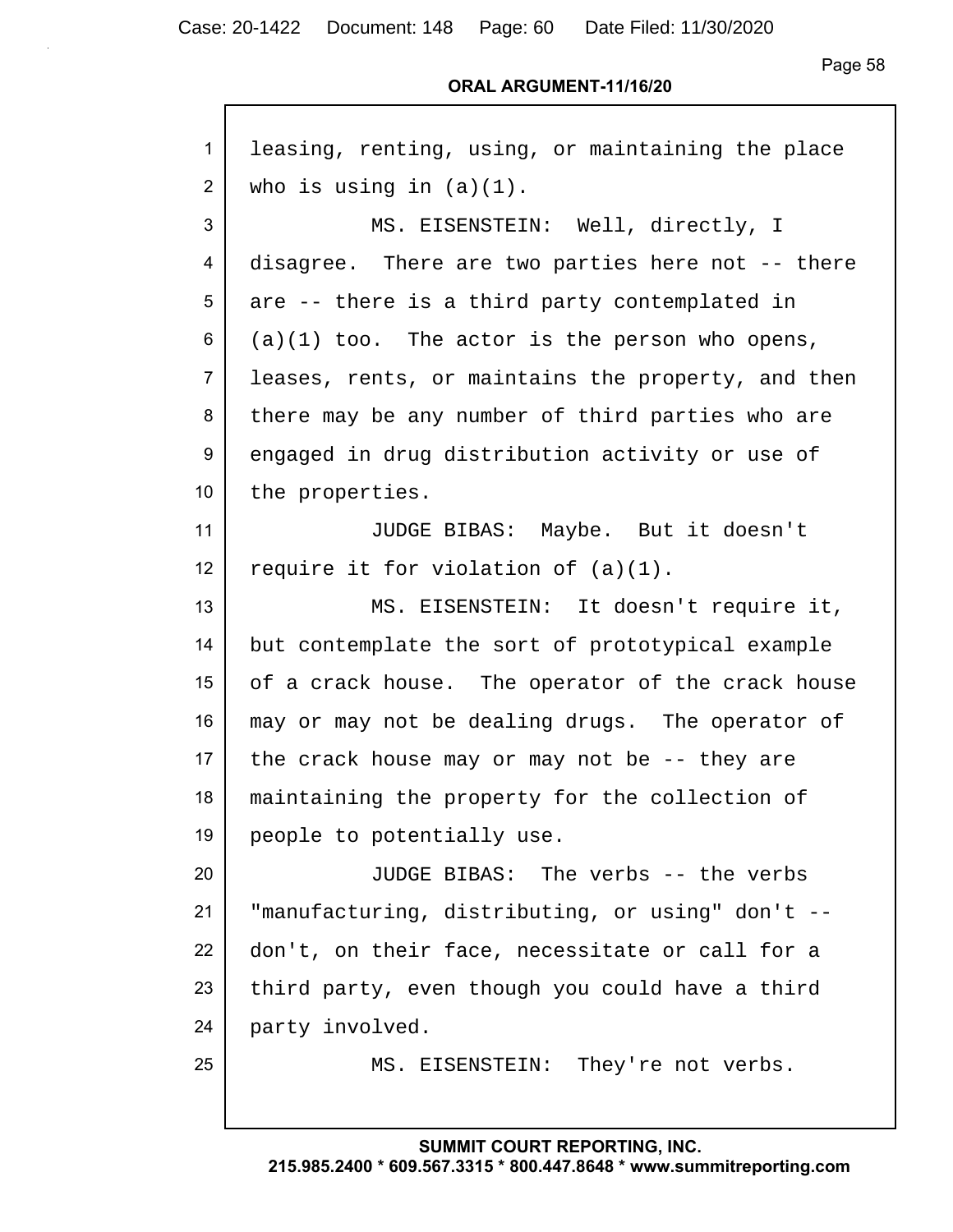#### **ORAL ARGUMENT-11/16/20**

1 They're gerundive phrases.

 JUDGE BIBAS: Gerundive phrases, okay. But the gerundive phase -- my point is, if I can  $4 \mid$  get onto (a)(2), the gerundive phrase that is being used as a verb, has a verbal use here, you know -- it's the object of the earlier verb -- is using a controlled substance, whereas in  $(a)(2)$ 8 the gerundive phrase ends with, you know, "making" 9 available" -- knowingly and intentionally -- sorry, the verb "make available for use for the purpose of."

12 So the purpose in both cases could refer 13 back to use, but in the second one it's one 14 person's making available for some distinct use. 15 | That's  $-$  that's  $-$  why isn't that a salient 16 distinction that says (a)(2) is really directed 17 | towards third parties in a way that  $(a)(1)$  isn't. 18 MS. EISENSTEIN: So, again, I think 19  $(a)(2)$  involves potential -- again, focus is on 20 the use of property. So there might be two 21 different entities or levels of actors with 22 respect to property. There's the person who 23 | manages or controls, which typically  $(a)(2)$  -- $24$  just think of the landlord scenario -- it's 25 typically the owner or the landlord, someone who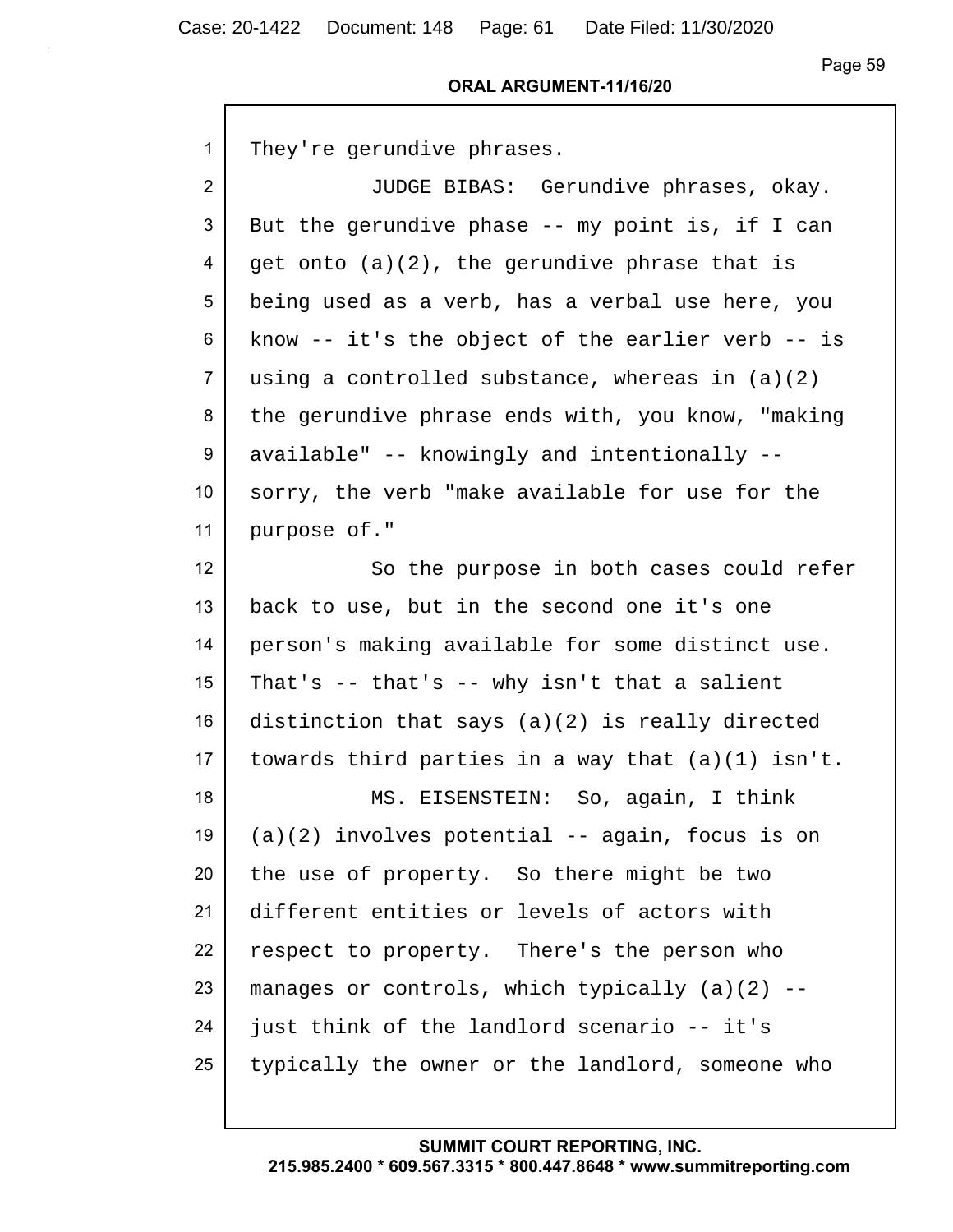| 1               | is distant from the property, who then rents it,   |
|-----------------|----------------------------------------------------|
| $\overline{2}$  | leases, profits from, makes available for use in   |
| 3               | the sense of giving control of property.           |
| 4               | This isn't -- the term "make available             |
| 5               | for use" is a really awkward one in this -- in     |
| 6               | this particular practice.                          |
| $\overline{7}$  | JUDGE BIBAS: But it is the most salient            |
| 8               | distinction in the list of the verbs in $(a)(2)$ . |
| 9               | And so Congress wrote (a)(1) involving using       |
| 10 <sup>°</sup> | directly, and (a)(2) is making available for use,  |
| 11              | textually contemplating an additional level of     |
| 12 <sub>2</sub> | remove in $(a)(2)$ of someone else using.          |
| 13              | MS. EISENSTEIN: Right. I agree. And so             |
| 14              | in the "make available for use" context though, I  |
| 15              | think you still have to look at it in context of   |
| 16              | the other words from the statute, which include    |
| 17 <sub>2</sub> | rent, lease, profit from, all suggesting giving    |
| 18              | over the control of property.                      |
| 19              | And so, actually, $(a)(2)$ is really               |
| 20              | inapposite to Safehouse at all because (a)(2) is   |
| 21              | not giving over the use of property to anyone.     |
| 22              | Safehouse will be the operator of the property.    |
| 23              | Safehouse staff will be the only one providing --  |
| 24              | operating its facilities and providing its         |
| 25              | services.                                          |
|                 |                                                    |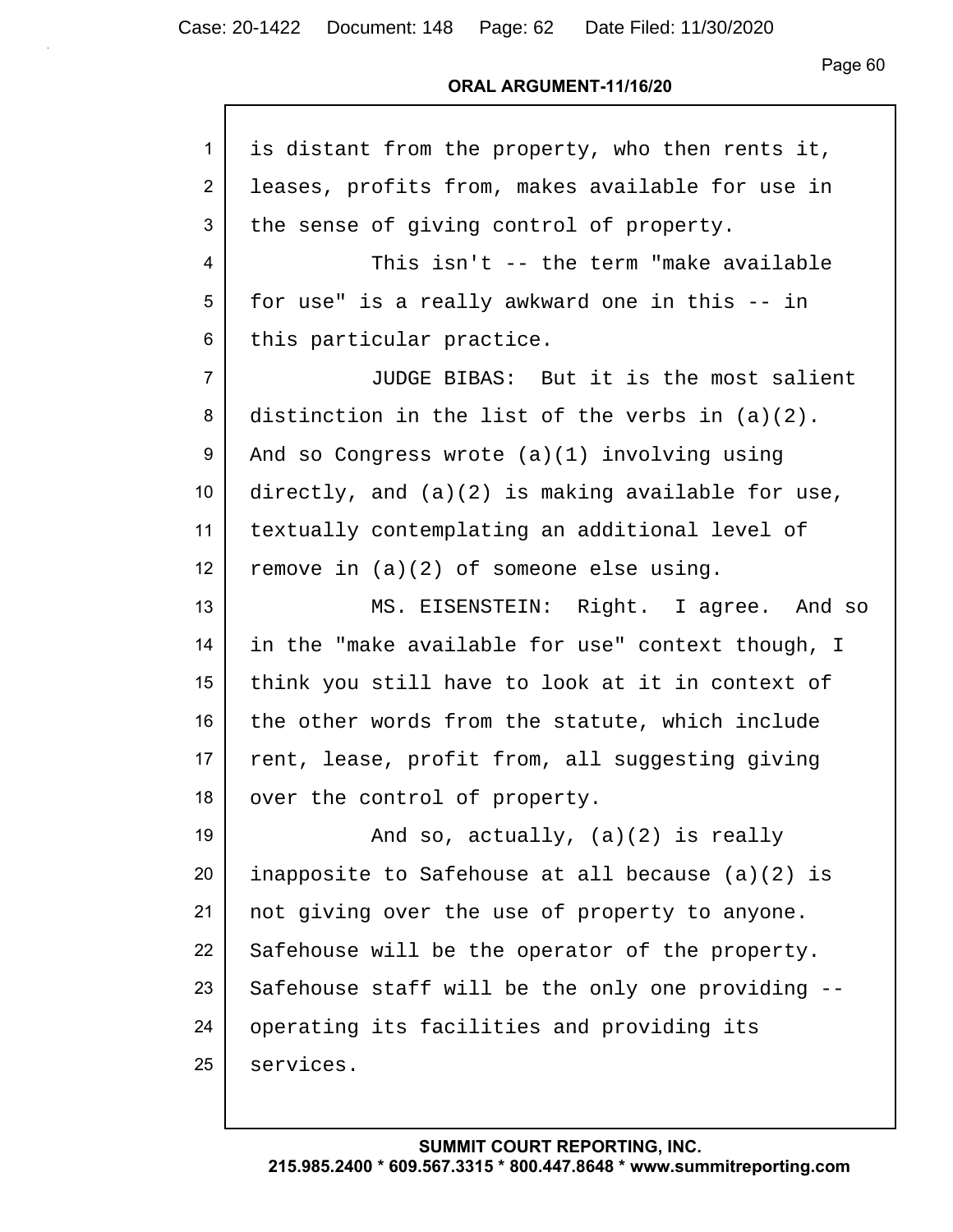Case: 20-1422 Document: 148 Page: 63 Date Filed: 11/30/2020

Page 61

#### **ORAL ARGUMENT-11/16/20**

| $\mathbf{1}$   | Yes. There will be invitees who come in              |
|----------------|------------------------------------------------------|
| $\overline{2}$ | and people who are participating, but those people   |
| 3              | are not the ones who have operative control over     |
| 4              | the use of property or the purpose of the            |
| 5              | facility.                                            |
| 6              | And that makes sense because it would be             |
| $\overline{7}$ | extremely odd for a statute about the intentional    |
| 8              | knowing and purposeful use of property to depend     |
| 9              | on the various people who come and go and the        |
| 10             | reasons that they come and go from the property.     |
| 11             | JUDGE BIBAS: Ms. Eisenstein, could we                |
| 12             | talk about surplusage. I think one of the            |
| 13             | strongest arguments for the government is it's       |
| 14             | really hard to come up with examples of conduct      |
| 15             | that on your reading violates $(a)(2)$ that isn't    |
| 16             | already criminalized by (a)(1). Please tell me       |
| 17             | what additional reach $(a)(2)$ has beyond $(a)(1)$ . |
| 18             | MS. EISENSTEIN: All right. So the verbs              |
| 19             | and the actions in the statute are totally           |
| 20             | different. In $(a)(1)$ , it is the person who is     |
| 21             | maintaining the property, open, leasing, renting.    |
| 22             | They're the ones using the property.                 |
| 23             | (a)(2), as I said, typically you think of            |
| 24             | it as going after the owner or landlord of the       |
| 25             | property. It's the person who manages or controls    |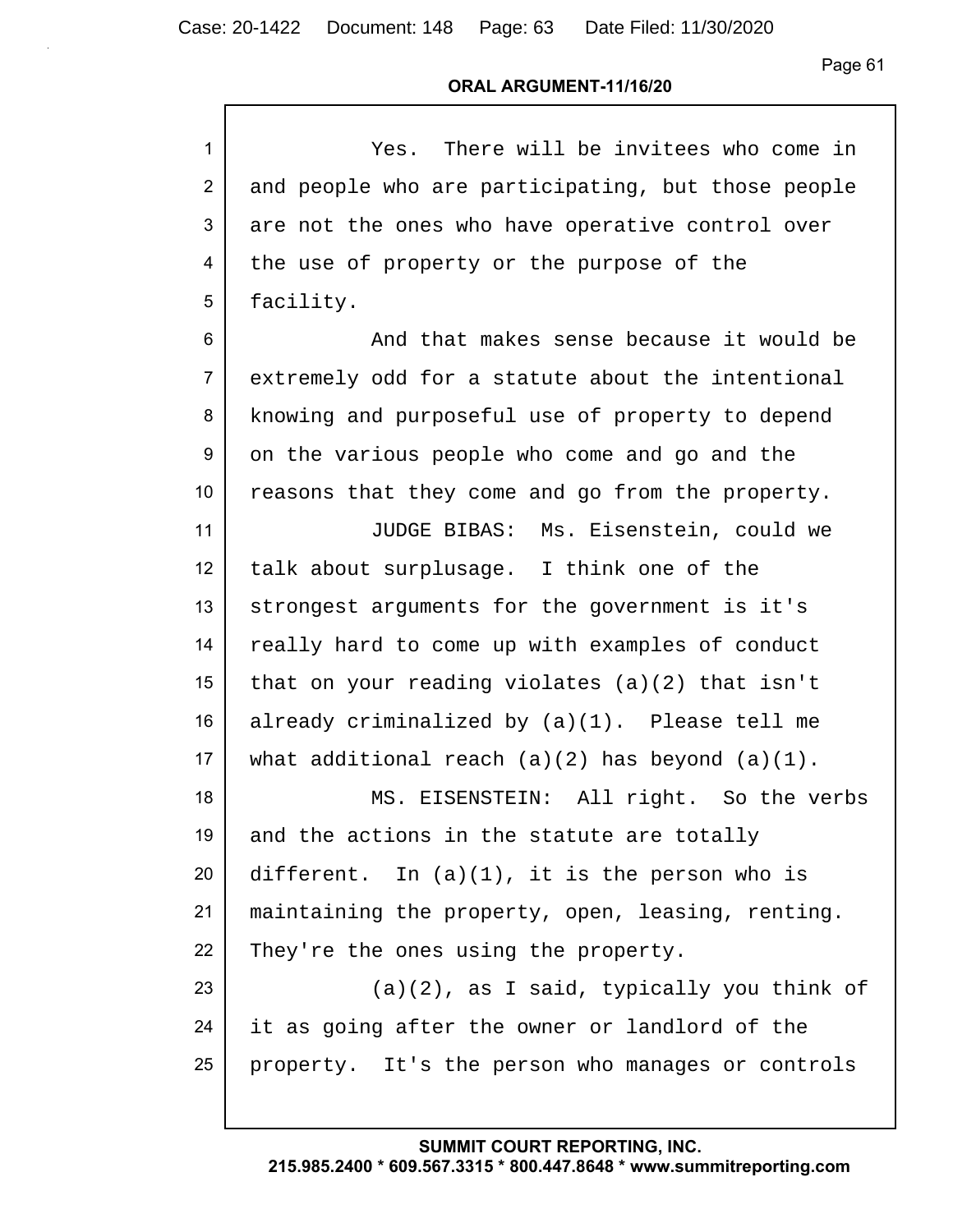Page 62

#### **ORAL ARGUMENT-11/16/20**

| 1               | the property and then rents it out, leases it out, |
|-----------------|----------------------------------------------------|
| 2               | profits from, or makes the property --             |
| 3               | JUDGE BIBAS: Why wouldn't that person be           |
| 4               | covered by (a)(1)'s reference to lease or rent?    |
| 5               | Why couldn't that person be prosecuted under       |
| 6               | $(a)(1)$ already?                                  |
| $\overline{7}$  | MS. EISENSTEIN: Your Honor, I think, if            |
| 8               | you look at the way the district court treated     |
| 9               | those verbs, I think it's very telling. So lease   |
| 10 <sup>1</sup> | and rent have two different potential meanings.    |
| 11              | JUDGE BIBAS: Okay. It could encompass              |
| 12 <sup>2</sup> | both in $(a)(1)$ .                                 |
| 13              | MS. EISENSTEIN: It could be the lessee,            |
| 14              | or it could be the lessor.                         |
| 15              | JUDGE BIBAS: Right.                                |
| 16              | MS. EISENSTEIN: Right. The person who              |
| 17              | rents it out or the person who rents the property. |
| 18              | JUDGE BIBAS: Okay.                                 |
| 19              | MS. EISENSTEIN: And I think that the               |
| 20              | better reading of the statute, based on the way in |
| 21              | which it's been utilized and developed is that the |
| 22              | terms "rent" and "lease" in those two statutes     |
| 23              | are, generally speaking, referring to two          |
| 24              | different activities because you're managing and   |
| 25              | controlling the property as owner, lessee, agent,  |
|                 |                                                    |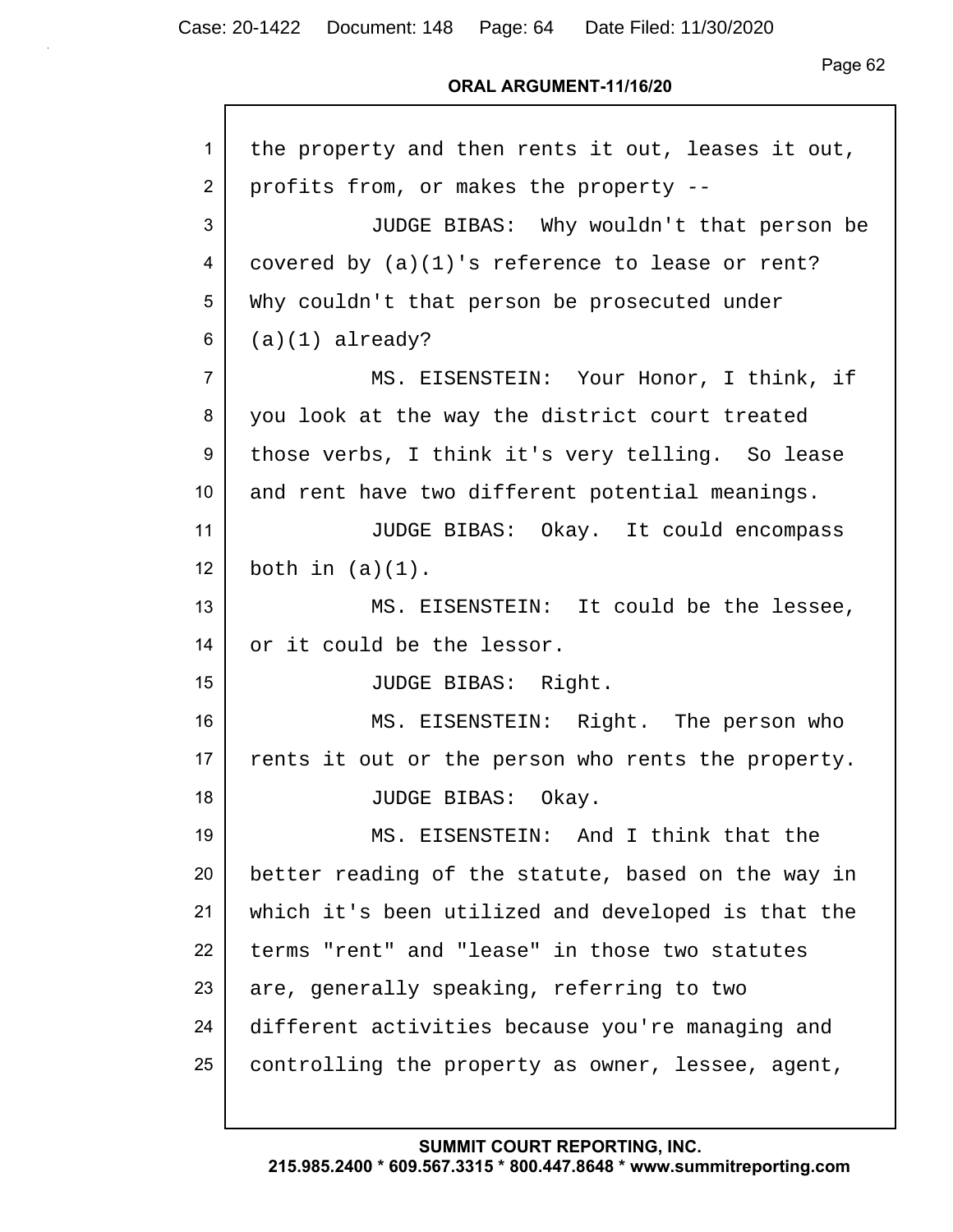#### **ORAL ARGUMENT-11/16/20**

| $\mathbf{1}$    | employee, occupant, mortgagee. And then rent,        |
|-----------------|------------------------------------------------------|
| $\overline{2}$  | lease, profit from, or make available for use.       |
| 3               | It's an outward baseline verb.                       |
| 4               | JUDGE BIBAS: Maybe my question wasn't                |
| 5               | clear. Give me the factual hypo that you submit      |
| 6               | is not prosecutable under (a)(1) but is              |
| $\overline{7}$  | prosecutable under (a)(2) on your reading.           |
| 8               | MS. EISENSTEIN: I think it's the distant             |
| 9               | landlord, who is not at the property, who -- who     |
| 10 <sup>°</sup> | leases the property to a third party with the        |
| 11              | knowledge and intention that the property is going   |
| 12 <sup>2</sup> | to be used for the purposes of unlawful drug         |
| 13              | activity.                                            |
| 14              | JUDGE BIBAS: Let's say that we think                 |
| 15 <sub>1</sub> | that the words "knowingly leased for the purpose     |
| 16              | of" in $(a)(1)$ cover that activity. Is there any    |
| 17 <sub>2</sub> | other activity? I mean, you're having to             |
| 18              | constrict the meaning of the verb "rent." Is         |
| 19              | there any other activity that is covered by $(a)(2)$ |
| 20              | that isn't covered by $(a)(1)$ ?                     |
| 21              | MS. EISENSTEIN: Yes. I think that it's               |
| 22              | somebody who has that management and control. I      |
| 23              | mean, look, I think is there overlap? Surely         |
| 24              | there is. But I think that $--$ that there is $--$   |
| 25              | the statutes are directed at a different class of    |
|                 |                                                      |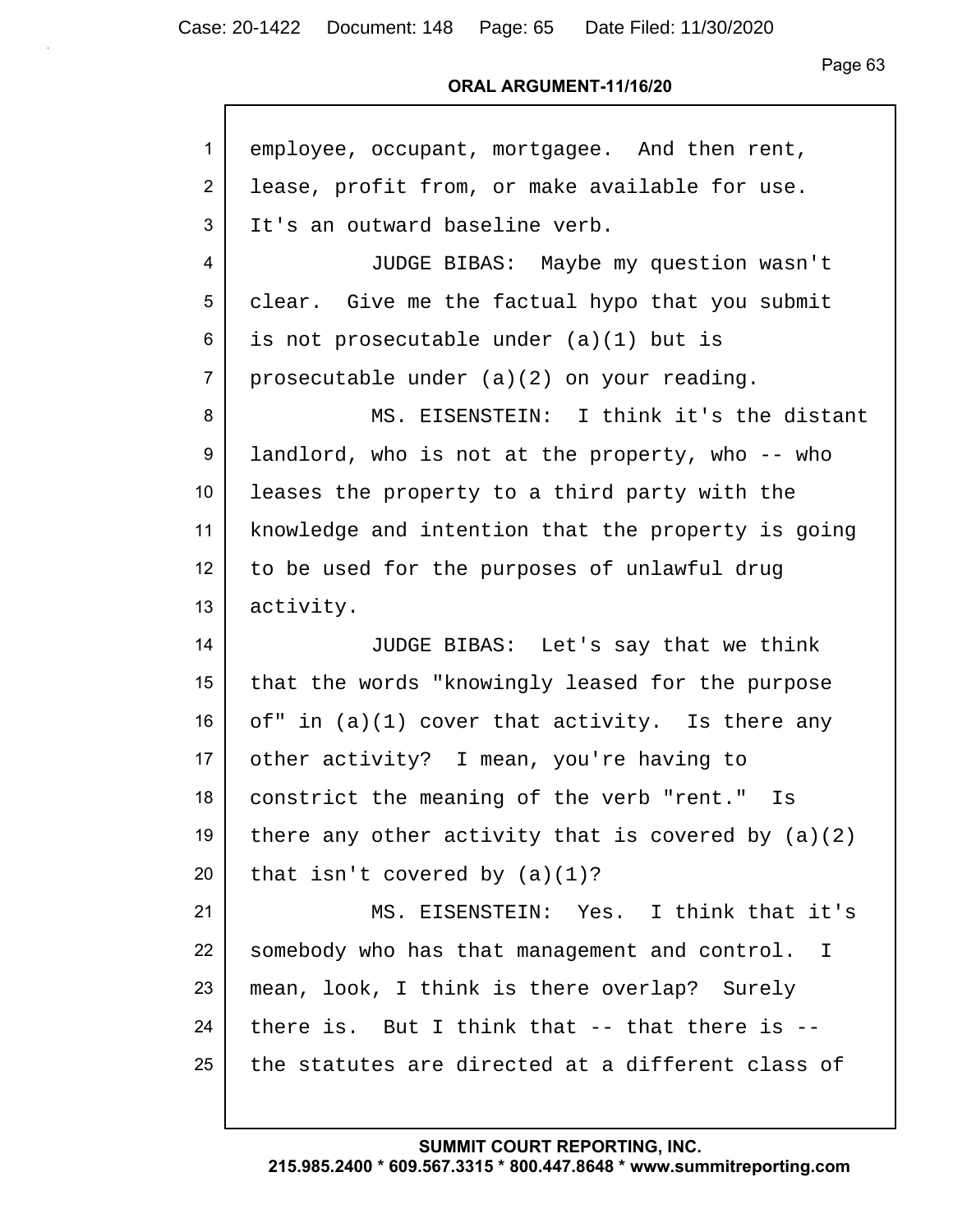Page 64

#### **ORAL ARGUMENT-11/16/20**

| 1               | actors. So I think that -- I'm not disputing that    |
|-----------------|------------------------------------------------------|
| $\overline{2}$  | there are two classes of actors in $(a)(2)$ -- well, |
| 3               | actually, three classes of actors in $(a)(2)$ .      |
| 4               | I think the difference between                       |
| $5\phantom{.0}$ | Mr. McSwain and our position is, in $(a)(2)$ there   |
| 6               | are two potential classes of actors - the operator   |
| $\overline{7}$  | and the third parties.                               |
| 8               | JUDGE BIBAS: Why did Congress add this               |
| 9               | in? If Congress did not have (a)(2) in, there        |
| 10 <sup>°</sup> | would be no reason to constrict the verbs "lease"    |
| 11              | or "rent" not to reach the landlord, the -- you      |
| 12              | know, "maintain" would get the property managers.    |
| 13              | It's just not clear to me why $(a)(2)$ is in there   |
| 14              | at all on your reading.                              |
| 15              | MS. EISENSTEIN: Well, I think that --                |
| 16              | well, let's just say they didn't lease or rent.      |
| 17              | Let's just say they made it available for use.       |
| 18              | So, for example, you are the owner of the            |
| 19              | apartment, and you just allow your boyfriend to      |
| 20              | run a crack operation while you're at work. That     |
| 21              | would be covered by $(a)(2)$ , but I would think not |
| 22              | by $(a)(1)$ because you haven't been the one who is  |
| 23              | using it for that purpose, who is maintaining it     |
| 24              | for that purpose; and you didn't lease or rent it.   |
| 25              | So I think that even more informal                   |
|                 |                                                      |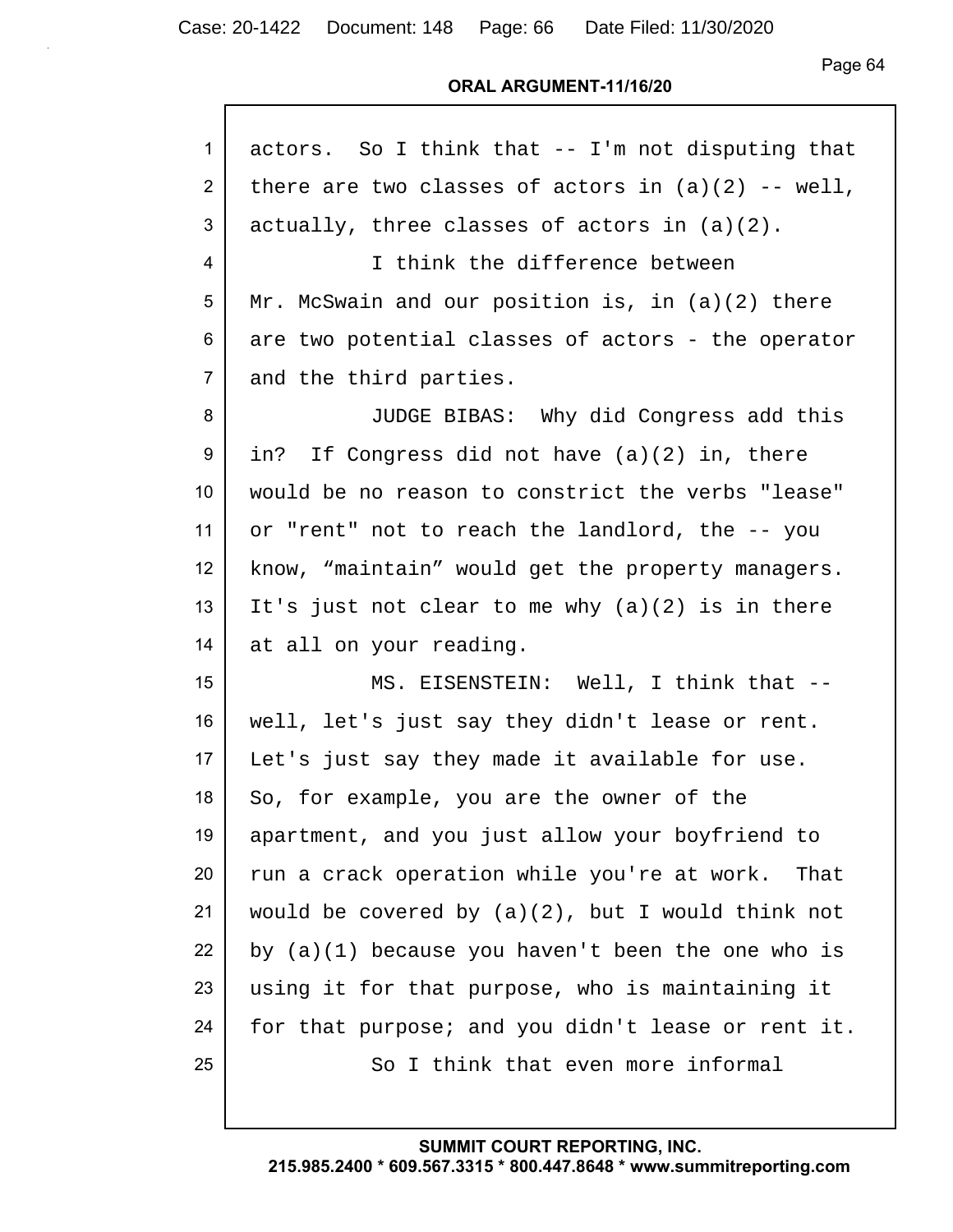#### **ORAL ARGUMENT-11/16/20**

| $\mathbf{1}$   | arrangements are covered, but still the term "for  |
|----------------|----------------------------------------------------|
| $\overline{2}$ | the purpose of" has to go to the actor. So under   |
| 3              | either scenario -- and by the way, Chen, which the |
| 4              | government relied heavily on, looked at 16         |
| 5              | statutes that used the phrase "knowingly for the   |
| 6              | purpose of," and in each case came to the same     |
| $\overline{7}$ | conclusion, that the purpose goes to the actor,    |
| 8              | not -- not to various other third parties who      |
| 9              | might be downstream.                               |
| 10             | It's a nonsensical result to have the              |
| 11             | criminal liability turn on the actions of third    |
| 12             | parties that are not those of the actor            |
| 13             | themselves.                                        |
| 14             | And here, I think it's important that              |
| 15             | Safehouse is not a distant owner. They are the     |
| 16             | operator.                                          |
| 17             | JUDGE ROTH: Is there any criminal                  |
| 18             | statute that actually makes the intent of a third  |
| 19             | party an element of the prosecution of the         |
| 20             | offender?                                          |
| 21             | MS. EISENSTEIN: Your Honor, I'm aware of           |
| 22             | none.                                              |
| 23             | JUDGE BIBAS: Isn't there commonly                  |
| 24             | Pinkerton liability based on a coconspirator doing |
| 25             | something with an intent? You can be liable for    |
|                |                                                    |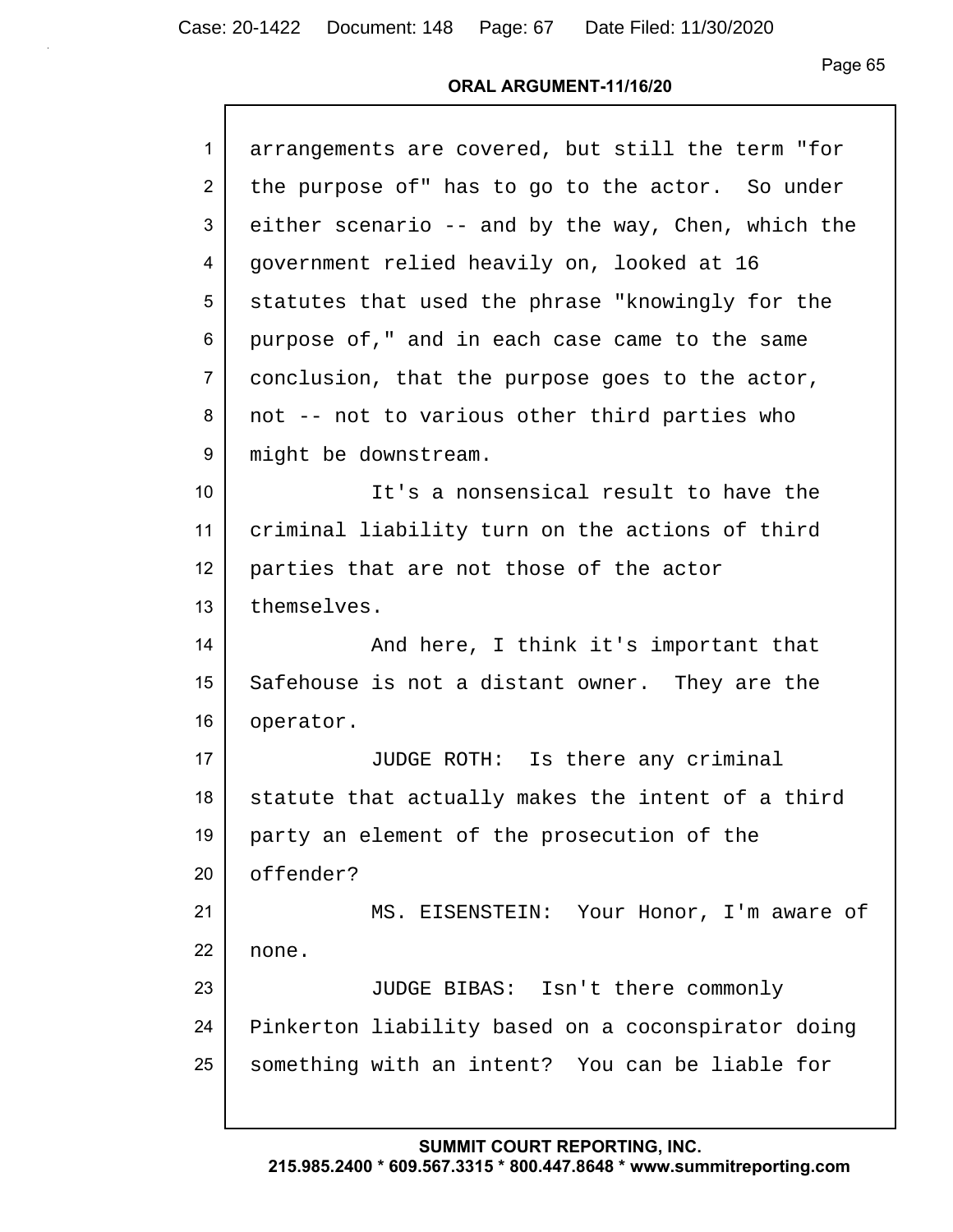### **ORAL ARGUMENT-11/16/20**

| $\mathbf{1}$    | someone else's crime as if you're the principal    |
|-----------------|----------------------------------------------------|
| 2               | without having had that intent yourself.           |
| 3               | MS. EISENSTEIN: Your Honor, I think that           |
| 4               | when you talk about a conspiracy, it requires a    |
| 5               | meeting of the minds and to have a common criminal |
| 6               | purpose. So I disagree that -- from a conspiracy   |
| $\overline{7}$  | under Pinkerton liability hinges on the third      |
| 8               | party's intent. It requires your own purpose to    |
| 9               | join in the objects of the conspiracy and          |
| 10 <sup>°</sup> | sometimes an overt act and further --              |
| 11              | JUDGE BIBAS: But if you join knowingly             |
| 12 <sub>2</sub> | and intentionally, it could be the other person    |
| 13              | who has the purpose, the purpose of the subsidiary |
| 14              | crime.                                             |
| 15              | MS. EISENSTEIN: I don't know that I                |
| 16              | agree with you, and I think it would be            |
| 17              | particularly unusual to have a conspiracy          |
| 18              | involving purpose. So I think some of the          |
| 19              | Pinkerton liability cases are not ones where       |
| 20              | purpose is an actual element of the offense. And   |
| 21              | I think that's really -- not only is it a key      |
| 22              | distinction, I think that this provides the        |
| 23              | limiting principle that as your hypotheticals      |
| 24              | display, that the government was unable to         |
| 25              | articulate. So in each of your hypotheticals       |
|                 |                                                    |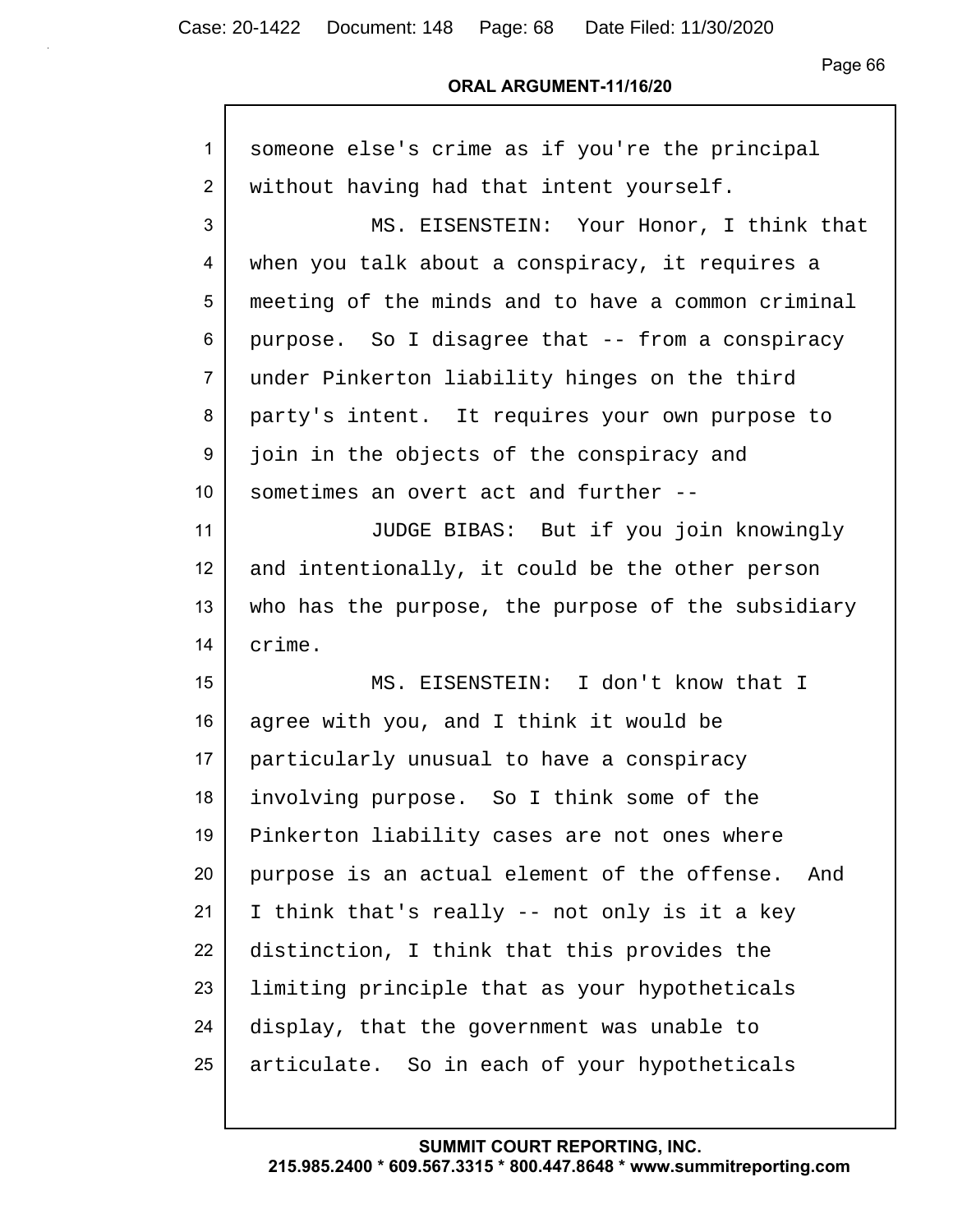| $\mathbf{1}$   | there were answers like it's a matter of degree,   |
|----------------|----------------------------------------------------|
| $\overline{2}$ | which, by the way, is not consistent with how the  |
| 3              | government has prosecuted 856, which includes even |
| 4              | single-time drug distribution events.              |
| 5              | But our interpretation of primary                  |
| 6              | purpose, first of all, going to the actor who      |
| $\overline{7}$ | manages and controls and operates the property,    |
| 8              | which is us. And second of all, requiring a        |
| 9              | significant or primary purpose, effectuates        |
| 10             | Congress' intent -- if I can, just point you to    |
| 11             | some of the case law that has discussed that.      |
| 12             | So we cite in our briefs the Shetler               |
| 13             | case, the Verners case, the Lancaster case. And    |
| 14             | Judge Reinhardt in Shetler noted that Congress'    |
| 15             | purpose, when it enacted 856 was to target those   |
| 16             | who use their property to profit from drug sales.  |
| 17             | And while it's not limited to commercial drug      |
| 18             | transactions, when it comes to possession cases,   |
| 19             | the Court held they require evidence beyond        |
| 20             | manufacture for personal use to sustain a          |
| 21             | conviction.                                        |
| 22             | In Verners, the Tenth Circuit held the             |
| 23             | same thing, that the statute is designed to punish |
| 24             | those who use their property to run drug           |
| 25             | businesses. And therefore, those who just          |
|                |                                                    |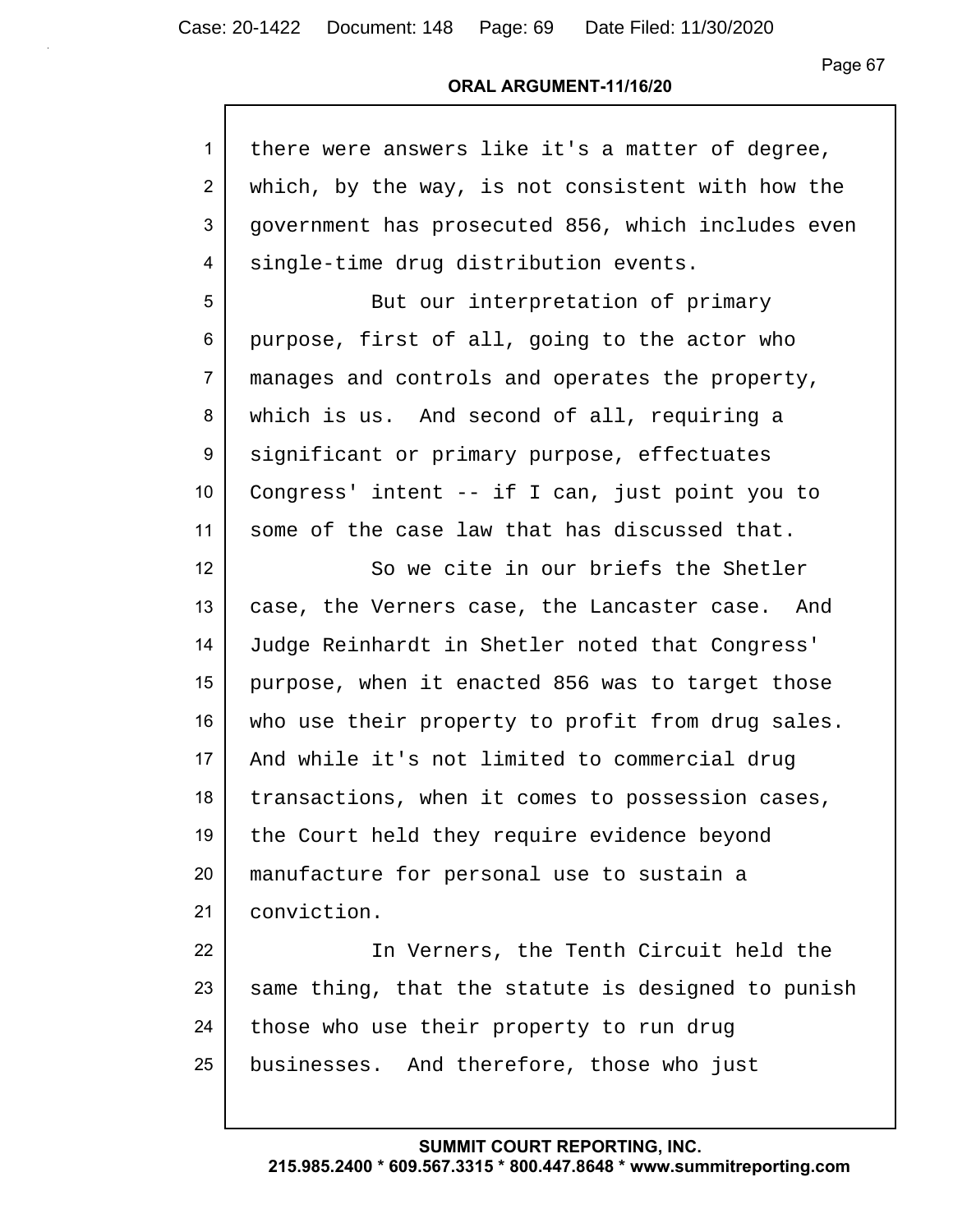#### **ORAL ARGUMENT-11/16/20**

| $\mathbf{1}$    | involved pure personal use isn't going to suffice. |
|-----------------|----------------------------------------------------|
| $\overline{2}$  | The same thing was true for every other court to   |
| 3               | evaluate this, and there's a good reason for it.   |
| 4               | JUDGE BIBAS: What about the five                   |
| 5               | Circuits cited by -- by the government here. I     |
| 6               | mean, don't the Circuits mostly line up on this    |
| $\overline{7}$  | position that it is, in fact, the third party's    |
| 8               | purpose?                                           |
| 9               | MS. EISENSTEIN: So in Chen -- in Chen              |
| 10 <sup>°</sup> | that's a question of whose purpose. I was talking  |
| 11              | about the question of what purpose, and the        |
| 12              | requirement that the primary purpose have          |
| 13              | particular weight when it comes to simple          |
| 14              | possession, in particular because of the severity  |
| 15              | of the crime.                                      |
| 16              | So mere possession is a misdemeanor --             |
| 17              | misdemeanor. So what is the line by transforming   |
| 18              | the use of -- the simple use of drugs at a         |
| 19              | property from a simple misdemeanor into a 20-year  |
| 20              | felony?                                            |
| 21              | JUDGE BIBAS: Okay. Except under the                |
| 22              | guidelines, this would be a zero to six months for |
| 23              | your -- for Mr. Benitez.                           |
| 24              | MS. EISENSTEIN: Well, it's not -- that             |
| 25              | type of differential is significant and one that   |
|                 |                                                    |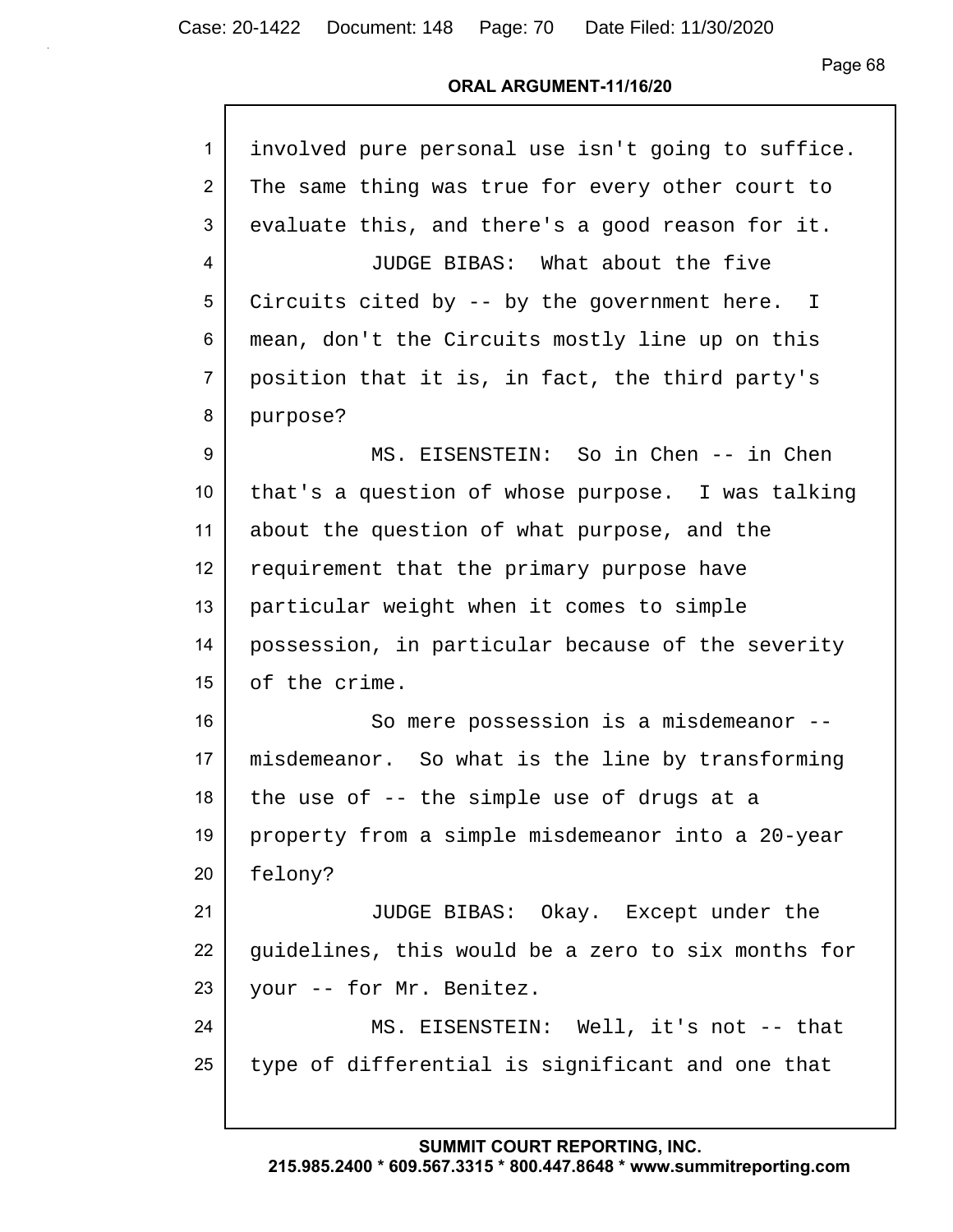#### **ORAL ARGUMENT-11/16/20**

| $\mathbf{1}$   | the Court looked at in Bond. The Court has looked  |
|----------------|----------------------------------------------------|
| $\overline{2}$ | at in Smalls.                                      |
| 3              | And the prosecution history, I think, is           |
| 4              | significant, you know, with respect to those       |
| 5              | issues too, which is that this would be -- the     |
| 6              | idea of prosecuting a pure use case. Until this    |
| $\overline{7}$ | declaratory judgment was brought, in 33 years, the |
| 8              | government could cite no examples of a simple use  |
| 9              | case. And so if you look at Bond and Smalls, that  |
| 10             | is significant.                                    |
| 11             | But let me go back to Your Honor's                 |
| 12             | question about whose purpose because I think these |
| 13             | five Circuit cases are worth focusing on.          |
| 14             | I do think Chen made a misstep, but it             |
| 15             | was one that wasn't important to the resolution of |
| 16             | the case. Because in Chen, the owner, if you       |
| 17             | recall, was an owner of a motel that -- where      |
| 18             | cocaine, the testimony was, could be purchased in  |
| 19             | every room of the -- of the motel. And indeed,     |
| 20             | she was encouraging those drug sales in order to   |
| 21             | enable the drug dealers to supply their rent or    |
| 22             | their leasing to her.                              |
| 23             | $So$ --                                            |
| 24             | JUDGE BIBAS: Isn't that analogous here?            |
| 25             | You're encouraging the use here so that you can    |
|                |                                                    |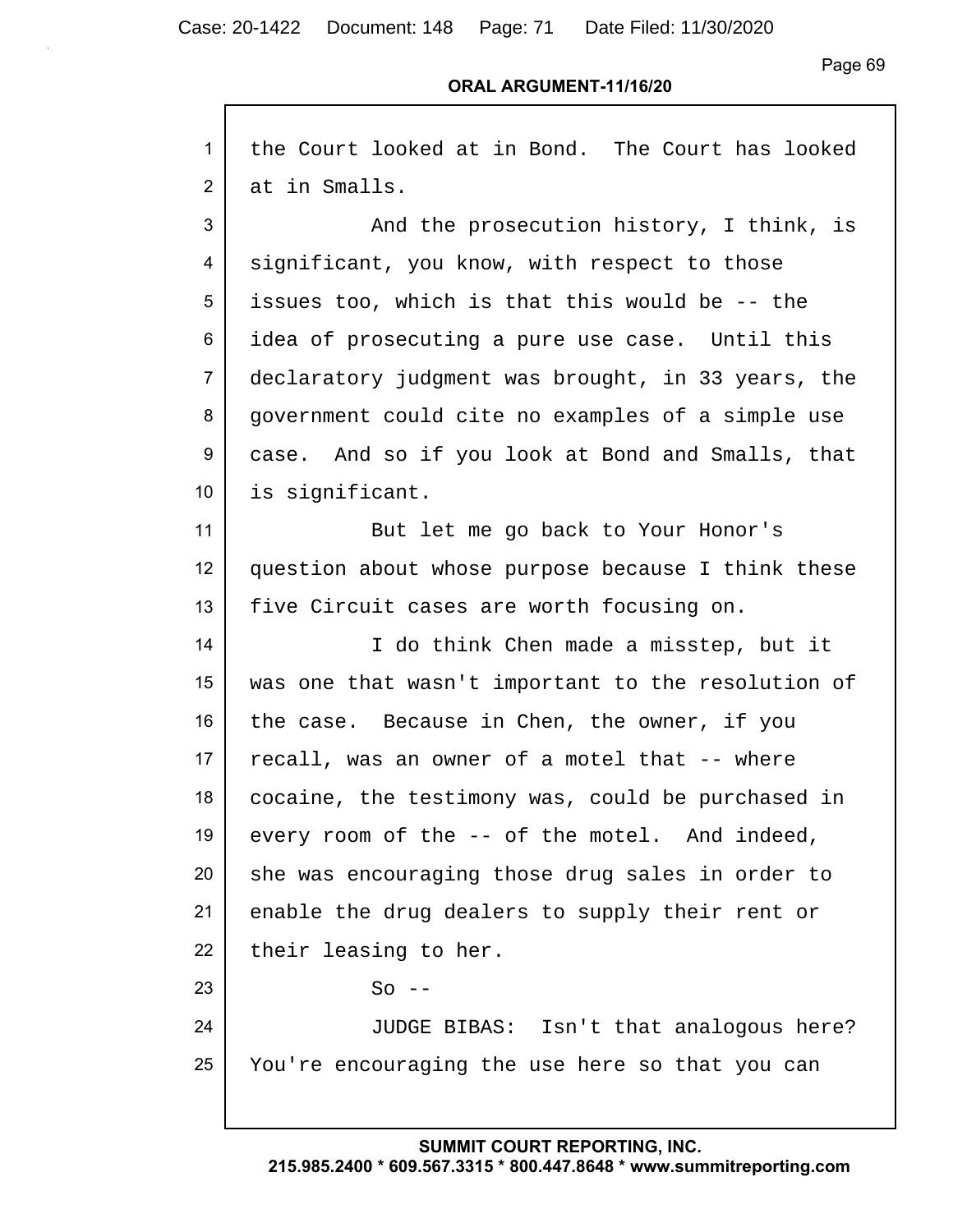#### **ORAL ARGUMENT-11/16/20**

| $\mathbf{1}$   | provide the services. It's noneconomic. Maybe    |
|----------------|--------------------------------------------------|
| $\overline{2}$ | that goes to Commerce Clause, maybe not, but     |
| 3              | people are coming here, not to shoot up their    |
| 4              | diabetes insulin. They're going to be coming to  |
| 5              | shoot up heroin and other controlled substances. |
| 6              | MS. EISENSTEIN: So I disagree that we            |
| $\overline{7}$ | are encouraging them to use. We are encouraging  |
| 8              | them to use there, to receive medical treatment. |
| 9              | And I think that's an extremely important        |
| 10             | distinction. The only reason why we are          |
| 11             | permitting people to stay in proximity in the    |
| 12             | place is for the purpose of giving them          |
| 13             | sufficient proximity to care for it to be        |
| 14             | effective.                                       |
| 15             | JUDGE BIBAS: You have the benevolent             |
| 16             | motive. You have a good purpose. But the --      |
| 17             | that purpose is piggybacking on a purpose of     |
| 18             | having people come in to use drugs so that you   |
| 19             | can fulfill these other purposes.                |
| 20             | MS. EISENSTEIN: Well, you know, I -- I           |
| 21             | respectfully disagree, because even as to the    |
| 22             | people who are coming in -- and I want to get    |
| 23             | back to Chen if -- but let me just make this one |
| 24             | point about the people coming in.                |
| 25             | Why are they coming to Safehouse instead         |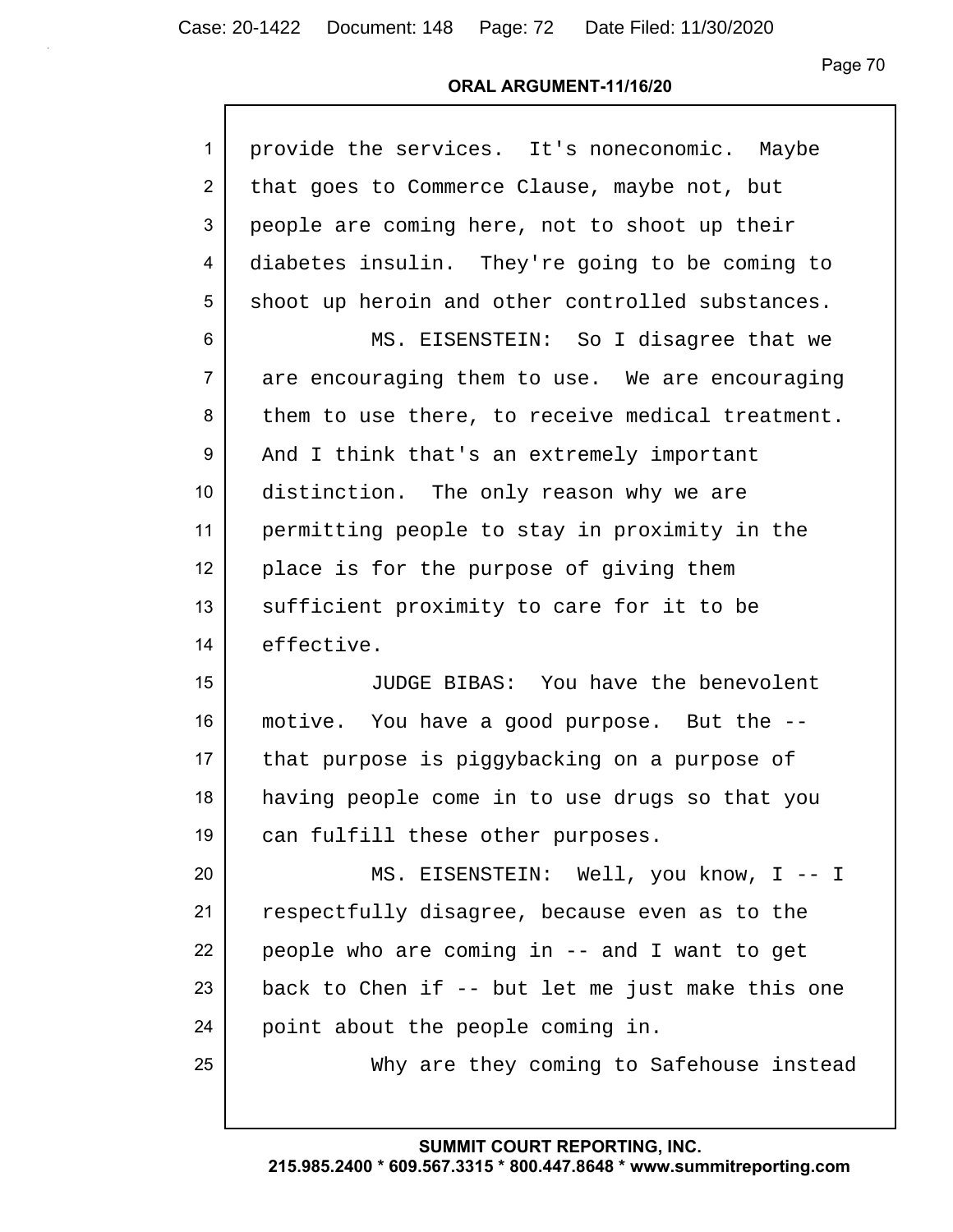### **ORAL ARGUMENT-11/16/20**

| 1               | of remaining where they are, instead of being in |
|-----------------|--------------------------------------------------|
| $\overline{2}$  | their home, instead of remaining in whatever     |
| 3               | place they are out on the street?                |
| 4               | Mr. McSwain suggests it's because                |
| 5               | they're more comfortable. But the                |
| 6               | distinguishing feature of Safehouse is the       |
| $\overline{7}$  | availability of lifesaving care. People are      |
| 8               | coming to Safehouse because they don't want to   |
| 9               | die of addiction, and from the addiction from    |
| 10 <sup>°</sup> | which they're suffering. Because they suffer     |
| 11              | from a condition that is compelling them to use  |
| 12              | drugs notwithstanding the grave risk that they   |
| 13              | may die.                                         |
|                 |                                                  |
| 14              | And Mr. McSwain keeps talking about              |
| 15              | heroin. Unfortunately, the drug supply in the    |
| 16              | city is primarily Fentanyl, and Fentanyl can     |
| 17              | kill someone within minutes, whereas if Naloxone |
| 18              | is immediately present and the access to         |
| 19              | respiratory care, which is what Safehouse is     |
| 20              | providing, they will survive with medical        |
| 21              | certainty. That was the testimony of             |
| 22              | $(indiscernible)$ --                             |
| 23              | JUDGE AMBRO: The point -- the point              |
| 24              | here is, you're right. The lives may be saved.   |
| 25              | And there's a really wonderful motive behind     |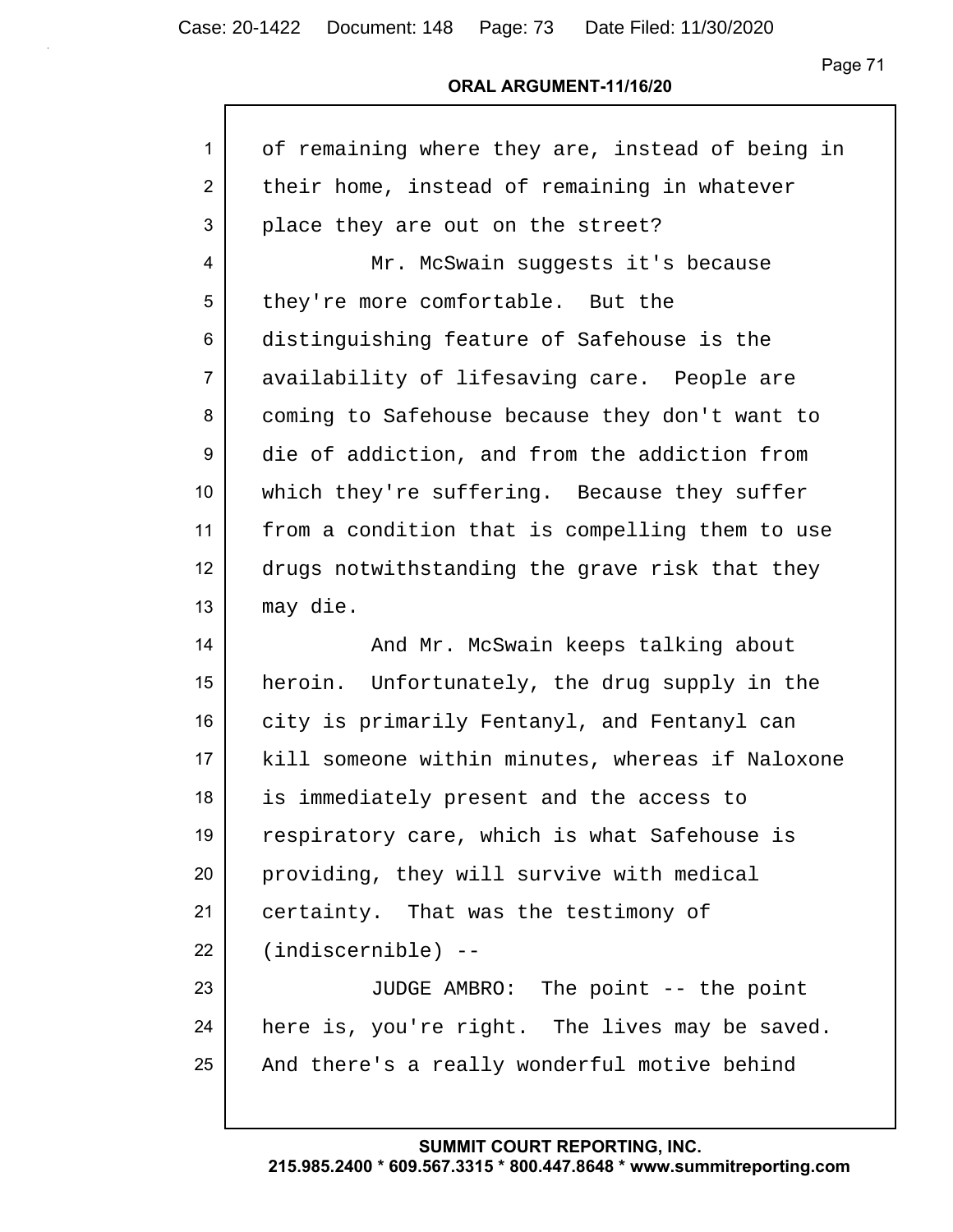| $\mathbf{1}$    | what Safehouse is doing. But we're -- we're      |
|-----------------|--------------------------------------------------|
| $\overline{2}$  | stuck with the words of the statute, and so      |
| 3               | often, you know, as we've mentioned -- it was    |
| 4               | mentioned in the argument of Mr. McSwain about   |
| 5               | Bostock. Or you look at Sedima, which is you     |
| 6               | know, Congress passes RICO. And the person at    |
| $\overline{7}$  | the Notre Dame Law School who drafted the        |
| 8               | statute said that obviously it applied to        |
| 9               | organized crime.                                 |
| 10 <sup>1</sup> | Fifteen years later, the Supreme Court           |
| 11              | says, well, it applies to civil RICO even though |
| 12              | that was never the intent, because that's what   |
| 13              | the words say. So we're stuck with the words     |
| 14              | here.                                            |
| 15              | And when I get to these words, I'm               |
| 16              | trying to figure out what -- why is              |
| 17              | "intentionally," the word, "intentionally," in   |
| 18              | $(a)(2)$ but not in $(a)(1)$ ? Let's start with  |
| 19              | that.                                            |
| 20              | MS. EISENSTEIN: So, Your Honor, the              |
| 21              | term "intentionally" can have a couple of        |
| 22              | meanings under criminal law. But generally       |
| 23              | speaking, the word "intention" can be synonymous |
| 24              | with "purpose," but it can also mean the         |
| 25              | specific intent, the reason for the activity.    |
|                 |                                                  |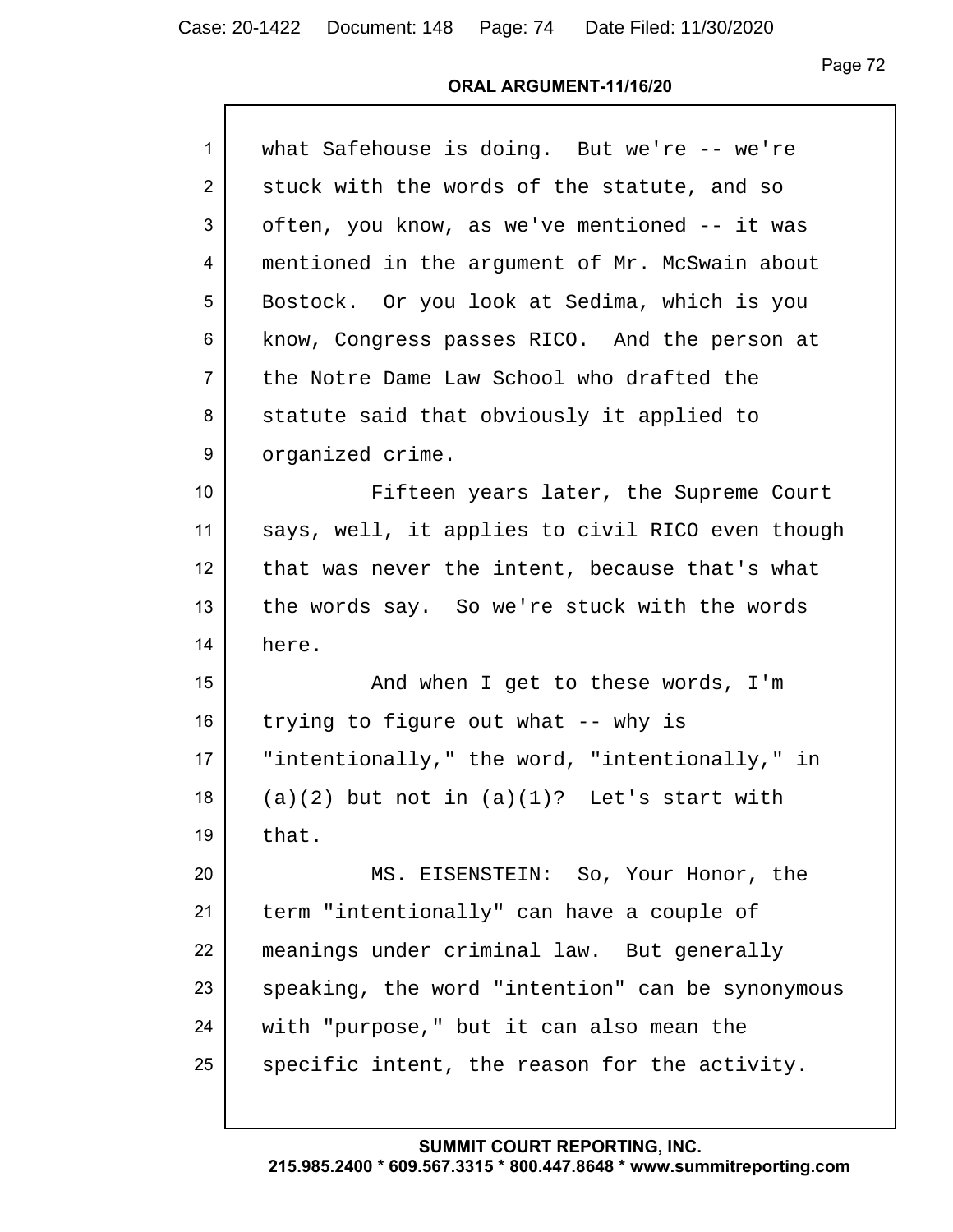#### **ORAL ARGUMENT-11/16/20**

| $\mathbf{1}$   | And so I think it underscores the idea that      |
|----------------|--------------------------------------------------|
| $\overline{2}$ | purpose is a critical element of the statute.    |
| 3              | And contrary -- I absolutely agree that          |
| 4              | benevolent motive is insufficient, Judge Bibas.  |
| 5              | But keep in mind that motive and purpose are     |
| 6              | different, and our purpose is still -- is part   |
| $\overline{7}$ | of the terms of the statute. It is the -- this   |
| 8              | is the -- this is the element of the statute.    |
| 9              | And if you listen to the DOJ and Mr. McSwain's   |
| 10             | position, they keep reverting back to situations |
| 11             | where you know drug activity is occurring. But   |
| 12             | they fail to, each time, state "for the purpose  |
| 13             | of." Because actually, 856 is a fairly narrow    |
| 14             | statute. It's directed at maintaining premises   |
| 15             | for the purpose of drug activity.                |
| 16             | JUDGE BIBAS: Okay, but --                        |
| 17             | MS. EISENSTEIN: It is directed at the            |
| 18             | type of locations where drug operations are      |
| 19             | promoted and where there is -- where the         |
| 20             | premises are being used to advance drug -- a     |
| 21             | for-profit drug --                               |
| 22             | JUDGE BIBAS: But I -- I wonder if                |
| 23             | there's a connection. So you're -- you're        |
| 24             | agreeing the "intentionally" has something to do |
| 25             | with the $-$ you've agreed that $(a)(2)$ is      |
|                |                                                  |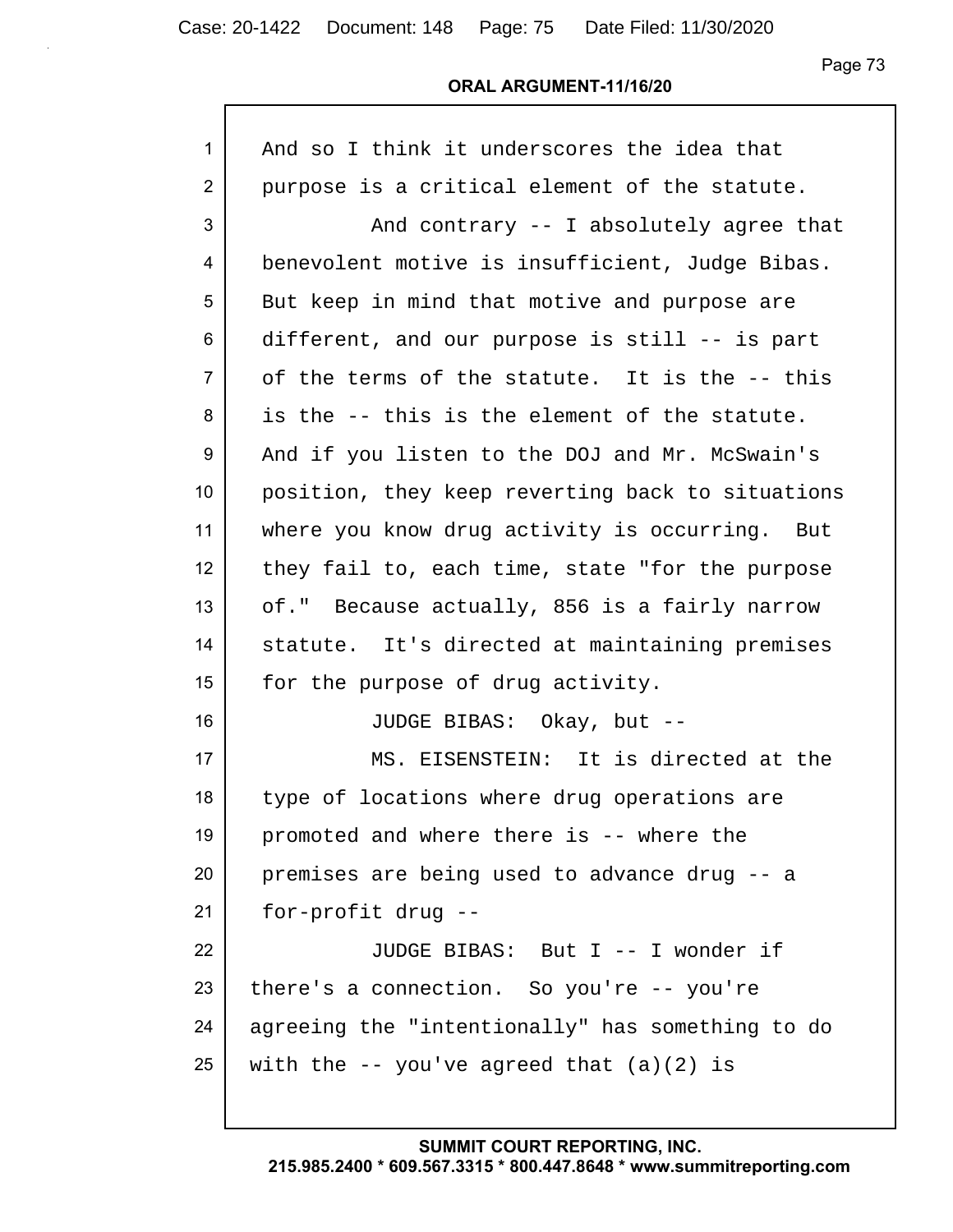| $\mathbf{1}$    | different from $(a)(1)$ in that $(a)(2)$ really is -- |
|-----------------|-------------------------------------------------------|
| $\overline{2}$  | is geared towards third parties. Even though          |
| 3               | $(a)(1)$ could involve some third parties, $(a)(2)$   |
| 4               | has a bunch of terms that really are about third      |
| 5               | parties.                                              |
| 6               | And the other difference in terminology               |
| $\overline{7}$  | is, (a)(2) has this "intentionally". So might         |
| 8               | the "intentionally" refer to -- you know, it's        |
| 9               | being deliberate and not by accident that the         |
| 10              | other person has the purpose? I mean, the             |
| 11              | "intentionally" seems to have something to do         |
| 12 <sub>2</sub> | with the presence of the third parties. And I'm       |
| 13              | wondering what your read is of what                   |
| 14              | "intentionally," you know, it often means             |
| 15 <sub>1</sub> | deliberately; it often means absence of mistake       |
| 16              | or accident. How is "intentionally" doing work        |
| 17              | in $(a)(2)$ here, that explains its presence there?   |
| 18              | MS. EISENSTEIN:<br>I think it's a question            |
| 19              | of specific intent, and I think it underscores        |
| 20              | the point that we're making about purpose. But I      |
| 21              | do want to talk to -- to your point about Chen        |
| 22              | and these other cases. Because I think when we        |
| 23              | talk about the -- the scenario in Chen, it            |
| 24              | highlights the three levels that are present in       |
| 25              | $(a)(2)$ .                                            |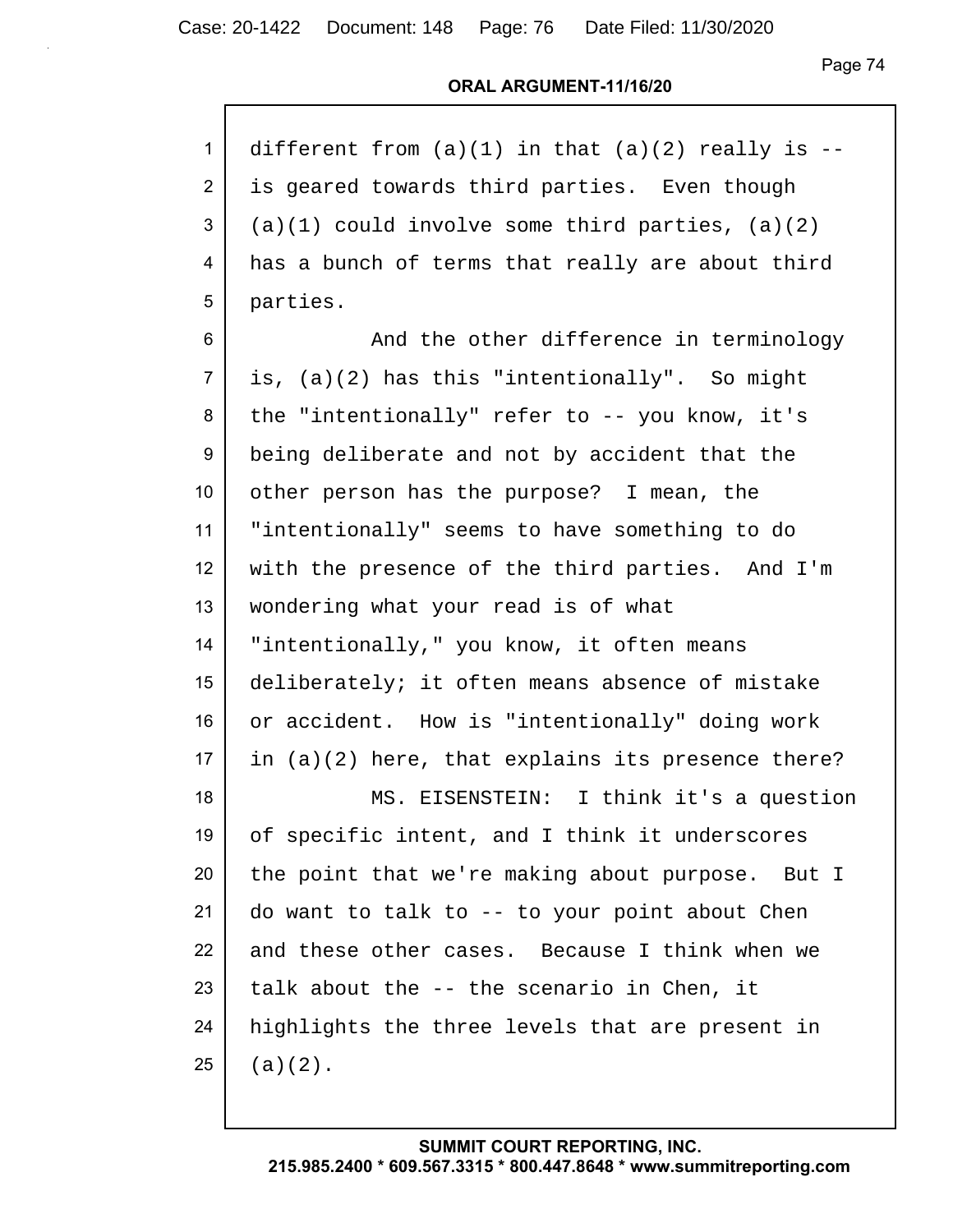### **ORAL ARGUMENT-11/16/20**

| $\mathbf{1}$    | The motel operator was the manager and            |
|-----------------|---------------------------------------------------|
| $\overline{2}$  | controller. She was giving the use of the rooms   |
| 3               | to drug -- drug traffickers. And then there was   |
| 4               | a third group of people, the people coming and    |
| 5               | going to purchase drugs from the facility. They   |
| 6               | were not the operative -- their purpose in coming |
| $\overline{7}$  | and going was not the operative question, right.  |
| 8               | So even though I think Chen made a                |
| 9               | misstep, actually it was not necessary for Chen   |
| 10 <sup>1</sup> | because of the nature of the activity going on in |
| 11              | the rooms and the people operating it, and        |
| 12              | because there was in fact three roles by three    |
| 13              | different people.                                 |
| 14              | A difference here is, Safehouse is not            |
| 15              | making available for use its facility in the      |
| 16              | operative sense of the word, in the sense of      |
| 17              | giving over, relinquishing dominion and control   |
| 18              | of its facility, to any third parties.<br>The     |
| 19              | people who are coming -- let me use an example.   |
| 20              | If you have an emergency room, you                |
| 21              | wouldn't say that you make the emergency room     |
| 22              | available for use for the patients. An emergency  |
| 23              | room, a hospital makes the emergency room         |
| 24              | available to the doctors who have admitting       |
| 25              | privileges to treat the patients who come in when |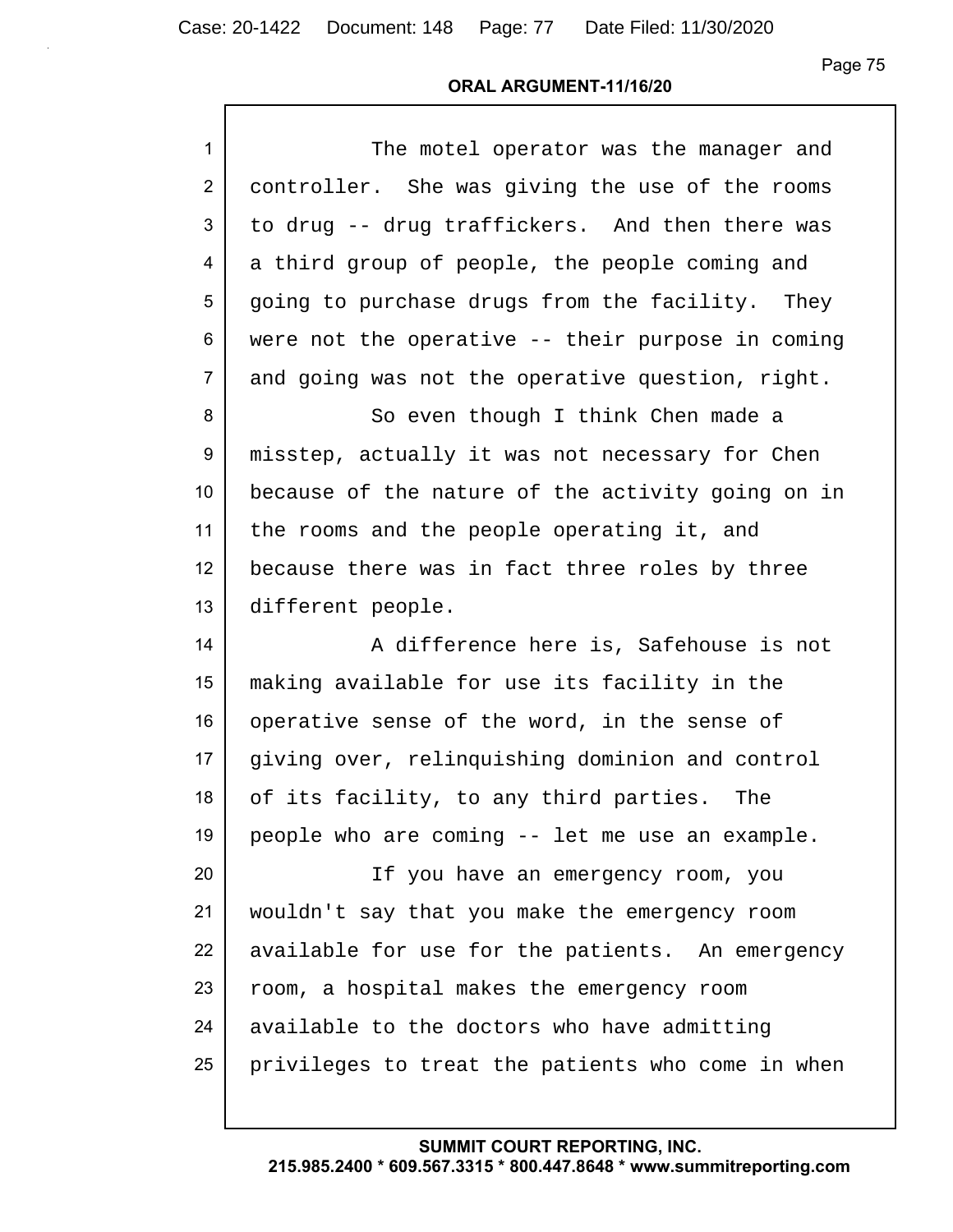#### **ORAL ARGUMENT-11/16/20**

| $\mathbf{1}$    | they have an emergency. So I think that turn of   |
|-----------------|---------------------------------------------------|
| $\overline{2}$  | phrase, "make available for use," you have to     |
| 3               | look at with respect to the -- the concept of     |
| 4               | 856, which is -- which is focused on the control  |
| 5               | over property. And also --                        |
| 6               | JUDGE AMBRO: But -- but might it not be           |
| $\overline{7}$  | as simple as this? Intentionally make available   |
| 8               | for use a place for the purpose of persons coming |
| 9               | in and using a controlled substance illegally.    |
| 10 <sup>°</sup> | Just simple as that.                              |
| 11              | MS. EISENSTEIN: But I think if that               |
| 12              | were the interpretation of the statute, Your      |
| 13              | Honor, then Mr. McSwain's answers to the          |
| 14              | hypotheticals about the parent who allowed their  |
| 15              | child to come use at their residence, or the      |
| 16              | storage facility where someone was using there,   |
| 17              | would be different. So I think that in order to   |
| 18              | resolve and to provide a limiting principle where |
| 19              | a homeless shelter who allowed people who use     |
| 20              | drugs to -- to use in their -- in their houses,   |
| 21              | or a parent who allowed their child to use in     |
| 22              | front of them, would have to be resolved          |
| 23              | differently if that were the case.                |
| 24              | But since Mr. McSwain acknowledged --             |
| 25              | JUDGE AMBRO: As your -- as your -- as             |
|                 |                                                   |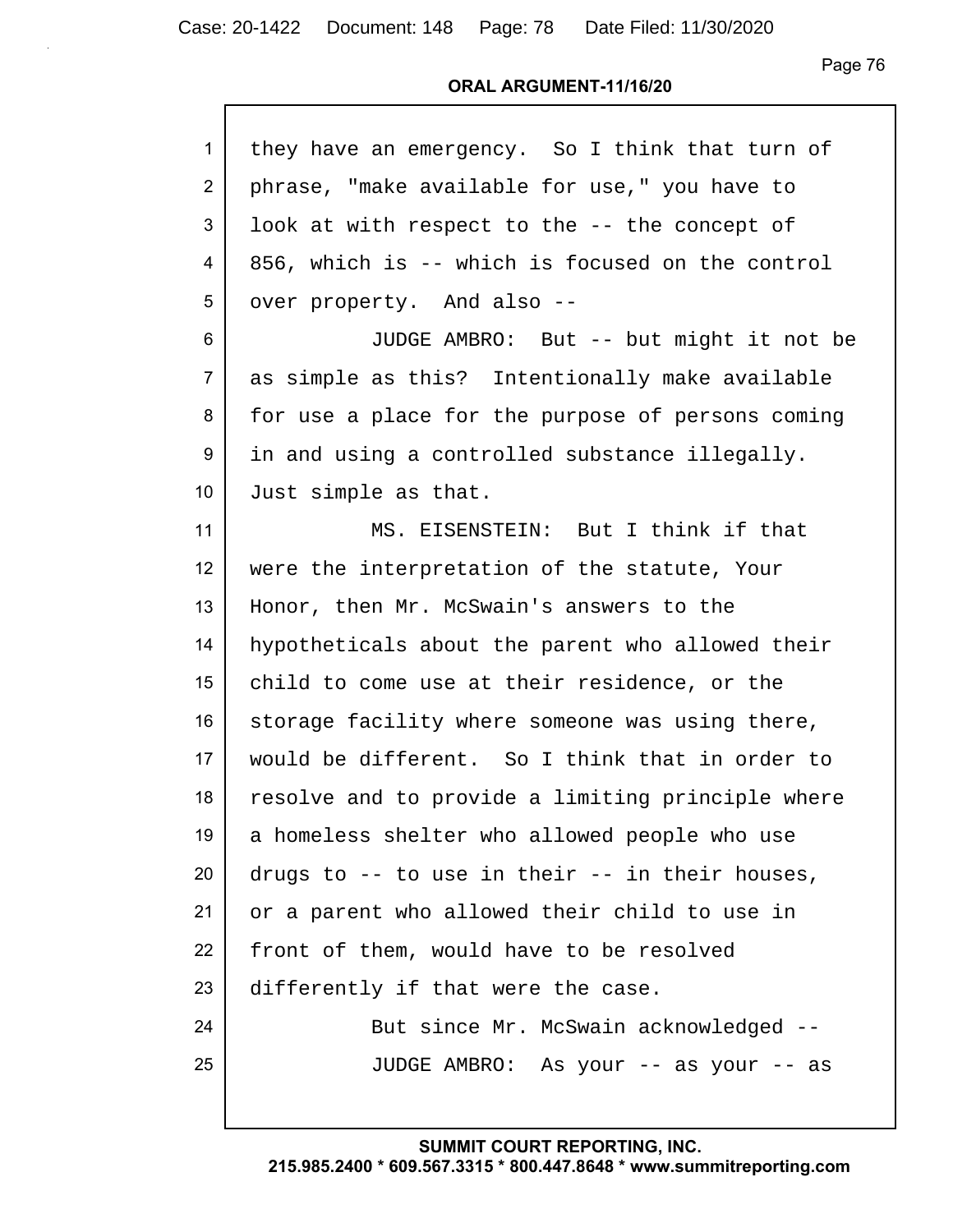| 1              | the great Ed Becker, your former judge you        |
|----------------|---------------------------------------------------|
| $\overline{2}$ | clerked for would say, that's the next case.      |
| 3              | MS. EISENSTEIN: Well, it's not the next           |
| 4              | case, because -- because, Your Honor, this is not |
| 5              | a hypothetical. I don't think that the            |
| 6              | obligation of medical practitioners to their      |
| $\overline{7}$ | patients, the obligation of social service        |
| 8              | providers to those that they care for, is any     |
| 9              | different than allowing those in their care to    |
| 10             | stay right in front of them so that they can      |
| 11             | provide care, instead of the current situation    |
| 12             | which is being forced to put people out into the  |
| 13             | street. Literally that is what happens today,     |
| 14             | where they're out of the reach of care.           |
| 15             | JUDGE BIBAS: Ms. Eisenstein, I don't              |
| 16             | know if my colleagues want to stay on the statute |
| 17             | but I do want to make sure we talk a little bit   |
| 18             | about the Commerce Clause. When Gonzales versus   |
| 19             | Raich, which is the most recent and maybe most    |
| 20             | apposite precedent, defines economic opportunity  |
| 21             | as production, distribution, consumption of       |
| 22             | commodities, isn't this consumption of            |
| 23             | commodities -- how is -- how is Safehouse's       |
| 24             | conduct not economic?                             |
| 25             | MS. EISENSTEIN: Yes. So I think that              |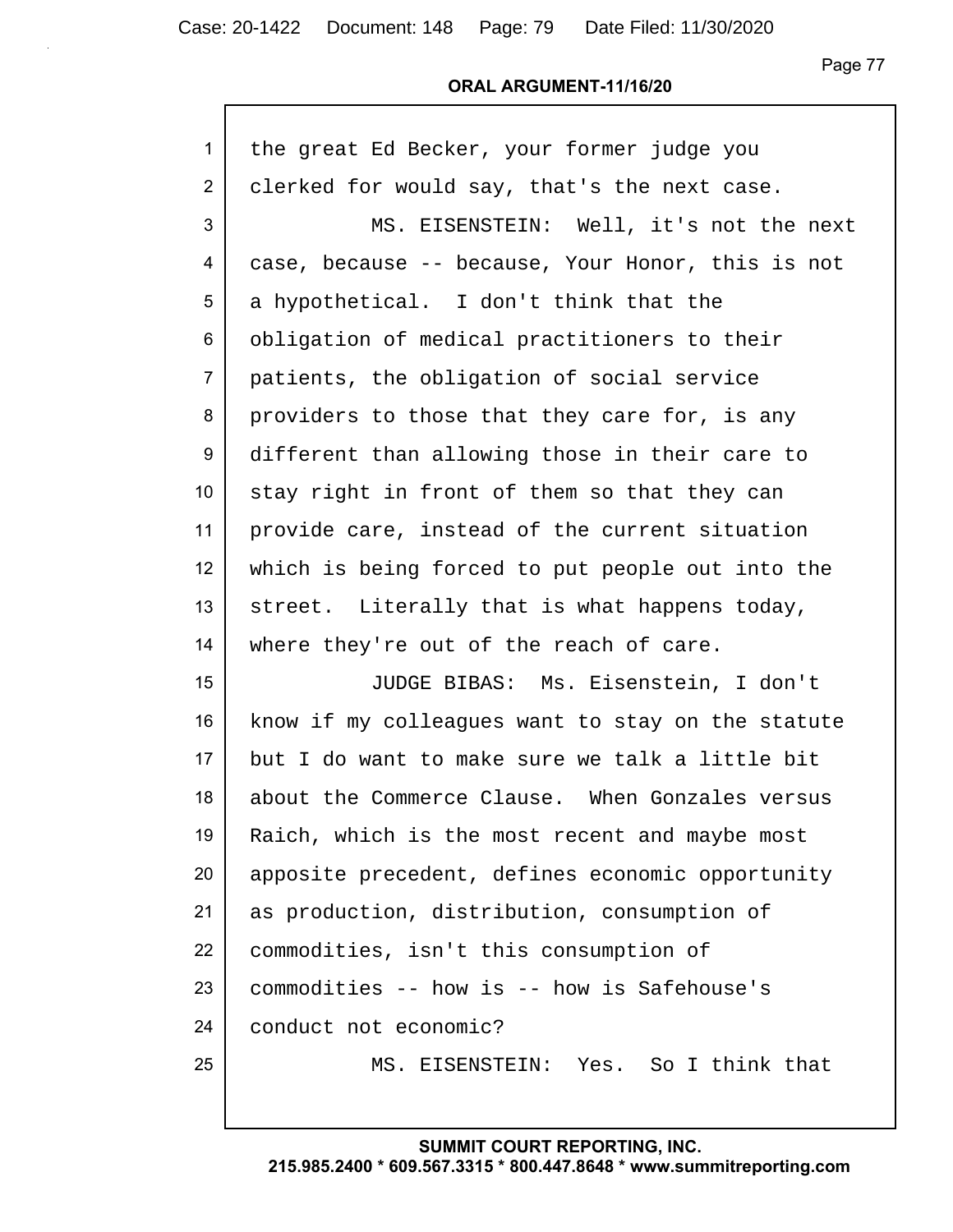| 1              | the key part, it goes back to the use of          |
|----------------|---------------------------------------------------|
| $\overline{2}$ | property. So this -- this is not a statute about  |
| 3              | consumption. The activity is not about            |
| 4              | consumption. It is about the maintenance and use  |
| 5              | of property. And that is entirely local. It is    |
| 6              | local and noneconomic. And so it's --             |
| $\overline{7}$ | JUDGE AMBRO: But to make --                       |
| 8              | MS. EISENSTEIN: -- as Your Honor had --           |
| 9              | JUDGE AMBRO: -- but the maintenance and           |
| 10             | use the property for, among many other things,    |
| 11             | people coming in from Philadelphia, okay -- that  |
| 12             | -- intrastate. People coming in from New Jersey,  |
| 13             | not. People coming in from Delaware, not.         |
| 14             | Getting Fentanyl strips wherever they come from,  |
| 15             | across state lines. I mean, this seems to be      |
| 16             | almost quintessential interstate as opposed to    |
| 17             | intrastate. And even if it is intrastate, you've  |
| 18             | got Raich.                                        |
| 19             | MS. EISENSTEIN: So let me say something           |
| 20             | about the intrastate. There's no jurisdictional   |
| 21             | element to the statute. Drug use is not an        |
| 22             | economic activity. In fact, Congress              |
| 23             | specifically excluded drug use when it was making |
| 24             | its findings. It made findings more in -- with    |
| 25             | respect to possession.                            |
|                |                                                   |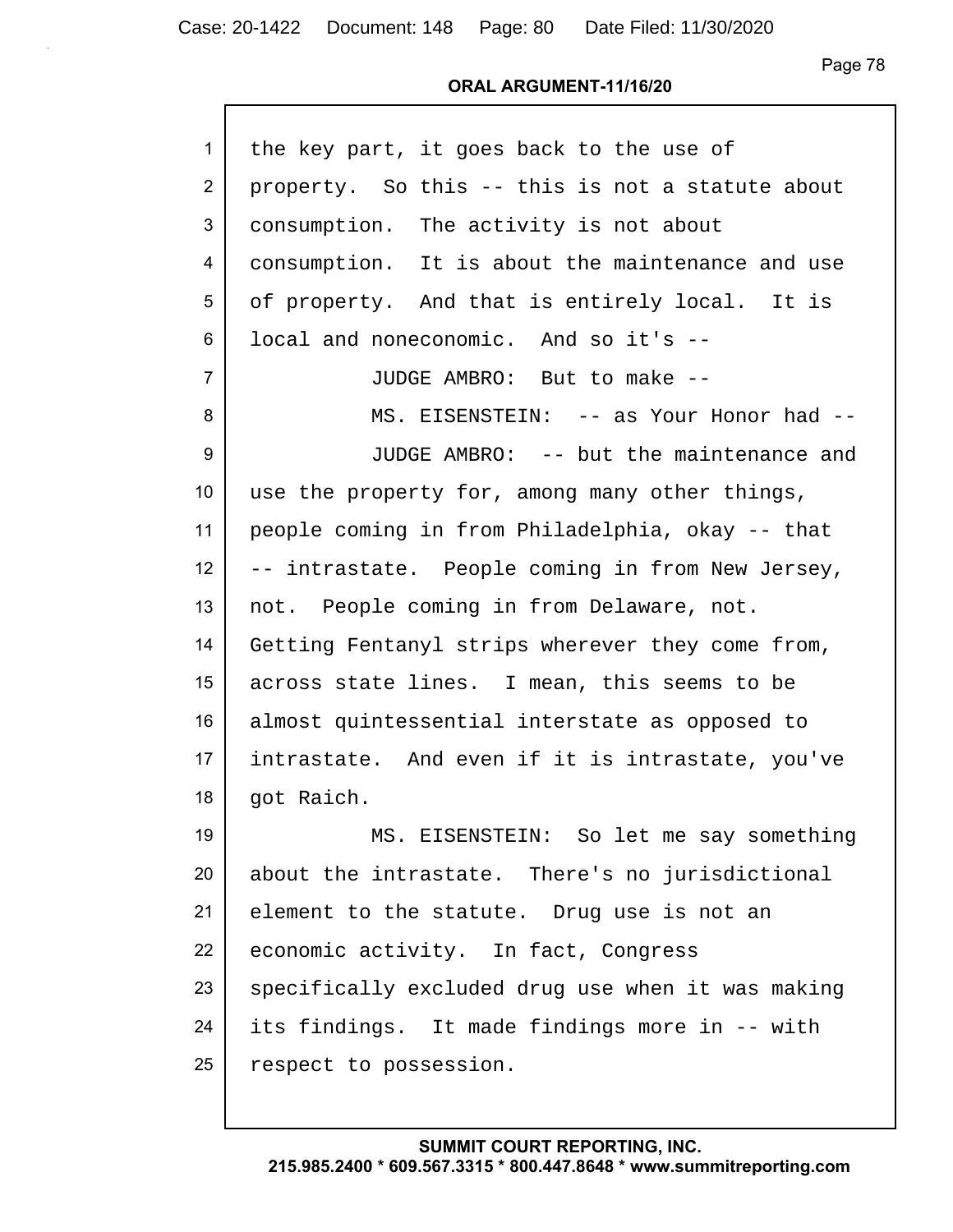### **ORAL ARGUMENT-11/16/20**

| $\mathbf{1}$   | JUDGE BIBAS: Except that the findings               |
|----------------|-----------------------------------------------------|
| $\overline{2}$ | in the CSA, 801, you know, $3(C)$ , 4, and 5, and 6 |
| 3              | in the footnote 20 I think of Raich, talks about    |
| 4              | the ways in which interstate drug possession is     |
| 5              | tied to interstate commerce. Why -- you know,       |
| 6              | there aren't findings in this statute, but can't    |
| $\overline{7}$ | the government piggyback on those -- on those       |
| 8              | findings? I mean, I think your response is,         |
| 9              | well, this isn't about money. But in Raich, both    |
| 10             | of the -- the challengers to the law, one of them   |
| 11             | was growing for her own use. The other one was      |
| 12             | getting it for free. That was no more economic      |
| 13             | than this use.                                      |
| 14             | MS. EISENSTEIN: The other, I think --               |
| 15             | in this respect (indiscernible) --                  |
| 16             | JUDGE BIBAS: You're fading out.                     |
| 17             | MS. EISENSTEIN: Okay. So this                       |
| 18             | $(indiscernible)$ --                                |
| 19             | JUDGE ROTH: I -- I can't hear at all.               |
| 20             | JUDGE BIBAS: Okay.                                  |
| 21             | MS. EISENSTEIN: Can you hear me now?                |
| 22             | JUDGE BIBAS: That's better.                         |
| 23             | JUDGE AMBRO: Now you're great.                      |
| 24             | MS. EISENSTEIN: Okay. So -- so this                 |
| 25             | goes back to the purpose as well. They're --        |
|                |                                                     |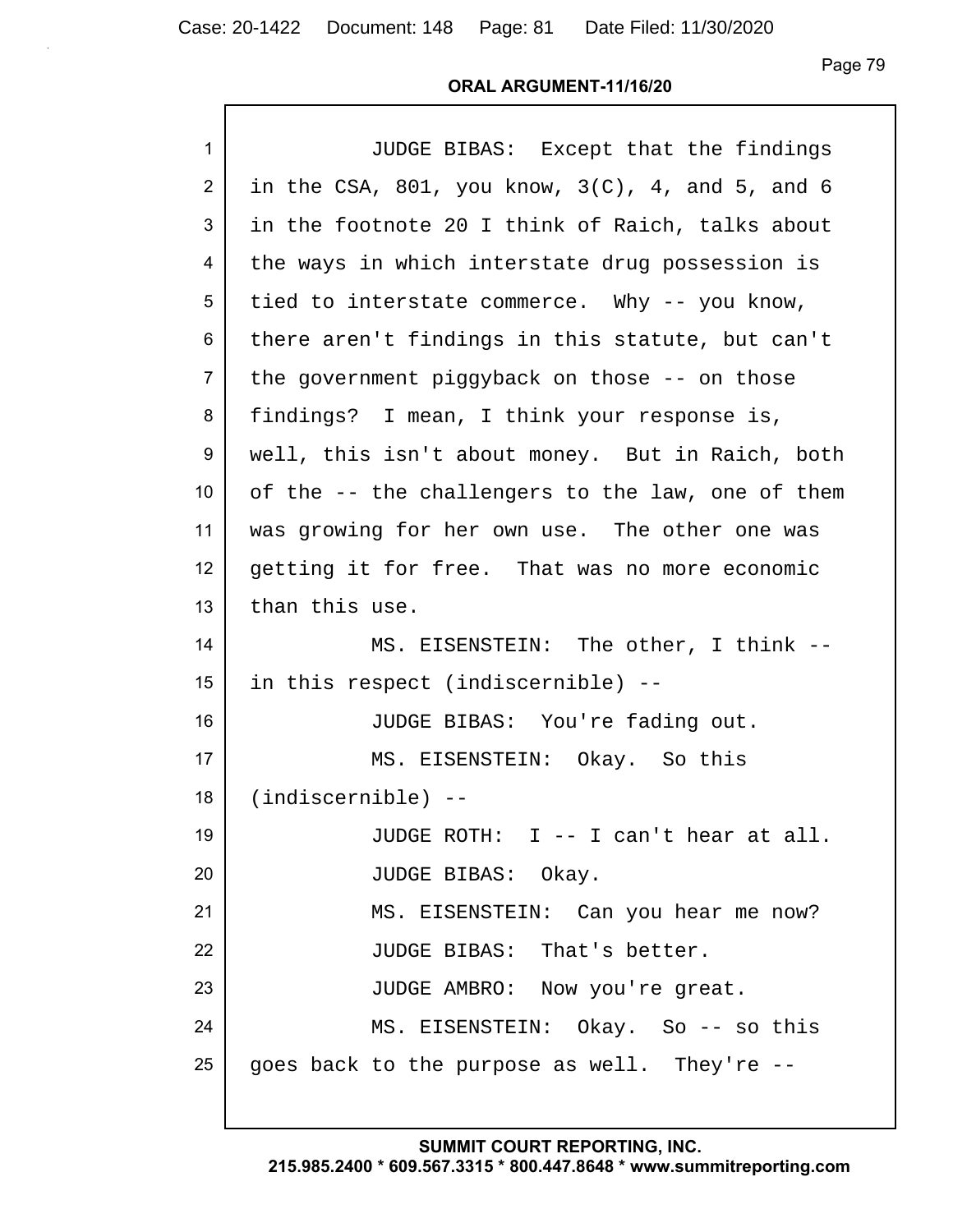| 1               | it's a concept of whether or not Safehouse, which |
|-----------------|---------------------------------------------------|
| $\overline{2}$  | is providing the medical services that it         |
| 3               | provides, facilitates drug use or drug possession |
| 4               | in any way above and beyond what is already       |
| 5               | contemplated by Congress and the rest of the      |
| 6               | federal scheme. So we talked about clean          |
| $\overline{7}$  | syringes as being something that's federally      |
| 8               | permissible and --                                |
| 9               | JUDGE BIBAS: Is there anything that               |
| 10 <sup>°</sup> | carves clean syringes out of the criminal law?    |
| 11              | MS. EISENSTEIN: Yes.                              |
| 12              | JUDGE BIBAS: Where?                               |
| 13              | MS. EISENSTEIN: Congress has --                   |
| 14              | Congress has appropriated funds -- first of all,  |
| 15              | it's not -- it's not --                           |
| 16              | JUDGE BIBAS: That's an appropriations             |
| 17              | bill. Give me a citation to a criminal law that   |
| 18              | carves out syringe exchange.                      |
| 19              | MS. EISENSTEIN: The entire CSA is                 |
| 20              | specific about what it prohibits. And it does     |
| 21              | not prohibit provision of clean syringes or       |
| 22              | consumption --                                    |
| 23              | JUDGE BIBAS: Okay. Cite -- if you do              |
| 24              | have a citation as to why that's not aiding and   |
| 25              | abetting.                                         |
|                 |                                                   |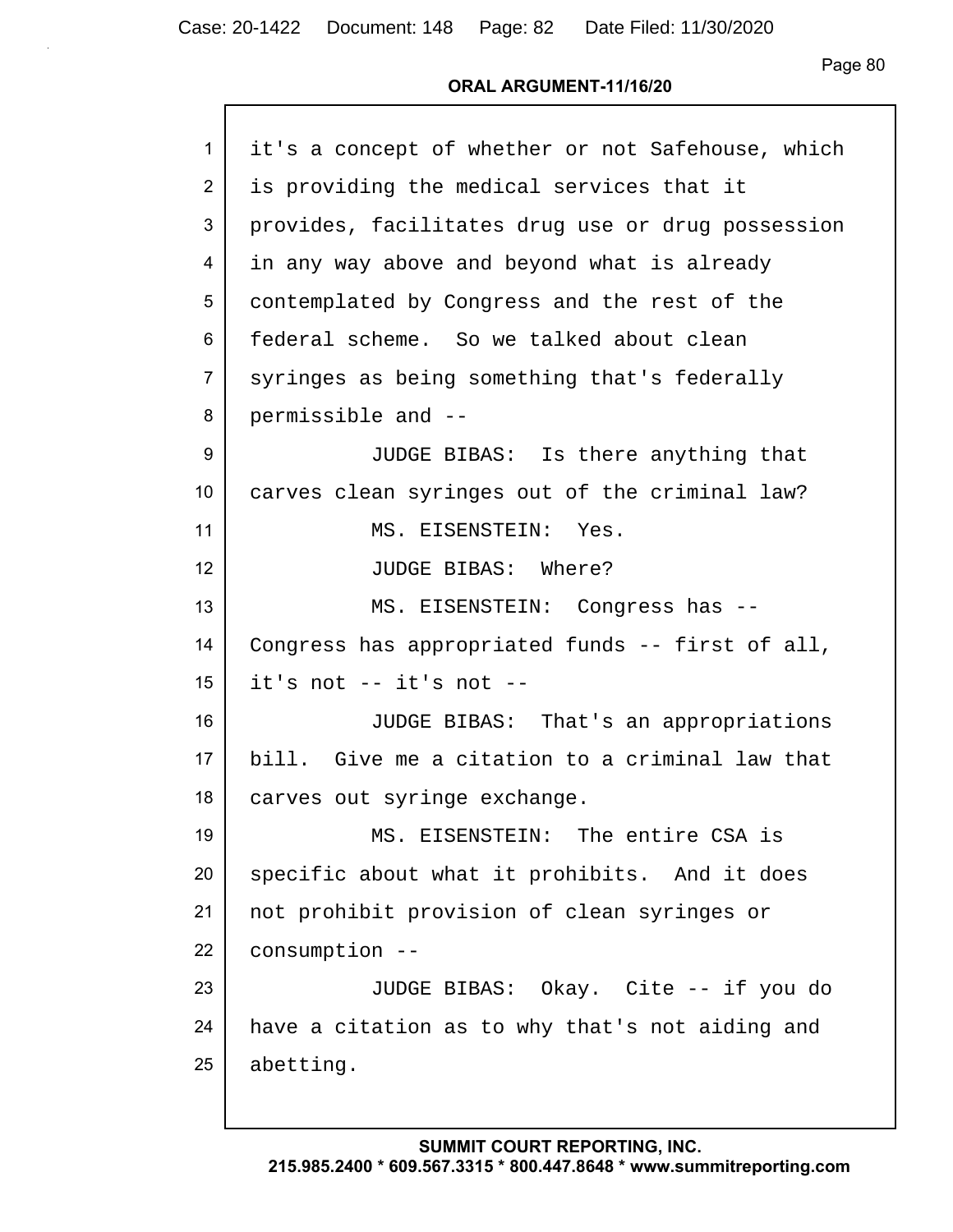| $\mathbf{1}$    | MS. EISENSTEIN: (Indiscernible) is that           |
|-----------------|---------------------------------------------------|
| $\overline{2}$  | criminal law doesn't default to criminalization.  |
| 3               | It defaults to legality. So unless it's strictly  |
| 4               | prohibited, it's permitted. And in fact,          |
| 5               | Congress in the 2016 appropriations act, in       |
| 6               | Section -- I believe it's 518, actually allowed   |
| $\overline{7}$  | for federal funding of clean syringe programs.    |
| 8               | So I think it's clear that clean                  |
| 9               | syringes are permitted. And it is clear that all  |
| 10 <sup>°</sup> | of the other activities -- (indiscernible) Narcan |
| 11              | is -- Narcan and Naloxone are federally funded    |
| 12              | and permitted under the CARA, the Comprehensive   |
| 13              | Addiction and Reform Act. And so you're allowed   |
| 14              | to -- so the activities that Safehouse is doing   |
| 15              | is not facilitating drug use in any way above and |
| 16              | beyond what Congress contemplates in the          |
| 17              | necessary activities to treat the disease of      |
| 18              | addiction.                                        |
| 19              | And yet -- so that goes back to your              |
| 20              | Commerce Clause argument, Your Honor. Because     |
| 21              | here, the use of the property is not promoting or |
| 22              | facilitating or enabling the possession.<br>The   |
| 23              | possession can be illegal, and no one is saying   |
| 24              | it's not. No one is saying that it is somehow     |
| 25              | permissible under federal law to possess drugs    |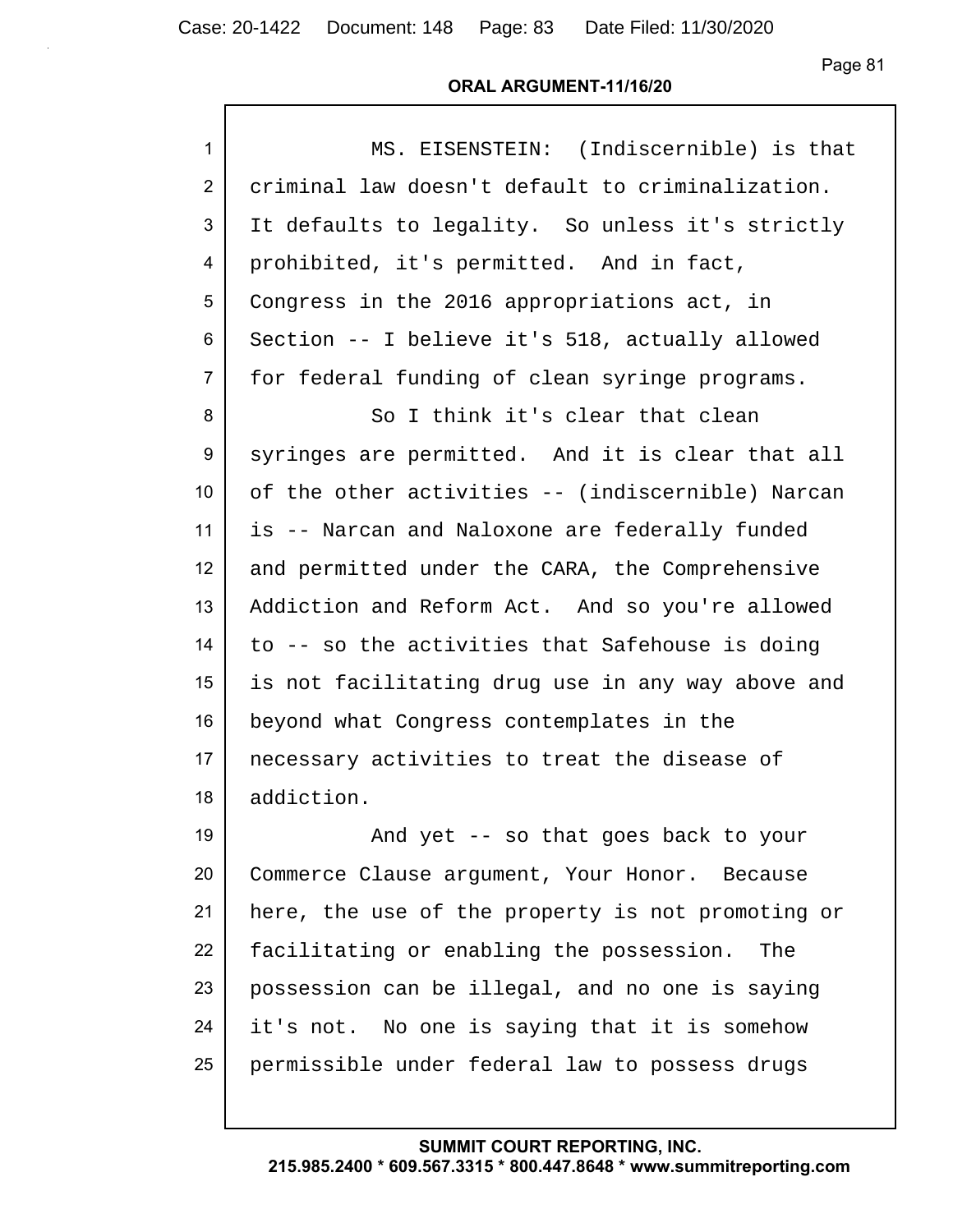| $\mathbf{1}$     | that are otherwise unlawful or prohibited under   |
|------------------|---------------------------------------------------|
| $\overline{2}$   | 844. The question is not whether the              |
| 3                | participants violate that law by walking in with  |
| 4                | a small personal-use quantity of drugs that they  |
| 5                | obtained elsewhere, in order to obtain medical    |
| 6                | care in the event they need it.                   |
| $\overline{7}$   | So -- so there is no facilitation of              |
| 8                | that possession and therefore the use of property |
| 9                | for a medical purpose -- and I think you can look |
| 10 <sup>°</sup>  | at Oregon and Gonzales -- versus Gonzales for     |
| 11               | this, that the presumption is not that Congress   |
| 12 <sup>2</sup>  | seeks to regulate the practice of medicine.       |
| 13               | Quite the opposite, unless the controlled         |
| 14               | substances say so.                                |
| 15 <sub>15</sub> | And I think Jones is really the better            |
| 16               | case than Raich to look at. Jones was the arson,  |
| 17               | dealt with the arson statute. And -- and it       |
| 18               | said, "hardly a building in the land would fall   |
| 19               | outside the federal statute's domain," if that    |
| 20               | arson statute were read as broadly as the federal |
| 21               | government suggested. And the --                  |
| 22               | JUDGE BIBAS: What -- what about                   |
| 23               | Wickard?                                          |
| 24               | MS. EISENSTEIN: -- same is absolutely             |
| 25               | true here.                                        |
|                  |                                                   |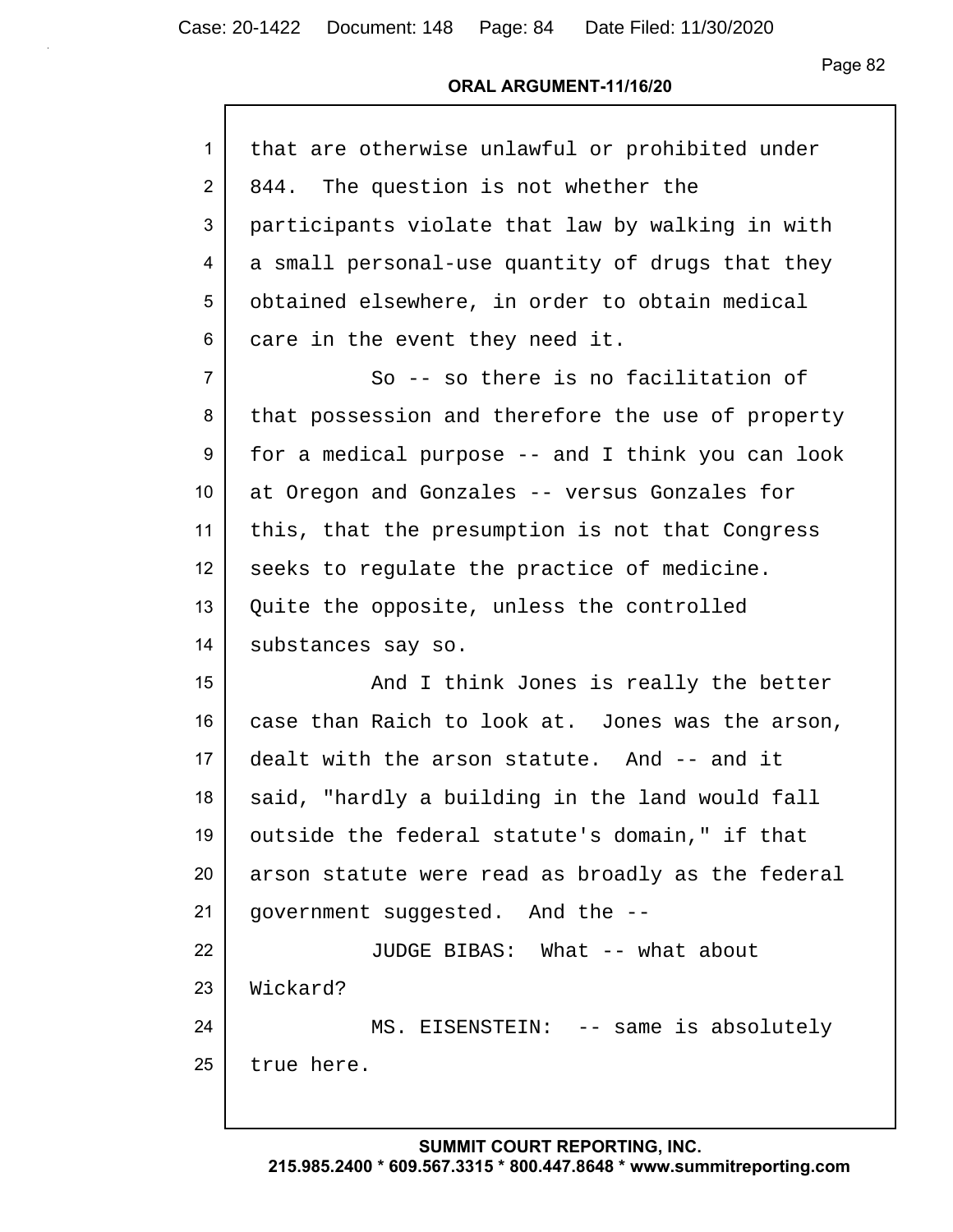| $\mathbf{1}$   | JUDGE BIBAS: What about Wickard?                  |
|----------------|---------------------------------------------------|
| $\overline{2}$ | Wickard said, you know, growing grain for         |
| 3              | yourself, no money exchange, feeding it to your   |
| 4              | own animals, winds up affecting the market.       |
| 5              | MS. EISENSTEIN: Right. So that's                  |
| 6              | possession, and -- right. I agree, home-grown     |
| $\overline{7}$ | wheat in Raich is about possession. But this is   |
| 8              | about the use of property, not about possession.  |
| 9              | And that's why I think Jones, not Raich, is the   |
| 10             | better reading.                                   |
| 11             | And as Your Honor pointed out in the              |
| 12             | questions, Judge Bibas, the -- the use here,      |
| 13             | which -- which lacks the limiting or economic or  |
| 14             | commercial linkage to the activities that         |
| 15             | Safehouse is engaged in, is determinative.        |
| 16             | There's certainly no jurisdictional element that  |
| 17             | involves some kind of interstate commerce.        |
| 18             | So I think in terms of constitutional             |
| 19             | avoidance, certainly the federalism principles    |
| 20             | suggest that regulating local use of property to  |
| 21             | provide medical care in a noncommercial way to    |
| 22             | people who have merely possessing drugs and using |
| 23             | them, something that Congress made no findings    |
| 24             | on, suggests that our reading of the statute is   |
| 25             | the superior reading.                             |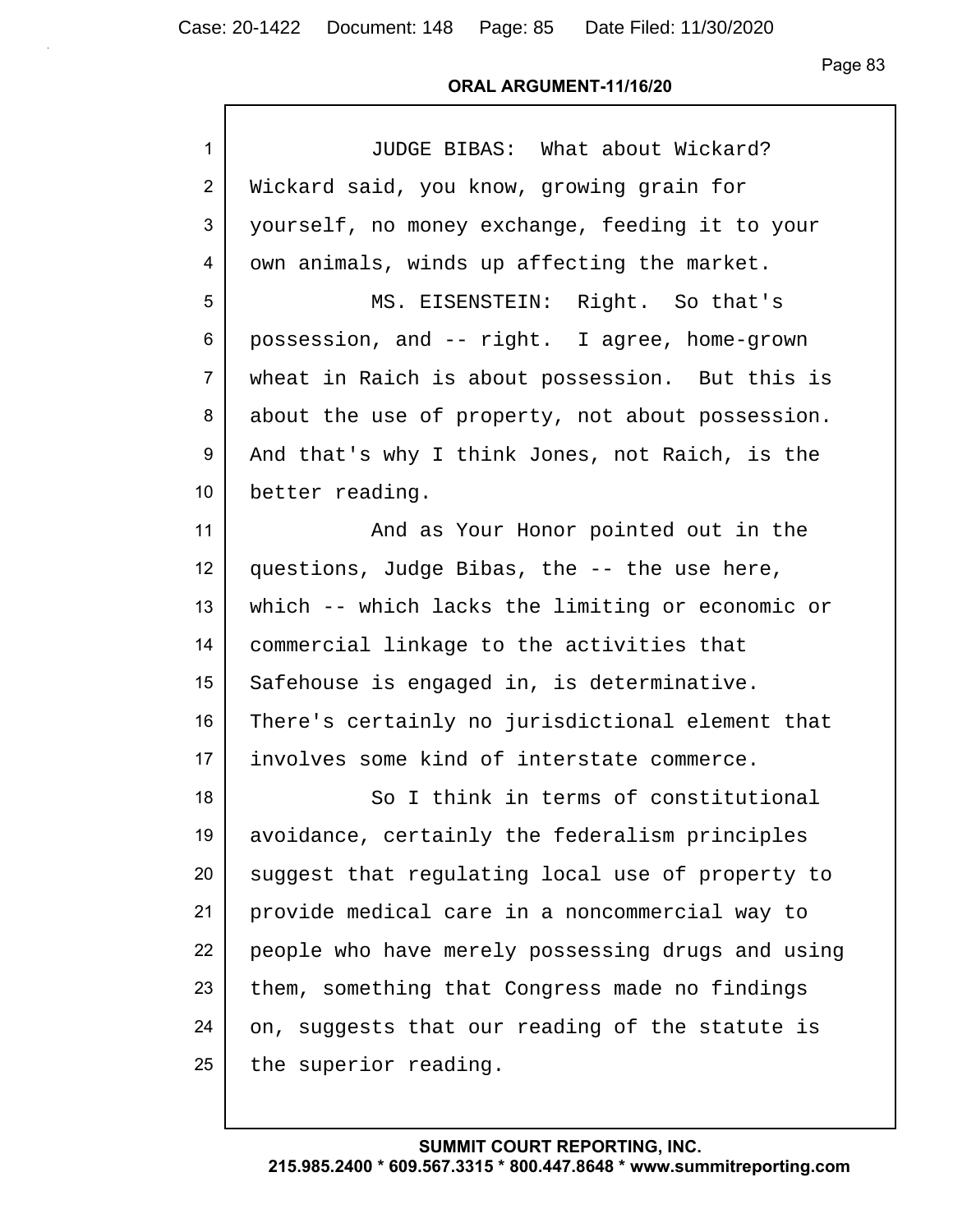| $\mathbf{1}$   | JUDGE AMBRO: Let me see if I understand           |
|----------------|---------------------------------------------------|
| $\overline{2}$ | Raich. Was Raich (indiscernible) that the         |
| 3              | marijuana use was intrastate, and therefore it    |
| 4              | was not a -- it does not implicate the Commerce   |
| 5              | Clause? Is that correct?                          |
| 6              | MS. EISENSTEIN: Yes, Your Honor, it was           |
| $\overline{7}$ | homegrown marijuana, because it found that the    |
| 8              | market -- much like Wickard versus Filburn --     |
| 9              | found that the market for, whether it's           |
| 10             | intrastate or home-grown, was promoting the       |
| 11             | market. If you're using and possessing and        |
| 12             | growing it locally, it's still promoting the      |
| 13             | market, in effect, in the interstate market.      |
| 14             | But that same can't be true for a                 |
| 15             | facility that doesn't in any way promote or       |
| 16             | facilitate even the possession, but rather just   |
| 17             | provides care and treatment for people who are    |
| 18             | using.                                            |
| 19             | JUDGE AMBRO: But when you -- but when             |
| 20             | you go back, and I go back way before -- before   |
| 21             | you do -- but when I was in law school, we always |
| 22             | were taught that Wickard was the high water mark  |
| 23             | of interstate commerce, and is sort of parked in  |
| 24             | the corner like the relative at Thanksgiving.     |
| 25             | You just put him in the corner and leave him      |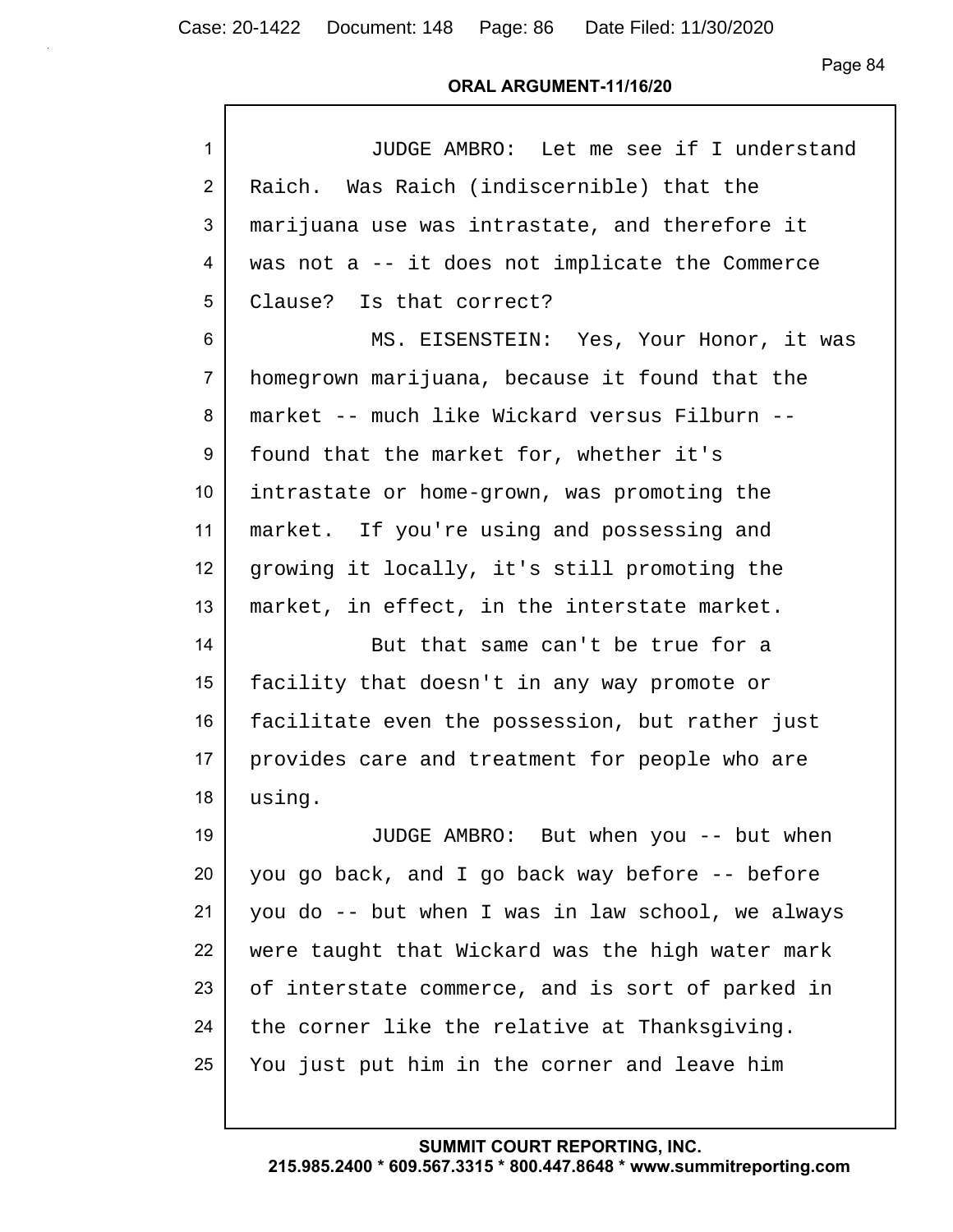| 1               | alone, don't touch it.                            |
|-----------------|---------------------------------------------------|
| $\overline{2}$  | And then you see this case in '05, which          |
| 3               | brings it out front and center. And when you do   |
| 4               | that, and it talks about Congress expressly found |
| 5               | that the drug has no acceptable medical uses --   |
| 6               | uses $-$ and if $-$ so any purpose, even this     |
| $\overline{7}$  | intrastate facility, it implicates the Commerce   |
| 8               | Clause. How do I get around that?                 |
| 9               | MS. EISENSTEIN: Well, actually, Raich             |
| 10 <sup>°</sup> | was really about the Necessary and Proper Clause. |
| 11              | I mean, it did look at Wickard and brought that   |
| 12              | front and center, but it found that it was also   |
| 13              | necessary and proper to the overall scheme in     |
| 14              | order to do that -- basically you couldn't        |
| 15              | distinguish the homegrown possession from the     |
| 16              | rest, and that it -- as well as the cumulative    |
| 17              | effect.                                           |
| 18              | The same was its kind of findings were            |
| 19              | not made with respect to 856, which, by the way,  |
| 20              | was enacted separately from the rest of the       |
| 21              | Controlled Substances Act.                        |
| 22              | JUDGE AMBRO: So that -- that leads to             |
| 23              | this question. If it's necessary and proper that  |
| 24              | you enforce 856(a)(2), the consequence of not     |
| 25              | doing so, one could argue in this case, is that   |
|                 |                                                   |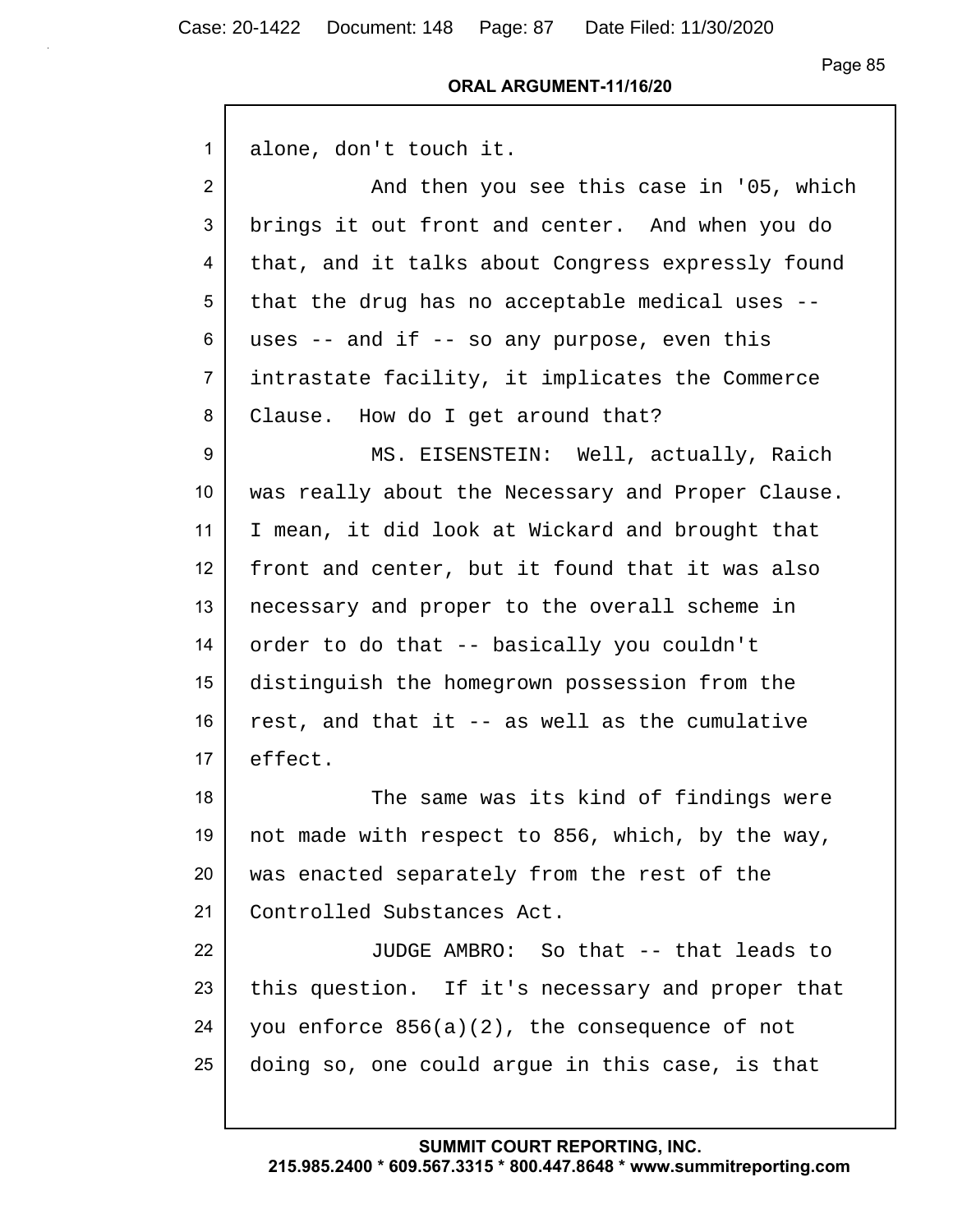| $\mathbf{1}$   | so many other entities or persons would come out  |
|----------------|---------------------------------------------------|
| $\overline{2}$ | and say, my purpose is not to have some type of   |
| 3              | illegal drug use. My purpose is, as Safehouse     |
| 4              | says, to make sure that anybody who really has an |
| 5              | addiction is safe. My purpose is to make sure     |
| 6              | that people are off the street. My purpose is to  |
| $\overline{7}$ | be sure that the -- the safety of Downtown        |
| 8              | Philadelphia, or South Philly, is protected by    |
| 9              | having these people off the streets. Who knows?   |
| 10             | And then when you get those, you start            |
| 11             | getting into policy. And that's why I keep        |
| 12             | coming back to the words of the statute, because  |
| 13             | the one thing that's sort of drilled into us is   |
| 14             | not to get involved in policy.                    |
| 15             | MS. EISENSTEIN: So, Your Honor, I think           |
| 16             | that the policy that is $-$ you know, I don't     |
| 17             | agree that this is about policy. I think the      |
| 18             | courts have uniformly treated with caution cases  |
| 19             | involving just mere possession and mere personal  |
| 20             | use, inside of any facility that's not an overt   |
| 21             | crack house or something that is directed at      |
| 22             | commercial drug operations. Because the reverse   |
| 23             | is going to be true, Your Honor, which is, how    |
| 24             | will you limit the government from prosecuting    |
| 25             | every mother and father who tries to treat their  |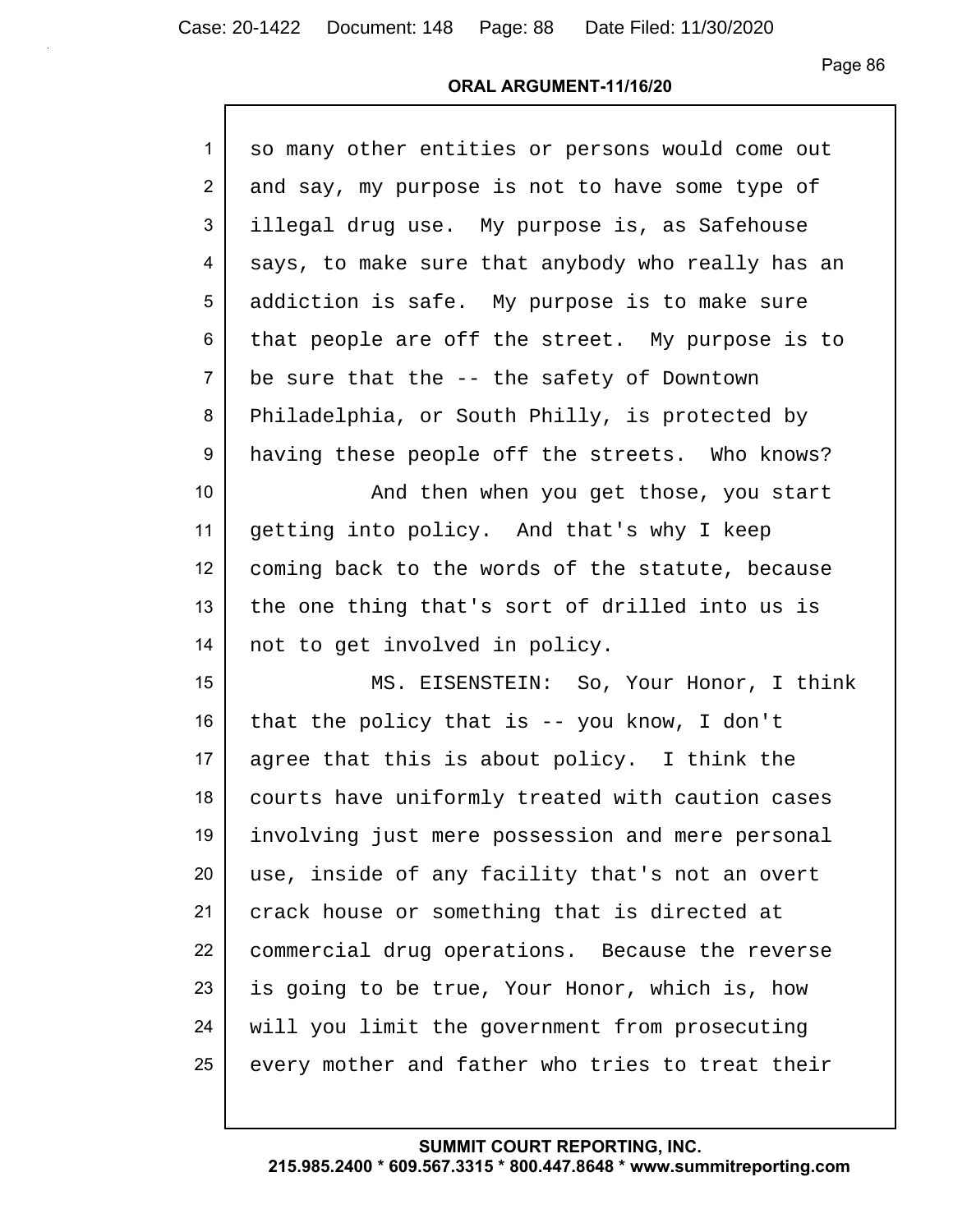#### **ORAL ARGUMENT-11/16/20**

| $\mathbf{1}$    | child? How are you going to stop the government   |
|-----------------|---------------------------------------------------|
| $\overline{2}$  | from prosecuting the homeless shelter that allows |
| 3               | people who -- to use or even directs their        |
| 4               | activities towards people suffering from          |
| 5               | addiction, and doesn't, knowing that they would   |
| 6               | use and are using in the facility. And that's     |
| $\overline{7}$  | the Housing First program, that by federal policy |
| 8               | -- federal policy, this is HUD's own regulations  |
| 9               | and guidance -- say that someone should not be    |
| 10 <sup>°</sup> | evicted from a federally-funded HUD facility even |
| 11              | if you know they are using drugs within it.       |
| 12              | So the $-$ the fact that $-$                      |
| 13              | JUDGE BIBAS: So maybe that's a -- maybe           |
| 14              |                                                   |
| 15              | MS. EISENSTEIN: -- it's occurring --              |
| 16              | JUDGE BIBAS: -- maybe that's a reason             |
| 17              | to worry about the word, "intentionally." But     |
| 18              | maybe -- maybe Mr. McSwain, you know, bites that  |
| 19              | bullet and says, "Yeah. Maybe they could all be   |
| 20              | prosecuted and it's a matter of prosecutorial     |
| 21              | discretion." I mean, I guess the question is,     |
| 22              | what's the ambiguity in the text that makes it at |
| 23              | least ambiguous such that the text tells us to    |
| 24              | construe it narrowly? Because I -- I don't        |
| 25              | understand that you know, just because something  |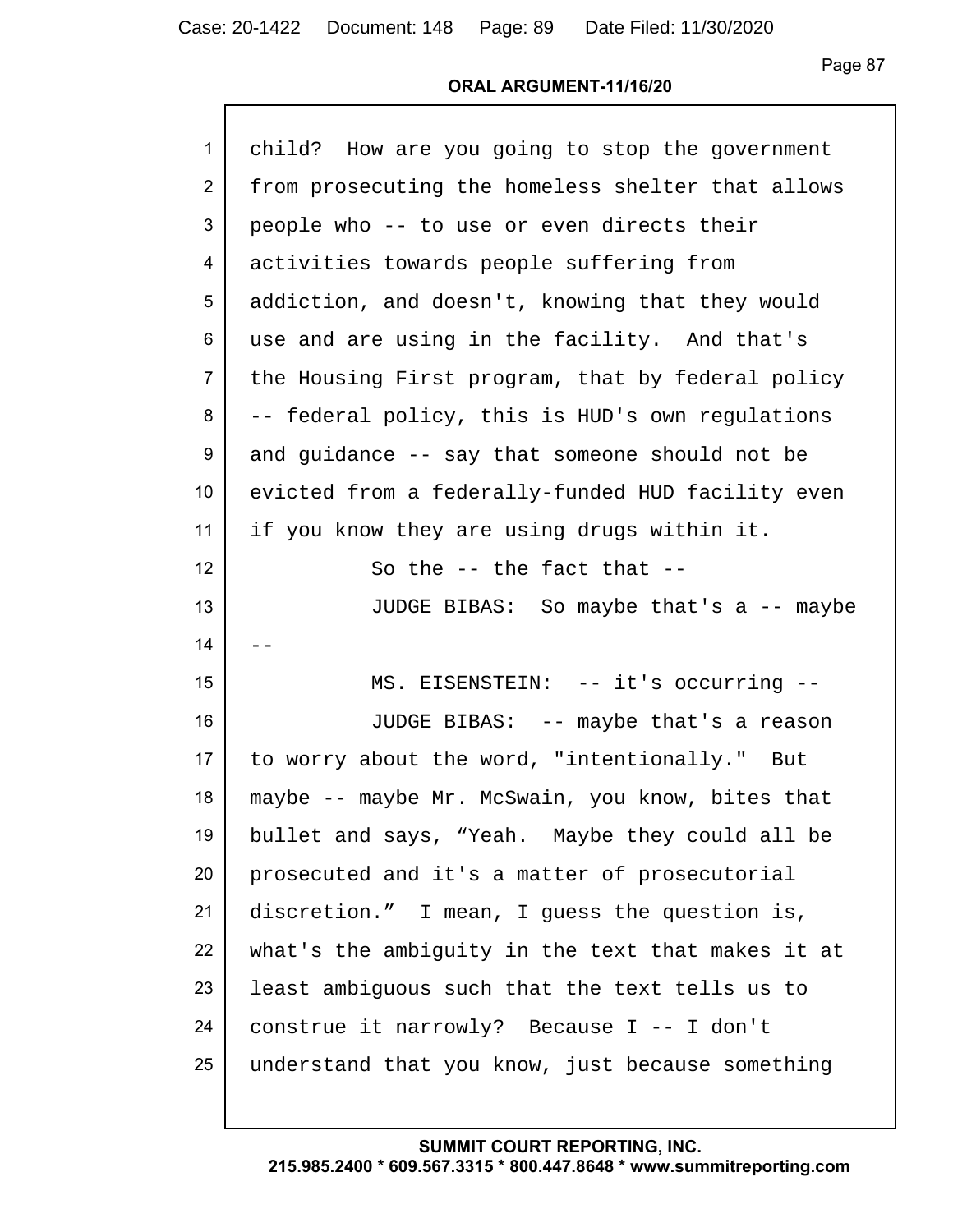| $\mathbf{1}$    | was said in the legislative history that we would |
|-----------------|---------------------------------------------------|
| $\overline{2}$  | -- or because it's bad policy that we would       |
| 3               | narrow it.                                        |
| 4               | MS. EISENSTEIN: I don't -- I'm not                |
| 5               | saying that, Your Honor. I think --               |
| 6               | JUDGE BIBAS: What's the phrase in the             |
| $\overline{7}$  | text that you think get -- narrows it?            |
| 8               | MS. EISENSTEIN: I do think -- ambiguous           |
| 9               | -- I actually don't think it's ambiquous, because |
| 10 <sup>°</sup> | the text makes perfectly clear that the purpose   |
| 11              | of the actor, the person maintaining the          |
| 12              | property, is an essential element of the statute. |
| 13              | That's exactly the piece of the statute that the  |
| 14              | DOJ repeatedly ignores in their arguments. And    |
| 15              | in fact, the very first page of the summary of    |
| 16              | their argument says that if a person knows drug   |
| 17              | use is occurring, according to DOJ, that's        |
| 18              | sufficient for prosecution.                       |
| 19              | Congress, right there in the<br>No.               |
| 20              | statute, limited 856. They did not intend 856 to  |
| 21              | be this kind of broad-scale regulation of any     |
| 22              | property where drug use occurs. It requires that  |
| 23              | the purpose of the property be for drug activity, |
| 24              | for unlawful drug activity. And when it comes to  |
| 25              | simple possession, courts have -- give that       |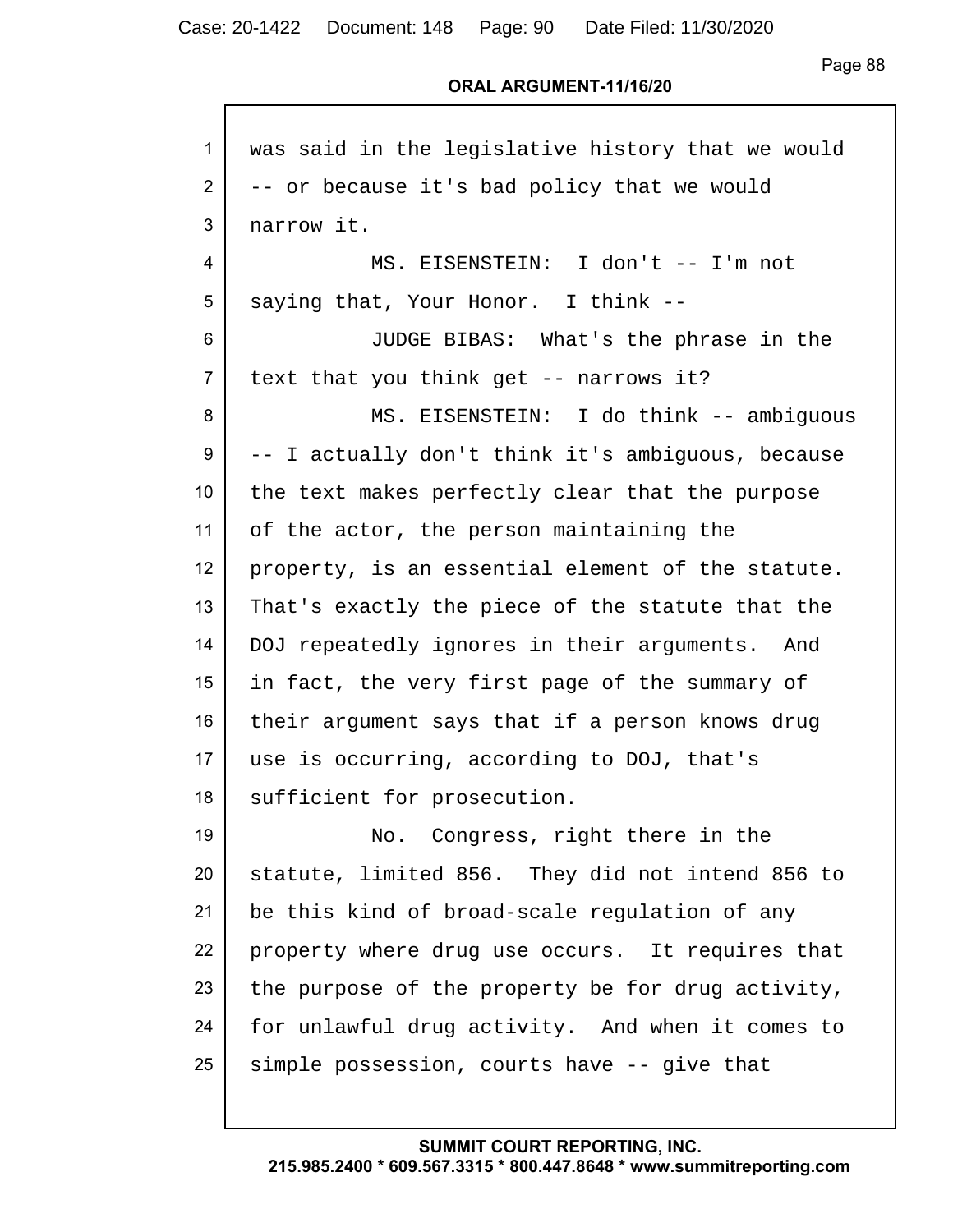Case: 20-1422 Document: 148 Page: 91 Date Filed: 11/30/2020

Г

Page 89

#### **ORAL ARGUMENT-11/16/20**

| $\mathbf{1}$    | primary purpose, and significant purpose test       |
|-----------------|-----------------------------------------------------|
| $\overline{2}$  | real weight.                                        |
| 3               | So for example, I mean, the D.C. Circuit            |
| 4               | stated that Section 856 cannot be reasonably        |
| 5               | construed to criminalize simple consumption of      |
| 6               | drugs in one's home. That is the uniform view.      |
| $\overline{7}$  | In Russell, the Sixth Circuit said each court to    |
| 8               | have addressed the issue has found the same way.    |
| 9               | That was in 2010. The Seventh Circuit in Church     |
| 10 <sup>°</sup> | came to the same conclusion. Congress intended      |
| 11              | to create a distinct offense aimed specifically     |
| 12              | at criminalizing the use of property for            |
| 13              | narcotics-related purposes.                         |
| 14              | So when you look at Safehouse -- and I              |
| 15              | think Judge Roth's question to Mr. McSwain about,   |
| 16              | you have to look at the side of the room where      |
| 17              | Safehouse's staff and facility are operating.       |
| 18              | Mr. McSwain wants you to focus on the users.<br>But |
| 19              | you have to focus on the actor, which is the        |
| 20              | person maintaining the property and the             |
| 21              | collection of services, and the nature of the       |
| 22              | facility. This is a medical facility, and so        |
| 23              | Judge Ambro, to address your concern, of course     |
| 24              | there will be cynical people out there who will     |
| 25              | try to disclaim that their purpose was to -- to -   |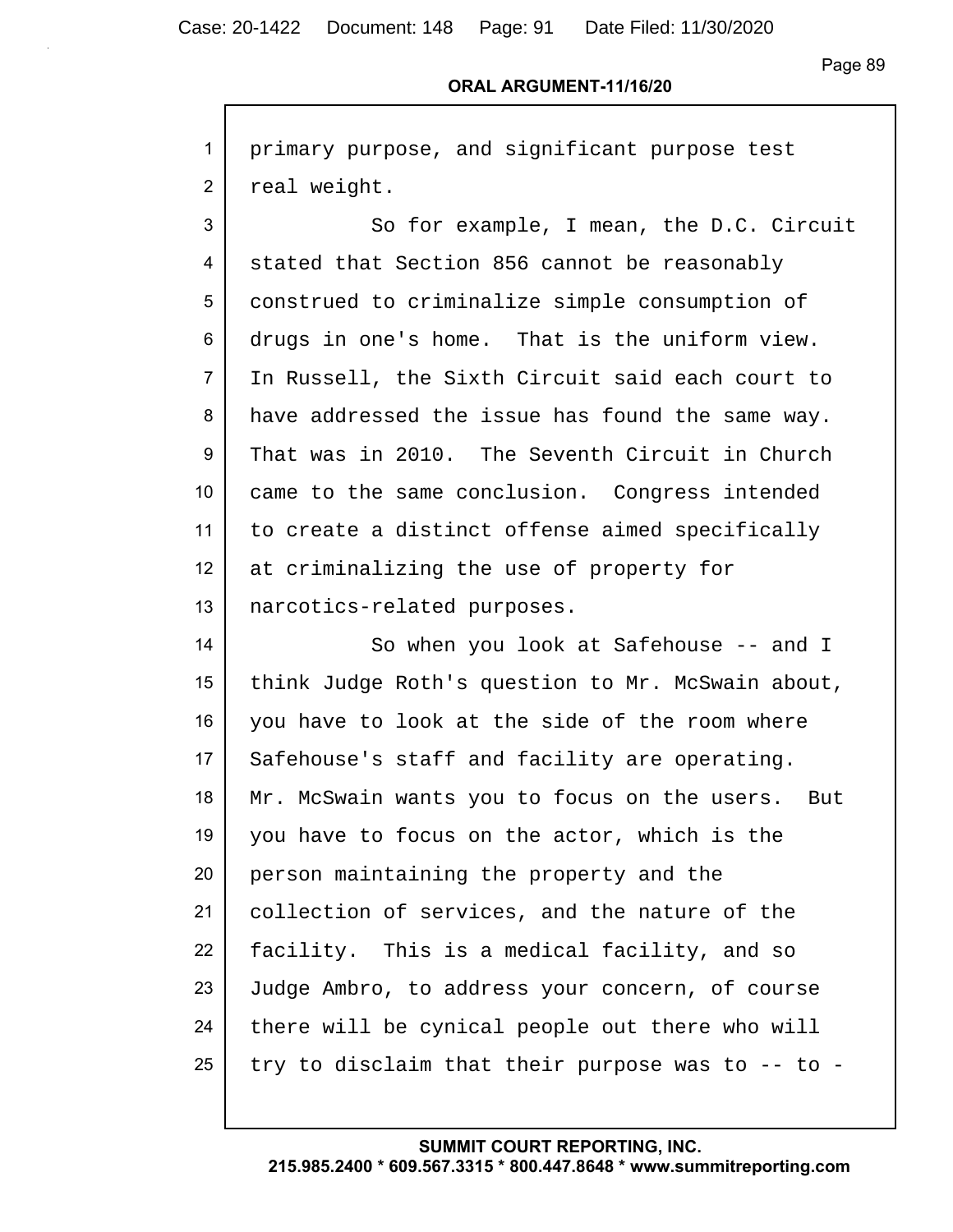Г

Page 90

#### **ORAL ARGUMENT-11/16/20**

| 1                | - to promote drug use. They may say a whole       |
|------------------|---------------------------------------------------|
| $\overline{2}$   | range of excuses.                                 |
| 3                | Well, that is a common occurrence in              |
| 4                | criminal law when someone says they don't have    |
| 5                | the mens rea sufficient for the statute. That is  |
| 6                | a question of evidence and proof. And here, we    |
| $\overline{7}$   | have stipulated facts and we have really a lack   |
| 8                | of dispute on the part of the parties that        |
| 9                | Safehouse's -- Safehouse's purpose is, one, to    |
| 10 <sup>°</sup>  | provide lifesaving care to people suffering from  |
| 11               | the disease of addiction, not --                  |
| 12 <sup>°</sup>  | JUDGE ROTH: Let me ask you a question.            |
| 13               | If -- excuse me. If Safehouse could only have     |
| 14               | the consumption room without the other facilities |
| 15 <sub>15</sub> | that are part of Safehouse, would they open just  |
| 16               | a consumption room?                               |
| 17               | MS. EISENSTEIN: So, Your Honor, I think           |
| 18               | -- I think not, because I think it's the --       |
| 19               | because Safehouse is a not only medical but       |
| 20               | public-health-driven approach to overdose         |
| 21               | prevention services, which is -- which is         |
| 22               | informed by the -- the medical experts and public |
| 23               | health experts who have helped form it. So keep   |
| 24               | in mind, Safehouse didn't come -- wasn't an idea  |
| 25               | out of nowhere. This was an idea -- this was a -  |
|                  |                                                   |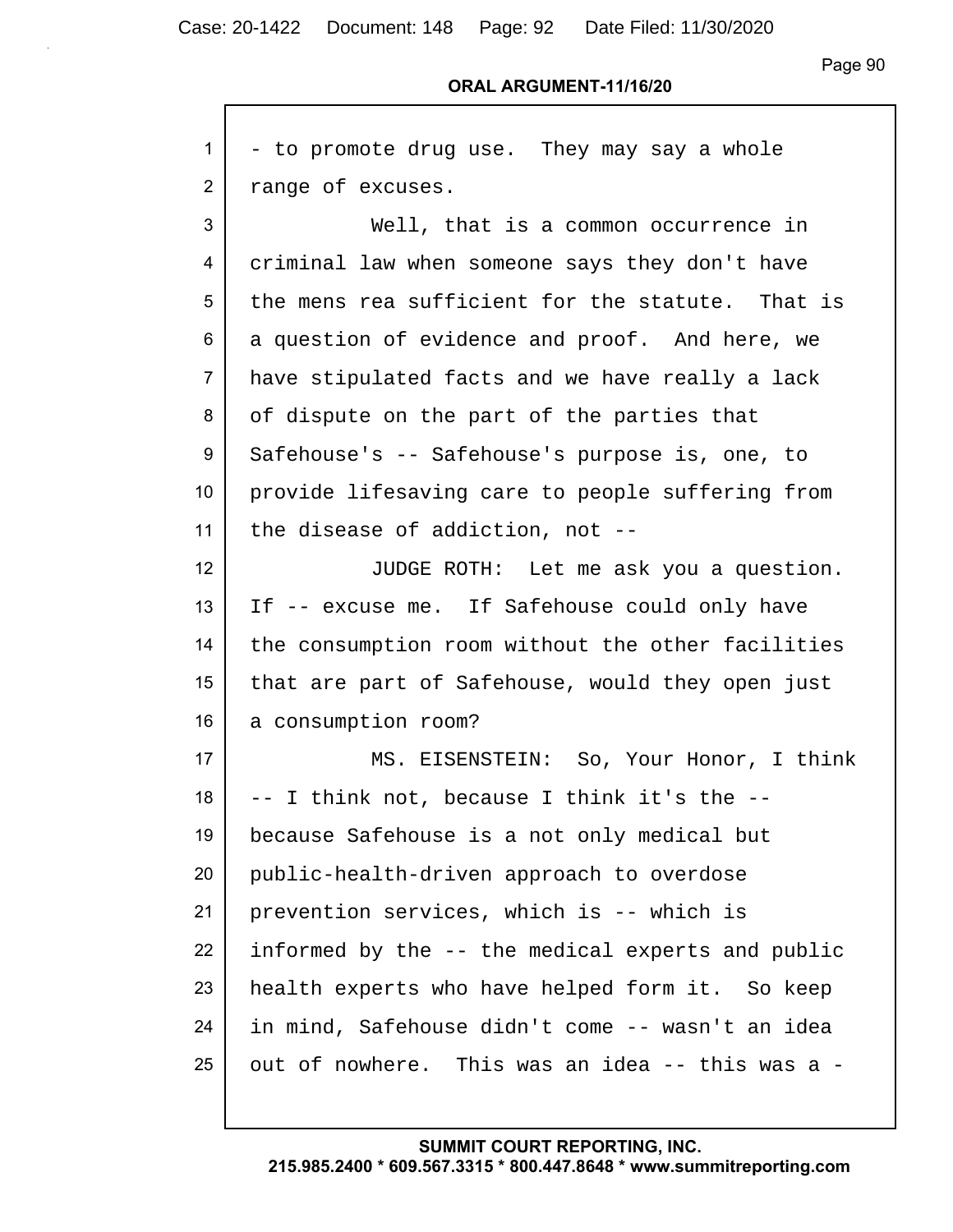#### **ORAL ARGUMENT-11/16/20**

| $1 \mid$ | - this is a concept that has been in existence    |
|----------|---------------------------------------------------|
| 2 I      | for 30 years. It's been studied extensively, and  |
|          | 3   it came out of specific recommendations of    |
| 4        | experts in the field who -- who believe that the  |
| 5        | collection of services is what makes Safehouse an |
| 6        | effective intervention.                           |

7 But even if it were, when you talk about 8 the consumption room, what is going on there? 9 There are -- yes, there are people who may be 10 using drugs, but for what reason? Because they 11 want to stay alive. Because they are suffering 12 from a disease that is compelling them to use the 13 | substance that may kill them, and they want to 14 stay right where care is available.

15 Think about an emergency room, where 16 someone came in with an imminent heart attack. 17 | And if the doctor said to them, "Sit right there 18 in the waiting room and in case you have a heart 19 attack I'll be right there to help you," you 20 wouldn't say the waiting room was for the purpose 21 of having a heart attack. You would say it was 22 for the purpose of being proximate to the 23 emergency care.

24 | The same is true here, but the 25 purpose of the participants and the purpose of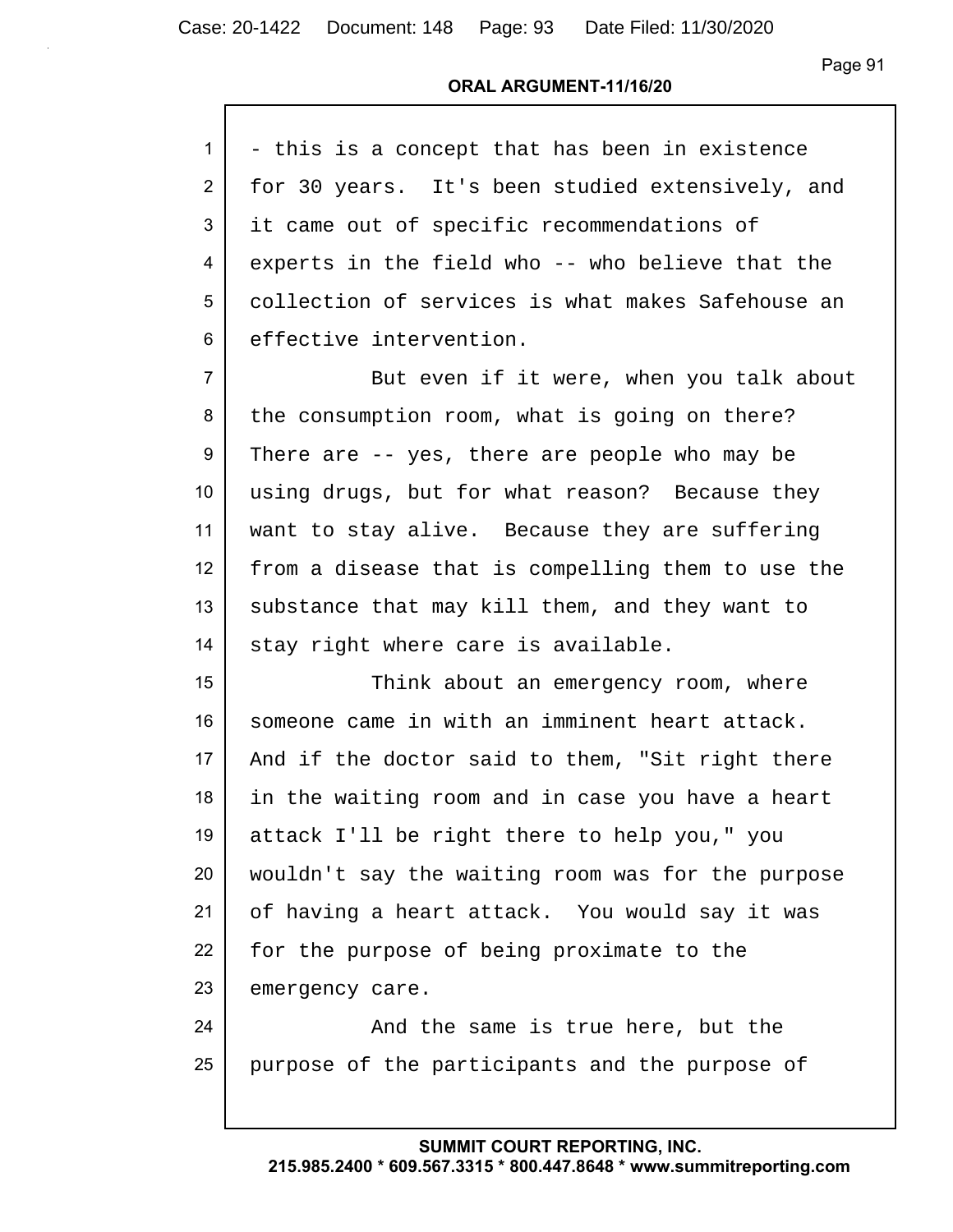Case: 20-1422 Document: 148 Page: 94 Date Filed: 11/30/2020

Page 92

| $\mathbf{1}$    | Safehouse is to provide that urgently-needed care |
|-----------------|---------------------------------------------------|
| 2               | if someone were to overdose, stop breathing, and  |
| 3               | need rescue medication.                           |
| 4               | So -- so I think that when you look at -          |
| 5               | - you know, even the consumption room in a        |
| 6               | vacuum, I think that there's still a strong and   |
| $\overline{7}$  | valid argument that the purpose of it is for that |
| 8               | lifesaving care, not for consumption.             |
| 9               | And I just want to say one more thing             |
| 10 <sup>1</sup> | about a matter of degree, which is, you know, Mr. |
| 11              | McSwain argued that if there was one kid in the   |
| 12              | house who came there to shoot up so the parents   |
| 13              | could observe them, that would be okay. And       |
| 14              | maybe two. Well, that doesn't really answer the   |
| 15              | question for Safehouse.                           |
| 16              | If we had a facility that only had room           |
| 17              | for one person, we would do it, because one life  |
| 18              | is worth saving. And so if it were one person at  |
| 19              | a time, then fine. We will -- we will do it one   |
| 20              | person at a time. But I submit to you that that   |
| 21              | is not how the statute -- what the statute turns  |
| 22              | on when it comes to defining and examining the    |
| 23              | primary purpose of the facility.                  |
| 24              | This is a public health and medical               |
| 25              | intervention designed to mitigate the severe      |
|                 |                                                   |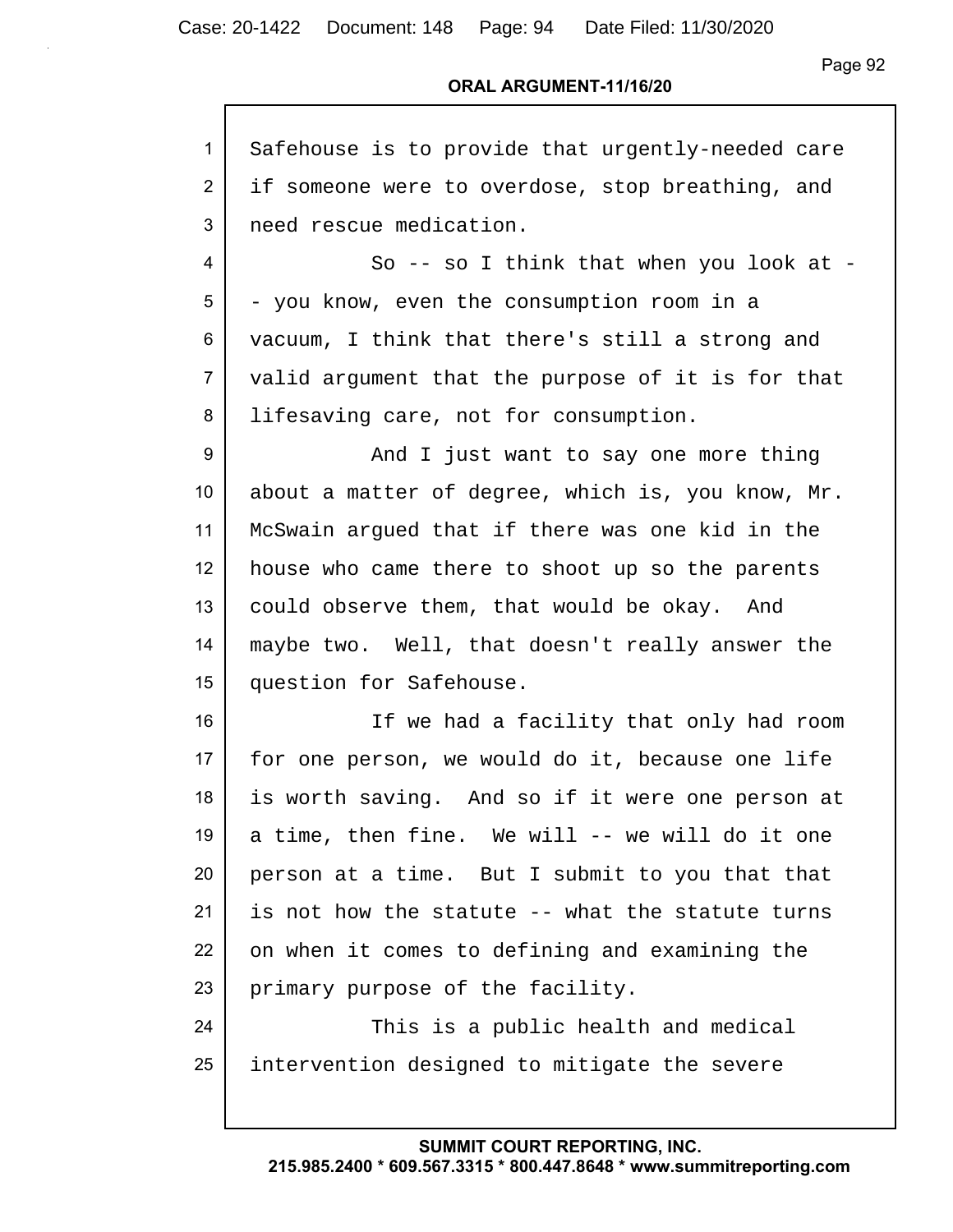Г

Page 93

#### **ORAL ARGUMENT-11/16/20**

| $\mathbf{1}$     | harms of opioid addiction, not in any way the     |
|------------------|---------------------------------------------------|
| $\overline{2}$   | type of facility that was contemplated by         |
| 3                | Congress when they passed Section 856, which are  |
| 4                | predatory activities that try to promote for-     |
| 5                | profit drug operations.                           |
| 6                | JUDGE AMBRO: Thank you. Thank you very            |
| $\overline{7}$   | much. Any further questions from my colleagues?   |
| 8                | JUDGE ROTH:<br>No.                                |
| 9                | JUDGE AMBRO: Okay. Thank you. That                |
| 10               | was almost 48 minutes.                            |
| 11               | Mr. McSwain, we're going to keep you to           |
| 12 <sup>2</sup>  | your five minutes, no more.                       |
| 13               | MR. MCSWAIN: Thank you, Your Honor.               |
| 14               | I'll be brief.                                    |
| 15 <sub>15</sub> | Actually, something that you said really          |
| 16               | struck me when you were talking about how this is |
| 17               | a statutory interpretation case. You have to      |
| 18               | look at the words of the statute.                 |
| 19               | And what I heard in Safehouse's                   |
| 20               | argument, which I think is consistent with what   |
| 21               | they've been saying throughout this case, is they |
| 22               | are making policy arguments. They are talking     |
| 23               | about what they consider to be an emergency.      |
| 24               | They are talking about the need for overdose      |
| 25               | prevention. They are talking about, for example,  |
|                  |                                                   |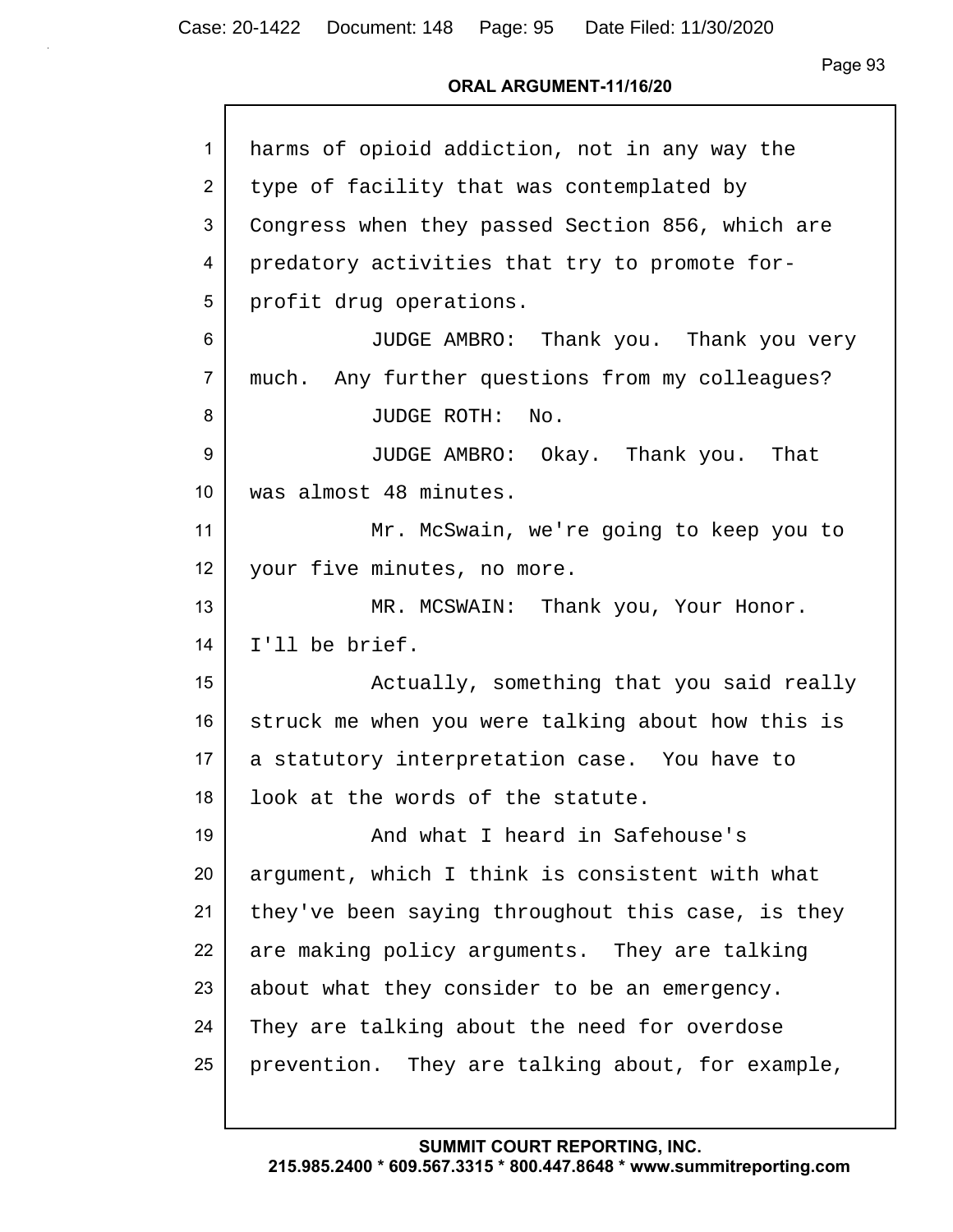Г

Case: 20-1422 Document: 148 Page: 96 Date Filed: 11/30/2020

Page 94

#### **ORAL ARGUMENT-11/16/20**

| 1               | that you can die if you take Fentanyl within just  |
|-----------------|----------------------------------------------------|
| $\overline{2}$  | a few minutes.                                     |
| 3               | I don't disagree with any of that. And             |
| 4               | what we tried to be clear about throughout this    |
| 5               | case is that we're on the same side of Safehouse   |
| 6               | in that we're very concerned about the opioid      |
| $\overline{7}$  | epidemic, and trying to do everything we can to -  |
| 8               | - to fight back against that and to save people's  |
| 9               | lives as well. But it has to be done within the    |
| 10 <sup>1</sup> | bounds of the law. And all those arguments that    |
| 11              | I hear about emergency and the like, it's all      |
| 12              | about the urgency. It has nothing to do -- it      |
| 13              | has nothing to do with the words of the statute.   |
| 14              | It has nothing to do with interpreting the         |
| 15              | language. And I don't think I'm being cynical by   |
| 16              | saying that. I think I'm doing my duty by saying   |
| 17              | that.                                              |
| 18              | And when you look at the words of the              |
| 19              | statute, there's no way to interpret $(a)(1)$ and  |
| 20              | $(a)(2)$ the way Safehouse wants to, in a way that |
| 21              | makes any sense. They just completely overlap.     |
| 22              | It leads to all sorts of absurdities.              |
| 23              | Again, my example of the crack dealer              |
| 24              | who could say, "I'm doing this because I want to   |
| 25              | make money." Under Safehouse's reading, that       |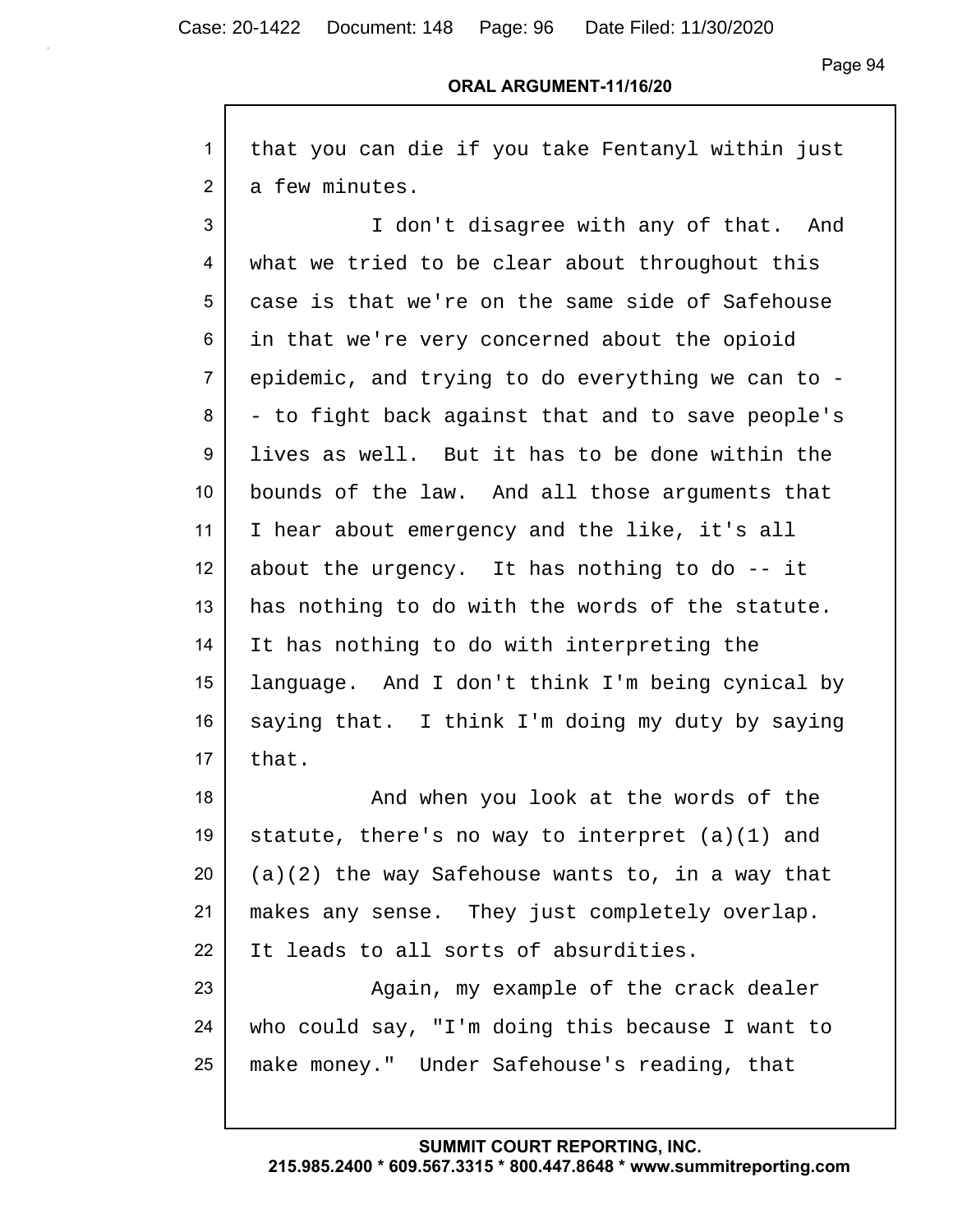Case: 20-1422 Document: 148 Page: 97 Date Filed: 11/30/2020

Г

Page 95

#### **ORAL ARGUMENT-11/16/20**

| 1              | crack dealer goes free under the statute. That    |
|----------------|---------------------------------------------------|
| $\overline{2}$ | doesn't make any sense.                           |
| 3              | On the point about, can you have a third          |
| 4              | party's intent matter under criminal statute? I   |
| 5              | mean, the answer to that is absolutely. I mean,   |
| 6              | think about the example of conspiracy. You need   |
| 7              | to have a meeting of the minds. If you don't      |
| 8              | have a meeting of the minds, then -- and you need |
| 9              | both parties to be thinking of something to -- or |
| 10             | the two, the defendant and a third party be       |
| 11             | thinking the same, having a meeting of the minds, |
| 12             | there's not going to be any liability.            |
| 13             | You could also think of victims of                |
| 14             | crime. There's all sorts of crimes that don't     |
| 15             | become crimes if the third party, the victim,     |
| 16             | doesn't have the right mental state. If somebody  |
| 17             | consents to something, for example, it's all      |
| 18             | sorts of economic crimes. There's all sorts of    |
| 19             | sexual crimes. It wouldn't be crimes, depending   |
| 20             | on the mental state of somebody other than the    |
| 21             | defendant.                                        |
| 22             | Another point I want to make is about             |
| 23             | this idea of necessary precondition. If           |
| 24             | Safehouse doesn't like those words, or if the     |
| 25             | Court doesn't like those words, then another way  |
|                |                                                   |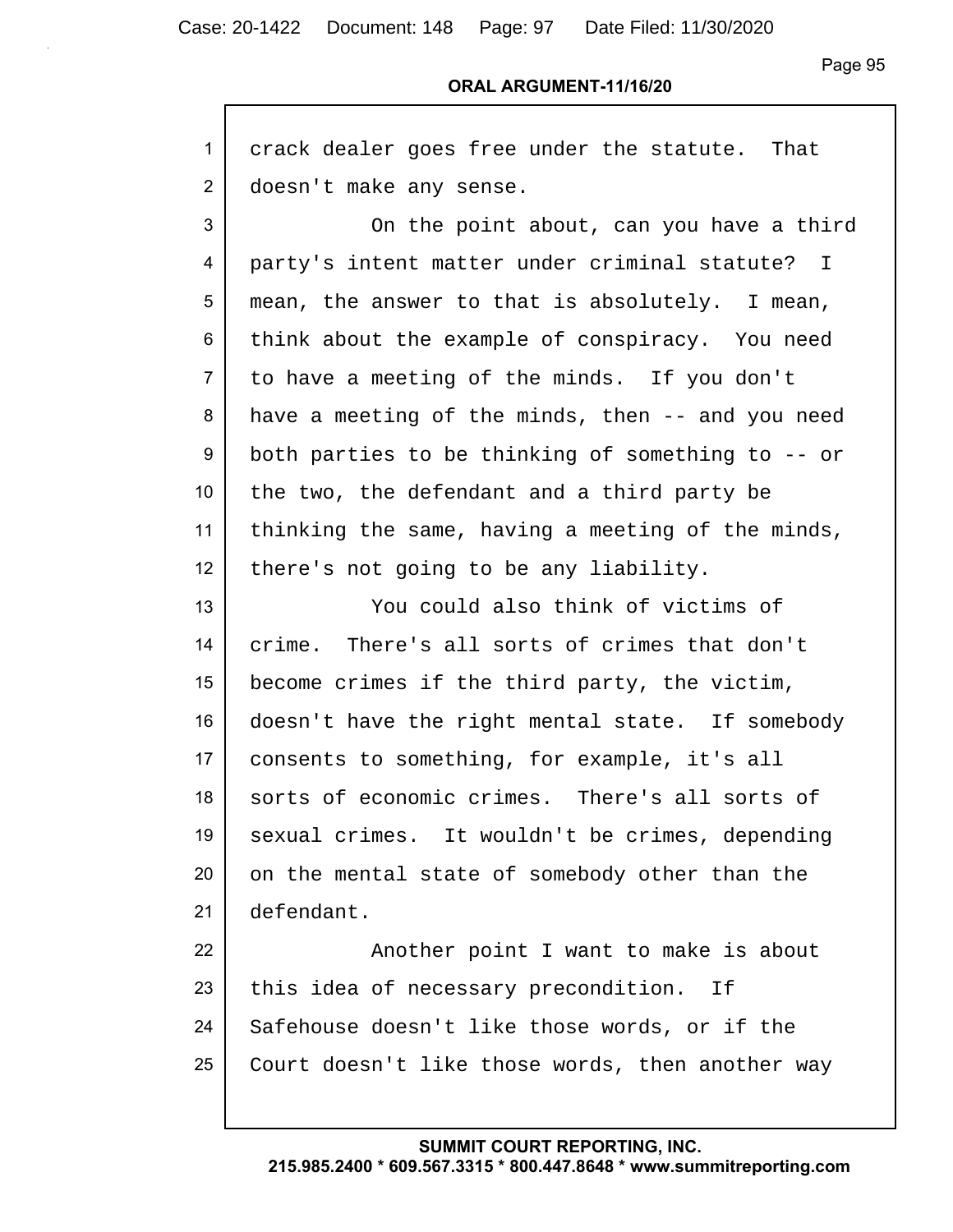#### **ORAL ARGUMENT-11/16/20**

| $\mathbf{1}$    | to think of it instead of "necessary              |
|-----------------|---------------------------------------------------|
| $\overline{2}$  | precondition" is "defining characteristic." It    |
| 3               | is a fact that the defining characteristic of     |
| 4               | Safehouse is the consumption room. That's just -  |
| 5               | - that's just undisputed. There's no reason that  |
| 6               | Safehouse would exist without the consumption     |
| $\overline{7}$  | room. Again, everything that they are planning    |
| 8               | on doing already exists at Prevention Point       |
| 9               | except for -- except for the consumption.         |
| 10 <sup>°</sup> | And then lastly, I would say, you know,           |
| 11              | what work is the word "intentionally" doing?      |
| 12              | That's come up a lot. Judge Ambro, you've been    |
| 13              | focusing on that. And I think it does do some     |
| 14              | work, but I think we don't need to overthink it.  |
| 15              | Like you described, it could be that --           |
| 16              | that it's -- it means that the person who is      |
| 17              | managing or controlling the place, Safehouse,     |
| 18              | does something intentionally. They intentionally  |
| 19              | rent, lease, or make available for use -- because |
| 20              | you were talking about a third party -- the place |
| 21              | for the third party's purpose of -- of drug use.  |
| 22              | And they do that knowingly. So, "knowing" does    |
| 23              | work as well.                                     |
| 24              | So I think that "intentionally" does do           |
| 25              | work in the statute under the -- under the        |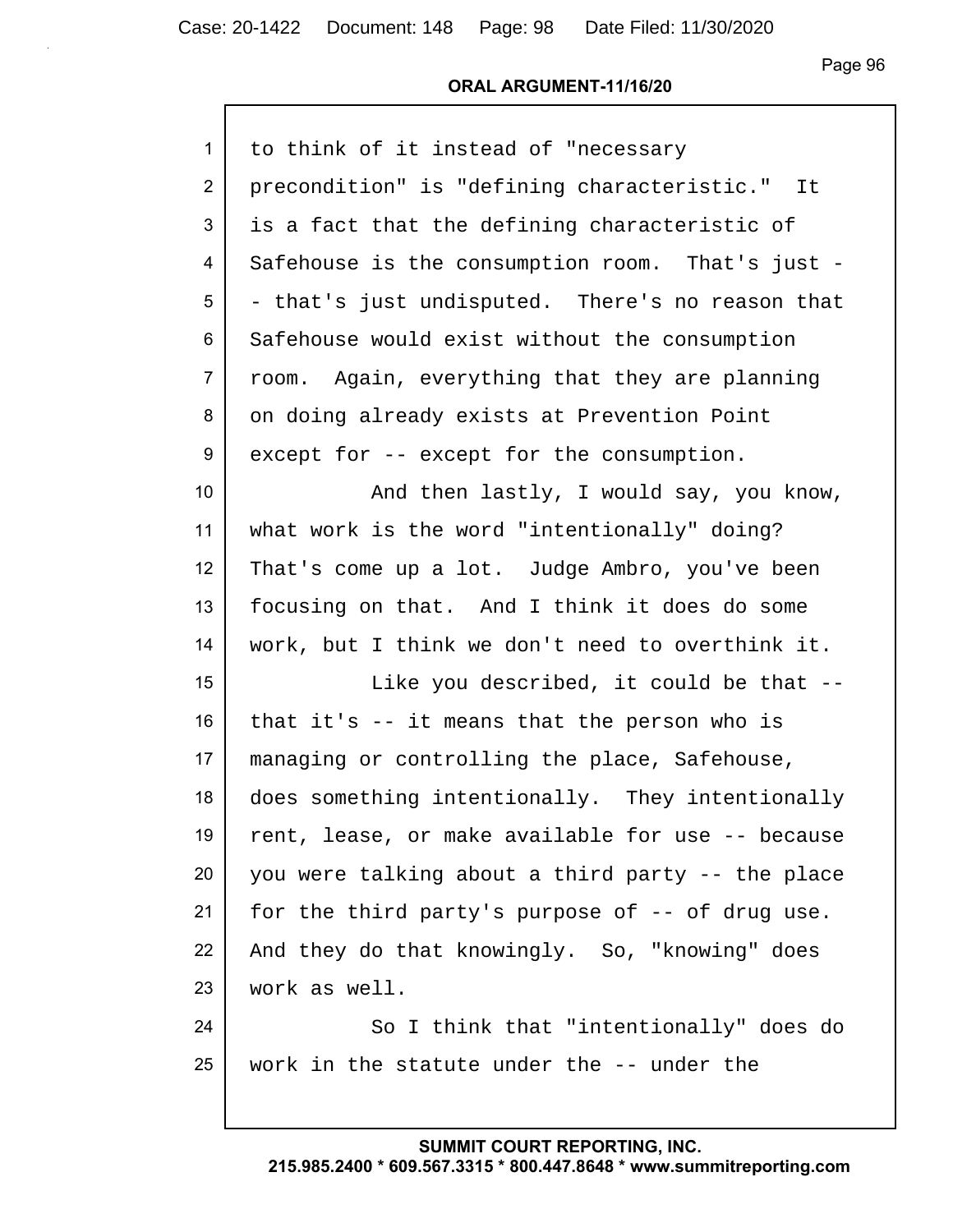Case: 20-1422 Document: 148 Page: 99 Date Filed: 11/30/2020

Page 97

#### **ORAL ARGUMENT-11/16/20**

| $\mathbf{1}$    | reading that we are putting forth.                |
|-----------------|---------------------------------------------------|
| $\overline{2}$  | And one final point -- and I'm at four            |
| 3               | minutes so I'll try to finish up quickly -- is,   |
| 4               | these hypos are all very interesting and they're  |
| 5               | all very important. And I think I do have a       |
| 6               | reasonable answer for all of them. I certainly    |
| $\overline{7}$  | did my best to deal with them. But as Judge       |
| 8               | Ambro said, that's not this case, okay. This      |
| 9               | case is not a hypo where you have somebody in a   |
| 10 <sup>1</sup> | home, one person doing drugs. And also, I don't   |
| 11              | think it's realistic to say that Safehouse is     |
| 12 <sup>°</sup> | just going to serve one person. You know, that's  |
| 13              | not at all what we're talking about. That's not   |
| 14              | the factual record that you're talking about.     |
| 15              | Safehouse is inviting scores of people            |
| 16              | to come into one place, one piece of real estate, |
| 17              | and to -- to inject themselves with heroin or     |
| 18              | fentanyl or what-have-you. And that, in our       |
| 19              | view, is illegal.                                 |
| 20              | Thank you very much.                              |
| 21              | JUDGE AMBRO: Thank you very much. I               |
| 22              | would ask that a transcript be prepared of this   |
| 23              | oral argument and split the cost, if you would.   |
| 24              | And -- or actually, would the government mind     |
| 25              | picking up the costs for the transcript?          |
|                 |                                                   |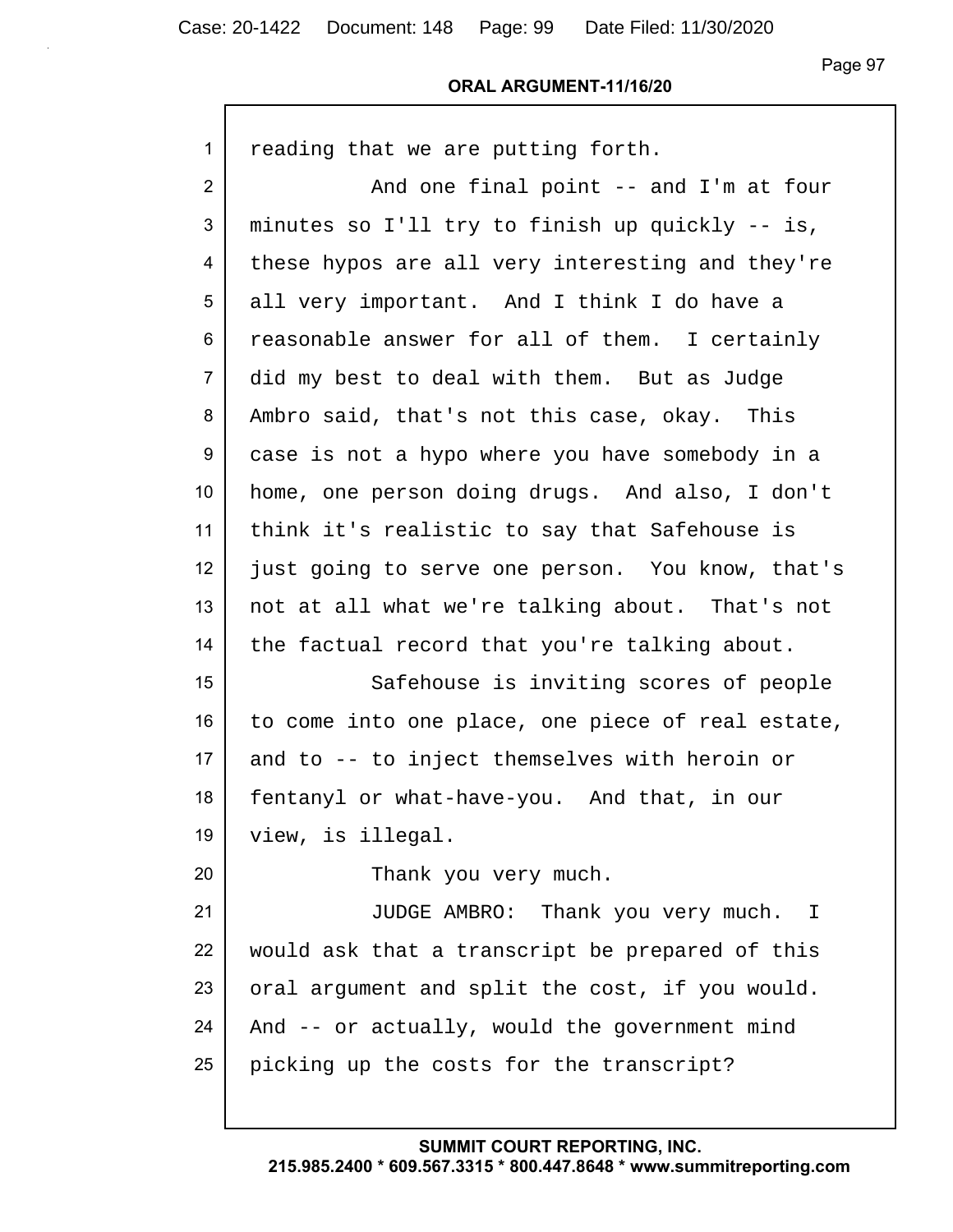Case: 20-1422 Document: 148 Page: 100 Date Filed: 11/30/2020

Page 98

| $\mathbf{1}$    | MR. MCSWAIN: That would be fine, Your            |
|-----------------|--------------------------------------------------|
| 2               | Honor. Happy to do that.                         |
| 3               | JUDGE AMBRO: Okay. We'll just have the           |
| 4               | government do that.                              |
| 5               | It's -- both of you make me feel old. I          |
| 6               | remember when both of you were clerks, and it    |
| $\overline{7}$  | didn't seem that long ago. And -- but you -- as  |
| 8               | they say in South Philly, you done good, both of |
| 9               | you. And thank you very much for extremely-well- |
| 10 <sup>1</sup> | presented arguments. We'll take the matter under |
| 11              | advisement. And again, you have our              |
| 12              | appreciation.                                    |
| 13              | (HEARING CONCLUDED)                              |
| 14              |                                                  |
| 15              |                                                  |
| 16              |                                                  |
| 17              |                                                  |
| 18              |                                                  |
| 19              |                                                  |
| 20              |                                                  |
| 21              |                                                  |
| 22              |                                                  |
| 23              |                                                  |
| 24              |                                                  |
| 25              |                                                  |
|                 |                                                  |
|                 |                                                  |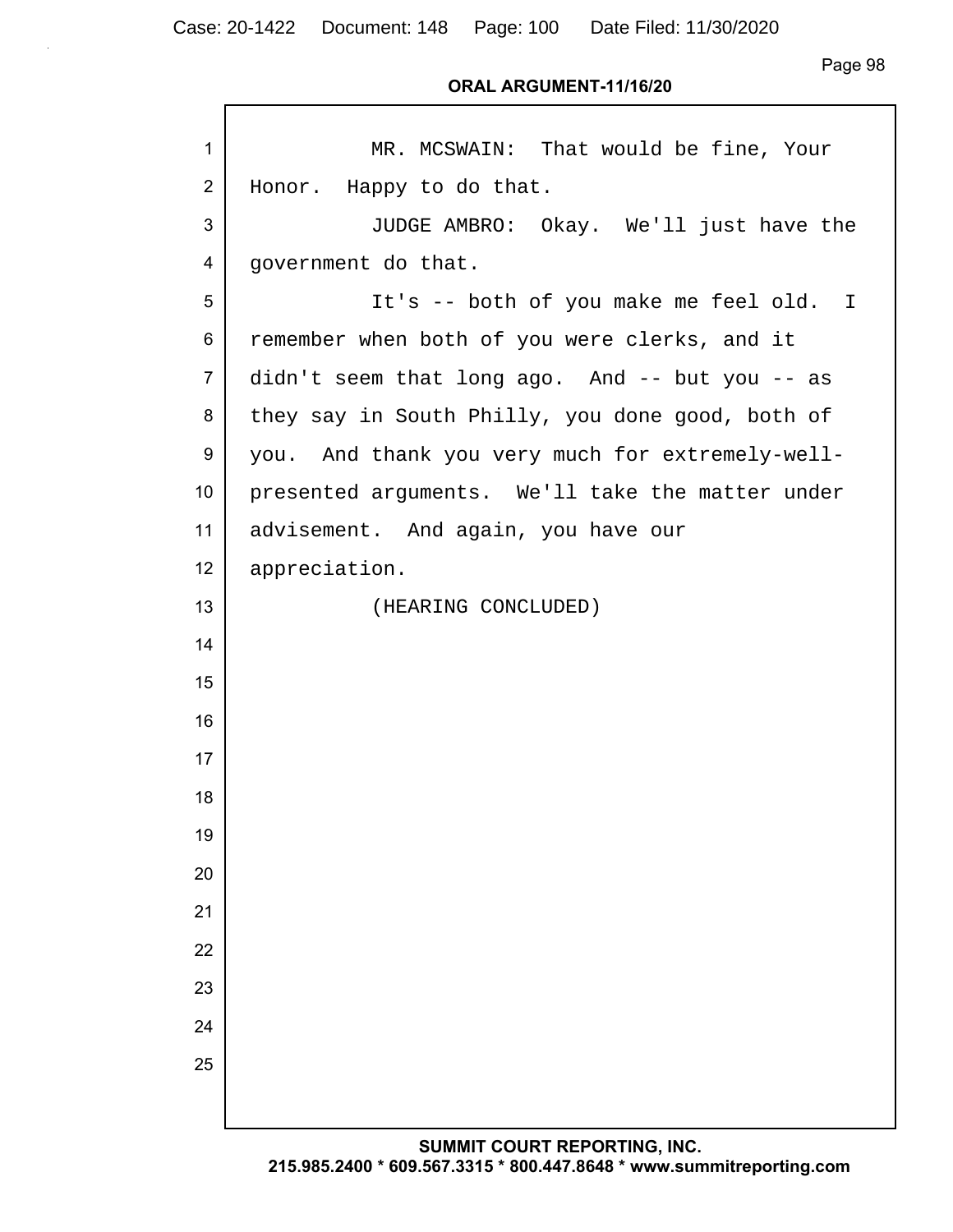| $\mathbf{1}$   | CERTIFICATE OF TRANSCRIPTIONIST                    |
|----------------|----------------------------------------------------|
| $\overline{2}$ | I certify that the foregoing is a true             |
| 3              | and accurate transcript of the digital recording   |
| 4              | provided to me in this matter.                     |
| 5              | I do further certify that I am neither a           |
| 6              | relative, nor employee, nor attorney of any of the |
| $\overline{7}$ | parties to this action, and that I am not          |
| 8              | financially interested in the action.              |
| 9              |                                                    |
| 10             |                                                    |
| 11             |                                                    |
| 12             |                                                    |
| 13             | Julie Thompson, CET-1036                           |
| 14             |                                                    |
| 15             |                                                    |
| 16             |                                                    |
| 17             |                                                    |
| 18             |                                                    |
| 19             |                                                    |
| 20             |                                                    |
| 21             |                                                    |
| 22             |                                                    |
| 23             |                                                    |
| 24             |                                                    |
| 25             |                                                    |
|                |                                                    |
|                | CUMMIT COURT BEBORTING INC                         |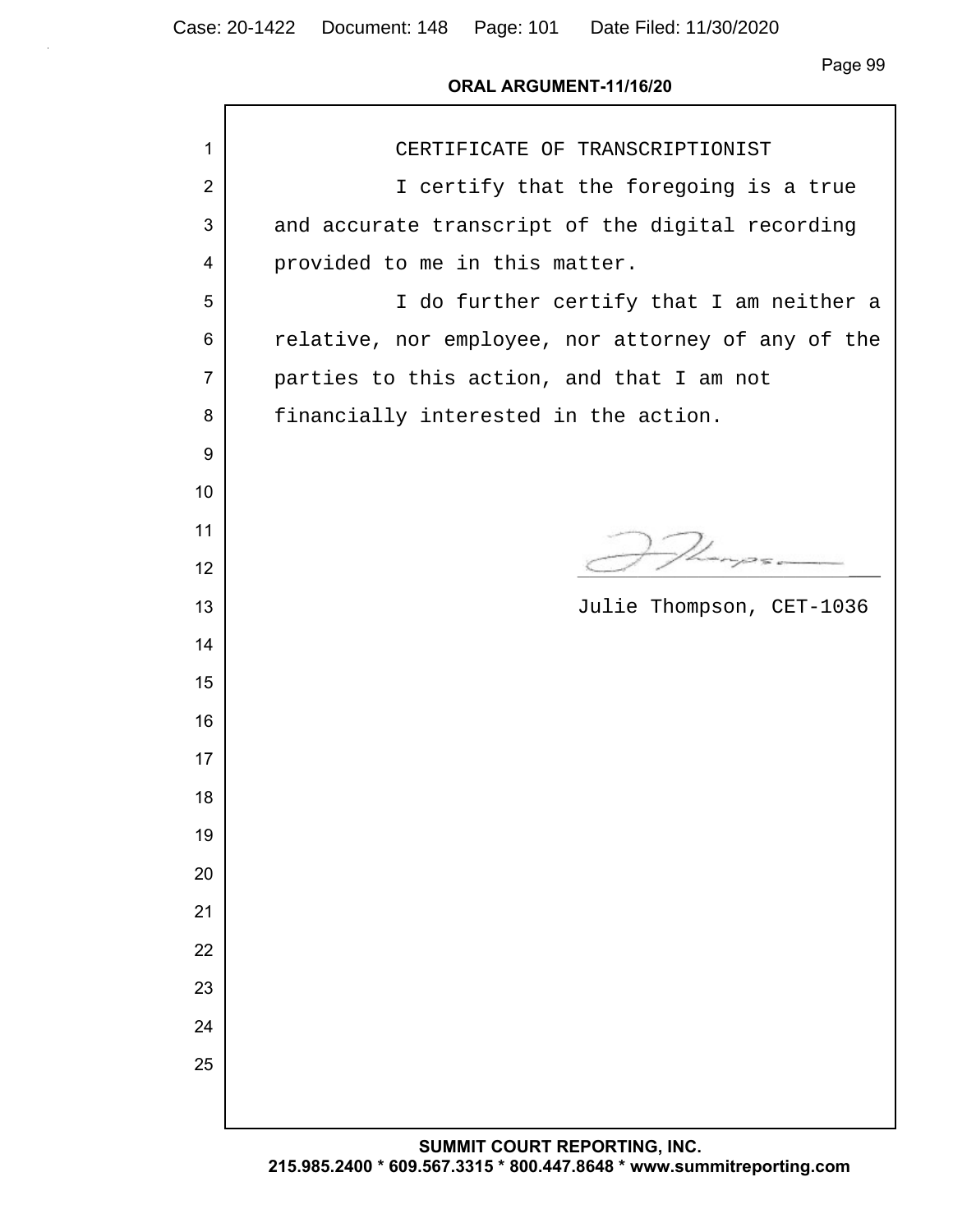**NO. 20–1422** 

## **IN THE UNITED STATES COURT OF APPEALS FOR THE THIRD CIRCUIT**

UNITED STATES OF AMERICA, *Appellant*,

*v.* 

SAFEHOUSE, a Pennsylvania nonprofit corporation; and JOSE BENITEZ, President and Treasurer of Safehouse, *Appellees.* 

SAFEHOUSE, a Pennsylvania nonprofit corporation, *Appellee*,

 $v<sub>r</sub>$ 

UNITED STATES OF AMERICA; U.S. DEPARTMENT OF JUSTICE; WILLIAM P. BARR, in his official capacity as Attorney General of the United States; and WILLIAM M. MCSWAIN, in his official capacity as U.S. Attorney for the Eastern District of Pennsylvania, *Appellants*

# **SUBMISSION OF TRANSCRIPT AND CERTIFICATION OF ACCURACY**

On behalf of all parties in Case No. 20-1422, undersigned Liaison

Counsel certifies that the attached is an accurate transcript of the audio re-

cording of the oral argument held before this Court on November 16, 2020,

in the above-captioned matter. I have also caused three copies of the tran-

script to be delivered to the Clerk of Court via hand delivery.

Respectfully submitted,

WILLIAM M. McSWAIN United States Attorney

/s/ Erin E. Lindgren ERIN E. LINDGREN Assistant United States Attorney

Dated: November 30, 2020